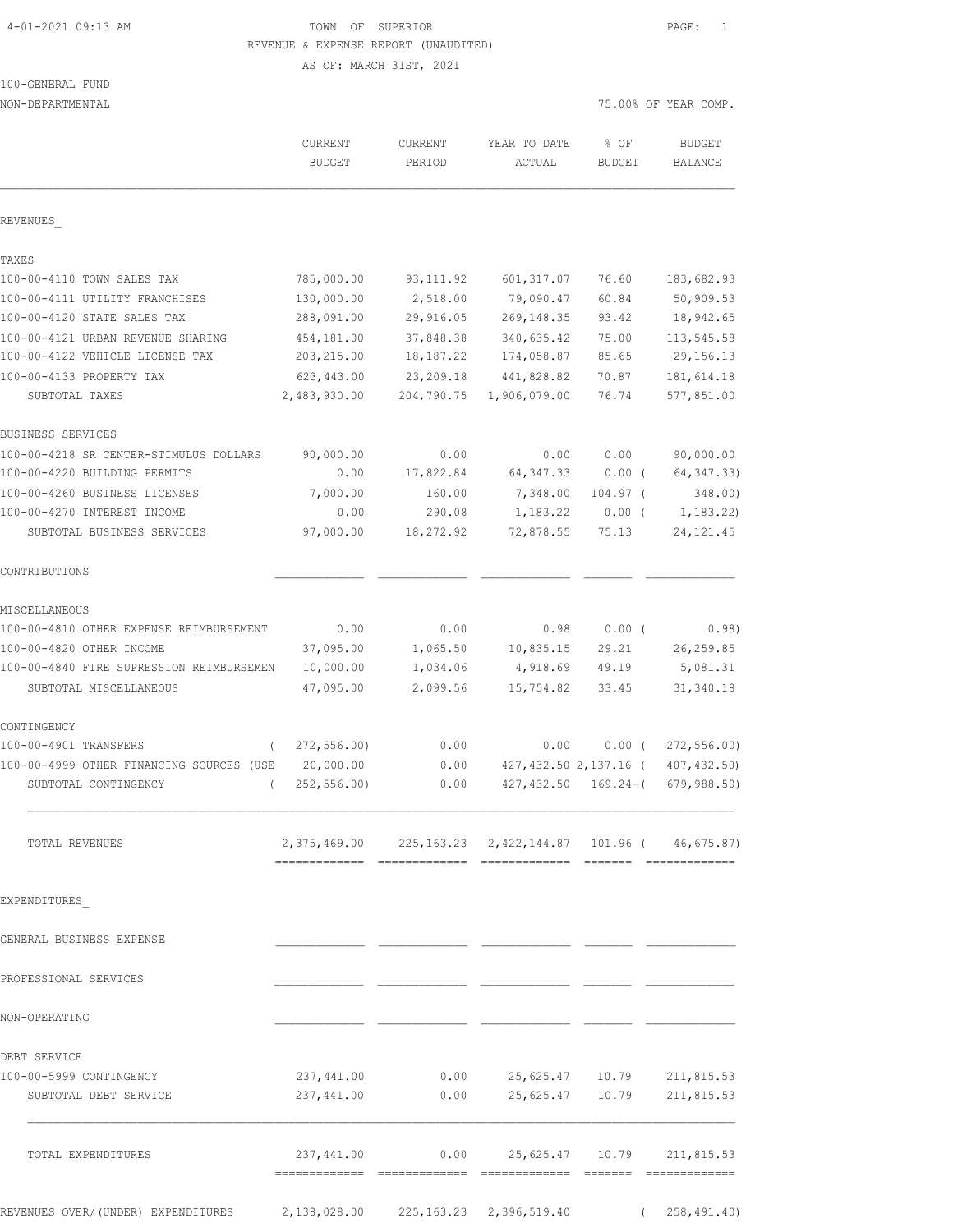# TOWN OF SUPERIOR **PAGE:** 2 REVENUE & EXPENSE REPORT (UNAUDITED)

AS OF: MARCH 31ST, 2021

| 100-GENERAL FUND |  |
|------------------|--|
|                  |  |

MAYOR AND COUNCIL COUNCIL COUNCIL COMP.

|                                    | CURRENT<br><b>BUDGET</b>   | CURRENT<br>PERIOD          | YEAR TO DATE<br>ACTUAL | % OF<br><b>BUDGET</b> | <b>BUDGET</b><br><b>BALANCE</b> |
|------------------------------------|----------------------------|----------------------------|------------------------|-----------------------|---------------------------------|
|                                    |                            |                            |                        |                       |                                 |
| EXPENDITURES                       |                            |                            |                        |                       |                                 |
| PERSONEL                           |                            |                            |                        |                       |                                 |
| 100-01-5100 SALARIES               | 15,600.00                  | 0.00                       | 0.00                   | 0.00                  | 15,600.00                       |
| 100-01-5151 FICA                   | 967.20                     | 0.00                       | 0.00                   | 0.00                  | 967.20                          |
| 100-01-5152 MEDICARE               | 226.20                     | 0.00                       | 0.00                   | 0.00                  | 226.20                          |
| SUBTOTAL PERSONEL                  | 16,793.40                  | 0.00                       | 0.00                   | 0.00                  | 16,793.40                       |
| SUPPLIES                           |                            |                            |                        |                       |                                 |
| 100-01-5299 OPERATING SUPPLIES     | 0.00                       | 2,505.00                   | 16,629.24              | $0.00$ (              | 16,629.24)                      |
| SUBTOTAL SUPPLIES                  | 0.00                       | 2,505.00                   | 16,629.24              | $0.00$ (              | 16,629.24)                      |
| UTILITIES                          |                            |                            |                        |                       |                                 |
| 100-01-5350 TELEPHONE              | 4,500.00                   | 284.35                     | 2,599.12               | 57.76                 | 1,900.88                        |
| SUBTOTAL UTILITIES                 | 4,500.00                   | 284.35                     | 2,599.12               | 57.76                 | 1,900.88                        |
| GENERAL BUSINESS EXPENSE           |                            |                            |                        |                       |                                 |
| 100-01-5420 DUES & SUBSCRIPTIONS   | 7,000.00                   | 0.00                       | 6,161.00               | 88.01                 | 839.00                          |
| 100-01-5425 CONFERENCES & TRAINING | 2,000.00                   | 0.00                       | 363.00                 | 18.15                 | 1,637.00                        |
| 100-01-5470 TRAVEL                 | 8,000.00                   | 0.00                       | 0.00                   | 0.00                  | 8,000.00                        |
| SUBTOTAL GENERAL BUSINESS EXPENSE  | 17,000.00                  | 0.00                       | 6,524.00               | 38.38                 | 10,476.00                       |
| PROFESSIONAL SERVICES              |                            |                            |                        |                       |                                 |
| TOTAL EXPENDITURES                 | 38,293.40<br>------------- | 2,789.35<br>-------------- | 25,752.36              | 67.25<br>- =======    | 12,541.04                       |
| REVENUES OVER/(UNDER) EXPENDITURES | $38, 293.40$ (<br>$\left($ | $2,789.35$ ) (             | 25, 752.36             | $\left($              | 12, 541.04)                     |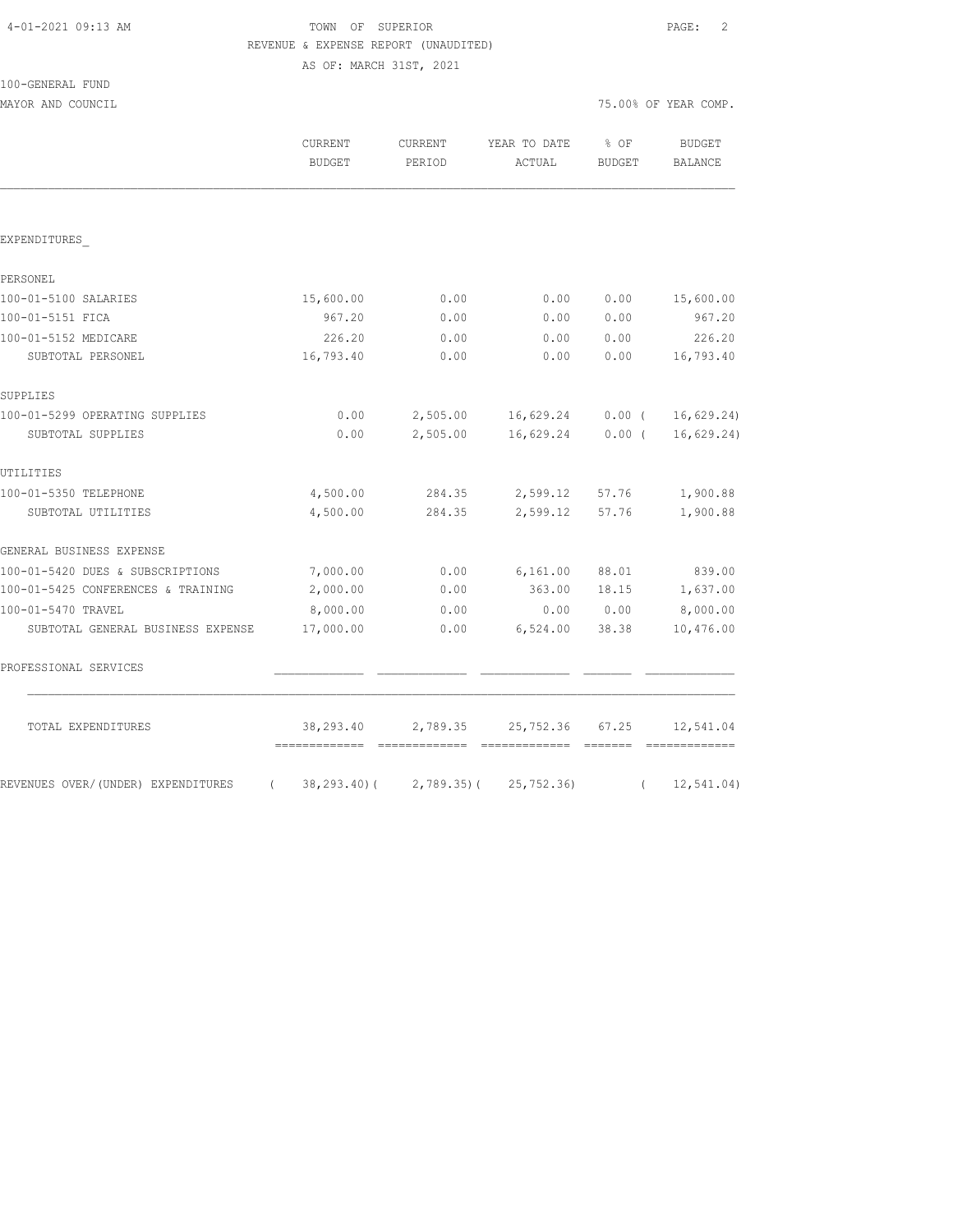# 4-01-2021 09:13 AM TOWN OF SUPERIOR PAGE: 3 REVENUE & EXPENSE REPORT (UNAUDITED)

AS OF: MARCH 31ST, 2021

| 100-GENERAL FUND |
|------------------|
|------------------|

| TOWN MANAGER                                                         |                          |                   |                                                   | 75.00% OF YEAR COMP.  |                          |  |
|----------------------------------------------------------------------|--------------------------|-------------------|---------------------------------------------------|-----------------------|--------------------------|--|
|                                                                      | CURRENT<br><b>BUDGET</b> | CURRENT<br>PERIOD | YEAR TO DATE<br>ACTUAL                            | % OF<br><b>BUDGET</b> | <b>BUDGET</b><br>BALANCE |  |
|                                                                      |                          |                   |                                                   |                       |                          |  |
| EXPENDITURES                                                         |                          |                   |                                                   |                       |                          |  |
| PERSONEL                                                             |                          |                   |                                                   |                       |                          |  |
| 100-02-5100 SALARIES                                                 | 88,217.00                | 0.00              | 52,386.14                                         | 59.38                 | 35,830.86                |  |
| 100-02-5151 FICA                                                     | 5,469.00                 | 0.00              | 3,247.92                                          | 59.39                 | 2,221.08                 |  |
| 100-02-5152 MEDICARE                                                 | 1,279.00                 | 0.00              | 759.56                                            | 59.39                 | 519.44                   |  |
| 100-02-5153 STATE UNEMPLOYMENT                                       | 120.00                   | 0.00              | 96.19                                             | 80.16                 | 23.81                    |  |
| 100-02-5154 WORKERS COMP INSURANCE                                   | 233.00                   | 0.00              | 0.00                                              | 0.00                  | 233.00                   |  |
| 100-02-5161 ARIZONA STATE RETIREMENT                                 | 10,780.00                | 0.00              | 6,091.20                                          | 56.50                 | 4,688.80                 |  |
| 100-02-5162 LIFE INSURANCE                                           | 64.00                    | 6.70              | 60.30                                             | 94.22                 | 3.70                     |  |
| 100-02-5163 HEALTH INSURANCE                                         | 21,570.00                | 1,348.10          | 12, 132.90                                        | 56.25                 | 9,437.10                 |  |
| 100-02-5164 DENTAL INSURANCE                                         | 303.00                   | 31.58             | 217.82                                            | 71.89                 | 85.18                    |  |
| SUBTOTAL PERSONEL                                                    | 128,035.00               | 1,386.38          | 74,992.03                                         | 58.57                 | 53,042.97                |  |
| SUPPLIES                                                             |                          |                   |                                                   |                       |                          |  |
| 100-02-5299 OPERATING SUPPLIES                                       | 0.00                     | 57.18             | 61.16                                             | $0.00$ (              | 61.16)                   |  |
| SUBTOTAL SUPPLIES                                                    | 0.00                     | 57.18             | 61.16                                             | $0.00$ (              | 61.16)                   |  |
| UTILITIES                                                            |                          |                   |                                                   |                       |                          |  |
| 100-02-5350 TELEPHONE                                                | 0.00                     | 88.67             | 697.34                                            | $0.00$ (              | 697.34)                  |  |
| SUBTOTAL UTILITIES                                                   | 0.00                     | 88.67             | 697.34                                            | $0.00$ (              | 697.34)                  |  |
| GENERAL BUSINESS EXPENSE                                             |                          |                   |                                                   |                       |                          |  |
| 100-02-5420 DUES & SUBSCRIPTIONS                                     | 0.00                     | 0.00              | 65.95                                             | $0.00$ (              | 65.95)                   |  |
| 100-02-5425 CONFERENCE & TRAINING                                    | 4,000.00                 | 0.00              | 0.00                                              | 0.00                  | 4,000.00                 |  |
| 100-02-5470 TRAVEL                                                   | 1,000.00                 | 0.00              | 0.00                                              | 0.00                  | 1,000.00                 |  |
| SUBTOTAL GENERAL BUSINESS EXPENSE                                    | 5,000.00                 | 0.00              | 65.95                                             | 1.32                  | 4,934.05                 |  |
| REPAIR/MAINTENANCE                                                   |                          |                   |                                                   |                       |                          |  |
| DEBT SERVICE                                                         |                          |                   |                                                   |                       |                          |  |
| 100-02-5999 CONTINGENCY FUND                                         | 0.00                     |                   | $0.00$ 18,888.46 0.00 ( 18,888.46)                |                       |                          |  |
| SUBTOTAL DEBT SERVICE                                                | 0.00                     |                   | $0.00$ 18,888.46 0.00 ( 18,888.46)                |                       |                          |  |
| TOTAL EXPENDITURES                                                   |                          |                   | 133,035.00  1,532.23  94,704.94  71.19  38,330.06 |                       |                          |  |
| REVENUES OVER/(UNDER) EXPENDITURES (133,035.00)(1,532.23)(94,704.94) |                          |                   |                                                   | $\sqrt{2}$            | 38,330.06                |  |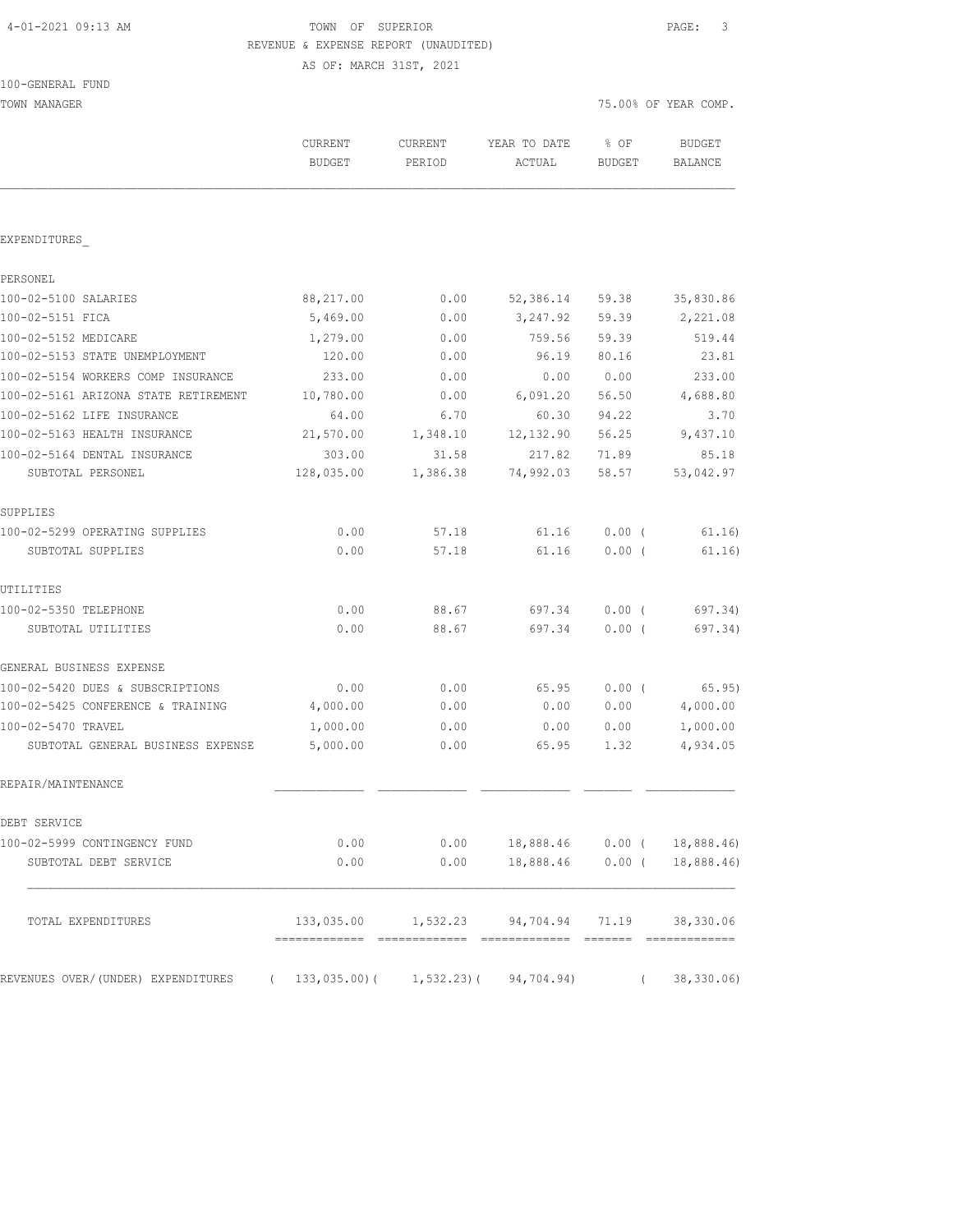| 4-01-2021 09:13 AM |  |  |
|--------------------|--|--|
|                    |  |  |

#### TOWN OF SUPERIOR **PAGE:** 4 REVENUE & EXPENSE REPORT (UNAUDITED) AS OF: MARCH 31ST, 2021

100-GENERAL FUND

| CURRENT       | CURRENT | YEAR TO DATE | $8$ OF | <b>BUDGET</b> |
|---------------|---------|--------------|--------|---------------|
| <b>BUDGET</b> | PERIOD  | ACTUAL       | BUDGET | BALANCE       |
|               |         |              |        |               |

#### EXPENDITURES\_

| PERSONEL                           |            |          |            |       |              |
|------------------------------------|------------|----------|------------|-------|--------------|
| SUPPLIES                           |            |          |            |       |              |
| PROFESSIONAL SERVICES              |            |          |            |       |              |
| 100-03-5540 LEGAL SERVICES         | 63,000.00  | 0.00     | 42,007.10  | 66.68 | 20,992.90    |
| SUBTOTAL PROFESSIONAL SERVICES     | 63,000.00  | 0.00     | 42,007.10  | 66.68 | 20,992.90    |
| TOTAL EXPENDITURES                 | 63,000.00  | 0.00     | 42,007.10  | 66.68 | 20,992.90    |
| REVENUES OVER/(UNDER) EXPENDITURES | 63,000.00) | $0.00$ ( | 42,007.10) |       | 20, 992, 90) |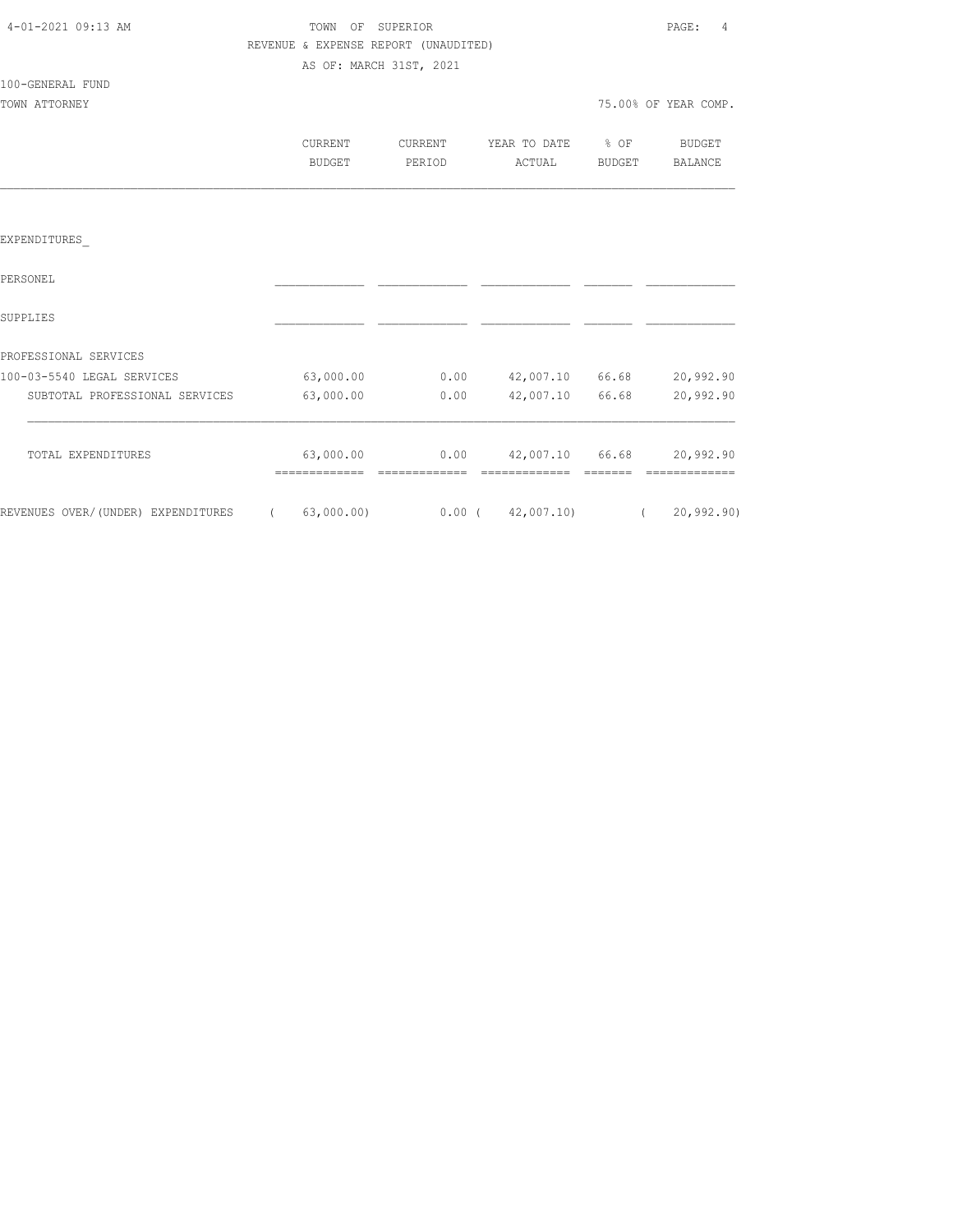## TOWN OF SUPERIOR **PAGE:** 5 REVENUE & EXPENSE REPORT (UNAUDITED)

AS OF: MARCH 31ST, 2021

| MAGISTRATE                           |                       |                   |                          |                       | 75.00% OF YEAR COMP.     |
|--------------------------------------|-----------------------|-------------------|--------------------------|-----------------------|--------------------------|
|                                      | CURRENT<br>BUDGET     | CURRENT<br>PERIOD | YEAR TO DATE<br>ACTUAL   | % OF<br><b>BUDGET</b> | <b>BUDGET</b><br>BALANCE |
| REVENUES                             |                       |                   |                          |                       |                          |
| BUSINESS SERVICES                    |                       |                   |                          |                       |                          |
| 100-04-4250 FINES                    | 0.00                  | 212.16            | 984.11                   | $0.00$ (              | 984.11)                  |
| 100-04-4251 MFTG - MAGISTRATE COURT  | 0.00                  | 0.00              | 845.34                   | $0.00$ (              | 845.34)                  |
| SUBTOTAL BUSINESS SERVICES           | 0.00                  | 212.16            | 1,829.45                 | $0.00$ (              | 1,829.45                 |
| TOTAL REVENUES                       | 0.00<br>============= | 212.16            | $1,829.45$ 0.00 (        |                       | 1,829.45)                |
| EXPENDITURES                         |                       |                   |                          |                       |                          |
| PERSONEL                             |                       |                   |                          |                       |                          |
| 100-04-5100 SALARIES                 | 13,670.00             | 0.00              | 8,870.40                 | 64.89                 | 4,799.60                 |
| 100-04-5151 FICA                     | 848.00                | 0.00              | 549.90                   | 64.85                 | 298.10                   |
| 100-04-5152 MEDICARE                 | 198.00                | 0.00              | 128.70                   | 65.00                 | 69.30                    |
| 100-04-5153 STATE UNEMPLOYMENT       | 200.00                | 0.00              | 83.93                    | 41.97                 | 116.07                   |
| 100-04-5154 WORKERS COMP INSURANCE   | 198.00                | 0.00              | 295.00                   | 148.99 (              | 97.00)                   |
| 100-04-5161 ARIZONA STATE RETIREMENT | 1,670.00              | 0.00              | 743.45                   | 44.52                 | 926.55                   |
| SUBTOTAL PERSONEL                    | 16,784.00             | 0.00              | 10,671.38                | 63.58                 | 6,112.62                 |
| SUPPLIES                             |                       |                   |                          |                       |                          |
| 100-04-5210 OFFICE SUPPLIES          | 886.00                | 0.00              | 0.00                     | 0.00                  | 886.00                   |
| 100-04-5299 OPERATING SUPPLIES       | 5,000.00              | 0.00              | 0.00                     | 0.00                  | 5,000.00                 |
| SUBTOTAL SUPPLIES                    | 5,886.00              | 0.00              | 0.00                     | 0.00                  | 5,886.00                 |
| GENERAL BUSINESS EXPENSE             |                       |                   |                          |                       |                          |
| 100-04-5471 AUDIT & ACCOUNTING       | 1,500.00              | 0.00              | 7,424.10 494.94 (        |                       | 5,924.10                 |
| SUBTOTAL GENERAL BUSINESS EXPENSE    | 1,500.00              | 0.00              | 7,424.10                 | 494.94 (              | 5,924.10                 |
| PROFESSIONAL SERVICES                |                       |                   |                          |                       |                          |
| 100-04-5550 OTHER PROFESSIONAL SVC   | 2,000.00              | 0.00              | 0.00                     | 0.00                  | 2,000.00                 |
| SUBTOTAL PROFESSIONAL SERVICES       | 2,000.00              | 0.00              |                          | 0.0000000             | 2,000.00                 |
| CAPITAL OUTLAY                       |                       |                   |                          |                       |                          |
| 100-04-5720 OFFICE EQUIPMENT         | 1,000.00              | 384.37            | 768.75                   | 76.88                 | 231.25                   |
| SUBTOTAL CAPITAL OUTLAY              | 1,000.00              | 384.37            | 768.75                   | 76.88                 | 231.25                   |
| TOTAL EXPENDITURES                   | 27,170.00             | 384.37            | 18,864.23                | 69.43                 | 8,305.77                 |
| REVENUES OVER/(UNDER) EXPENDITURES   | $27, 170.00$ ) (      |                   | $172.21$ ( $17,034.78$ ) |                       | 10, 135.22)<br>$\left($  |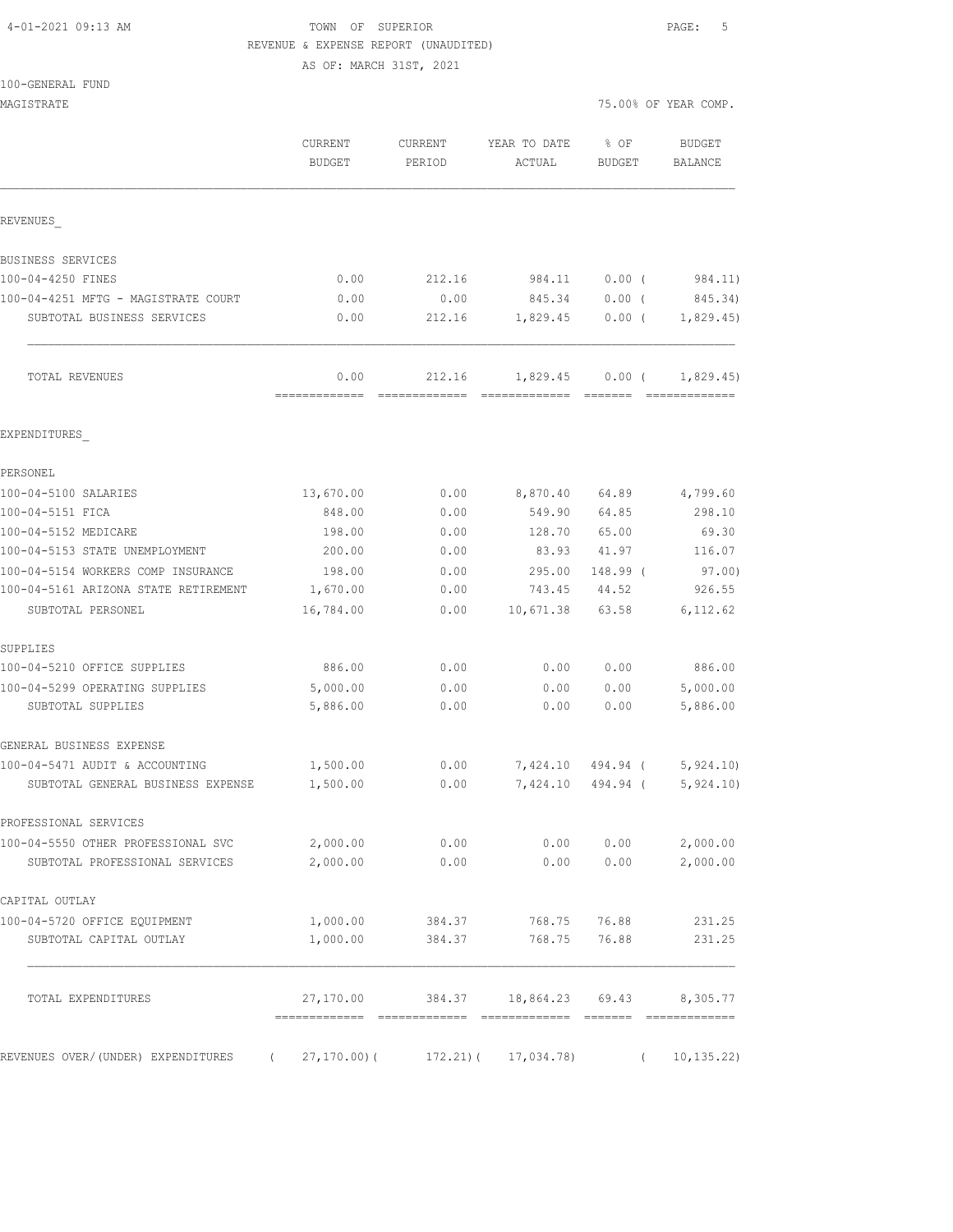# 4-01-2021 09:13 AM TOWN OF SUPERIOR PAGE: 6 REVENUE & EXPENSE REPORT (UNAUDITED)

AS OF: MARCH 31ST, 2021

|  | 100-GENERAL FUND |  |
|--|------------------|--|
|  |                  |  |

ADMIN/TOWN CLERK **ADMINITION CLERK 2008** 

|                                          | <b>CURRENT</b><br>BUDGET | <b>CURRENT</b><br>PERIOD | YEAR TO DATE<br>ACTUAL | % OF<br>BUDGET    | <b>BUDGET</b><br>BALANCE |
|------------------------------------------|--------------------------|--------------------------|------------------------|-------------------|--------------------------|
| REVENUES                                 |                          |                          |                        |                   |                          |
| BUSINESS SERVICES                        |                          |                          |                        |                   |                          |
| 100-05-4240 ADMIN FEES (FAX/COPY/NOTARY) | 0.00                     | 15.75                    | 299.00                 | $0.00$ (          | 299.00                   |
| SUBTOTAL BUSINESS SERVICES               | 0.00                     | 15.75                    | 299.00                 | $0.00$ (          | 299.00)                  |
| GRANTS                                   |                          |                          |                        |                   |                          |
| 100-05-4601 CC CONVENIENCE FEE           | 0.00                     | 170.72                   | 690.56                 | $0.00$ (          | 690.56)                  |
| SUBTOTAL GRANTS                          | 0.00                     | 170.72                   | 690.56                 | 0.00(             | 690.56)                  |
|                                          |                          |                          |                        |                   |                          |
| TOTAL REVENUES                           | 0.00                     | 186.47                   | 989.56                 | 0.00(             | 989.56)                  |
| EXPENDITURES                             |                          |                          |                        |                   |                          |
| PERSONEL                                 |                          |                          |                        |                   |                          |
| 100-05-5100 SALARIES                     | 101,255.00               | 0.00                     | 68,780.50              | 67.93             | 32, 474.50               |
| 100-05-5101 OVERTIME                     | 0.00                     | 0.00                     | 786.60                 | $0.00$ (          | 786.60)                  |
| 100-05-5151 FICA                         | 6,278.00                 | 0.00                     | 4,170.87               | 66.44             | 2,107.13                 |
| 100-05-5152 MEDICARE                     | 1,468.00                 | 0.00                     | 975.42                 | 66.45             | 492.58                   |
| 100-05-5153 STATE UNEMPLOYMENT           | 160.00                   | 0.00                     | 226.85                 | 141.78 (          | 66.85)                   |
| 100-05-5154 WORKERS COMP INSURANCE       | 262.00                   | 0.00                     | 292.00                 | $111.45$ (        | 30.00                    |
| 100-05-5161 ARIZONA STATE RETIREMENT     | 12,373.00                | 0.00                     | 8,501.07               | 68.71             | 3,871.93                 |
| 100-05-5162 LIFE INSURANCE               | 193.00                   | 20.10                    | 226.05                 | $117.12$ (        | 33.05)                   |
| 100-05-5163 HEALTH INSURANCE             | 12,325.00                | 1,273.90                 | 11,465.10              | 93.02             | 859.90                   |
| 100-05-5164 DENTAL INSURANCE             | 910.00                   | 94.74                    | 786.26                 | 86.40             | 123.74                   |
| SUBTOTAL PERSONEL                        | 135,224.00               | 1,388.74                 | 96,210.72              | 71.15             | 39,013.28                |
| SUPPLIES                                 |                          |                          |                        |                   |                          |
| 100-05-5210 OFFICE SUPPLIES              | 10,000.00                | 0.00                     | 5,156.36               | 51.56             | 4,843.64                 |
| 100-05-5299 OPERATING SUPPLIES           | 5,000.00                 | 273.93                   |                        | 5,828.16 116.56 ( | 828.16)                  |
| SUBTOTAL SUPPLIES                        | 15,000.00                | 273.93                   | 10,984.52              | 73.23             | 4,015.48                 |
| UTILITIES                                |                          |                          |                        |                   |                          |
| 100-05-5310 ELECTRICITY                  | 18,910.00                | 1,285.80                 | 13,596.91              | 71.90             | 5,313.09                 |
| 100-05-5320 GAS                          | 1,200.00                 | 0.00                     | 1,612.54               | 134.38 (          | 412.54)                  |
| 100-05-5350 TELEPHONE                    | 4,000.00                 | 237.46                   | 2,567.64               | 64.19             | 1,432.36                 |
| 100-05-5360 WATER                        | 2,300.00                 | 107.18                   | 998.09                 | 43.40             | 1,301.91                 |
| 100-05-5380 SECURITY                     | 1,230.00                 | 0.00                     | 0.00                   | 0.00              | 1,230.00                 |
| SUBTOTAL UTILITIES                       | 27,640.00                | 1,630.44                 | 18,775.18              | 67.93             | 8,864.82                 |
| GENERAL BUSINESS EXPENSE                 |                          |                          |                        |                   |                          |
| 100-05-5410 ADVERTISING                  | 6,000.00                 | $113.56$ (               | $9,989.00)$ 166.48-    |                   | 15,989.00                |
| 100-05-5420 DUES & SUBSCRIPTIONS         | 9,000.00                 | 343.44                   | 8,811.90               | 97.91             | 188.10                   |
| 100-05-5425 CONFERENCES & TRAINING       | 0.00                     | 0.00                     | 530.71                 | $0.00$ (          | 530.71)                  |
| 100-05-5430 PRINTING                     | 5,120.00                 | 117.65                   | 1,299.45               | 25.38             | 3,820.55                 |
| 100-05-5440 ELECTIONS                    | 5,000.00                 | 0.00                     | 2,133.79               | 42.68             | 2,866.21                 |

100-05-5460 POSTAGE 6,000.00 208.00 1,886.50 31.44 4,113.50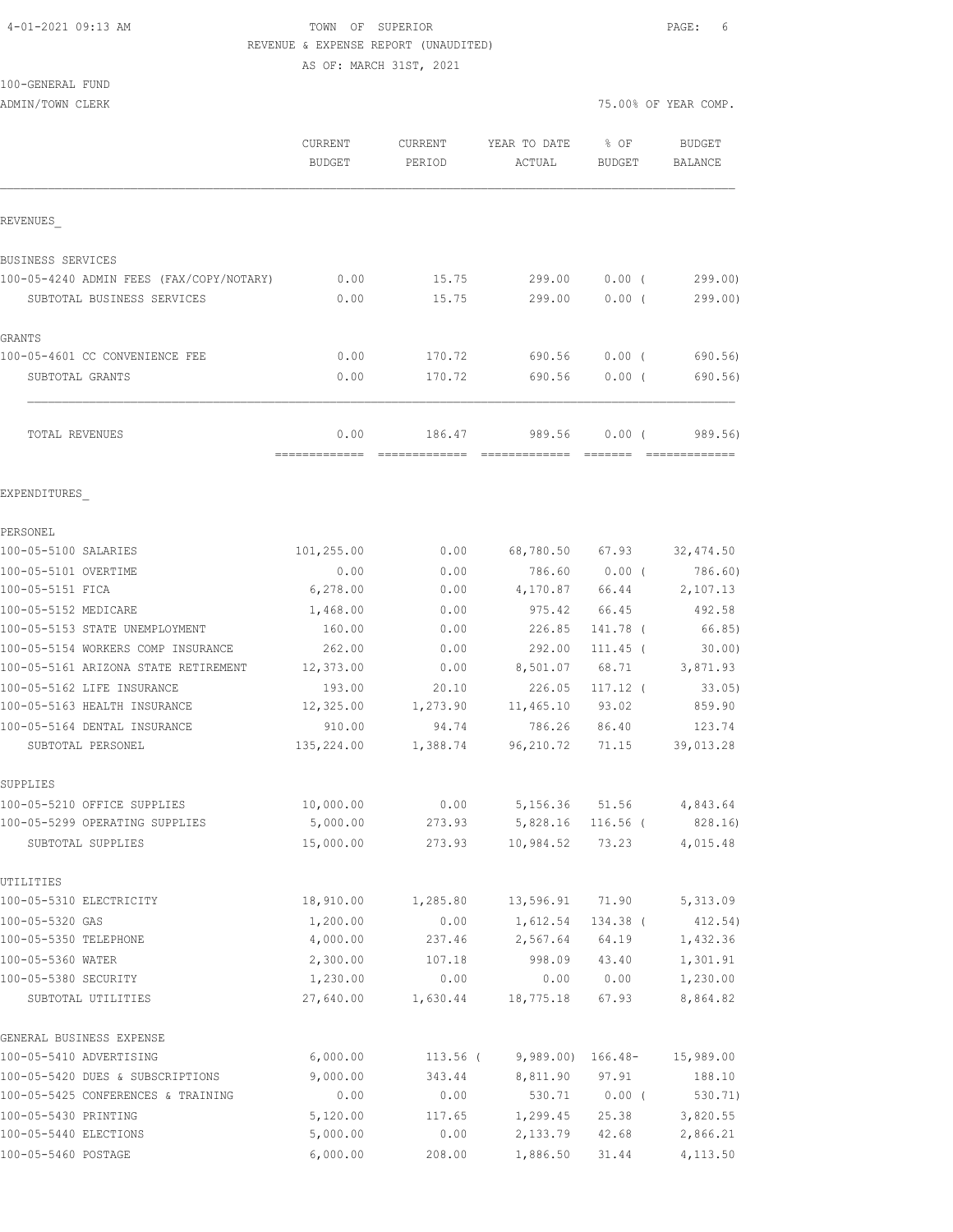#### 4-01-2021 09:13 AM TOWN OF SUPERIOR PAGE: 7 REVENUE & EXPENSE REPORT (UNAUDITED)

AS OF: MARCH 31ST, 2021

100-GENERAL FUND

ADMIN/TOWN CLERK  $75.00\%$  OF YEAR COMP.

|                                                | CURRENT<br><b>BUDGET</b> | CURRENT<br>PERIOD | YEAR TO DATE<br>ACTUAL   | % OF<br><b>BUDGET</b> |          | <b>BUDGET</b><br><b>BALANCE</b> |
|------------------------------------------------|--------------------------|-------------------|--------------------------|-----------------------|----------|---------------------------------|
| 100-05-5471 AUDIT & ACCOUNTING                 | 0.00                     | 0.00              |                          | $1,324.10$ 0.00 (     |          | 1,324.10)                       |
| 100-05-5480 GENERAL INSURANCE                  | 12,820.00                | 0.00              | 6,826.64 53.25           |                       |          | 5,993.36                        |
| 100-05-5491 FINANCE/BANK FEES                  | 3,000.00                 | 81.29             | 3,376.17 112.54 (        |                       |          | 376.17                          |
| SUBTOTAL GENERAL BUSINESS EXPENSE              | 46,940.00                | 863.94            | 16,200.26                | 34.51                 |          | 30,739.74                       |
| PROFESSIONAL SERVICES                          |                          |                   |                          |                       |          |                                 |
| 100-05-5520 CONTRACT                           | 0.00                     | 2,200.00          | $12,875.00$ 0.00 (       |                       |          | 12,875.00                       |
| 100-05-5550 OTHER PROFESSIONAL SERVICES        | 2,000.00                 | 12,685.02         | 68, 387. 70 3, 419. 39 ( |                       |          | 66,387.70)                      |
| 100-05-5590 AUDIT & ACCOUNTING                 | 1,545.00                 | 0.00              | 0.00                     | 0.00                  |          | 1,545.00                        |
| SUBTOTAL PROFESSIONAL SERVICES                 | 3,545.00                 | 14,885.02         | 81,262.70 2,292.32 (     |                       |          | 77,717.70)                      |
| REPAIR/MAINTENANCE                             |                          |                   |                          |                       |          |                                 |
| 100-05-5640 AUTO & TRUCK REPAIRS               | 1,000.00                 | 0.00              | 231.27                   | 23.13                 |          | 768.73                          |
| 100-05-5641 GAS & OIL                          | 500.00                   | 0.00              | 278.85                   | 55.77                 |          | 221.15                          |
| SUBTOTAL REPAIR/MAINTENANCE                    | 1,500.00                 | 0.00              | 510.12                   | 34.01                 |          | 989.88                          |
| CAPITAL OUTLAY                                 |                          |                   |                          |                       |          |                                 |
| 100-05-5710 BUILDING                           | 9,000.00                 | 333.33            | 2,999.97                 | 33.33                 |          | 6,000.03                        |
| 100-05-5720 OFFICE EQUIPMENT                   | 5,000.00                 | 0.00              | 4,196.86                 | 83.94                 |          | 803.14                          |
| 100-05-5780 COMPUTER/INCODE SOFTWARE           | 32,539.00                | 241.24            | 9,133.61                 | 28.07                 |          | 23,405.39                       |
| SUBTOTAL CAPITAL OUTLAY                        | 46,539.00                | 574.57            | 16,330.44                | 35.09                 |          | 30,208.56                       |
| DEBT SERVICE                                   |                          |                   |                          |                       |          |                                 |
| 100-05-5900 DEBT SERVICE:<br>PRINCIPAL         | 0.00                     | 230.20            | 1,761.55                 | $0.00$ (              |          | 1,761.55)                       |
| 100-05-5901 DEBT SERVCE INTEREST               | 0.00                     | 11.44             | 171.63                   | $0.00$ (              |          | 171.63)                         |
| SUBTOTAL DEBT SERVICE                          | 0.00                     | 241.64            | 1,933.18                 | $0.00$ (              |          | 1,933.18                        |
| TOTAL EXPENDITURES                             | 276,388.00               | 19,858.28         | 242, 207.12              | 87.63                 |          | 34,180.88                       |
| REVENUES OVER/(UNDER) EXPENDITURES<br>$\left($ | 276,388.00)(             | 19,671.81)(       | 241, 217.56)             |                       | $\left($ | 35, 170.44)                     |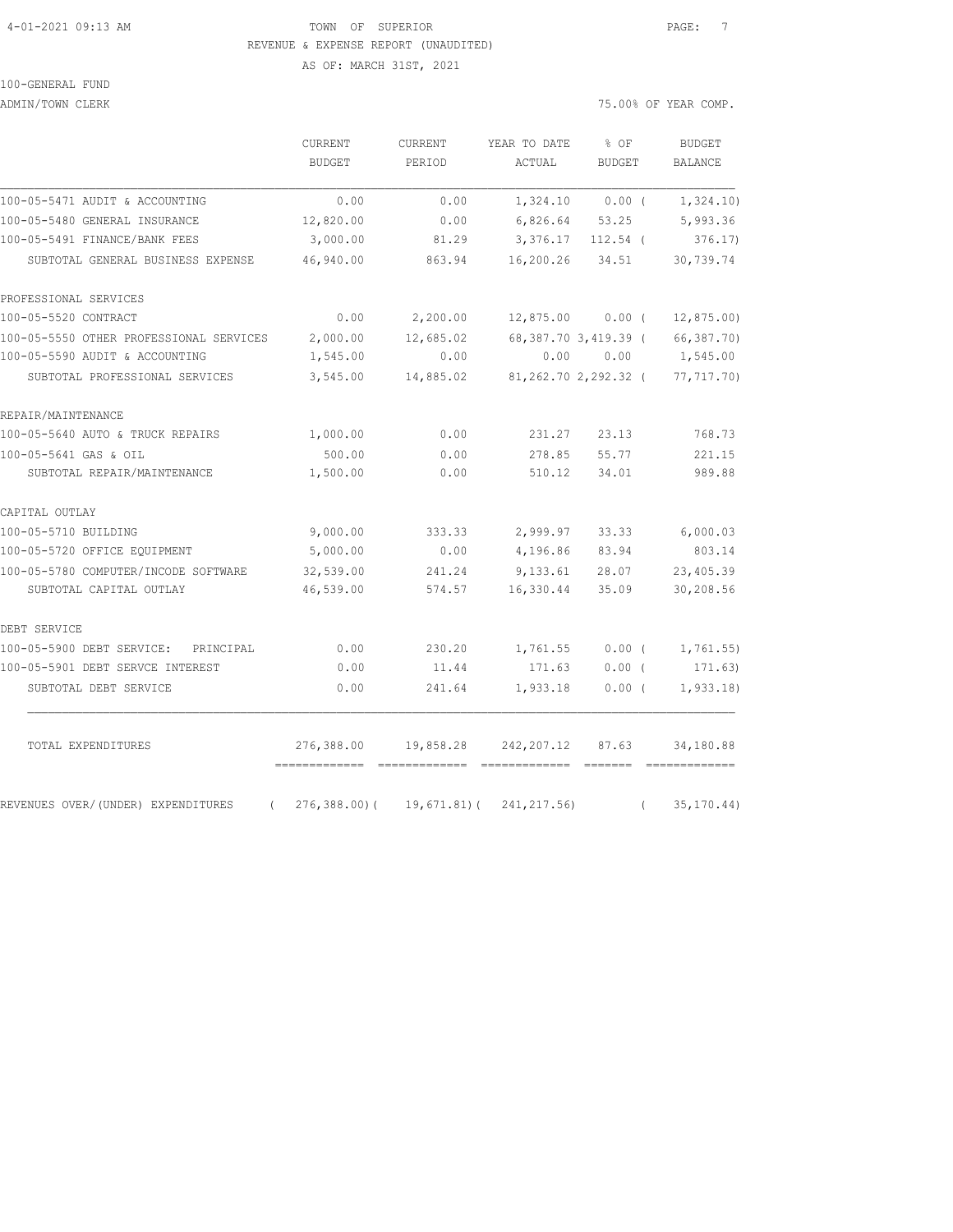| 4-01-2021 09:13 AM                                                  | TOWN OF SUPERIOR<br>REVENUE & EXPENSE REPORT (UNAUDITED) |                                                                                                                                                                                                                                                                                                                                                                                                                                                                                        |                                              |                   | PAGE:<br>8           |  |
|---------------------------------------------------------------------|----------------------------------------------------------|----------------------------------------------------------------------------------------------------------------------------------------------------------------------------------------------------------------------------------------------------------------------------------------------------------------------------------------------------------------------------------------------------------------------------------------------------------------------------------------|----------------------------------------------|-------------------|----------------------|--|
|                                                                     | AS OF: MARCH 31ST, 2021                                  |                                                                                                                                                                                                                                                                                                                                                                                                                                                                                        |                                              |                   |                      |  |
| 100-GENERAL FUND                                                    |                                                          |                                                                                                                                                                                                                                                                                                                                                                                                                                                                                        |                                              |                   |                      |  |
| FINANCE                                                             |                                                          |                                                                                                                                                                                                                                                                                                                                                                                                                                                                                        |                                              |                   | 75.00% OF YEAR COMP. |  |
|                                                                     | CURRENT<br>BUDGET                                        | CURRENT<br>PERIOD                                                                                                                                                                                                                                                                                                                                                                                                                                                                      | YEAR TO DATE<br>ACTUAL                       | % OF<br>BUDGET    | BUDGET<br>BALANCE    |  |
| REVENUES                                                            |                                                          |                                                                                                                                                                                                                                                                                                                                                                                                                                                                                        |                                              |                   |                      |  |
| GRANTS                                                              |                                                          |                                                                                                                                                                                                                                                                                                                                                                                                                                                                                        |                                              |                   |                      |  |
|                                                                     |                                                          | $\begin{array}{cccccccccccccc} \multicolumn{2}{c}{} & \multicolumn{2}{c}{} & \multicolumn{2}{c}{} & \multicolumn{2}{c}{} & \multicolumn{2}{c}{} & \multicolumn{2}{c}{} & \multicolumn{2}{c}{} & \multicolumn{2}{c}{} & \multicolumn{2}{c}{} & \multicolumn{2}{c}{} & \multicolumn{2}{c}{} & \multicolumn{2}{c}{} & \multicolumn{2}{c}{} & \multicolumn{2}{c}{} & \multicolumn{2}{c}{} & \multicolumn{2}{c}{} & \multicolumn{2}{c}{} & \multicolumn{2}{c}{} & \multicolumn{2}{c}{} & \$ | =============                                |                   |                      |  |
| EXPENDITURES                                                        |                                                          |                                                                                                                                                                                                                                                                                                                                                                                                                                                                                        |                                              |                   |                      |  |
| PERSONEL                                                            |                                                          |                                                                                                                                                                                                                                                                                                                                                                                                                                                                                        |                                              |                   |                      |  |
| 100-06-5164 DENTAL INSURANCE                                        | 0.00                                                     |                                                                                                                                                                                                                                                                                                                                                                                                                                                                                        | $0.00$ ( 33.20) $0.00$                       |                   | 33.20                |  |
| SUBTOTAL PERSONEL                                                   | 0.00                                                     | $0.00$ (                                                                                                                                                                                                                                                                                                                                                                                                                                                                               | 33.20                                        | 0.00              | 33.20                |  |
| SUPPLIES                                                            |                                                          |                                                                                                                                                                                                                                                                                                                                                                                                                                                                                        |                                              |                   |                      |  |
| 100-06-5299 OPERATING SUPPLIES                                      | 0.00                                                     | 0.00                                                                                                                                                                                                                                                                                                                                                                                                                                                                                   | 2,901.89 0.00 (                              |                   | 2,901.89             |  |
| SUBTOTAL SUPPLIES                                                   | 0.00                                                     | 0.00                                                                                                                                                                                                                                                                                                                                                                                                                                                                                   |                                              | 2,901.89 0.00 (   | 2,901.89             |  |
| UTILITIES                                                           |                                                          |                                                                                                                                                                                                                                                                                                                                                                                                                                                                                        |                                              |                   |                      |  |
| GENERAL BUSINESS EXPENSE                                            |                                                          |                                                                                                                                                                                                                                                                                                                                                                                                                                                                                        |                                              |                   |                      |  |
| 100-06-5471 AUDIT & ACCOUNTING                                      | 0.00                                                     | 0.00                                                                                                                                                                                                                                                                                                                                                                                                                                                                                   |                                              | $1,324.10$ 0.00 ( | 1,324.10)            |  |
| 100-06-5480 GENERAL INSURANCE                                       | 12,820.00                                                | 0.00                                                                                                                                                                                                                                                                                                                                                                                                                                                                                   | 0.00                                         | 0.00              | 12,820.00            |  |
| 100-06-5491 FINANCE/BANK FEES                                       | 9,100.00                                                 | 539.80                                                                                                                                                                                                                                                                                                                                                                                                                                                                                 | 6,343.07 69.70                               |                   | 2,756.93             |  |
| SUBTOTAL GENERAL BUSINESS EXPENSE                                   | 21,920.00                                                | 539.80                                                                                                                                                                                                                                                                                                                                                                                                                                                                                 |                                              | 7,667.17 34.98    | 14,252.83            |  |
| PROFESSIONAL SERVICES                                               |                                                          |                                                                                                                                                                                                                                                                                                                                                                                                                                                                                        |                                              |                   |                      |  |
| 100-06-5550 OTHER PROFESSIONAL SERVICES                             | 46,000.00                                                | 3,125.00                                                                                                                                                                                                                                                                                                                                                                                                                                                                               | 39,097.50 84.99 6,902.50                     |                   |                      |  |
| 100-06-5590 AUDIT & ACCOUNTING                                      | 1,545.00                                                 |                                                                                                                                                                                                                                                                                                                                                                                                                                                                                        | 0.00                                         | 0.00 0.00         | 1,545.00             |  |
| SUBTOTAL PROFESSIONAL SERVICES                                      |                                                          |                                                                                                                                                                                                                                                                                                                                                                                                                                                                                        | 47,545.00 3,125.00 39,097.50 82.23           |                   | 8,447.50             |  |
| CAPITAL OUTLAY                                                      |                                                          |                                                                                                                                                                                                                                                                                                                                                                                                                                                                                        |                                              |                   |                      |  |
| TOTAL EXPENDITURES                                                  |                                                          |                                                                                                                                                                                                                                                                                                                                                                                                                                                                                        | 69,465.00 3,664.80 49,633.36 71.45 19,831.64 |                   |                      |  |
| REVENUES OVER/(UNDER) EXPENDITURES (69,465.00)(3,664.80)(49,633.36) |                                                          |                                                                                                                                                                                                                                                                                                                                                                                                                                                                                        |                                              |                   | (19, 831.64)         |  |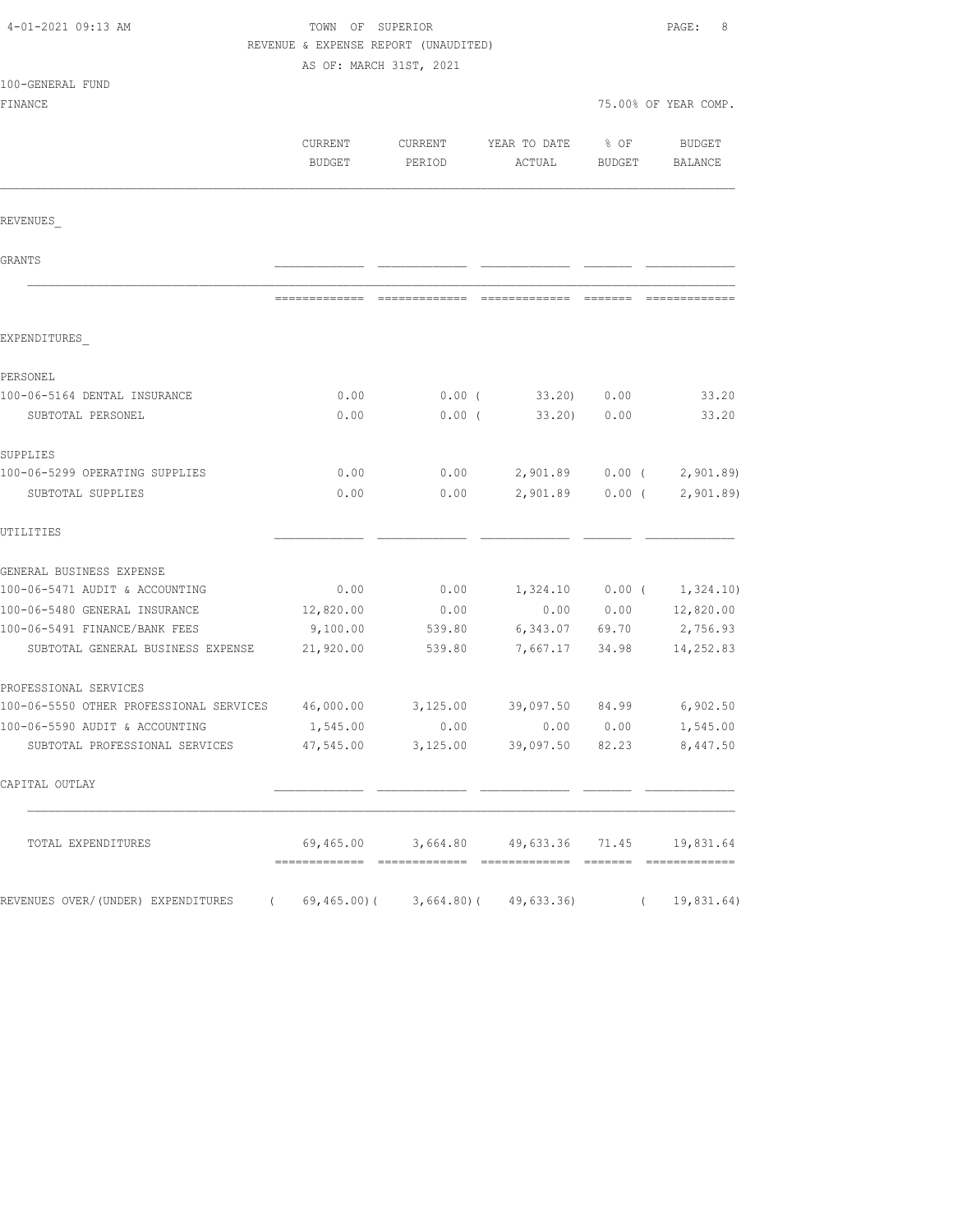## 4-01-2021 09:13 AM TOWN OF SUPERIOR PAGE: 9 REVENUE & EXPENSE REPORT (UNAUDITED)

AS OF: MARCH 31ST, 2021

## 100-GENERAL FUND

| POLICE                                   |                                 |                   |                                 |                   | 75.00% OF YEAR COMP. |
|------------------------------------------|---------------------------------|-------------------|---------------------------------|-------------------|----------------------|
|                                          | <b>CURRENT</b><br><b>BUDGET</b> | CURRENT<br>PERIOD | YEAR TO DATE<br>ACTUAL          | % OF<br>BUDGET    | BUDGET<br>BALANCE    |
| REVENUES                                 |                                 |                   |                                 |                   |                      |
| BUSINESS SERVICES                        |                                 |                   |                                 |                   |                      |
| 100-07-4230 PD SERVICES-IMPOUND/FING PRI | 20,000.00                       | 20.50             | 1,429.25                        | 7.15              | 18,570.75            |
| 100-07-4250 TRAFFIC FINES                | 14,000.00                       | 3,218.67          | 12,989.45                       | 92.78             | 1,010.55             |
| SUBTOTAL BUSINESS SERVICES               | 34,000.00                       | 3,239.17          | 14,418.70                       | 42.41             | 19,581.30            |
| GRANTS                                   |                                 |                   |                                 |                   |                      |
| 100-07-4600 REVENUE                      | 0.00                            | 0.00              | 500.00                          | 0.00(             | 500.00               |
| SUBTOTAL GRANTS                          | 0.00                            | 0.00              | 500.00                          | $0.00$ (          | 500.00)              |
| CONTRIBUTIONS                            |                                 |                   |                                 |                   |                      |
| TOTAL REVENUES                           | 34,000.00<br>=============      | 3,239.17          | 14,918.70                       | 43.88             | 19,081.30            |
| EXPENDITURES                             |                                 |                   |                                 |                   |                      |
| PERSONEL                                 |                                 |                   |                                 |                   |                      |
| 100-07-5100 SALARIES                     | 442,447.00                      | 0.00              | 334, 365.50                     | 75.57             | 108,081.50           |
| 100-07-5101 OVERTIME                     | 30,000.00                       | 0.00              | 27,383.94                       | 91.28             | 2,616.06             |
| 100-07-5151 FICA                         | 3,799.00                        | 0.00              | 2,000.10                        | 52.65             | 1,798.90             |
| 100-07-5152 MEDICARE                     | 6,232.00                        | 0.00              | 4,996.79                        | 80.18             | 1,235.21             |
| 100-07-5153 STATE UNEMPLOYMENT           | 626.00                          | 0.00              | 1,094.79                        | 174.89 (          | 468.79)              |
| 100-07-5154 WORKERS COMP INSURANCE       | 24,710.00                       | 0.00              | 25, 255.00                      | $102.21$ (        | 545.00)              |
| 100-07-5160 PUBLIC SAFETY RETIREMENT     | 76,594.00                       | 9,933.35          | 92,997.23                       | $121.42$ (        | 16, 403.23           |
| 100-07-5161 ARIZONA STATE RETIREMENT     | 0.00                            | 0.00              | 3,335.73                        | $0.00$ (          | 3,335.73)            |
| 100-07-5162 LIFE INSURANCE               | 683.00                          | 60.30             | 634.25                          | 92.86             | 48.75                |
| 100-07-5163 HEALTH INSURANCE             | 75,731.00                       | 6,085.63          | 56,172.96                       | 74.17             | 19,558.04            |
| 100-07-5164 DENTAL INSURANCE             | 3,221.00                        | 245.94            | 2,304.96 71.56                  |                   | 916.04               |
| SUBTOTAL PERSONEL                        |                                 |                   | 664,043.00 16,325.22 550,541.25 | 82.91             | 113,501.75           |
| SUPPLIES                                 |                                 |                   |                                 |                   |                      |
| 100-07-5210 OFFICE SUPPLIES              | 0.00                            | 0.00              |                                 | $1,804.76$ 0.00 ( | 1,804.76)            |
| 100-07-5227 K9 FOOD & MEDICAL SUPPLIES   | 2,000.00                        | 0.00              | 2,840.43                        | 142.02 (          | 840.43)              |
| 100-07-5299 OPERATING SUPPLIES           | 4,000.00                        | 0.00              |                                 | 1,440.88 36.02    | 2,559.12             |
| SUBTOTAL SUPPLIES                        | 6,000.00                        | 0.00              | 6,086.07                        | $101.43$ (        | 86.07)               |
| UTILITIES                                |                                 |                   |                                 |                   |                      |
| 100-07-5310 ELECTRICITY                  | 4,900.00                        | 38.24             | 321.66                          | 6.56              | 4,578.34             |
| 100-07-5320 GAS                          | 200.00                          | 0.00              | 0.00                            | 0.00              | 200.00               |
| 100-07-5350 TELEPHONE                    | 14,000.00                       | 462.64            | 14,389.30                       | $102.78$ (        | 389.30)              |
| 100-07-5360 WATER                        | 1,000.00                        | 152.78            | 1,547.37                        | 154.74 (          | 547.37)              |
| SUBTOTAL UTILITIES                       | 20,100.00                       | 653.66            | 16,258.33                       | 80.89             | 3,841.67             |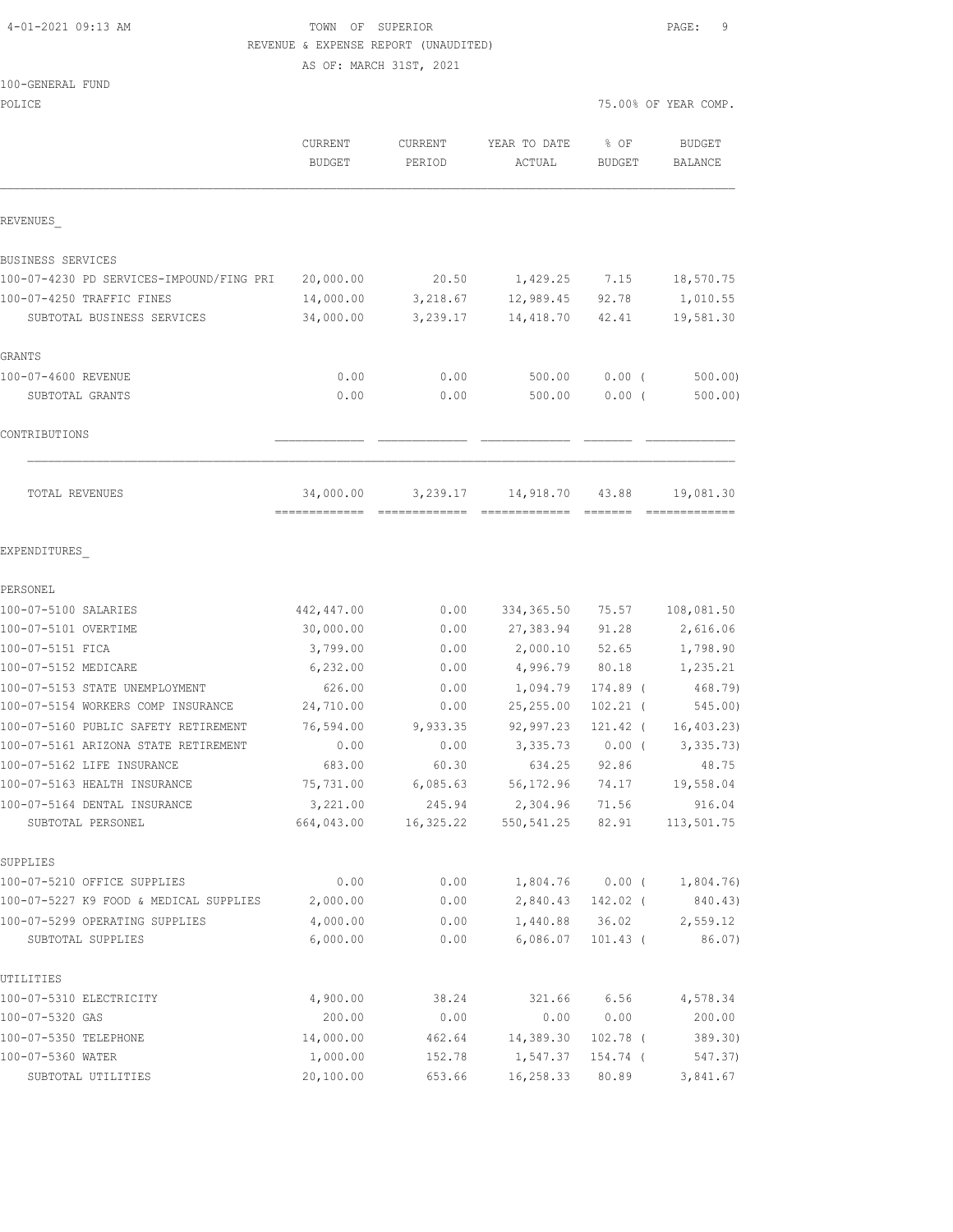#### 4-01-2021 09:13 AM TOWN OF SUPERIOR PAGE: 10 REVENUE & EXPENSE REPORT (UNAUDITED)

AS OF: MARCH 31ST, 2021

100-GENERAL FUND

POLICE THE STATE OF POLICE THE STATE OF STATE OF STATE OF STATE OF STATE OF STATE OF STATE OF STATE OF STATE OF STATE OF STATE OF STATE OF STATE OF STATE OF STATE OF STATE OF STATE OF STATE OF STATE OF STATE OF STATE OF ST

|                                         | <b>CURRENT</b><br><b>BUDGET</b> | CURRENT<br>PERIOD | YEAR TO DATE<br>ACTUAL | % OF<br>BUDGET | <b>BUDGET</b><br><b>BALANCE</b> |
|-----------------------------------------|---------------------------------|-------------------|------------------------|----------------|---------------------------------|
| GENERAL BUSINESS EXPENSE                |                                 |                   |                        |                |                                 |
| 100-07-5410 ADVERTISING                 | 500.00                          | 0.00              | 0.00                   | 0.00           | 500.00                          |
| 100-07-5420 DUES & SUBSCRIPTIONS        | 1,000.00                        | 0.00              | 550.00                 | 55.00          | 450.00                          |
| 100-07-5425 CONFERENCES & TRAINING      | 0.00                            | $0.00$ (          | 310.00)                | 0.00           | 310.00                          |
| 100-07-5430 PRINTING                    | 600.00                          | 0.00              | 72.16                  | 12.03          | 527.84                          |
| 100-07-5460 POSTAGE                     | 500.00                          | 40.00             | 691.70                 | 138.34 (       | 191.70)                         |
| 100-07-5471 AUDIT & ACCOUNTING          | 1,545.00                        | 0.00              | 1,324.10               | 85.70          | 220.90                          |
| 100-07-5480 GENERAL INSURANCE           | 12,820.00                       | 0.00              | 6,826.64               | 53.25          | 5,993.36                        |
| SUBTOTAL GENERAL BUSINESS EXPENSE       | 16,965.00                       | 40.00             | 9,154.60               | 53.96          | 7,810.40                        |
| PROFESSIONAL SERVICES                   |                                 |                   |                        |                |                                 |
| 100-07-5520 CONTRACTUAL SERVICES        | 75,000.00                       | 0.00              | 61,640.84              | 82.19          | 13,359.16                       |
| 100-07-5530 Animal Control              | 17,112.00                       | 451.84            | 2,369.37               | 13.85          | 14,742.63                       |
| 100-07-5550 OTHER PROFESSIONAL SERVICES | 2,000.00                        | 100.00            | 1,743.68               | 87.18          | 256.32                          |
| SUBTOTAL PROFESSIONAL SERVICES          | 94,112.00                       | 551.84            | 65,753.89              | 69.87          | 28, 358.11                      |
| REPAIR/MAINTENANCE                      |                                 |                   |                        |                |                                 |
| 100-07-5610 PARK & BLDG IMPROVEMENTS    | 0.00                            | 0.00              | 25, 264.42             | $0.00$ (       | 25, 264.42)                     |
| 100-07-5640 AUTO & TRUCK REPAIRS        | 0.00                            | 0.00              | 219.50                 | 0.00(          | 219.50)                         |
| 100-07-5641 GAS & OIL                   | 21,884.00                       | 0.00              | 13,427.01              | 61.36          | 8,456.99                        |
| 100-07-5642 TIRES & TUBES               | 0.00                            | $0.00$ (          | 668,00)                | 0.00           | 668.00                          |
| SUBTOTAL REPAIR/MAINTENANCE             | 21,884.00                       | 0.00              | 38,242.93              | 174.75 (       | 16, 358.93)                     |
| CAPITAL OUTLAY                          |                                 |                   |                        |                |                                 |
| 100-07-5710 BUILDING                    | 0.00                            | 0.00              | 37,368.62              | 0.00(          | 37, 368.62)                     |
| 100-07-5720 OFFICE EQUIPMENT            | 0.00                            | 0.00              | 83.37                  | $0.00$ (       | 83.37)                          |
| SUBTOTAL CAPITAL OUTLAY                 | 0.00                            | 0.00              | 37,451.99              | $0.00$ (       | 37,451.99                       |
| TOTAL EXPENDITURES                      | 823,104.00                      | 17,570.72         | 723,489.06             | 87.90          | 99,614.94                       |
| REVENUES OVER/(UNDER) EXPENDITURES      | $789, 104.00$ (                 | $14,331.55$ ) (   | 708,570.36)            |                | 80,533.64)                      |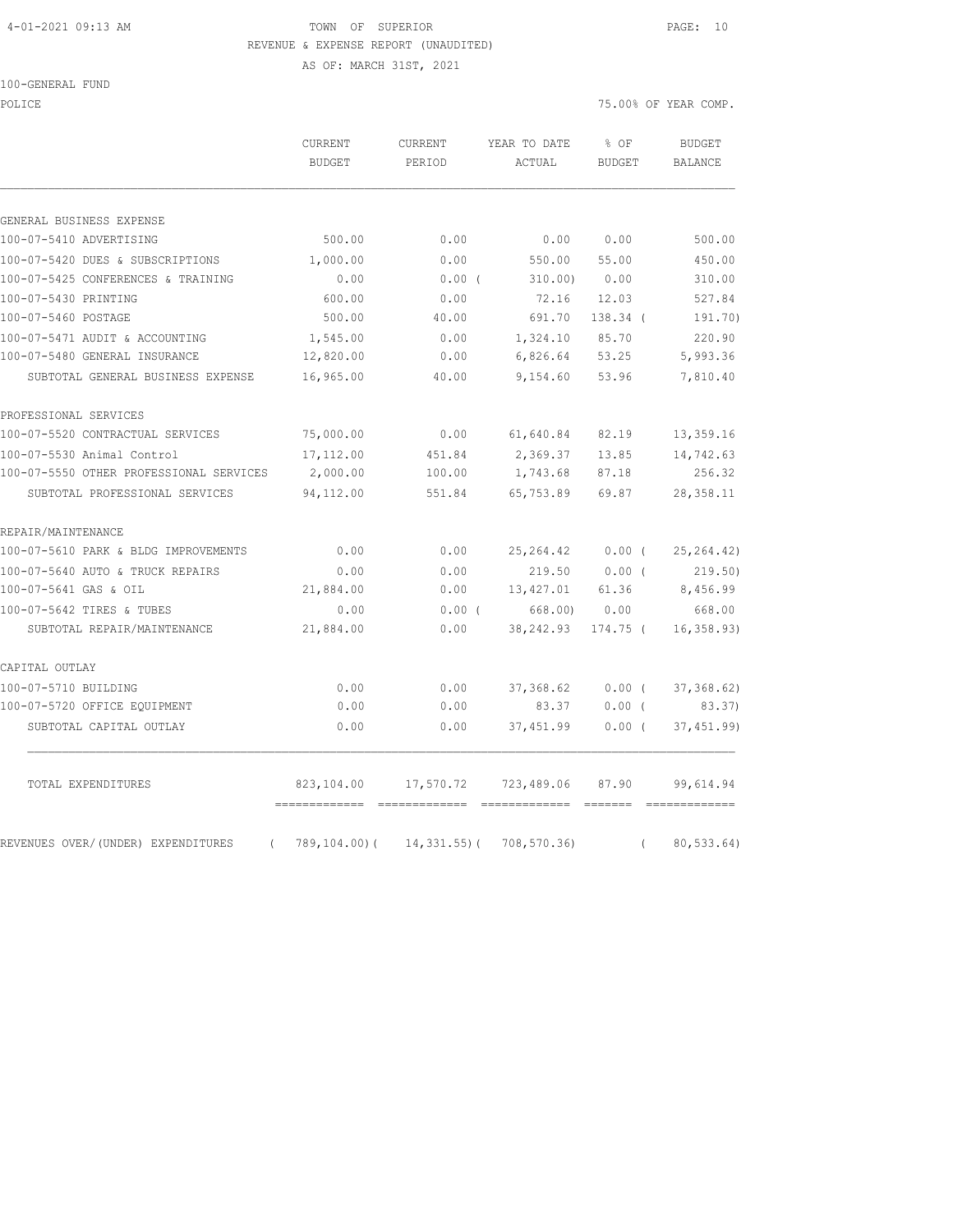# 4-01-2021 09:13 AM TOWN OF SUPERIOR PAGE: 11 REVENUE & EXPENSE REPORT (UNAUDITED)

AS OF: MARCH 31ST, 2021

|  | 100-GENERAL FUND |  |
|--|------------------|--|
|  |                  |  |

FIRE THE SERIES OF YEAR COMP.

|                                                   | CURRENT<br><b>BUDGET</b> | <b>CURRENT</b><br>PERIOD | YEAR TO DATE<br>ACTUAL | $8$ OF<br><b>BUDGET</b> | <b>BUDGET</b><br>BALANCE |
|---------------------------------------------------|--------------------------|--------------------------|------------------------|-------------------------|--------------------------|
| REVENUES                                          |                          |                          |                        |                         |                          |
| BUSINESS SERVICES                                 |                          |                          |                        |                         |                          |
| 100-08-4240 FEES                                  | 0.00                     | 0.00                     | 7.00                   | $0.00$ (                | 7.00)                    |
| SUBTOTAL BUSINESS SERVICES                        | 0.00                     | 0.00                     | 7.00                   | $0.00$ (                | 7.00)                    |
| GRANTS                                            |                          |                          |                        |                         |                          |
| CONTRIBUTIONS                                     |                          |                          |                        |                         |                          |
| TOTAL REVENUES                                    | 0.00                     | 0.00                     | 7.00                   | 0.00(                   | 7.00)                    |
| EXPENDITURES                                      |                          |                          |                        |                         |                          |
| PERSONEL                                          |                          |                          |                        |                         |                          |
| 100-08-5100 SALARIES                              | 66,880.00                | 0.00                     | 43,845.57 65.56        |                         | 23,034.43                |
| 100-08-5101 OVERTIME                              | 4,500.00                 | 0.00                     | 5,447.32               | $121.05$ (              | 947.32)                  |
| 100-08-5151 FICA                                  | 4,213.00                 | 0.00                     | 2,604.79               | 61.83                   | 1,608.21                 |
| 100-08-5152 MEDICARE                              | 985.00                   | 0.00                     | 609.17                 | 61.84                   | 375.83                   |
| 100-08-5153 STATE UNEMPLOYMENT                    | 186.00                   | 0.00                     | 179.99                 | 96.77                   | 6.01                     |
| 100-08-5154 WORKERS COMP INSURANCE                | 4,018.00                 | 0.00                     | 0.00                   | 0.00                    | 4,018.00                 |
| 100-08-5160 PUBLIC SAFETY RETIREMENT              | 9,055.00                 | 730.18                   | 7,677.86               | 84.79                   | 1,377.14                 |
| 100-08-5162 LIFE INSURANCE                        | 113.00                   | 8.04                     | 128.23                 | $113.48$ (              | 15.23)                   |
| 100-08-5163 HEALTH INSURANCE                      | 6, 163.00                | 636.95                   | 6,751.67               | $109.55$ (              | 588.67)                  |
| 100-08-5164 DENTAL INSURANCE<br>SUBTOTAL PERSONEL | 531.00<br>96,644.00      | 37.90<br>1,413.07        | 325.18<br>67,569.78    | 61.24<br>69.92          | 205.82<br>29,074.22      |
| SUPPLIES                                          |                          |                          |                        |                         |                          |
| 100-08-5210 OFFICE SUPPLIES                       | 250.00                   | 0.00                     | 280.80                 | $112.32$ (              | 30.80)                   |
| 100-08-5215 PUBLIC EDUCATION                      | 1,200.00                 | 0.00                     | 692.50                 | 57.71                   | 507.50                   |
| 100-08-5225 SAFETY SUPPLIES/EQUIPMENT             | 0.00                     | 0.00                     |                        | $1,382.03$ 0.00 (       | 1,382.03)                |
| 100-08-5299 OPERATING SUPPLIES                    | 3,000.00                 | 0.00                     | 457.10                 | 15.24                   | 2,542.90                 |
| SUBTOTAL SUPPLIES                                 | 4,450.00                 | 0.00                     | 2,812.43               | 63.20                   | 1,637.57                 |
| UTILITIES                                         |                          |                          |                        |                         |                          |
| 100-08-5310 ELECTRICITY                           | 2,783.00                 | 224.43                   | 2,085.84               | 74.95                   | 697.16                   |
| 100-08-5350 TELEPHONE                             | 1,163.00                 | 96.42                    | 984.94                 | 84.69                   | 178.06                   |
| 100-08-5360 WATER                                 | 811.00                   | 70.39                    | 799.21                 | 98.55                   | 11.79                    |
| SUBTOTAL UTILITIES                                | 4,757.00                 | 391.24                   | 3,869.99               | 81.35                   | 887.01                   |
| GENERAL BUSINESS EXPENSE                          |                          |                          |                        |                         |                          |
| 100-08-5410 ADVERTISING                           | 100.00                   | 0.00                     | 0.00                   | 0.00                    | 100.00                   |
| 100-08-5420 DUES & SUBSCRIPTIONS                  | 600.00                   | 0.00                     | 75.00                  | 12.50                   | 525.00                   |
| 100-08-5430 PRINTING                              | 700.00                   | 0.00                     | 0.00                   | 0.00                    | 700.00                   |
| 100-08-5460 POSTAGE<br>100-08-5471 AUDIT          | 400.00                   | 40.00                    | 361.00                 | 90.25                   | 39.00                    |
| 100-08-5480 GENERAL INSURANCE                     | 1,545.00<br>6,410.00     | 0.00<br>0.00             | 1,324.10<br>3,413.32   | 85.70<br>53.25          | 220.90<br>2,996.68       |
|                                                   |                          |                          |                        |                         |                          |

SUBTOTAL GENERAL BUSINESS EXPENSE 9,755.00 40.00 5,173.42 53.03 4,581.58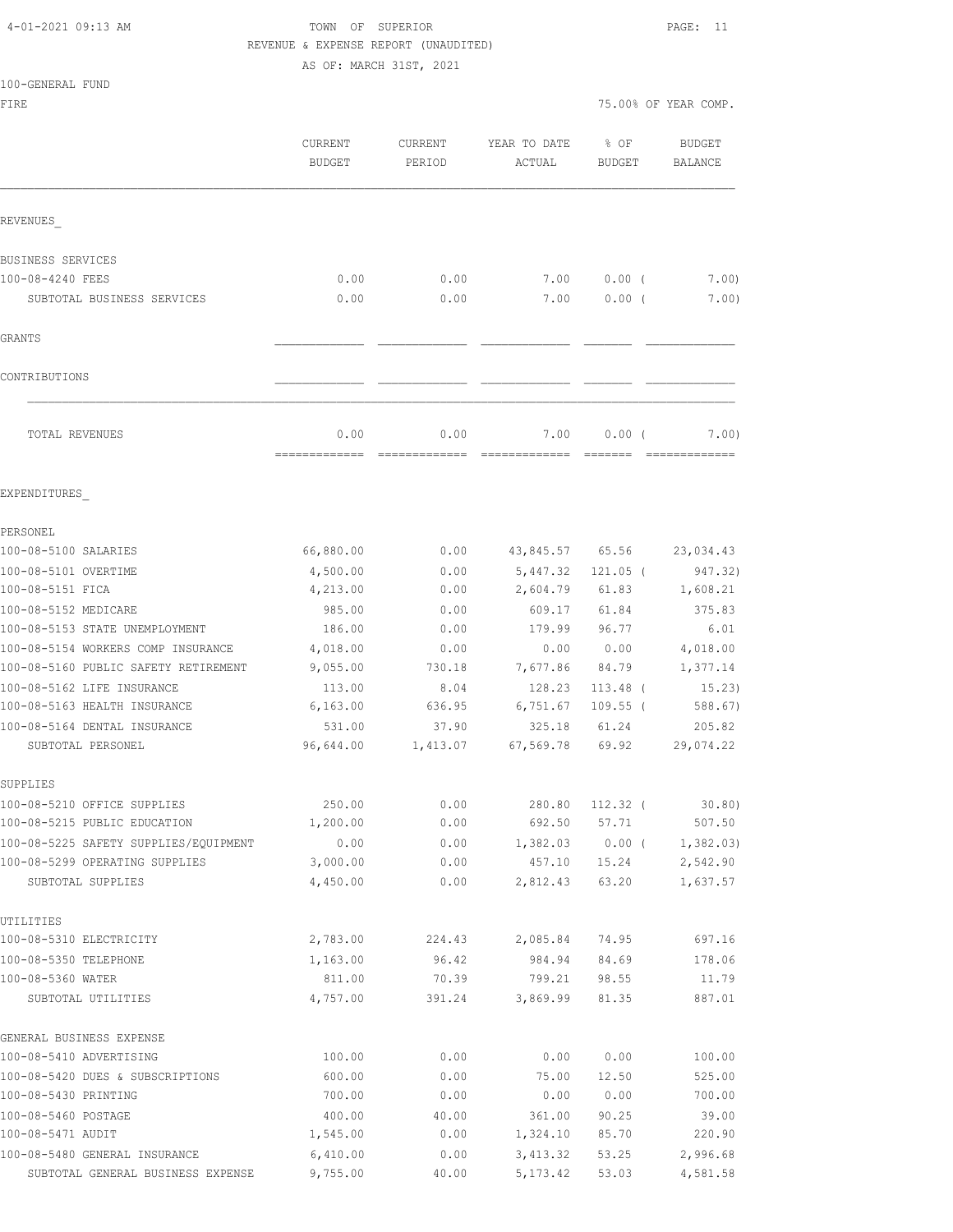## 4-01-2021 09:13 AM TOWN OF SUPERIOR PAGE: 12 REVENUE & EXPENSE REPORT (UNAUDITED)

AS OF: MARCH 31ST, 2021

|  | 100-GENERAL FUND |  |
|--|------------------|--|
|  |                  |  |

| FIRE                                              |                          |                   |                                        |                | 75.00% OF YEAR COMP.     |
|---------------------------------------------------|--------------------------|-------------------|----------------------------------------|----------------|--------------------------|
|                                                   | <b>CURRENT</b><br>BUDGET | CURRENT<br>PERIOD | YEAR TO DATE % OF<br>ACTUAL            | BUDGET         | BUDGET<br><b>BALANCE</b> |
|                                                   |                          |                   |                                        |                |                          |
| PROFESSIONAL SERVICES                             |                          |                   |                                        |                |                          |
| 100-08-5550 OTHER PROFESSIONAL SERVICES 15,000.00 |                          | 0.00              |                                        | 5,609.60 37.40 | 9,390.40                 |
| SUBTOTAL PROFESSIONAL SERVICES                    | 15,000.00                | 0.00              |                                        | 5,609.60 37.40 | 9,390.40                 |
| REPAIR/MAINTENANCE                                |                          |                   |                                        |                |                          |
| 100-08-5641 GAS & OIL                             | 3,000.00                 |                   | $0.00$ 1,043.25 34.78                  |                | 1,956.75                 |
| SUBTOTAL REPAIR/MAINTENANCE                       | 3,000.00                 | 0.00              |                                        | 1,043.25 34.78 | 1,956.75                 |
| CAPITAL OUTLAY                                    |                          |                   |                                        |                |                          |
| DEBT SERVICE                                      |                          |                   |                                        |                |                          |
| 100-08-5900 DEBT SVC- PRINCIPAL                   | 800.00                   |                   | 109.93 841.75 105.22 (41.75)           |                |                          |
| 100-08-5901 DEBT SVC INTEREST                     | 400.00                   | 5.39              |                                        | 103.83 25.96   | 296.17                   |
| SUBTOTAL DEBT SERVICE                             | 1,200.00                 | 115.32            | 945.58                                 | 78.80          | 254.42                   |
| TOTAL EXPENDITURES                                |                          |                   | 134,806.00  1,959.63  87,024.05  64.56 |                | 47,781.95                |
|                                                   |                          |                   |                                        |                | --------------           |

REVENUES OVER/(UNDER) EXPENDITURES ( 134,806.00)( 1,959.63)( 87,017.05) ( 47,788.95)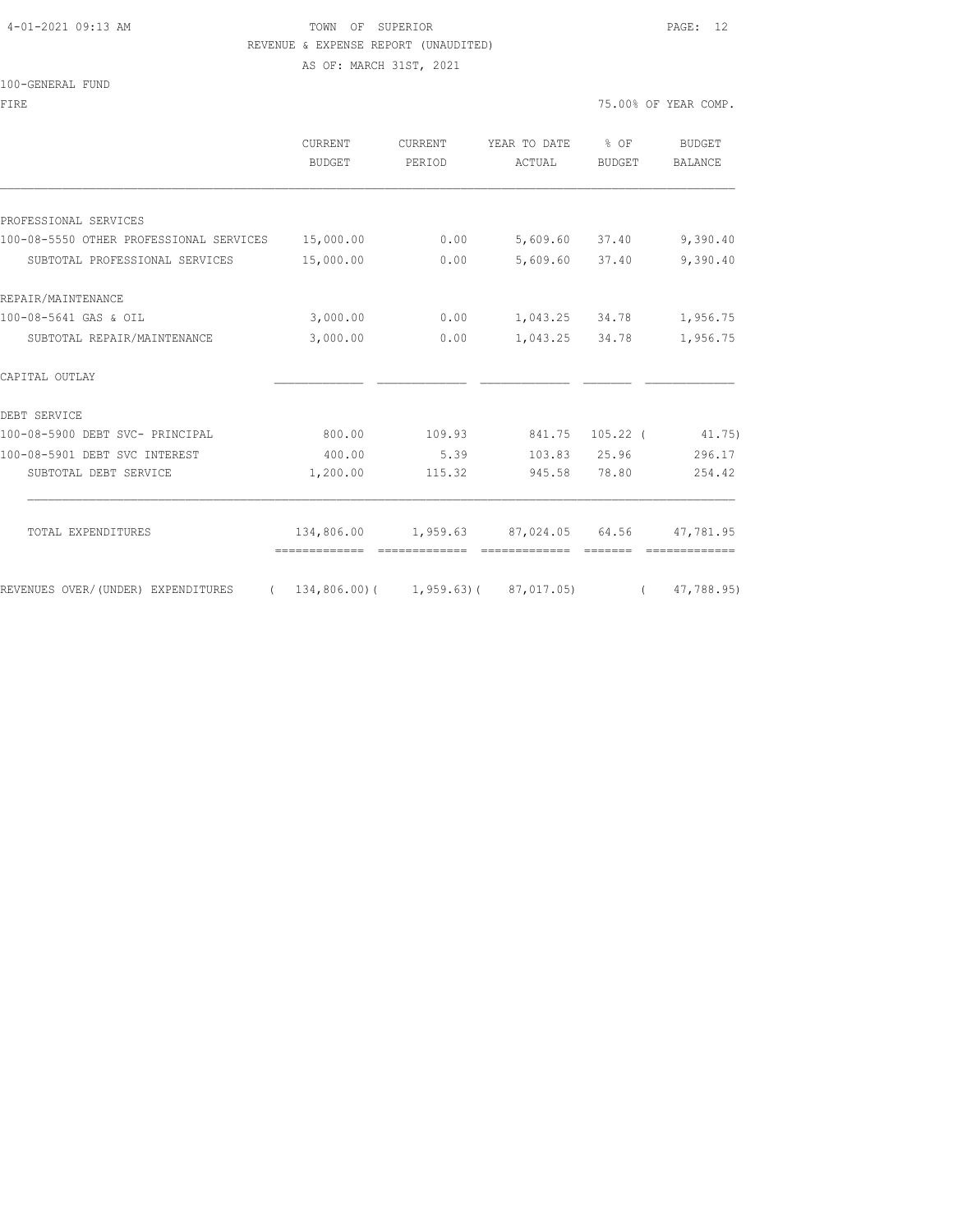| 4-01-2021 09:13 AM |  |  |
|--------------------|--|--|
|--------------------|--|--|

100-GENERAL FUND

#### TOWN OF SUPERIOR **PAGE:** 13 REVENUE & EXPENSE REPORT (UNAUDITED) AS OF: MARCH 31ST, 2021

PW-STREETS/BLDG MAINT 75.00% OF YEAR COMP.

|                                                                   | CURRENT<br><b>BUDGET</b> | CURRENT<br>PERIOD | YEAR TO DATE<br>ACTUAL          | % OF<br><b>BUDGET</b> | <b>BUDGET</b><br><b>BALANCE</b> |  |
|-------------------------------------------------------------------|--------------------------|-------------------|---------------------------------|-----------------------|---------------------------------|--|
| REVENUES                                                          |                          |                   |                                 |                       |                                 |  |
| GRANTS                                                            |                          |                   |                                 |                       |                                 |  |
| MISCELLANEOUS                                                     |                          |                   |                                 |                       |                                 |  |
| 100-09-4820 OTHER INCOME                                          | 0.00                     | 127.54            | 127.54                          | 0.00(                 | 127.54)                         |  |
| SUBTOTAL MISCELLANEOUS                                            | 0.00                     | 127.54            | 127.54                          | 0.00(                 | 127.54)                         |  |
| TOTAL REVENUES                                                    | 0.00                     | 127.54            | 127.54                          | 0.00(                 | 127.54)                         |  |
| EXPENDITURES                                                      |                          |                   |                                 |                       |                                 |  |
| PERSONEL                                                          |                          |                   |                                 |                       |                                 |  |
| 100-09-5100 SALARIES                                              | 66,993.00                | 0.00              | 52,031.08                       | 77.67                 | 14,961.92                       |  |
| 100-09-5101 OVERTIME                                              | 2,000.00                 | 0.00              | 2,867.20                        | 143.36 (              | 867.20)                         |  |
| 100-09-5120 INMATE LABOR                                          | 4,500.00                 | 0.00              | 0.00                            | 0.00                  | 4,500.00                        |  |
| 100-09-5151 FICA                                                  | 4,154.00                 | 0.00              | 3,310.96                        | 79.71                 | 843.04                          |  |
| 100-09-5152 MEDICARE                                              | 971.00                   | 0.00              | 774.32                          | 79.74                 | 196.68                          |  |
| 100-09-5153 STATE UNEMPLOYMENT                                    | 186.00                   | 0.00              | 162.11                          | 87.16                 | 23.89                           |  |
| 100-09-5154 WORKERS COMP INSURANCE                                | 1,358.00                 | 0.00              | 2,116.00                        | 155.82 (              | 758.00)                         |  |
| 100-09-5161 ARIZONA STATE RETIREMENT                              | 8,162.00                 | 0.00              | 7,646.93                        | 93.69                 | 515.07                          |  |
| 100-09-5162 LIFE INSURANCE                                        | 84.00                    | 26.80             | 306.70                          | $365.12$ (            | 222.70)                         |  |
| 100-09-5163 HEALTH INSURANCE                                      | 9,230.00                 | 1,273.90          | 14,362.90                       | $155.61$ (            | 5,132.90)                       |  |
| 100-09-5164 DENTAL INSURANCE                                      | 586.00                   | 164.60            | 1,527.43                        | $260.65$ (            | 941.43)                         |  |
| SUBTOTAL PERSONEL                                                 | 98,224.00                | 1,465.30          | 85,105.63                       | 86.64                 | 13, 118.37                      |  |
| SUPPLIES                                                          |                          |                   |                                 |                       |                                 |  |
| 100-09-5210 OFFICE SUPPLIES                                       | 0.00                     | 0.00              | 337.77                          | 0.00(                 | 337.77)                         |  |
| 100-09-5225 SAFETY SUPPLIES/EQUIPMENT                             | 2,000.00                 | 0.00              | 1,631.83 81.59                  |                       | 368.17                          |  |
| 100-09-5230 SANITATION SUPPLIES<br>100-09-5299 OPERATING SUPPLIES | 14,000.00                | 1,626.09          |                                 | 8,087.58 57.77        | 5,912.42                        |  |
| SUBTOTAL SUPPLIES                                                 | 9,000.00<br>25,000.00    | 0.00<br>1,626.09  | 11,219.18 124.66 (<br>21,276.36 | 85.11                 | 2,219.18)<br>3,723.64           |  |
| UTILITIES                                                         |                          |                   |                                 |                       |                                 |  |
| 100-09-5310 ELECTRICITY                                           | 8,000.00                 | 716.44            | 9,075.70                        | 113.45 (              | 1,075.70)                       |  |
| 100-09-5320 GAS                                                   | 2,500.00                 | 0.00              | 494.37                          | 19.77                 | 2,005.63                        |  |
| 100-09-5330 REFUSE                                                | 0.00                     | 406.71            | 5,181.97                        | $0.00$ (              | 5,181.97)                       |  |
| 100-09-5350 TELEPHONE                                             | 675.00                   | 80.02             | 844.68                          | 125.14 (              | 169.68)                         |  |
| 100-09-5360 WATER                                                 | 4,870.00                 | 195.49            | 3,051.13                        | 62.65                 | 1,818.87                        |  |
| 100-09-5380 SECURITY                                              | 825.00                   | 0.00              | 0.00                            | 0.00                  | 825.00                          |  |
| SUBTOTAL UTILITIES                                                | 16,870.00                | 1,398.66          | 18,647.85                       | $110.54$ (            | 1,777.85                        |  |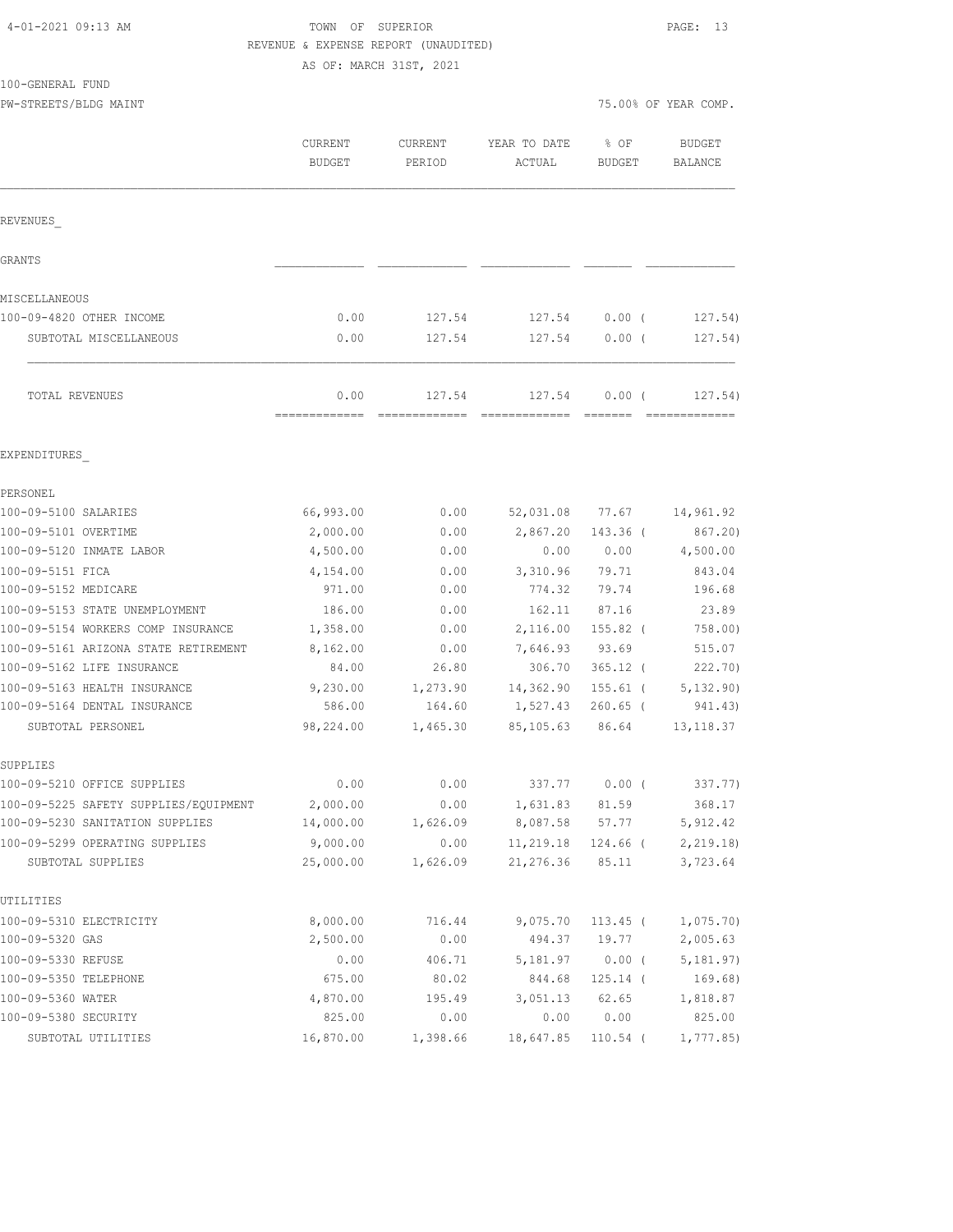#### 4-01-2021 09:13 AM TOWN OF SUPERIOR PAGE: 14 REVENUE & EXPENSE REPORT (UNAUDITED)

100-GENERAL FUND

AS OF: MARCH 31ST, 2021

PW-STREETS/BLDG MAINT **2000** MAINT 25.00% OF YEAR COMP.

|                                                   | CURRENT<br><b>BUDGET</b> | CURRENT<br>PERIOD                                      | YEAR TO DATE<br>ACTUAL | % OF<br>BUDGET       | <b>BUDGET</b><br><b>BALANCE</b> |
|---------------------------------------------------|--------------------------|--------------------------------------------------------|------------------------|----------------------|---------------------------------|
|                                                   |                          |                                                        |                        |                      |                                 |
| GENERAL BUSINESS EXPENSE                          |                          |                                                        |                        |                      |                                 |
| 100-09-5410 ADVERTISING                           | 955.00                   | 0.00                                                   | 0.00                   | 0.00                 | 955.00                          |
| 100-09-5425 CONFERENCES & TRAINING                | 2,000.00                 | 0.00                                                   | 504.00                 | 25.20                | 1,496.00                        |
| 100-09-5450 UNIFORMS                              | 4,000.00                 | 429.16                                                 | 6, 115.15              | $152.88$ (           | 2, 115.15)                      |
| 100-09-5460 POSTAGE                               | 100.00                   | 0.00                                                   | 0.00                   | 0.00                 | 100.00                          |
| 100-09-5471 AUDIT & ACCOUNTING                    | 1,545.00                 | 0.00                                                   | 1,324.10               | 85.70                | 220.90                          |
| 100-09-5480 GENERAL INSURANCE                     | 12,820.00                | 0.00                                                   | 6,826.64               | 53.25                | 5,993.36                        |
| SUBTOTAL GENERAL BUSINESS EXPENSE                 | 21,420.00                | 429.16                                                 | 14,769.89              | 68.95                | 6,650.11                        |
| PROFESSIONAL SERVICES                             |                          |                                                        |                        |                      |                                 |
| 100-09-5520 CONTRACTUAL SERVICESL                 | 0.00                     | 5,624.30                                               | 32,968.63              | $0.00$ (             | 32, 968.63)                     |
| 100-09-5550 OTHER PROFESSIONAL SERVICES           | 6,000.00                 | 1,437.00                                               | 2,037.00               | 33.95                | 3,963.00                        |
| SUBTOTAL PROFESSIONAL SERVICES                    | 6,000.00                 | 7,061.30                                               | 35,005.63              | 583.43 (             | 29,005.63)                      |
| REPAIR/MAINTENANCE                                |                          |                                                        |                        |                      |                                 |
| 100-09-5610 PARK & BLDG IMPROVEMENTS              | 2,980.00                 | 700.00                                                 |                        | 35,469.34 1,190.25 ( | 32, 489.34)                     |
| 100-09-5640 AUTO & TRUCK REPAIRS                  | 7,500.00                 | 0.00                                                   | 7,144.21               | 95.26                | 355.79                          |
| 100-09-5641 GAS & OIL                             | 1,000.00                 | 0.00                                                   | 0.00                   | 0.00                 | 1,000.00                        |
| 100-09-5642 TIRES & TUBES                         | 0.00                     | 20.18                                                  | 1,841.30               | $0.00$ (             | 1,841.30)                       |
| 100-09-5643 INMATE FUEL                           | 500.00                   | 0.00                                                   | 0.00                   | 0.00                 | 500.00                          |
| 100-09-5650 OTHER EQUIPMENT REPAIRS               | 4,000.00                 | 0.00                                                   | 4,283.56               | $107.09$ (           | 283.56                          |
| 100-09-5670 STREET & SIDEWALK REPAIR              | 0.00                     | 0.00                                                   | 1,133.00               | $0.00$ (             | 1, 133.00                       |
| SUBTOTAL REPAIR/MAINTENANCE                       | 15,980.00                | 720.18                                                 | 49,871.41              | $312.09$ (           | 33,891.41)                      |
| CAPITAL OUTLAY                                    |                          |                                                        |                        |                      |                                 |
| 100-09-5710 BUILDING                              | 0.00                     | 4,080.00                                               | 15,471.00              | $0.00$ (             | 15,471.00)                      |
| 100-09-5711 MAGMA BUILDING                        | 2,000.00                 | 0.00                                                   | 0.00                   | 0.00                 | 2,000.00                        |
| 100-09-5712 ROOSEVELT BUILDING                    | 5,000.00                 | 0.00                                                   | 0.00                   | 0.00                 | 5,000.00                        |
| 100-09-5750 OTHER EQUIP/SMALL TOOLS               | 10,000.00                | 0.00                                                   | 10,043.53              | $100.44$ (           | 43.53)                          |
| SUBTOTAL CAPITAL OUTLAY                           | 17,000.00                | 4,080.00                                               | 25, 514.53             | $150.09$ (           | 8, 514.53)                      |
| DEBT SERVICE                                      |                          |                                                        |                        |                      |                                 |
| 100-09-5900 DEBT SVC - PRINCIPAL                  | 0.00                     | 0.00                                                   | 1,649.11               | $0.00$ (             | 1,649.11)                       |
| 100-09-5901 DEBT SVC - INTEREST                   | 0.00                     | 0.00                                                   | 159.10                 | $0.00$ (             | 159.10)                         |
| 100-09-5999 CONTINGENCY                           | 10,000.00                | 0.00                                                   | 0.00                   | 0.00                 | 10,000.00                       |
| SUBTOTAL DEBT SERVICE                             | 10,000.00                | 0.00                                                   | 1,808.21               | 18.08                | 8,191.79                        |
| TOTAL EXPENDITURES                                |                          | 210,494.00  16,780.69  251,999.51  119.72  (41,505.51) |                        |                      |                                 |
| REVENUES OVER/ (UNDER) EXPENDITURES<br>$\sqrt{2}$ |                          | $210, 494.00$ ( $16, 653.15$ ( $251, 871.97$ )         |                        |                      | 41,377.97                       |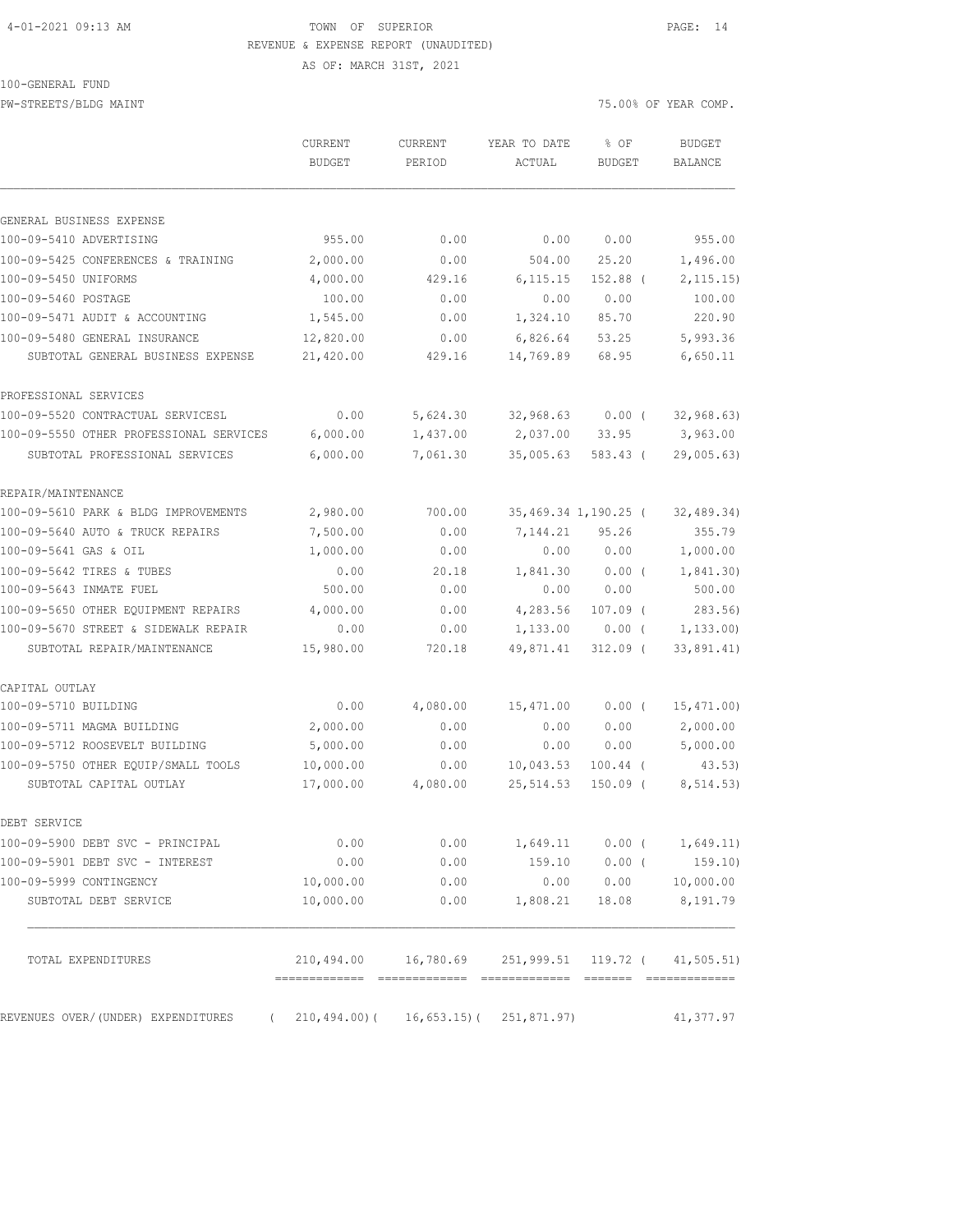# 4-01-2021 09:13 AM TOWN OF SUPERIOR PAGE: 15 REVENUE & EXPENSE REPORT (UNAUDITED)

|                                         |               | AS OF: MARCH 31ST, 2021 |              |                 |                      |
|-----------------------------------------|---------------|-------------------------|--------------|-----------------|----------------------|
| 100-GENERAL FUND                        |               |                         |              |                 |                      |
| PW-BLDG REGS/ZONING                     |               |                         |              |                 | 75.00% OF YEAR COMP. |
|                                         | CURRENT       | CURRENT                 | YEAR TO DATE | % OF            | <b>BUDGET</b>        |
|                                         | <b>BUDGET</b> | PERIOD                  | ACTUAL       | <b>BUDGET</b>   | BALANCE              |
| REVENUES                                |               |                         |              |                 |                      |
|                                         |               |                         |              |                 |                      |
| BUSINESS SERVICES                       |               |                         |              |                 |                      |
| 100-10-4240 FEES                        | 50,000.00     | 0.00                    | 0.00         | 0.00            | 50,000.00            |
| SUBTOTAL BUSINESS SERVICES              | 50,000.00     | 0.00                    | 0.00         | 0.00            | 50,000.00            |
| TOTAL REVENUES                          | 50,000.00     | 0.00                    | 0.00         | 0.00            | 50,000.00            |
| EXPENDITURES                            |               |                         |              |                 |                      |
| PERSONEL                                |               |                         |              |                 |                      |
| 100-10-5100 SALARIES                    | 38,083.00     | 0.00                    |              | 21,743.00 57.09 | 16,340.00            |
| 100-10-5101 OVERTIME                    | 0.00          | 0.00                    | 191.25       | $0.00$ (        | 191.25)              |
| 100-10-5151 FICA                        | 2,361.00      | 0.00                    | 1,359.92     | 57.60           | 1,001.08             |
| 100-10-5152 MEDICARE                    | 552.00        | 0.00                    | 318.05       | 57.62           | 233.95               |
| 100-10-5153 STATE UNEMPLOYMENT          | 33.00         | 0.00                    | 54.54        | $165.27$ (      | 21.54)               |
| 100-10-5154 WORKERS COMP INSURANCE      | 62.00         | 0.00                    | 0.00         | 0.00            | 62.00                |
| 100-10-5161 ARIZONA STATE RETIREMENT    | 4,654.00      | 0.00                    | 2,680.34     | 57.59           | 1,973.66             |
| 100-10-5162 LIFE INSURANCE              | 40.00         | 6.70                    | 60.30        | $150.75$ (      | 20.30)               |
| 100-10-5164 DENTAL INSURANCE            | 189.00        | 0.00                    | 0.00         | 0.00            | 189.00               |
| SUBTOTAL PERSONEL                       | 45,974.00     | 6.70                    | 26,407.40    | 57.44           | 19,566.60            |
| SUPPLIES                                |               |                         |              |                 |                      |
| 100-10-5299 OPERATING SUPPLIES          | 500.00        | 0.00                    | 984.67       | $196.93$ (      | 484.67)              |
| SUBTOTAL SUPPLIES                       | 500.00        | 0.00                    | 984.67       | $196.93$ (      | 484.67)              |
| UTILITIES                               |               |                         |              |                 |                      |
| 100-10-5350 TELEPHONE                   | 0.00          | 78.87                   | 710.44       | 0.00(           | 710.44)              |
| SUBTOTAL UTILITIES                      | 0.00          | 78.87                   | 710.44       | $0.00$ (        | 710.44)              |
| GENERAL BUSINESS EXPENSE                |               |                         |              |                 |                      |
| 100-10-5420 DUES & SUBSCRIPTIONS        | 500.00        | 0.00                    | 0.00         | 0.00            | 500.00               |
| 100-10-5425 CONFERENCES & TRAINING      | 2,000.00      | 0.00                    | 0.00         | 0.00            | 2,000.00             |
| 100-10-5430 PRINTING                    | 0.00          | 0.00                    | 22.24        | 0.00(           | 22.24)               |
| 100-10-5470 TRAVEL                      | 1,000.00      | 0.00                    | 0.00         | 0.00            | 1,000.00             |
| SUBTOTAL GENERAL BUSINESS EXPENSE       | 3,500.00      | 0.00                    | 22.24        | 0.64            | 3,477.76             |
| PROFESSIONAL SERVICES                   |               |                         |              |                 |                      |
| 100-10-5550 OTHER PROFESSIONAL SERVICES | 30,000.00     | 4,022.03                | 11,595.83    | 38.65           | 18,404.17            |
| SUBTOTAL PROFESSIONAL SERVICES          | 30,000.00     | 4,022.03                | 11,595.83    | 38.65           | 18,404.17            |

REPAIR/MAINTENANCE \_\_\_\_\_\_\_\_\_\_\_\_\_ \_\_\_\_\_\_\_\_\_\_\_\_\_ \_\_\_\_\_\_\_\_\_\_\_\_\_ \_\_\_\_\_\_\_ \_\_\_\_\_\_\_\_\_\_\_\_\_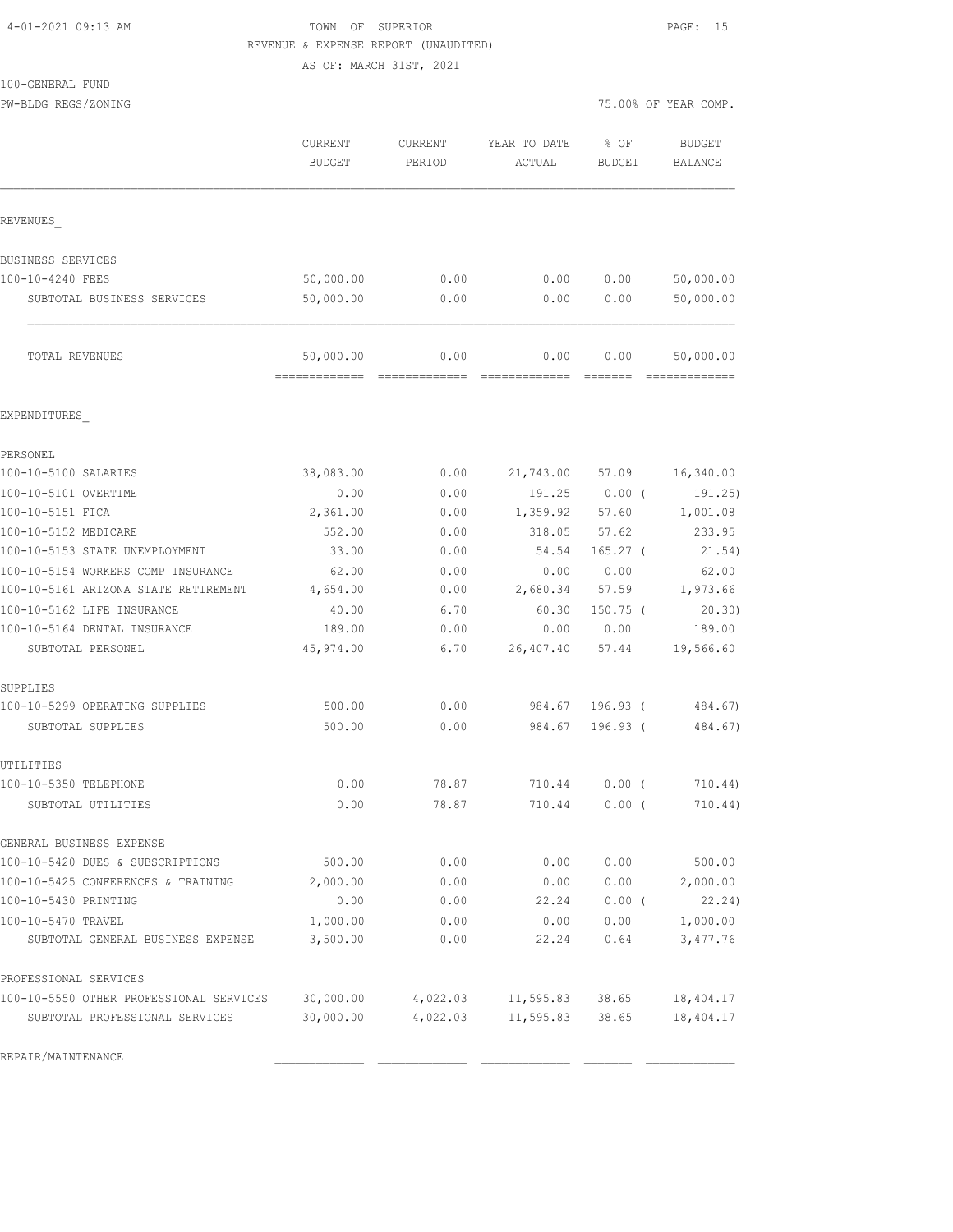| 4-01-2021 09:13 AM                 | TOWN                                       | OF SUPERIOR       |                           |                     | PAGE: 16             |
|------------------------------------|--------------------------------------------|-------------------|---------------------------|---------------------|----------------------|
|                                    | REVENUE & EXPENSE REPORT (UNAUDITED)       |                   |                           |                     |                      |
|                                    | AS OF: MARCH 31ST, 2021                    |                   |                           |                     |                      |
| 100-GENERAL FUND                   |                                            |                   |                           |                     |                      |
| PW-BLDG REGS/ZONING                |                                            |                   |                           |                     | 75.00% OF YEAR COMP. |
|                                    | CURRENT<br><b>BUDGET</b>                   | CURRENT<br>PERIOD | YEAR TO DATE<br>ACTUAL    | $\div$ OF<br>BUDGET | BUDGET<br>BALANCE    |
|                                    |                                            |                   |                           |                     |                      |
| CAPITAL OUTLAY                     |                                            |                   |                           |                     |                      |
| TOTAL EXPENDITURES                 | 79,974.00 4,107.60                         |                   | 39,720.58 49.67 40,253.42 |                     |                      |
| REVENUES OVER/(UNDER) EXPENDITURES | $(29, 974, 00) (4, 107, 60) (39, 720, 58)$ |                   |                           |                     | 9,746.58             |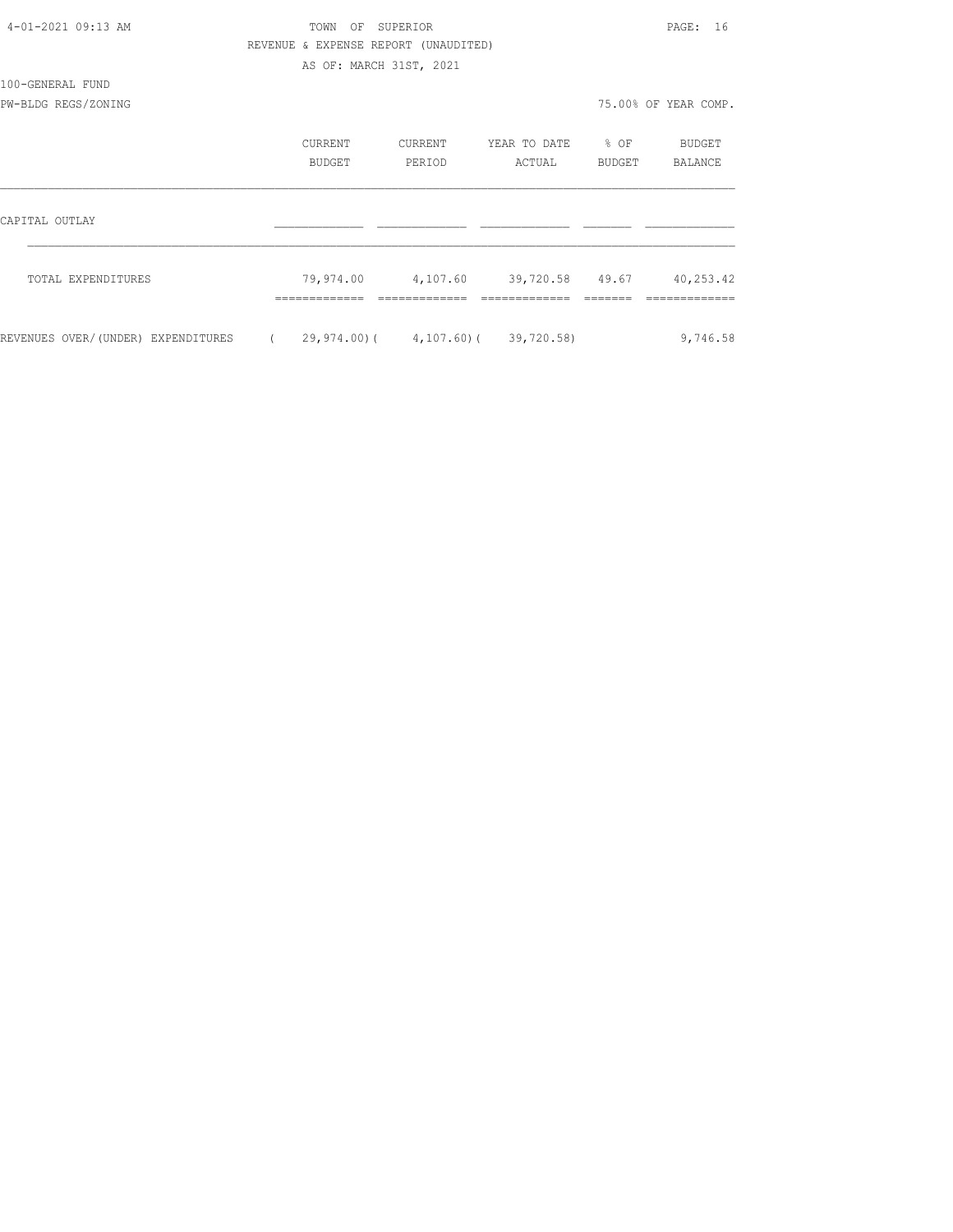| 4-01-2021 09:13 AM |  |
|--------------------|--|
|                    |  |

## TOWN OF SUPERIOR **PAGE:** 17 REVENUE & EXPENSE REPORT (UNAUDITED)

AS OF: MARCH 31ST, 2021

| 100-GENERAL FUND |  |
|------------------|--|
|                  |  |

SWIMMING POOL 3000 POOL 2000 POOL 2000 POOL 2000 POOL 2000 POOL 2000 POOL 2000 POOL 2000 POOL 2000 POOL 2000 POOL

|                                                  | <b>CURRENT</b><br>BUDGET                 | <b>CURRENT</b><br>PERIOD | YEAR TO DATE<br>ACTUAL                      | % OF<br>BUDGET                                                                                                                                                                                                                                                                                                                                                                                                                                                                                 | <b>BUDGET</b><br>BALANCE                                                                                                                                                                                                                                                                                                                                                                                                                                                                           |
|--------------------------------------------------|------------------------------------------|--------------------------|---------------------------------------------|------------------------------------------------------------------------------------------------------------------------------------------------------------------------------------------------------------------------------------------------------------------------------------------------------------------------------------------------------------------------------------------------------------------------------------------------------------------------------------------------|----------------------------------------------------------------------------------------------------------------------------------------------------------------------------------------------------------------------------------------------------------------------------------------------------------------------------------------------------------------------------------------------------------------------------------------------------------------------------------------------------|
| REVENUES                                         |                                          |                          |                                             |                                                                                                                                                                                                                                                                                                                                                                                                                                                                                                |                                                                                                                                                                                                                                                                                                                                                                                                                                                                                                    |
| BUSINESS SERVICES                                |                                          |                          |                                             |                                                                                                                                                                                                                                                                                                                                                                                                                                                                                                |                                                                                                                                                                                                                                                                                                                                                                                                                                                                                                    |
| 100-11-4240 POOL SWIM/POOL RENTAL                | 3,000.00                                 | 0.00                     | 95.00                                       | 3.17                                                                                                                                                                                                                                                                                                                                                                                                                                                                                           | 2,905.00                                                                                                                                                                                                                                                                                                                                                                                                                                                                                           |
| SUBTOTAL BUSINESS SERVICES                       | 3,000.00                                 | 0.00                     | 95.00                                       | 3.17                                                                                                                                                                                                                                                                                                                                                                                                                                                                                           | 2,905.00                                                                                                                                                                                                                                                                                                                                                                                                                                                                                           |
| TOTAL REVENUES                                   | 3,000.00<br>-------------- ------------- | 0.00                     | 95.00                                       | 3.17<br>$\begin{array}{cccccccccc} \multicolumn{2}{c}{} & \multicolumn{2}{c}{} & \multicolumn{2}{c}{} & \multicolumn{2}{c}{} & \multicolumn{2}{c}{} & \multicolumn{2}{c}{} & \multicolumn{2}{c}{} & \multicolumn{2}{c}{} & \multicolumn{2}{c}{} & \multicolumn{2}{c}{} & \multicolumn{2}{c}{} & \multicolumn{2}{c}{} & \multicolumn{2}{c}{} & \multicolumn{2}{c}{} & \multicolumn{2}{c}{} & \multicolumn{2}{c}{} & \multicolumn{2}{c}{} & \multicolumn{2}{c}{} & \multicolumn{2}{c}{} & \mult$ | 2,905.00<br>$\begin{array}{cccccccccccccc} \multicolumn{2}{c}{} & \multicolumn{2}{c}{} & \multicolumn{2}{c}{} & \multicolumn{2}{c}{} & \multicolumn{2}{c}{} & \multicolumn{2}{c}{} & \multicolumn{2}{c}{} & \multicolumn{2}{c}{} & \multicolumn{2}{c}{} & \multicolumn{2}{c}{} & \multicolumn{2}{c}{} & \multicolumn{2}{c}{} & \multicolumn{2}{c}{} & \multicolumn{2}{c}{} & \multicolumn{2}{c}{} & \multicolumn{2}{c}{} & \multicolumn{2}{c}{} & \multicolumn{2}{c}{} & \multicolumn{2}{c}{} & \$ |
| EXPENDITURES                                     |                                          |                          |                                             |                                                                                                                                                                                                                                                                                                                                                                                                                                                                                                |                                                                                                                                                                                                                                                                                                                                                                                                                                                                                                    |
| PERSONEL                                         |                                          |                          |                                             |                                                                                                                                                                                                                                                                                                                                                                                                                                                                                                |                                                                                                                                                                                                                                                                                                                                                                                                                                                                                                    |
| 100-11-5100 SALARIES                             | 19,200.00                                | 0.00                     | 5,389.00                                    | 28.07                                                                                                                                                                                                                                                                                                                                                                                                                                                                                          | 13,811.00                                                                                                                                                                                                                                                                                                                                                                                                                                                                                          |
| 100-11-5151 FICA                                 | 1,250.00                                 | 0.00                     | 334.12                                      | 26.73                                                                                                                                                                                                                                                                                                                                                                                                                                                                                          | 915.88                                                                                                                                                                                                                                                                                                                                                                                                                                                                                             |
| 100-11-5152 MEDICARE                             | 292.00                                   | 0.00                     | 78.14                                       | 26.76                                                                                                                                                                                                                                                                                                                                                                                                                                                                                          | 213.86                                                                                                                                                                                                                                                                                                                                                                                                                                                                                             |
| 100-11-5153 STATE UNEMPLOYMENT                   | 67.00                                    | 0.00                     | 51.20                                       | 76.42                                                                                                                                                                                                                                                                                                                                                                                                                                                                                          | 15.80                                                                                                                                                                                                                                                                                                                                                                                                                                                                                              |
| 100-11-5154 WORKERS COMP INSURANCE               | 373.00                                   | 0.00                     | 237.00                                      | 63.54                                                                                                                                                                                                                                                                                                                                                                                                                                                                                          | 136.00                                                                                                                                                                                                                                                                                                                                                                                                                                                                                             |
| SUBTOTAL PERSONEL                                | 21,182.00                                | 0.00                     | 6,089.46                                    | 28.75                                                                                                                                                                                                                                                                                                                                                                                                                                                                                          | 15,092.54                                                                                                                                                                                                                                                                                                                                                                                                                                                                                          |
| SUPPLIES                                         |                                          |                          |                                             |                                                                                                                                                                                                                                                                                                                                                                                                                                                                                                |                                                                                                                                                                                                                                                                                                                                                                                                                                                                                                    |
| 100-11-5240 CHEMICAL SUPPLIES                    | 1,900.00                                 | 168.33                   | 944.13                                      | 49.69                                                                                                                                                                                                                                                                                                                                                                                                                                                                                          | 955.87                                                                                                                                                                                                                                                                                                                                                                                                                                                                                             |
| 100-11-5299 OPERATING SUPPLIES                   | 2,000.00                                 | 0.00                     | 6,895.96                                    | $344.80$ (                                                                                                                                                                                                                                                                                                                                                                                                                                                                                     | 4,895.96                                                                                                                                                                                                                                                                                                                                                                                                                                                                                           |
| SUBTOTAL SUPPLIES                                | 3,900.00                                 | 168.33                   | 7,840.09                                    | $201.03$ (                                                                                                                                                                                                                                                                                                                                                                                                                                                                                     | 3,940.09                                                                                                                                                                                                                                                                                                                                                                                                                                                                                           |
| UTILITIES                                        |                                          |                          |                                             |                                                                                                                                                                                                                                                                                                                                                                                                                                                                                                |                                                                                                                                                                                                                                                                                                                                                                                                                                                                                                    |
| 100-11-5310 ELECTRICITY<br>100-11-5350 TELEPHONE | 6,860.00<br>453.00                       | 514.04<br>28.87          | 5,627.21<br>260.44                          | 82.03<br>57.49                                                                                                                                                                                                                                                                                                                                                                                                                                                                                 | 1,232.79<br>192.56                                                                                                                                                                                                                                                                                                                                                                                                                                                                                 |
| 100-11-5360 WATER                                | 5,666.00                                 | 396.28                   | 3,161.41                                    | 55.80                                                                                                                                                                                                                                                                                                                                                                                                                                                                                          | 2,504.59                                                                                                                                                                                                                                                                                                                                                                                                                                                                                           |
| SUBTOTAL UTILITIES                               | 12,979.00                                | 939.19                   | 9,049.06                                    | 69.72                                                                                                                                                                                                                                                                                                                                                                                                                                                                                          | 3,929.94                                                                                                                                                                                                                                                                                                                                                                                                                                                                                           |
| GENERAL BUSINESS EXPENSE                         |                                          |                          |                                             |                                                                                                                                                                                                                                                                                                                                                                                                                                                                                                |                                                                                                                                                                                                                                                                                                                                                                                                                                                                                                    |
| 100-11-5410 ADVERTISING                          | 100.00                                   | 0.00                     | 0.00                                        | 0.00                                                                                                                                                                                                                                                                                                                                                                                                                                                                                           | 100.00                                                                                                                                                                                                                                                                                                                                                                                                                                                                                             |
| 100-11-5420 DUES & SUBSCRIPTIONS                 | 200.00                                   | 0.00                     | 192.00                                      | 96.00                                                                                                                                                                                                                                                                                                                                                                                                                                                                                          | 8.00                                                                                                                                                                                                                                                                                                                                                                                                                                                                                               |
| 100-11-5425 CONFERENCES & TRAINING               | 500.00                                   | 0.00                     | 0.00                                        | 0.00                                                                                                                                                                                                                                                                                                                                                                                                                                                                                           | 500.00                                                                                                                                                                                                                                                                                                                                                                                                                                                                                             |
| 100-11-5450 UNIFORMS                             | 250.00                                   | 0.00                     | 0.00                                        | 0.00                                                                                                                                                                                                                                                                                                                                                                                                                                                                                           | 250.00                                                                                                                                                                                                                                                                                                                                                                                                                                                                                             |
| SUBTOTAL GENERAL BUSINESS EXPENSE                | 1,050.00                                 | 0.00                     | 192.00                                      | 18.29                                                                                                                                                                                                                                                                                                                                                                                                                                                                                          | 858.00                                                                                                                                                                                                                                                                                                                                                                                                                                                                                             |
| PROFESSIONAL SERVICES                            |                                          |                          |                                             |                                                                                                                                                                                                                                                                                                                                                                                                                                                                                                |                                                                                                                                                                                                                                                                                                                                                                                                                                                                                                    |
| 100-11-5550 OTHER PROFESSIONAL SERVICES 6,000.00 |                                          | 0.00                     | 5,090.00                                    | 84.83                                                                                                                                                                                                                                                                                                                                                                                                                                                                                          | 910.00                                                                                                                                                                                                                                                                                                                                                                                                                                                                                             |
| SUBTOTAL PROFESSIONAL SERVICES                   | 6,000.00                                 | 0.00                     | 5,090.00                                    | 84.83                                                                                                                                                                                                                                                                                                                                                                                                                                                                                          | 910.00                                                                                                                                                                                                                                                                                                                                                                                                                                                                                             |
| REPAIR/MAINTENANCE                               |                                          |                          |                                             |                                                                                                                                                                                                                                                                                                                                                                                                                                                                                                |                                                                                                                                                                                                                                                                                                                                                                                                                                                                                                    |
| 100-11-5650 OTHER EQUIPMENT REPAIRS              | 5,000.00                                 | 0.00                     | 0.00                                        | 0.00                                                                                                                                                                                                                                                                                                                                                                                                                                                                                           | 5,000.00                                                                                                                                                                                                                                                                                                                                                                                                                                                                                           |
| SUBTOTAL REPAIR/MAINTENANCE                      | 5,000.00                                 | 0.00                     | 0.00                                        | 0.00                                                                                                                                                                                                                                                                                                                                                                                                                                                                                           | 5,000.00                                                                                                                                                                                                                                                                                                                                                                                                                                                                                           |
| TOTAL EXPENDITURES                               |                                          |                          | 50,111.00    1,107.52    28,260.61    56.40 |                                                                                                                                                                                                                                                                                                                                                                                                                                                                                                | 21,850.39                                                                                                                                                                                                                                                                                                                                                                                                                                                                                          |
|                                                  |                                          |                          |                                             |                                                                                                                                                                                                                                                                                                                                                                                                                                                                                                |                                                                                                                                                                                                                                                                                                                                                                                                                                                                                                    |

REVENUES OVER/(UNDER) EXPENDITURES (47,111.00)( 1,107.52)( 28,165.61) (18,945.39)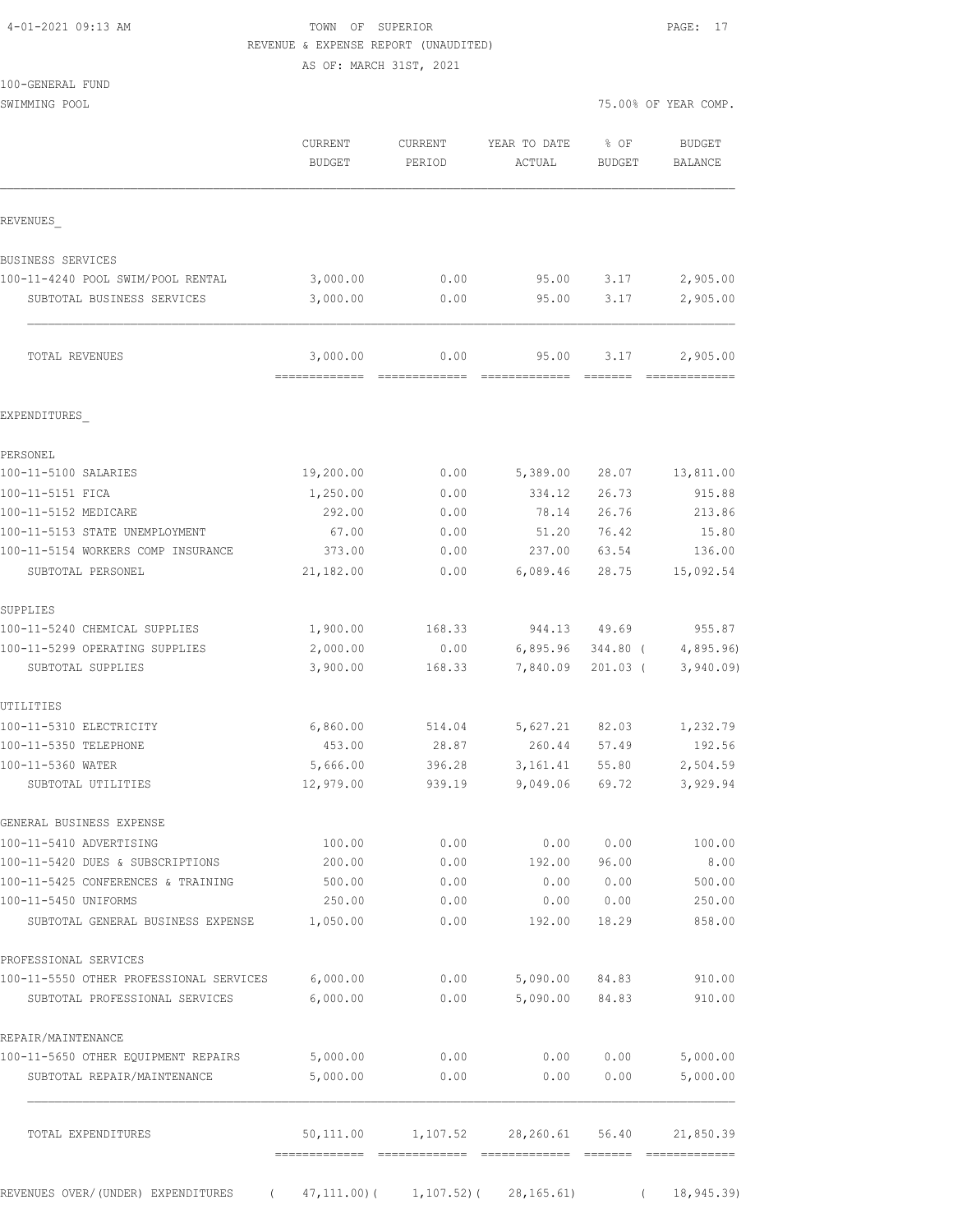## 4-01-2021 09:13 AM TOWN OF SUPERIOR PAGE: 18 REVENUE & EXPENSE REPORT (UNAUDITED)

AS OF: MARCH 31ST, 2021

|  | 100-GENERAL FUND |  |
|--|------------------|--|
|  |                  |  |

RECREATION **RECREATION** 75.00% OF YEAR COMP.

| 75.00% OF YEAR COMP. |  |
|----------------------|--|
|----------------------|--|

|                                                                     | CURRENT<br><b>BUDGET</b> | <b>CURRENT</b><br>PERIOD                            | YEAR TO DATE<br>ACTUAL      | % OF<br><b>BUDGET</b> | <b>BUDGET</b><br>BALANCE    |
|---------------------------------------------------------------------|--------------------------|-----------------------------------------------------|-----------------------------|-----------------------|-----------------------------|
| REVENUES                                                            |                          |                                                     |                             |                       |                             |
| BUSINESS SERVICES                                                   |                          |                                                     |                             |                       |                             |
| 100-12-4220 PARK RENTAL                                             | 0.00                     | 100.00                                              | 50.00                       | 0.00(                 | 50.00                       |
| SUBTOTAL BUSINESS SERVICES                                          | 0.00                     | 100.00                                              | 50.00                       | $0.00$ (              | 50.00                       |
| MISCELLANEOUS                                                       |                          |                                                     |                             |                       |                             |
| TOTAL REVENUES                                                      | 0.00<br>=============    | 100.00<br>=============                             | 50.00<br>=============      | 0.00(                 | 50.00)<br>-------------     |
| EXPENDITURES                                                        |                          |                                                     |                             |                       |                             |
| PERSONEL                                                            |                          |                                                     |                             |                       |                             |
| 100-12-5100 SALARIES                                                | 16,432.00                | 0.00                                                | 10,840.00 65.97             |                       | 5,592.00                    |
| 100-12-5101 OVERTIME                                                | 0.00                     | 0.00                                                | 278.26                      | $0.00$ (              | 278.26)                     |
| 100-12-5151 FICA                                                    | 361.00                   | 0.00                                                | 651.54                      | $180.48$ (            | 290.54)                     |
| 100-12-5152 MEDICARE                                                | 84.00                    | 0.00                                                | 152.39                      | 181.42 (              | 68.39)                      |
| 100-12-5153 STATE UNEMPLOYMENT                                      | 30.00                    | 0.00                                                | 68.77                       | $229.23$ (            | 38.77)                      |
| 100-12-5154 WORKERS COMP INSURANCE                                  | 54.00                    | 0.00                                                | 0.00                        | 0.00                  | 54.00                       |
| 100-12-5161 ARIZONA STATE RETIREMENT                                | 687.00                   | 0.00                                                | 1,358.66                    | 197.77 (              | 671.66)                     |
| 100-12-5162 LIFE INSURANCE                                          | 16.00                    | 6.70                                                | 53.60                       | $335.00$ (            | 37.60)                      |
| 100-12-5163 HEALTH INSURANCE                                        | 1,527.00                 | 641.95                                              | 5,777.55                    | 378.36 (              | 4, 250.55                   |
| 100-12-5164 DENTAL INSURANCE                                        | 74.00                    | 31.58                                               | 186.26                      | $251.70$ (            | 112.26                      |
| SUBTOTAL PERSONEL                                                   | 19,265.00                | 680.23                                              | 19,367.03                   | $100.53$ (            | 102.03)                     |
| SUPPLIES                                                            |                          |                                                     |                             |                       |                             |
| 100-12-5299 OPERATING SUPPLIES                                      | 12,500.00                | 0.00                                                | 4,072.54 32.58              |                       | 8,427.46                    |
| SUBTOTAL SUPPLIES                                                   | 12,500.00                | 0.00                                                | 4,072.54                    | 32.58                 | 8,427.46                    |
| UTILITIES                                                           |                          |                                                     |                             |                       |                             |
| GENERAL BUSINESS EXPENSE                                            |                          |                                                     |                             |                       |                             |
| 100-12-5460 POSTAGE                                                 | 0.00                     | 80.00                                               |                             |                       | 80.00 0.00 (80.00)          |
| SUBTOTAL GENERAL BUSINESS EXPENSE                                   | 0.00                     | 80.00                                               | 80.00 0.00 (                |                       | 80.00)                      |
| PROFESSIONAL SERVICES                                               |                          |                                                     |                             |                       |                             |
| 100-12-5520 CONTRACTUAL SERVICES                                    | 0.00                     | 0.00                                                | $1,250.00$ 0.00 ( 1,250.00) |                       |                             |
| 100-12-5550 OTHER PROFESSIONAL SERVICES                             | 0.00                     | 0.00                                                |                             |                       | $1,127.72$ 0.00 ( 1,127.72) |
| SUBTOTAL PROFESSIONAL SERVICES                                      | 0.00                     | 0.00                                                |                             |                       | $2,377.72$ 0.00 ( 2,377.72) |
| TOTAL EXPENDITURES                                                  |                          | $31,765.00$ $760.23$ $25,897.29$ $81.53$ $5,867.71$ |                             |                       |                             |
|                                                                     |                          |                                                     |                             |                       |                             |
| REVENUES OVER/(UNDER) EXPENDITURES (31,765.00)(660.23)(25,847.29) ( |                          |                                                     |                             |                       | 5, 917.71)                  |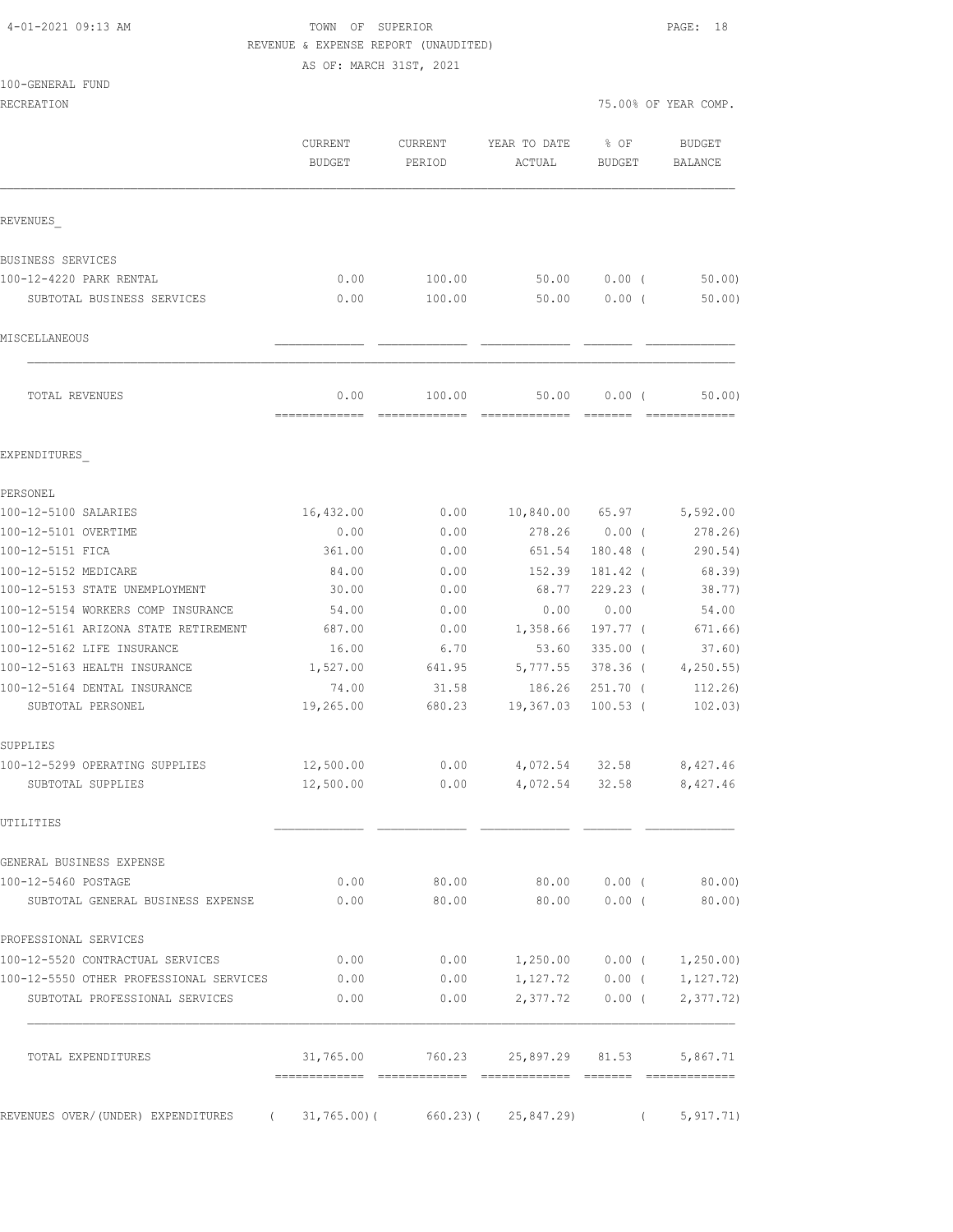## 4-01-2021 09:13 AM TOWN OF SUPERIOR PAGE: 19 REVENUE & EXPENSE REPORT (UNAUDITED)

AS OF: MARCH 31ST, 2021

| 100-GENERAL FUND                     |                                 |                          |                        |                       |                           |
|--------------------------------------|---------------------------------|--------------------------|------------------------|-----------------------|---------------------------|
| LIBRARY                              |                                 |                          |                        |                       | 75.00% OF YEAR COMP.      |
|                                      | <b>CURRENT</b><br><b>BUDGET</b> | <b>CURRENT</b><br>PERIOD | YEAR TO DATE<br>ACTUAL | % OF<br><b>BUDGET</b> | <b>BUDGET</b><br>BALANCE  |
| REVENUES                             |                                 |                          |                        |                       |                           |
|                                      |                                 |                          |                        |                       |                           |
| BUSINESS SERVICES                    |                                 |                          |                        |                       |                           |
| 100-13-4250 INTERNET/LATE FEES       | 2,000.00                        | 0.00                     | 0.00                   | 0.00                  | 2,000.00                  |
| SUBTOTAL BUSINESS SERVICES           | 2,000.00                        | 0.00                     | 0.00                   | 0.00                  | 2,000.00                  |
| TOTAL REVENUES                       | 2,000.00<br>-------------       | 0.00<br>=============    | 0.00                   | 0.00                  | 2,000.00<br>============= |
| EXPENDITURES                         |                                 |                          |                        |                       |                           |
| PERSONEL                             |                                 |                          |                        |                       |                           |
| 100-13-5100 SALARIES                 | 33,290.00                       | 0.00                     | 28,436.09              | 85.42                 | 4,853.91                  |
| 100-13-5151 FICA                     | 2,064.00                        | 0.00                     | 1,736.17               | 84.12                 | 327.83                    |
| 100-13-5152 MEDICARE                 | 483.00                          | 0.00                     | 406.03                 | 84.06                 | 76.97                     |
| 100-13-5153 STATE UNEMPLOYMENT       | 166.00                          | 0.00                     | 131.96                 | 79.49                 | 34.04                     |
| 100-13-5154 WORKERS COMP INSURANCE   | 199.00                          | 0.00                     | 106.00                 | 53.27                 | 93.00                     |
| 100-13-5161 ARIZONA STATE RETIREMENT | 4,068.00                        | 0.00                     | 2,821.89               | 69.37                 | 1,246.11                  |
| 100-13-5162 LIFE INSURANCE           | 80.00                           | 6.70                     | 60.30                  | 75.38                 | 19.70                     |
| 100-13-5163 HEALTH INSURANCE         | 7,703.00                        | 636.95                   | 5,732.55               | 74.42                 | 1,970.45                  |
| 100-13-5164 DENTAL INSURANCE         | 379.00                          | 31.58                    | 201.24                 | 53.10                 | 177.76                    |
| SUBTOTAL PERSONEL                    | 48,432.00                       | 675.23                   | 39,632.23              | 81.83                 | 8,799.77                  |
| SUPPLIES                             |                                 |                          |                        |                       |                           |
| 100-13-5270 LIBRARY BOOKS            | 2,000.00                        | 0.00                     | 0.00                   | 0.00                  | 2,000.00                  |
| SUBTOTAL SUPPLIES                    | 2,000.00                        | 0.00                     | 0.00                   | 0.00                  | 2,000.00                  |
| UTILITIES                            |                                 |                          |                        |                       |                           |
| 100-13-5310 ELECTRICITY              | 6,174.00                        | 120.13                   | 3,110.59               | 50.38                 | 3,063.41                  |
| 100-13-5320 GAS                      | 1,100.00                        | 0.00                     | 736.69                 | 66.97                 | 363.31                    |
| 100-13-5350 TELEPHONE                | 1,009.00                        | 28.87                    | 720.86                 | 71.44                 | 288.14                    |
| 100-13-5360 WATER                    | 400.00                          | 29.01                    | 263.96                 | 65.99                 | 136.04                    |
| 100-13-5380 SECURITY                 | 300.00                          | 25.00                    | 225.00                 | 75.00                 | 75.00                     |
| SUBTOTAL UTILITIES                   | 8,983.00                        | 203.01                   | 5,057.10               | 56.30                 | 3,925.90                  |
| GENERAL BUSINESS EXPENSE             |                                 |                          |                        |                       |                           |
| 100-13-5410 ADVERTISING              | 100.00                          | 0.00                     | 0.00                   | 0.00                  | 100.00                    |
| 100-13-5420 DUES & SUBSCRIPTIONS     | 1,000.00                        | 0.00                     | 679.36                 | 67.94                 | 320.64                    |
| 100-13-5460 POSTAGE                  | 900.00                          | 0.00                     | 642.00                 | 71.33                 | 258.00                    |
| 100-13-5471 AUDIT                    | 1,545.00                        | 0.00                     | 1,324.10               | 85.70                 | 220.90                    |
| 100-13-5480 GENERAL INSURANCE        | 12,820.00                       | 0.00                     | 6,826.64               | 53.25                 | 5,993.36                  |
| SUBTOTAL GENERAL BUSINESS EXPENSE    | 16,365.00                       | 0.00                     | 9,472.10               | 57.88                 | 6,892.90                  |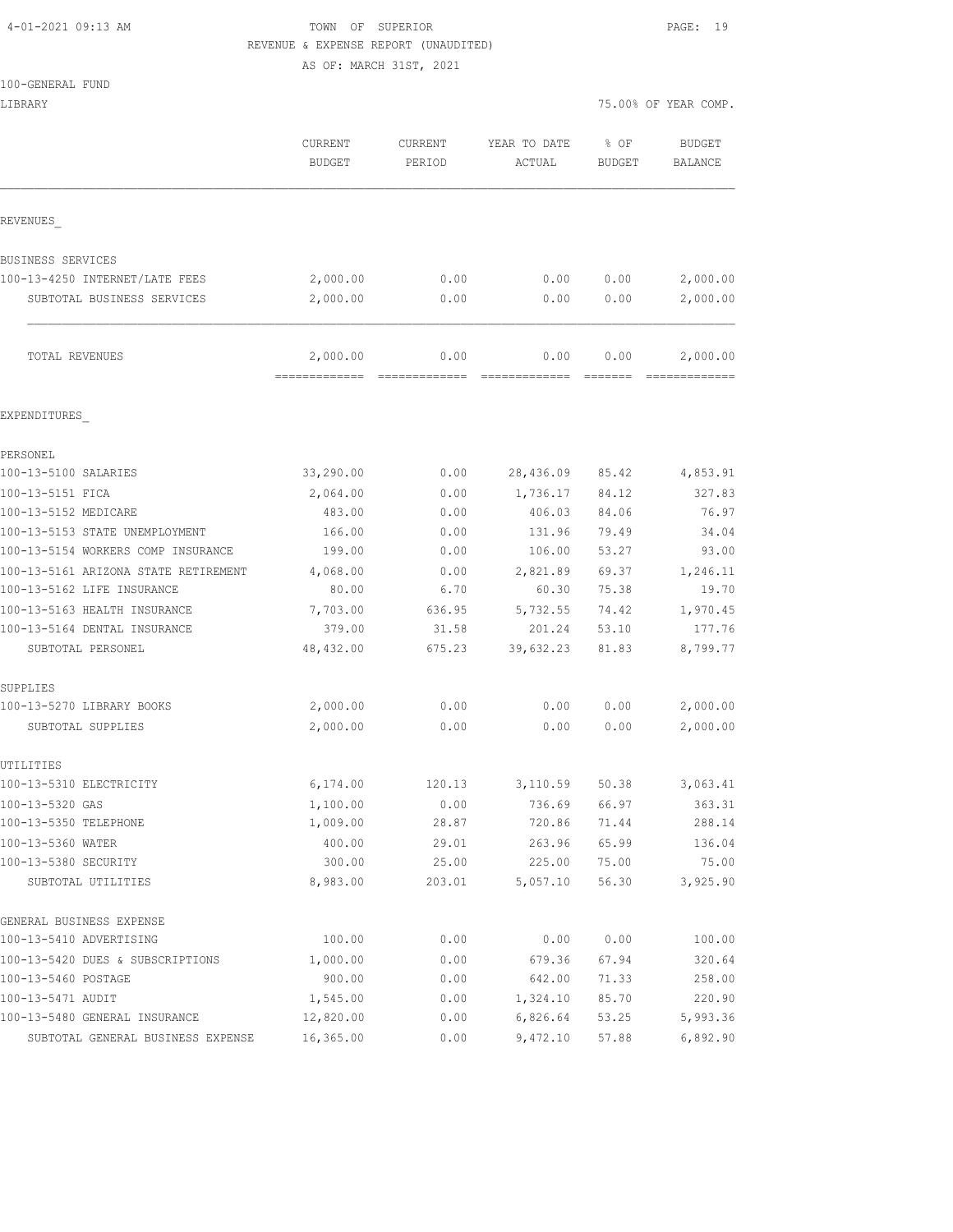#### 4-01-2021 09:13 AM TOWN OF SUPERIOR PAGE: 20 REVENUE & EXPENSE REPORT (UNAUDITED)

AS OF: MARCH 31ST, 2021

|  | 100-GENERAL FUND |  |
|--|------------------|--|
|  |                  |  |

LIBRARY 75.00% OF YEAR COMP.

|                                                | <b>CURRENT</b><br>BUDGET | CURRENT<br>PERIOD | YEAR TO DATE<br>ACTUAL | % OF<br><b>BUDGET</b> | <b>BUDGET</b><br>BALANCE |
|------------------------------------------------|--------------------------|-------------------|------------------------|-----------------------|--------------------------|
|                                                |                          |                   |                        |                       |                          |
| PROFESSIONAL SERVICES                          |                          |                   |                        |                       |                          |
| 100-13-5550 OTHER PROFESSIONAL SERVICES        | 300.00                   | 0.00              | 0.00                   | 0.00                  | 300.00                   |
| SUBTOTAL PROFESSIONAL SERVICES                 | 300.00                   | 0.00              | 0.00                   | 0.00                  | 300.00                   |
| REPAIR/MAINTENANCE                             |                          |                   |                        |                       |                          |
| 100-13-5650 OTHER EOUIPMENT REPAIRS            | 5,000.00                 | 0.00              | 0.00                   | 0.00                  | 5,000.00                 |
| SUBTOTAL REPAIR/MAINTENANCE                    | 5,000.00                 | 0.00              | 0.00                   | 0.00                  | 5,000.00                 |
| TOTAL EXPENDITURES                             | 81,080.00                | 878.24            | 54, 161. 43            | 66.80                 | 26, 918.57               |
| REVENUES OVER/(UNDER) EXPENDITURES<br>$\left($ | 79,080.00)(              |                   | 878.24) (54,161.43)    |                       | 24, 918.57)              |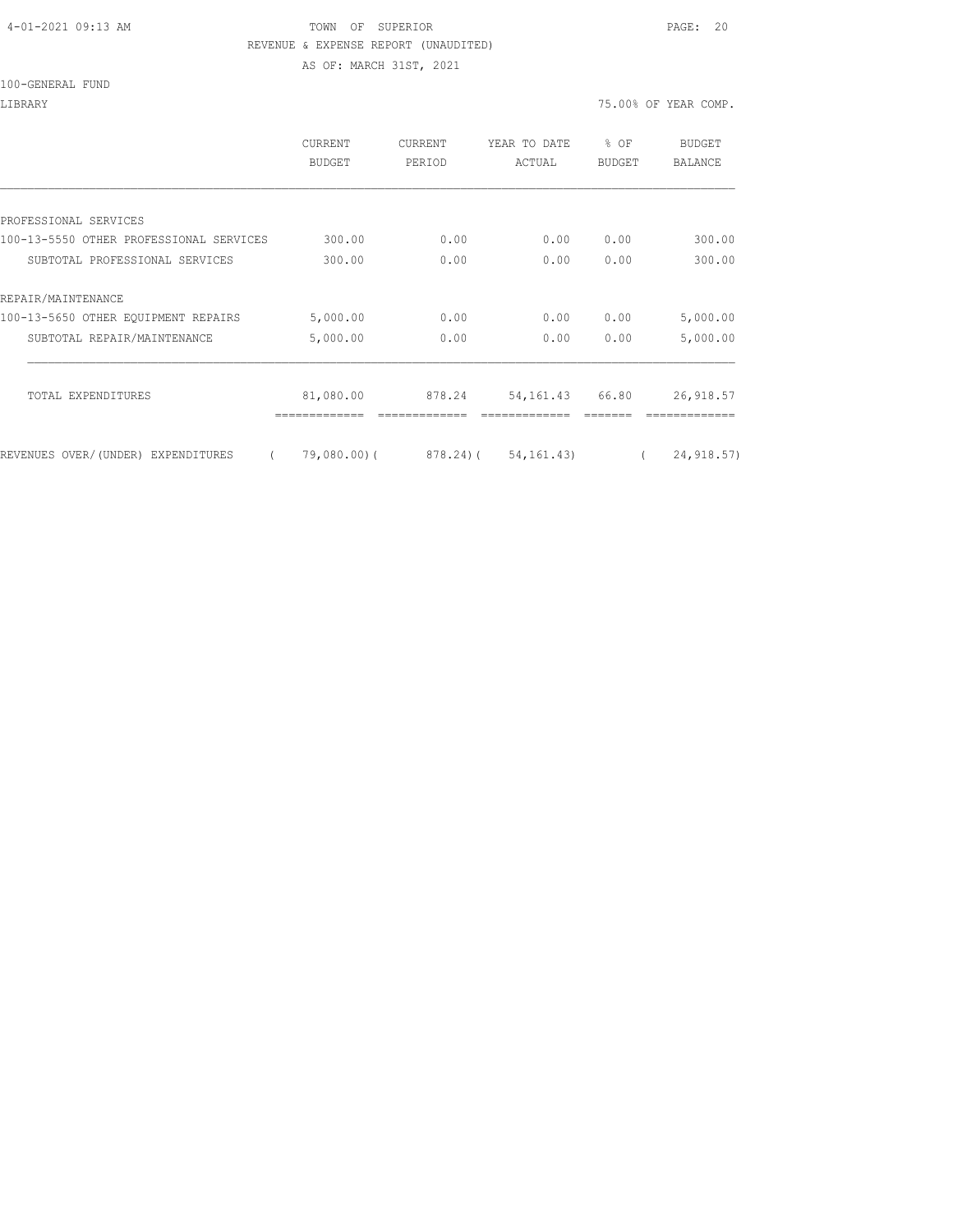| 4-01-2021 09:13 AM                   | TOWN OF SUPERIOR<br>REVENUE & EXPENSE REPORT (UNAUDITED)<br>AS OF: MARCH 31ST, 2021 | PAGE: 21          |                                |                  |                      |  |  |
|--------------------------------------|-------------------------------------------------------------------------------------|-------------------|--------------------------------|------------------|----------------------|--|--|
| 100-GENERAL FUND<br>BUILDING RENTALS |                                                                                     |                   |                                |                  | 75.00% OF YEAR COMP. |  |  |
|                                      | CURRENT<br>BUDGET                                                                   | CURRENT<br>PERIOD | YEAR TO DATE<br>ACTUAL         | $8$ OF<br>BUDGET | BUDGET<br>BALANCE    |  |  |
| REVENUES                             |                                                                                     |                   |                                |                  |                      |  |  |
| ENTERPRISE SERVICES                  |                                                                                     |                   |                                |                  |                      |  |  |
| 100-14-4330 RENTAL INCOME            | 20,000.00                                                                           | 600.00            | 100.00                         | 0.50             | 19,900.00            |  |  |
| SUBTOTAL ENTERPRISE SERVICES         | 20,000.00                                                                           | 600.00            | 100.00                         | 0.50             | 19,900.00            |  |  |
| TOTAL REVENUES                       | 20,000.00                                                                           | 600.00            |                                | 100.00 0.50      | 19,900.00            |  |  |
| EXPENDITURES                         |                                                                                     |                   |                                |                  |                      |  |  |
| SUPPLIES                             |                                                                                     |                   |                                |                  |                      |  |  |
| UTILITIES                            |                                                                                     |                   |                                |                  |                      |  |  |
| 100-14-5310 ELECTRICITY              | 8,000.00                                                                            |                   | 228.94 1,603.67 20.05 6,396.33 |                  |                      |  |  |
| 100-14-5360 WATER                    | 0.00                                                                                | 26.07             |                                | 447.32 0.00 (    | 447.32)              |  |  |
| SUBTOTAL UTILITIES                   | 8,000.00                                                                            | 255.01            |                                | 2,050.99 25.64   | 5,949.01             |  |  |
| GENERAL BUSINESS EXPENSE             |                                                                                     |                   |                                |                  |                      |  |  |
| PROFESSIONAL SERVICES                |                                                                                     |                   |                                |                  |                      |  |  |
| REPAIR/MAINTENANCE                   |                                                                                     |                   |                                |                  |                      |  |  |
| TOTAL EXPENDITURES                   | 8,000.00                                                                            | 255.01            | 2,050.99                       | 25.64            | 5,949.01             |  |  |
| REVENUES OVER/(UNDER) EXPENDITURES   | 12,000.00                                                                           | 344.99 (          | 1,950.99)                      |                  | 13,950.99            |  |  |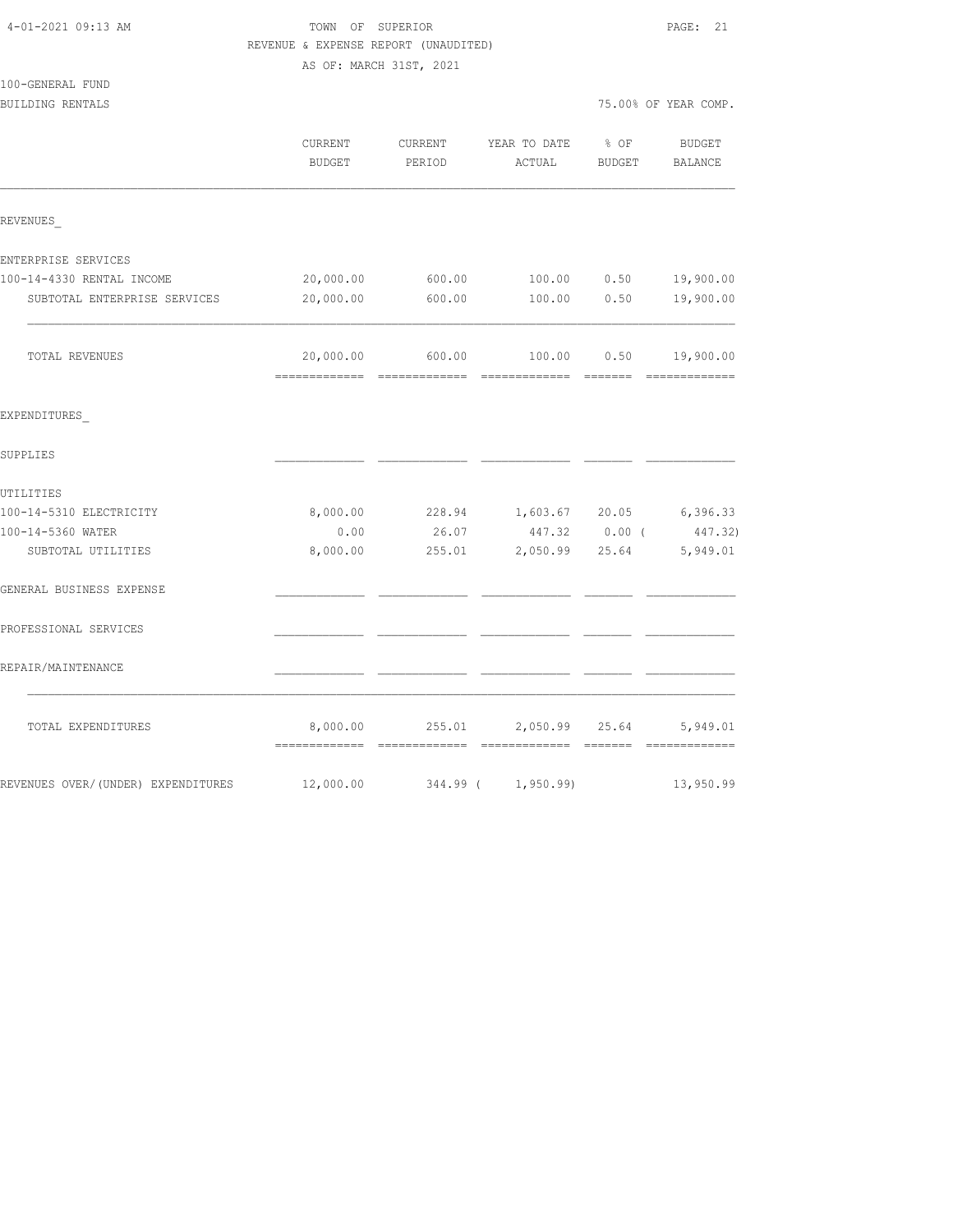#### 4-01-2021 09:13 AM TOWN OF SUPERIOR PAGE: 22 REVENUE & EXPENSE REPORT (UNAUDITED) AS OF: MARCH 31ST, 2021

100-GENERAL FUND

| TAA ARMAHAT LAMA                     |                          |                   |                        |                |                          |
|--------------------------------------|--------------------------|-------------------|------------------------|----------------|--------------------------|
| SR CITIZENS-CONGREGATE               |                          |                   |                        |                | 75.00% OF YEAR COMP.     |
|                                      | CURRENT<br><b>BUDGET</b> | CURRENT<br>PERIOD | YEAR TO DATE<br>ACTUAL | % OF<br>BUDGET | BUDGET<br><b>BALANCE</b> |
| REVENUES                             |                          |                   |                        |                |                          |
| BUSINESS SERVICES                    |                          |                   |                        |                |                          |
| 100-15-4215 SRC AAA DOLLARS          | 0.00                     | 0.00              | 302.00                 | 0.00(          | 302.00                   |
| 100-15-4217 SRC PROGRAM REVENUE      | 0.00                     | 563.80            | 37,710.50              | $0.00$ (       | 37,710.50)               |
| SUBTOTAL BUSINESS SERVICES           | 0.00                     | 563.80            | 38,012.50              | $0.00$ (       | 38,012.50)               |
| GRANTS                               |                          |                   |                        |                |                          |
| TOTAL REVENUES                       | 0.00<br>=============    | 563.80            | 38,012.50              | 0.00(          | 38,012.50)               |
| EXPENDITURES                         |                          |                   |                        |                |                          |
| PERSONEL                             |                          |                   |                        |                |                          |
| 100-15-5100 SALARIES                 | 18,405.00                | 0.00              | 12,268.54              | 66.66          | 6,136.46                 |
| 100-15-5101 OVERTIME                 | 0.00                     | 0.00              | 76.25                  | $0.00$ (       | 76.25)                   |
| 100-15-5120 INMATE LABOR             | 1,000.00                 | 0.00              | 0.00                   | 0.00           | 1,000.00                 |
| 100-15-5151 FICA                     | 1,141.00                 | 0.00              | 745.35                 | 65.32          | 395.65                   |
| 100-15-5152 MEDICARE                 | 267.00                   | 0.00              | 174.30                 | 65.28          | 92.70                    |
| 100-15-5153 STATE UNEMPLOYMENT       | 83.00                    | 0.00              | 64.79                  | 78.06          | 18.21                    |
| 100-15-5154 WORKERS COMP INSURANCE   | 321.00                   | 0.00              | 320.99                 | 100.00         | 0.01                     |
| 100-15-5161 ARIZONA STATE RETIREMENT | 2,249.00                 | 0.00              | 1,041.00               | 46.29          | 1,208.00                 |
| SUBTOTAL PERSONEL                    | 23,466.00                | 0.00              | 14,691.22              | 62.61          | 8,774.78                 |
| SUPPLIES                             |                          |                   |                        |                |                          |
| 100-15-5210 OFFICE SUPPLIES          | 500.00                   | 0.00              | 49.98                  | 10.00          | 450.02                   |
| 100-15-5250 KITCHEN SUPPLIES         | 1,000.00                 | 0.00              | 0.00                   | 0.00           | 1,000.00                 |
| 100-15-5260 FOOD SUPPLIES            | 1,000.00                 | 0.00              | 0.00                   | 0.00           | 1,000.00                 |

100-15-5299 OPERATING SUPPLIES 1,500.00 41.08 272.49 18.17 1,227.51 SUBTOTAL SUPPLIES 4,000.00 41.08 322.47 8.06 3,677.53 UTILITIES 100-15-5310 ELECTRICITY 4,547.00 309.61 3,693.64 81.23 853.36 100-15-5320 GAS 746.00 0.00 427.47 57.30 318.53 100-15-5350 TELEPHONE 250.00 0.00 0.00 0.00 250.00 100-15-5360 WATER 250.00 13.15 126.09 50.44 123.91 SUBTOTAL UTILITIES 5,793.00 322.76 4,247.20 73.32 1,545.80 GENERAL BUSINESS EXPENSE 100-15-5420 DUES & SUBSCRIPTIONS 200.00 0.00 0.00 0.00 0.00 200.00 100-15-5460 POSTAGE 0.00 12.00 108.32 0.00 ( 108.32) 100-15-5471 AUDIT 773.00 0.00 441.37 57.10 331.63 100-15-5480 GENERAL INSURANCE 4,273.00 0.00 2,275.55 53.25 1,997.45<br>100-15-5480 GENERAL INSURANCE 4,273.00 0.00 2,275.55 53.25 1,997.45 SUBTOTAL GENERAL BUSINESS EXPENSE 5,246.00 12.00 2,825.24 53.86 2,420.76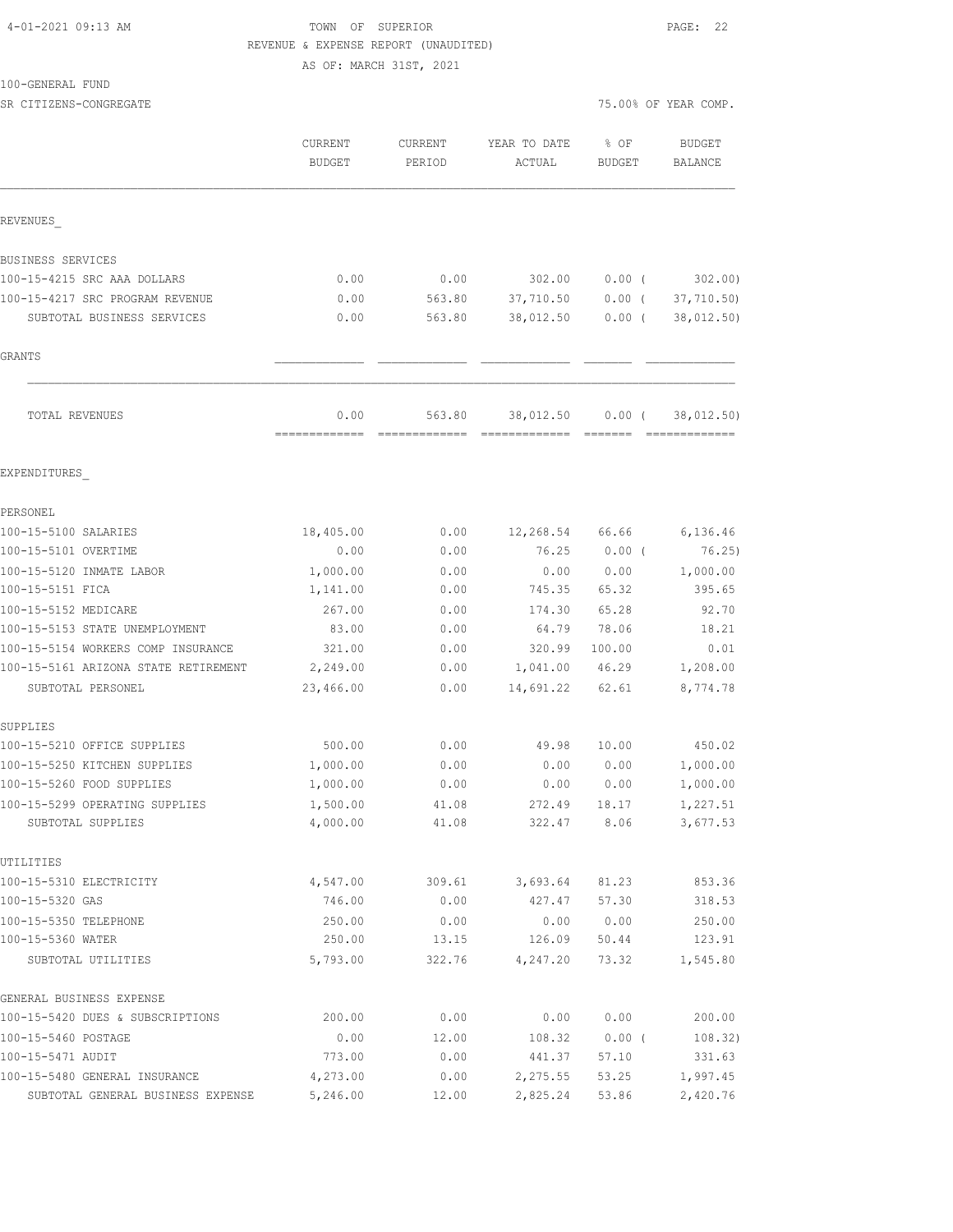#### 4-01-2021 09:13 AM TOWN OF SUPERIOR PAGE: 23 REVENUE & EXPENSE REPORT (UNAUDITED)

100-GENERAL FUND

SR CITIZENS-CONGREGATE **75.00%** OF YEAR COMP.

AS OF: MARCH 31ST, 2021

|                                         | CURRENT<br><b>BUDGET</b> | CURRENT<br>PERIOD | YEAR TO DATE<br>ACTUAL         | $8$ OF<br><b>BUDGET</b> | BUDGET<br><b>BALANCE</b> |
|-----------------------------------------|--------------------------|-------------------|--------------------------------|-------------------------|--------------------------|
|                                         |                          |                   |                                |                         |                          |
| PROFESSIONAL SERVICES                   |                          |                   |                                |                         |                          |
| 100-15-5520 CONTRACT EMPLOYEE           | 0.00                     | 203.76            | 1,748.52 0.00 (                |                         | 1,748.52)                |
| 100-15-5550 OTHER PROFESSIONAL SERVICES | 37,893.00                | 0.00              | 30,667.74                      | 80.93                   | 7,225.26                 |
| SUBTOTAL PROFESSIONAL SERVICES          | 37,893.00                | 203.76            | 32,416.26                      | 85.55                   | 5,476.74                 |
| REPAIR/MAINTENANCE                      |                          |                   |                                |                         |                          |
| 100-15-5643 INMATE FUEL                 | 100.00                   | 0.00              | 0.00                           | 0.00                    | 100.00                   |
| 100-15-5650 OTHER EQUIPMENT REPAIRS     | 300.00                   | 0.00              | 0.00                           | 0.00                    | 300.00                   |
| SUBTOTAL REPAIR/MAINTENANCE             | 400.00                   | 0.00              | 0.00                           | 0.00                    | 400.00                   |
| DEBT SERVICE                            |                          |                   |                                |                         |                          |
| TOTAL EXPENDITURES                      | 76,798.00                | 579.60            | 54,502.39 70.97                |                         | 22,295.61                |
| REVENUES OVER/(UNDER) EXPENDITURES      |                          |                   | 76,798.00)( 15.80)( 16,489.89) |                         | 60, 308.11)              |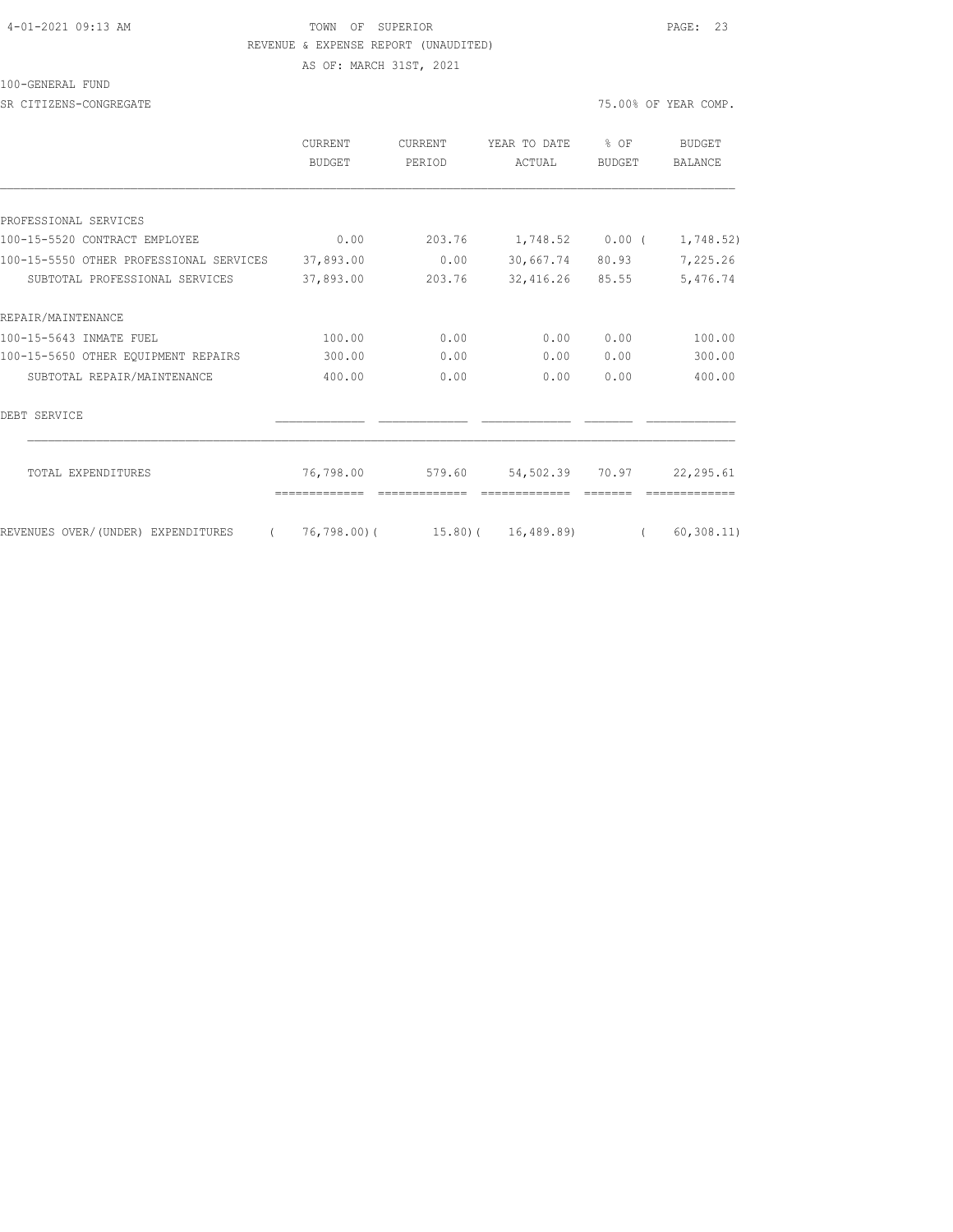#### 4-01-2021 09:13 AM TOWN OF SUPERIOR PAGE: 24 REVENUE & EXPENSE REPORT (UNAUDITED)

AS OF: MARCH 31ST, 2021

SR CITIZENS-HOME DELIVERY 75.00% OF YEAR COMP.

|                                                           | CURRENT<br><b>BUDGET</b> | <b>CURRENT</b><br>PERIOD | YEAR TO DATE<br>ACTUAL     | % OF<br>BUDGET | <b>BUDGET</b><br>BALANCE |
|-----------------------------------------------------------|--------------------------|--------------------------|----------------------------|----------------|--------------------------|
| REVENUES                                                  |                          |                          |                            |                |                          |
| BUSINESS SERVICES                                         |                          |                          |                            |                |                          |
| 100-16-4217 SRC PROGRAM REVENUE                           | 0.00                     | 0.00                     | 42,899.91                  | $0.00$ (       | 42,899.91)               |
| SUBTOTAL BUSINESS SERVICES                                | 0.00                     | 0.00                     | 42,899.91                  | $0.00$ (       | 42,899.91)               |
| TOTAL REVENUES                                            | 0.00<br>=============    | 0.00<br>=============    | 42,899.91<br>============= | $0.00$ (       | 42,899.91)               |
| EXPENDITURES                                              |                          |                          |                            |                |                          |
| PERSONEL                                                  |                          |                          |                            |                |                          |
| 100-16-5100 SALARIES                                      | 14,748.00                | 0.00                     | 9,470.55                   | 64.22          | 5,277.45                 |
| 100-16-5101 OVERTIME                                      | 0.00                     | 0.00                     | 38.12                      | 0.00(          | 38.12)                   |
| 100-16-5120 INMATE LABOR                                  | 1,000.00                 | 0.00                     | 0.00                       | 0.00           | 1,000.00                 |
| 100-16-5151 FICA                                          | 914.00                   | 0.00                     | 589.51                     | 64.50          | 324.49                   |
| 100-16-5152 MEDICARE                                      | 214.00                   | 0.00                     | 137.86                     | 64.42          | 76.14                    |
| 100-16-5153 STATE UNEMPLOYMENT                            | 60.00                    | 0.00                     | 37.16                      | 61.93          | 22.84                    |
| 100-16-5154 WORKERS COMP INSURANCE                        | 223.00                   | 0.00                     | 321.01                     | 143.95 (       | 98.01)                   |
| 100-16-5161 ARIZONA STATE RETIREMENT<br>SUBTOTAL PERSONEL | 1,802.00<br>18,961.00    | 0.00<br>0.00             | 1,161.96<br>11,756.17      | 64.48<br>62.00 | 640.04<br>7,204.83       |
| SUPPLIES                                                  |                          |                          |                            |                |                          |
| 100-16-5210 OFFICE SUPPLIES                               | 0.00                     | 0.00                     | 49.98                      | $0.00$ (       | 49.98)                   |
| SUBTOTAL SUPPLIES                                         | 0.00                     | 0.00                     | 49.98                      | $0.00$ (       | 49.98)                   |
| UTILITIES                                                 |                          |                          |                            |                |                          |
| 100-16-5310 ELECTRICITY                                   | 4,547.00                 | 309.60                   | 3,693.61                   | 81.23          | 853.39                   |
| 100-16-5320 GAS                                           | 802.00                   | 0.00                     | 382.36                     | 47.68          | 419.64                   |
| 100-16-5350 TELEPHONE                                     | 250.00                   | 0.00                     | 45.17                      | 18.07          | 204.83                   |
| 100-16-5360 WATER<br>SUBTOTAL UTILITIES                   | 200.00<br>5,799.00       | 13.14<br>322.74          | 126.04 63.02<br>4,247.18   | 73.24          | 73.96<br>1,551.82        |
| GENERAL BUSINESS EXPENSE                                  |                          |                          |                            |                |                          |
| 100-16-5460 POSTAGE                                       | 150.00                   | 12.00                    | 108.28                     | 72.19          | 41.72                    |
| 100-16-5471 AUDIT                                         | 773.00                   | 0.00                     | 441.37                     | 57.10          | 331.63                   |
| 100-16-5480 GENERAL INSURANCE                             | 4,273.00                 | 0.00                     | 2,275.55                   | 53.25          | 1,997.45                 |
| SUBTOTAL GENERAL BUSINESS EXPENSE                         | 5,196.00                 | 12.00                    | 2,825.20                   | 54.37          | 2,370.80                 |
| PROFESSIONAL SERVICES                                     |                          |                          |                            |                |                          |
| 100-16-5550 OTHER PROFESSIONAL SERVICES                   | 34,179.00                | 0.00                     | 21,851.40                  | 63.93          | 12,327.60                |
| SUBTOTAL PROFESSIONAL SERVICES                            | 34,179.00                | 0.00                     | 21,851.40                  | 63.93          | 12,327.60                |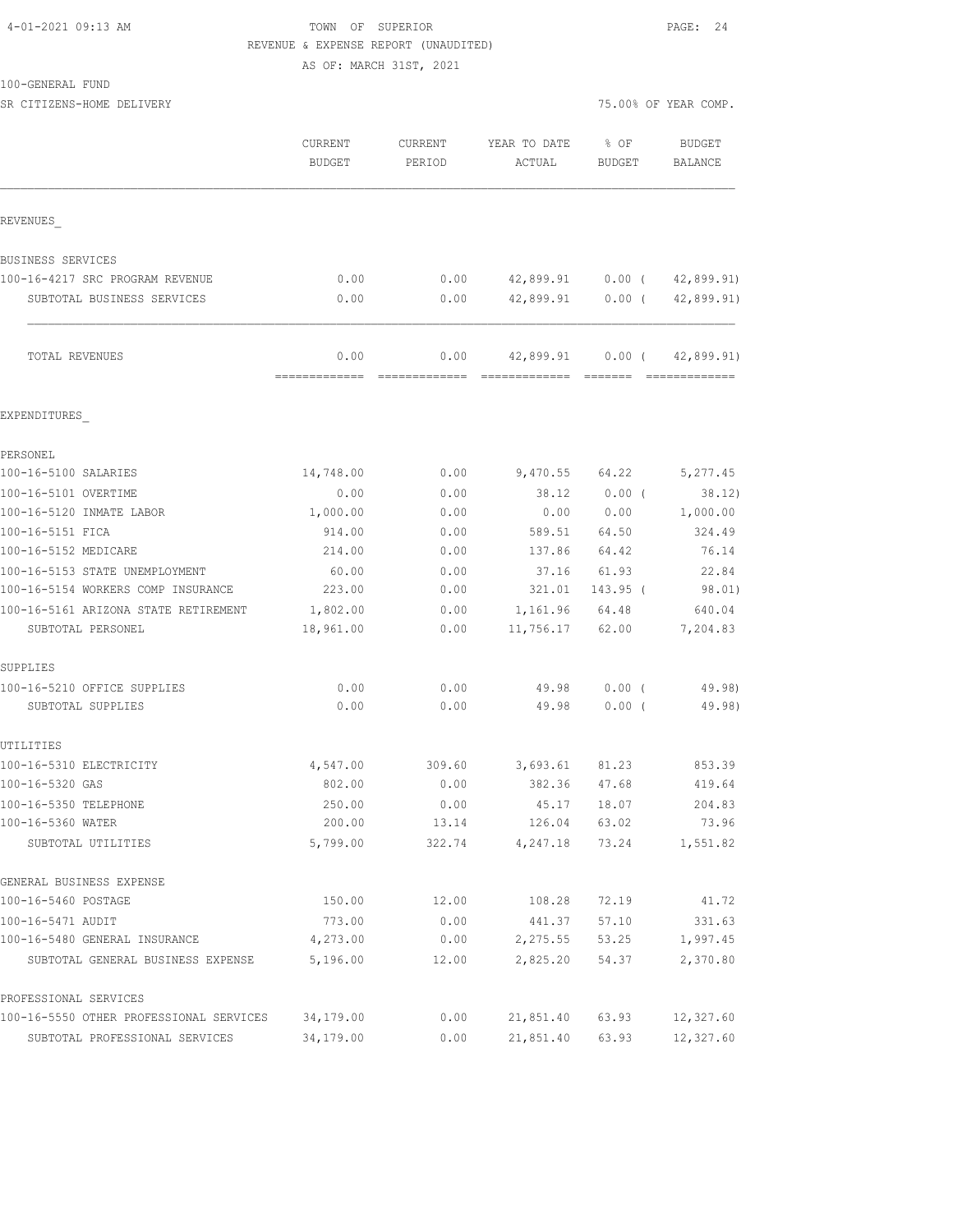## 4-01-2021 09:13 AM TOWN OF SUPERIOR PAGE: 25 REVENUE & EXPENSE REPORT (UNAUDITED) AS OF: MARCH 31ST, 2021

100-GENERAL FUND

|                                    | CURRENT<br><b>BUDGET</b> | CURRENT<br>PERIOD | YEAR TO DATE<br>ACTUAL | % OF<br><b>BUDGET</b> | <b>BUDGET</b><br><b>BALANCE</b> |
|------------------------------------|--------------------------|-------------------|------------------------|-----------------------|---------------------------------|
|                                    |                          |                   |                        |                       |                                 |
| REPAIR/MAINTENANCE                 |                          |                   |                        |                       |                                 |
| 100-16-5641 GAS & OIL              | 500.00                   | 0.00              | 220.36                 | 44.07                 | 279.64                          |
| 100-16-5643 INMATE FUEL            | 100.00                   | 0.00              | 0.00                   | 0.00                  | 100.00                          |
| SUBTOTAL REPAIR/MAINTENANCE        | 600.00                   | 0.00              | 220.36                 | 36.73                 | 379.64                          |
| DEBT SERVICE                       |                          |                   |                        |                       |                                 |
| TOTAL EXPENDITURES                 | 64,735.00                | 334.74            | 40,950.29 63.26        |                       | 23,784.71                       |
| REVENUES OVER/(UNDER) EXPENDITURES | 64,735.00)(<br>$\left($  | 334.74)           | 1,949.62               | $\left($              | 66,684.62)                      |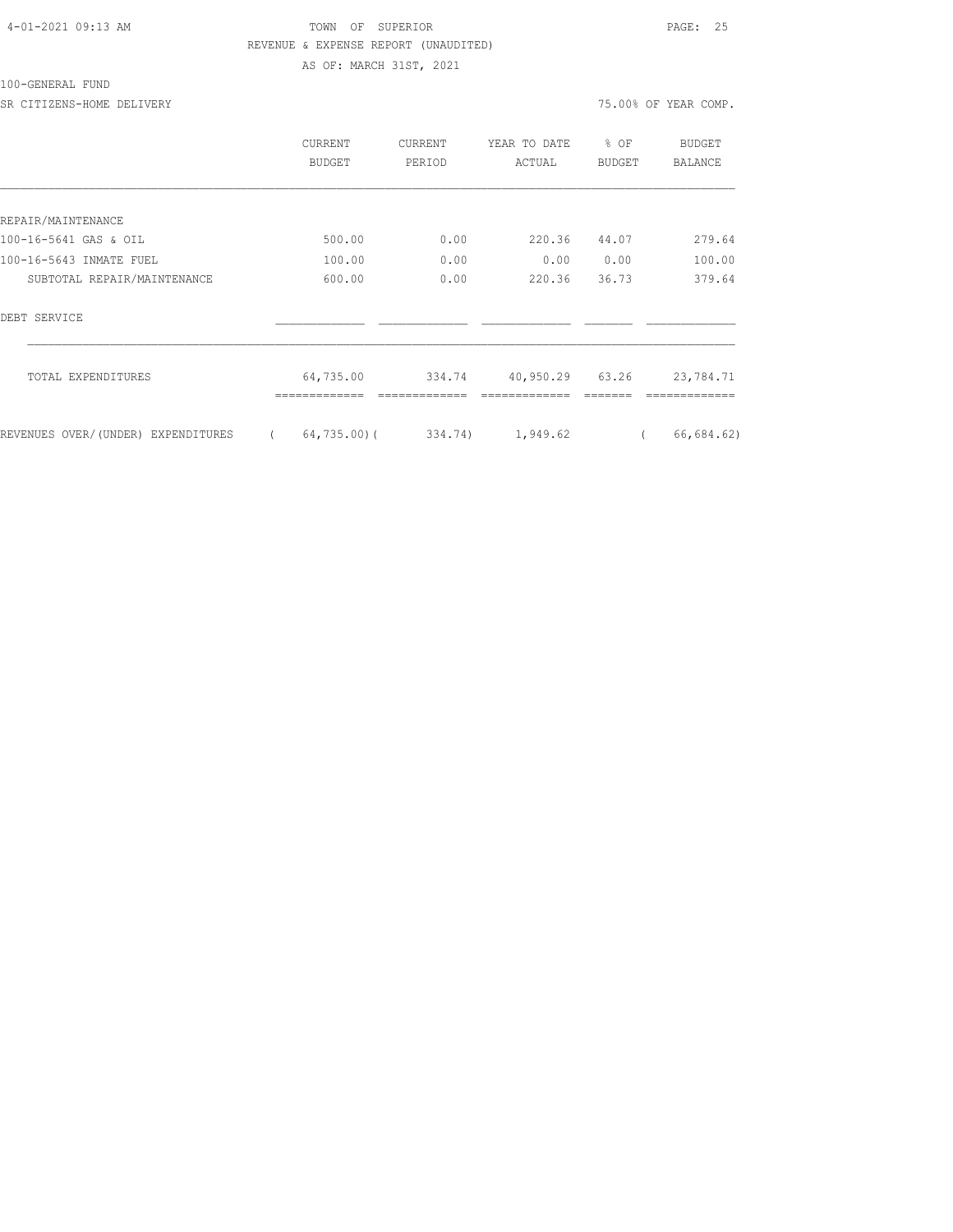#### 4-01-2021 09:13 AM TOWN OF SUPERIOR PAGE: 26 REVENUE & EXPENSE REPORT (UNAUDITED) AS OF: MARCH 31ST, 2021

100-GENERAL FUND

SR CITIZENS-TRANSPORTATIO **1999** COMP.

|                                                           | CURRENT<br><b>BUDGET</b> | <b>CURRENT</b><br>PERIOD | YEAR TO DATE<br>ACTUAL | % OF<br>BUDGET  | BUDGET<br>BALANCE           |
|-----------------------------------------------------------|--------------------------|--------------------------|------------------------|-----------------|-----------------------------|
| REVENUES                                                  |                          |                          |                        |                 |                             |
| BUSINESS SERVICES                                         |                          |                          |                        |                 |                             |
| 100-17-4217 SRC PROGRAM REVENUE                           | 0.00                     | 0.00                     |                        | 8,005.32 0.00 ( | 8,005.32)                   |
| SUBTOTAL BUSINESS SERVICES                                | 0.00                     | 0.00                     |                        | 8,005.32 0.00 ( | 8,005.32)                   |
| TOTAL REVENUES                                            | 0.00<br>=============    | 0.00<br>- =============  |                        | 8,005.32 0.00 ( | 8,005.32)<br>-------------- |
| EXPENDITURES                                              |                          |                          |                        |                 |                             |
| PERSONEL                                                  |                          |                          |                        |                 |                             |
| 100-17-5100 SALARIES                                      | 5,238.00                 | 0.00                     | 3,657.02               | 69.82           | 1,580.98                    |
| 100-17-5101 OVERTIME                                      | 0.00                     | 0.00                     | 12.71                  | $0.00$ (        | 12.71)                      |
| 100-17-5151 FICA                                          | 325.00                   | 0.00                     | 227.53                 | 70.01           | 97.47                       |
| 100-17-5152 MEDICARE                                      | 76.00                    | 0.00                     | 53.22                  | 70.03           | 22.78                       |
| 100-17-5153 STATE UNEMPLOYMENT                            | 52.00                    | 0.00                     | 14.36                  | 27.62           | 37.64                       |
| 100-17-5154 WORKERS COMP INSURANCE                        | 36.00                    | 0.00                     | 320.00                 | 888.89 (        | 284.00)                     |
| 100-17-5161 ARIZONA STATE RETIREMENT<br>SUBTOTAL PERSONEL | 618.00<br>6,345.00       | 0.00<br>0.00             | 448.48<br>4,733.32     | 72.57<br>74.60  | 169.52<br>1,611.68          |
| SUPPLIES                                                  |                          |                          |                        |                 |                             |
| UTILITIES                                                 |                          |                          |                        |                 |                             |
| 100-17-5350 TELEPHONE                                     | 490.00                   | 65.33                    |                        | 585.77 119.54 ( | 95.77)                      |
| SUBTOTAL UTILITIES                                        | 490.00                   | 65.33                    | 585.77                 | 119.54 (        | 95.77)                      |
| GENERAL BUSINESS EXPENSE                                  |                          |                          |                        |                 |                             |
| 100-17-5471 AUDIT                                         | 773.00                   | 0.00                     | 441.37 57.10           |                 | 331.63                      |
| 100-17-5480 GENERAL INSURANCE                             | 4,273.00                 | 0.00                     | 2,275.55               | 53.25           | 1,997.45                    |
| SUBTOTAL GENERAL BUSINESS EXPENSE                         | 5,046.00                 | 0.00                     |                        | 2,716.92 53.84  | 2,329.08                    |
| PROFESSIONAL SERVICES                                     |                          |                          |                        |                 |                             |
| 100-17-5550 OTHER PROFESSIONAL SERVICES 1,000.00          |                          | 0.00                     |                        | 0.00 0.00       | 1,000.00                    |
| SUBTOTAL PROFESSIONAL SERVICES                            | 1,000.00                 | 0.00                     |                        | 0.00 0.00       | 1,000.00                    |
| REPAIR/MAINTENANCE                                        |                          |                          |                        |                 |                             |
| 100-17-5640 AUTO & TRUCK REPAIRS                          | 2,000.00                 | 0.00                     |                        | 83.64 4.18      | 1,916.36                    |
| 100-17-5641 GAS & OIL                                     | 500.00                   | 0.00                     | 330.51                 | 66.10           | 169.49                      |
| 100-17-5650 OTHER EQUIPMENT REPAIRS                       | 0.00                     | 0.00                     |                        | 265.07 0.00 (   | 265.07)                     |
| SUBTOTAL REPAIR/MAINTENANCE                               | 2,500.00                 | 0.00                     | 679.22                 | 27.17           | 1,820.78                    |
| TOTAL EXPENDITURES                                        | 15,381.00                | 65.33                    |                        | 8,715.23 56.66  | 6,665.77                    |
| REVENUES OVER/(UNDER) EXPENDITURES (15,381.00)(65.33)(    |                          |                          | 709.91)                | $\sqrt{2}$      | 14,671.09                   |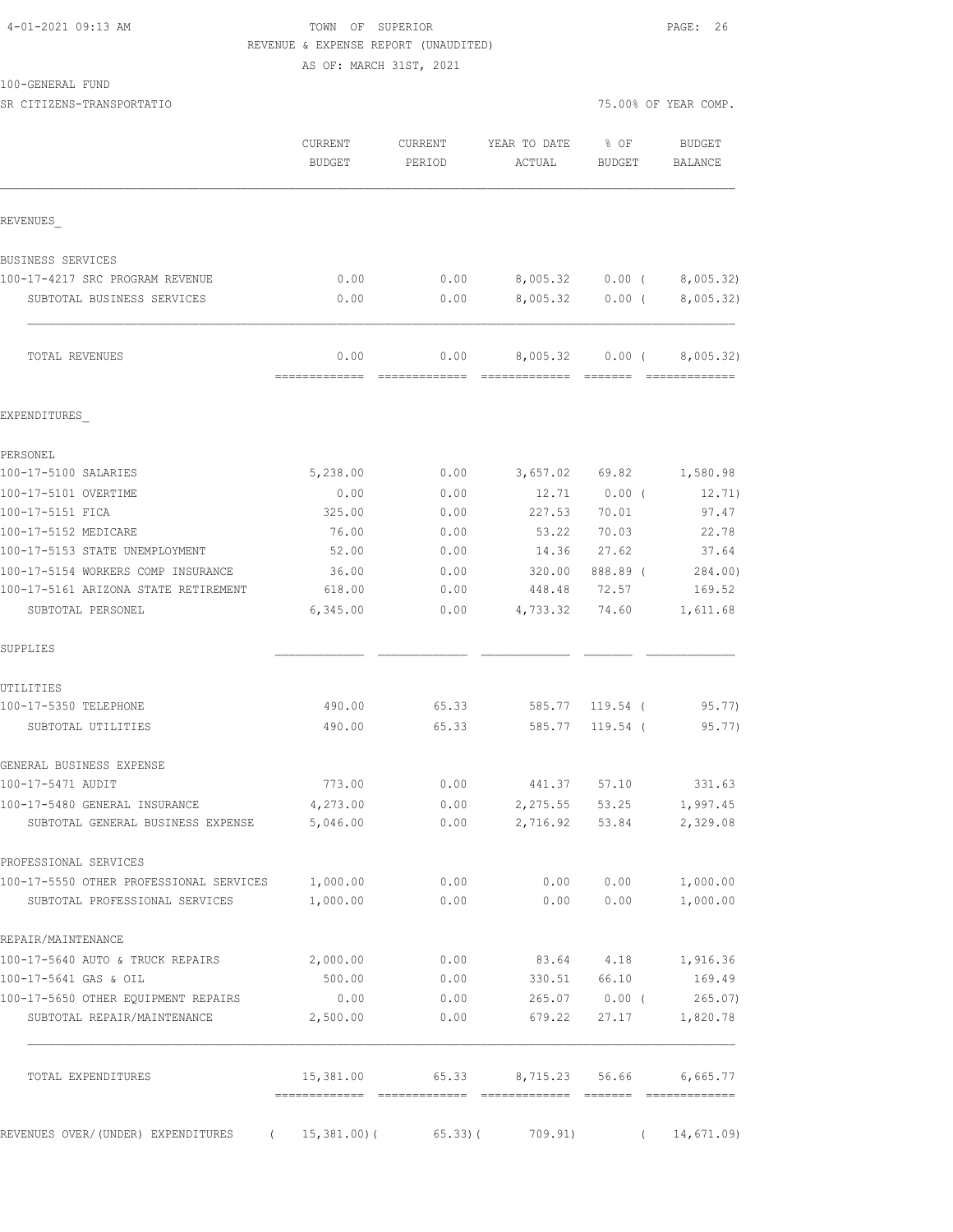## TOWN OF SUPERIOR **PAGE: 27** REVENUE & EXPENSE REPORT (UNAUDITED)

AS OF: MARCH 31ST, 2021

|                                      | UA AR ' MUMAN ATAI' TART        |                       |                                |                       |                                 |
|--------------------------------------|---------------------------------|-----------------------|--------------------------------|-----------------------|---------------------------------|
| 100-GENERAL FUND<br>CODE ENFORCEMENT |                                 |                       |                                |                       | 75.00% OF YEAR COMP.            |
|                                      | <b>CURRENT</b><br><b>BUDGET</b> | CURRENT<br>PERIOD     | YEAR TO DATE<br>ACTUAL         | % OF<br><b>BUDGET</b> | <b>BUDGET</b><br><b>BALANCE</b> |
| REVENUES                             |                                 |                       |                                |                       |                                 |
| GRANTS                               |                                 |                       |                                |                       |                                 |
| 100-18-4600 BLIGHT REVENUE           | 0.00                            | 0.00                  | 13,572.00                      | $0.00$ (              | 13, 572.00                      |
| SUBTOTAL GRANTS                      | 0.00                            | 0.00                  | 13,572.00                      | $0.00$ (              | $13, 572.00$ )                  |
| TOTAL REVENUES                       | 0.00<br>=============           | 0.00<br>============= | 13,572.00<br>=============     | $0.00$ (              | 13, 572.00                      |
| EXPENDITURES                         |                                 |                       |                                |                       |                                 |
| PERSONEL                             |                                 |                       |                                |                       |                                 |
| 100-18-5100 SALARIES                 | 21,584.00                       | 0.00                  | 14,680.95                      | 68.02                 | 6,903.05                        |
| 100-18-5101 OVERTIME                 | 0.00                            | 0.00                  | 446.47                         | 0.00(                 | 446.47)                         |
| 100-18-5151 FICA                     | 1,338.00                        | 0.00                  | 0.00                           | 0.00                  | 1,338.00                        |
| 100-18-5152 MEDICARE                 | 313.00                          | 0.00                  | 219.30                         | 70.06                 | 93.70                           |
| 100-18-5153 STATE UNEMPLOYMENT       | 33.00                           | 0.00                  | 47.99                          | 145.42 (              | 14.99)                          |
| 100-18-5154 WORKERS COMP INSURANCE   | 452.00                          | 0.00                  | 0.00                           | 0.00                  | 452.00                          |
| 100-18-5161 ARIZONA STATE RETIREMENT | 4,477.00                        | 0.00                  | 0.00                           | 0.00                  | 4,477.00                        |
| 100-18-5162 LIFE INSURANCE           | 40.00                           | 0.00                  | 0.00                           | 0.00                  | 40.00                           |
| 100-18-5164 DENTAL INSURANCE         | 189.00                          | 0.00                  | 0.00                           | 0.00                  | 189.00                          |
| SUBTOTAL PERSONEL                    | 28,426.00                       | 0.00                  | 15,394.71                      | 54.16                 | 13,031.29                       |
| PROFESSIONAL SERVICES                |                                 |                       |                                |                       |                                 |
| 100-18-5520 Blight Mitigation        | 10,000.00                       | 0.00                  | 1,666.61                       | 16.67                 | 8,333.39                        |
| SUBTOTAL PROFESSIONAL SERVICES       | 10,000.00                       | 0.00                  | 1,666.61                       | 16.67                 | 8,333.39                        |
| DEBT SERVICE                         |                                 |                       |                                |                       |                                 |
| TOTAL EXPENDITURES                   |                                 |                       | 38,426.00 0.00 17,061.32 44.40 |                       | 21,364.68                       |
| REVENUES OVER/(UNDER) EXPENDITURES   | 38,426.00)<br>$\left($          | $0.00$ (              | 3,489.32)                      | $\left($              | 34,936.68)                      |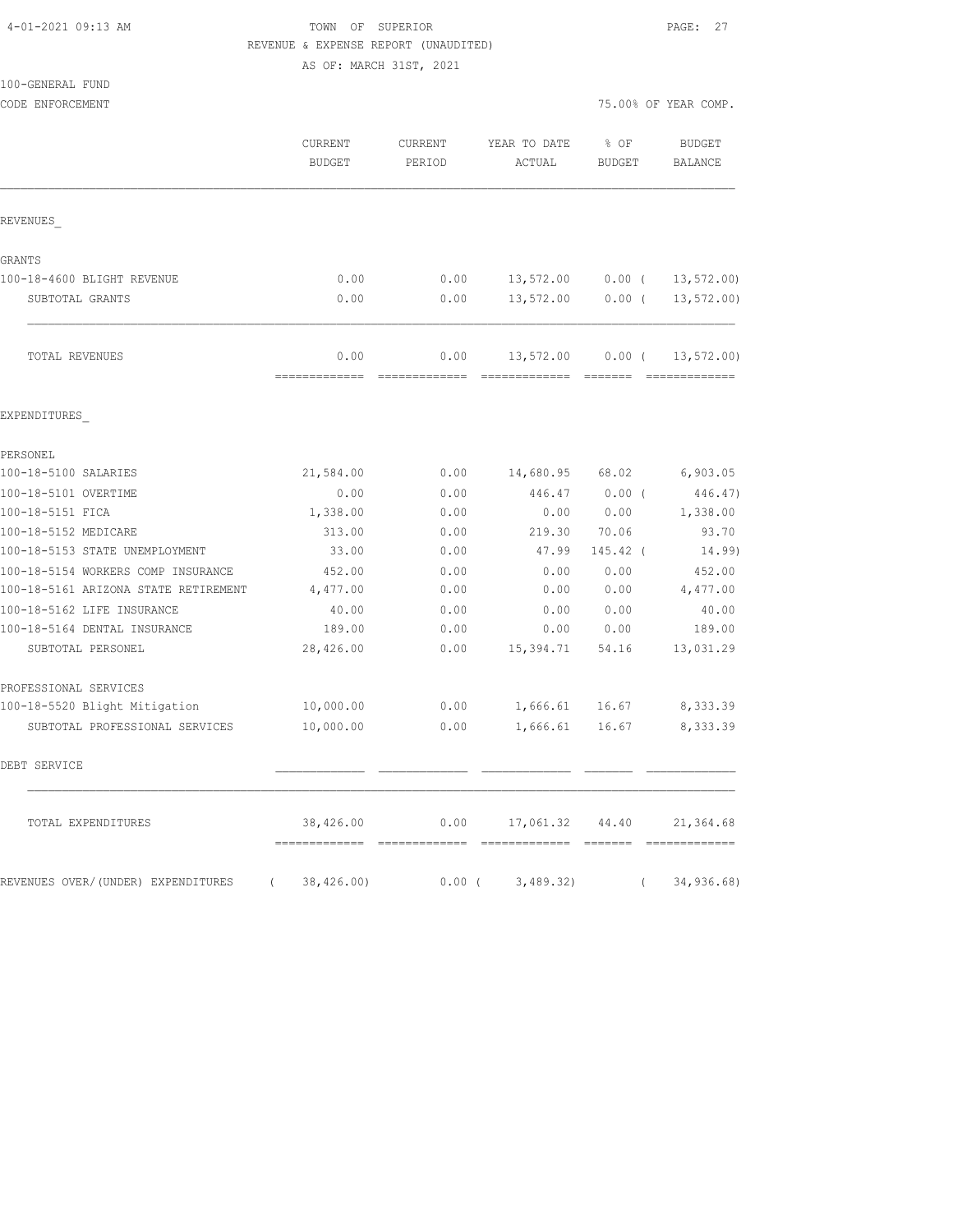# 4-01-2021 09:13 AM TOWN OF SUPERIOR PAGE: 28 REVENUE & EXPENSE REPORT (UNAUDITED)

AS OF: MARCH 31ST, 2021

| 100-GENERAL FUND |  |
|------------------|--|
|------------------|--|

EDC TEAR COMP. THE SECOND OF YEAR COMP.

|                                    | <b>CURRENT</b><br><b>BUDGET</b> | CURRENT<br>PERIOD | YEAR TO DATE<br>ACTUAL | $\frac{6}{6}$ OF<br><b>BUDGET</b> | <b>BUDGET</b><br>BALANCE |
|------------------------------------|---------------------------------|-------------------|------------------------|-----------------------------------|--------------------------|
|                                    |                                 |                   |                        |                                   |                          |
| EXPENDITURES                       |                                 |                   |                        |                                   |                          |
| SUPPLIES                           |                                 |                   |                        |                                   |                          |
| 100-19-5299 OPERATING SUPPLIES     | 0.00                            | 0.00              | 4,000.00               | $0.00$ (                          | 4,000.00                 |
| SUBTOTAL SUPPLIES                  | 0.00                            | 0.00              | 4,000.00               | $0.00$ (                          | 4,000.00)                |
| GENERAL BUSINESS EXPENSE           |                                 |                   |                        |                                   |                          |
| 100-19-5410 Advertising            | 10,000.00                       | 0.00              | 9,209.00               | 92.09                             | 791.00                   |
| 100-19-5415 Promotional Materials  | 5,000.00                        | 0.00              | 0.00                   | 0.00                              | 5,000.00                 |
| 100-19-5425 CONFERENCES & TRAINING | 4,000.00                        | 0.00              | 497.00                 | 12.43                             | 3,503.00                 |
| 100-19-5470 TRAVEL                 | 6,000.00                        | 0.00              | 0.00                   | 0.00                              | 6,000.00                 |
| SUBTOTAL GENERAL BUSINESS EXPENSE  | 25,000.00                       | 0.00              | 9,706.00               | 38.82                             | 15,294.00                |
| PROFESSIONAL SERVICES              |                                 |                   |                        |                                   |                          |
| TOTAL EXPENDITURES                 | 25,000.00                       | 0.00              | 13,706.00 54.82        |                                   | 11,294.00                |
|                                    |                                 |                   |                        |                                   |                          |
| REVENUES OVER/(UNDER) EXPENDITURES | 25,000.00)<br>$\sqrt{2}$        |                   | $0.00$ ( 13,706.00)    |                                   | 11, 294.00               |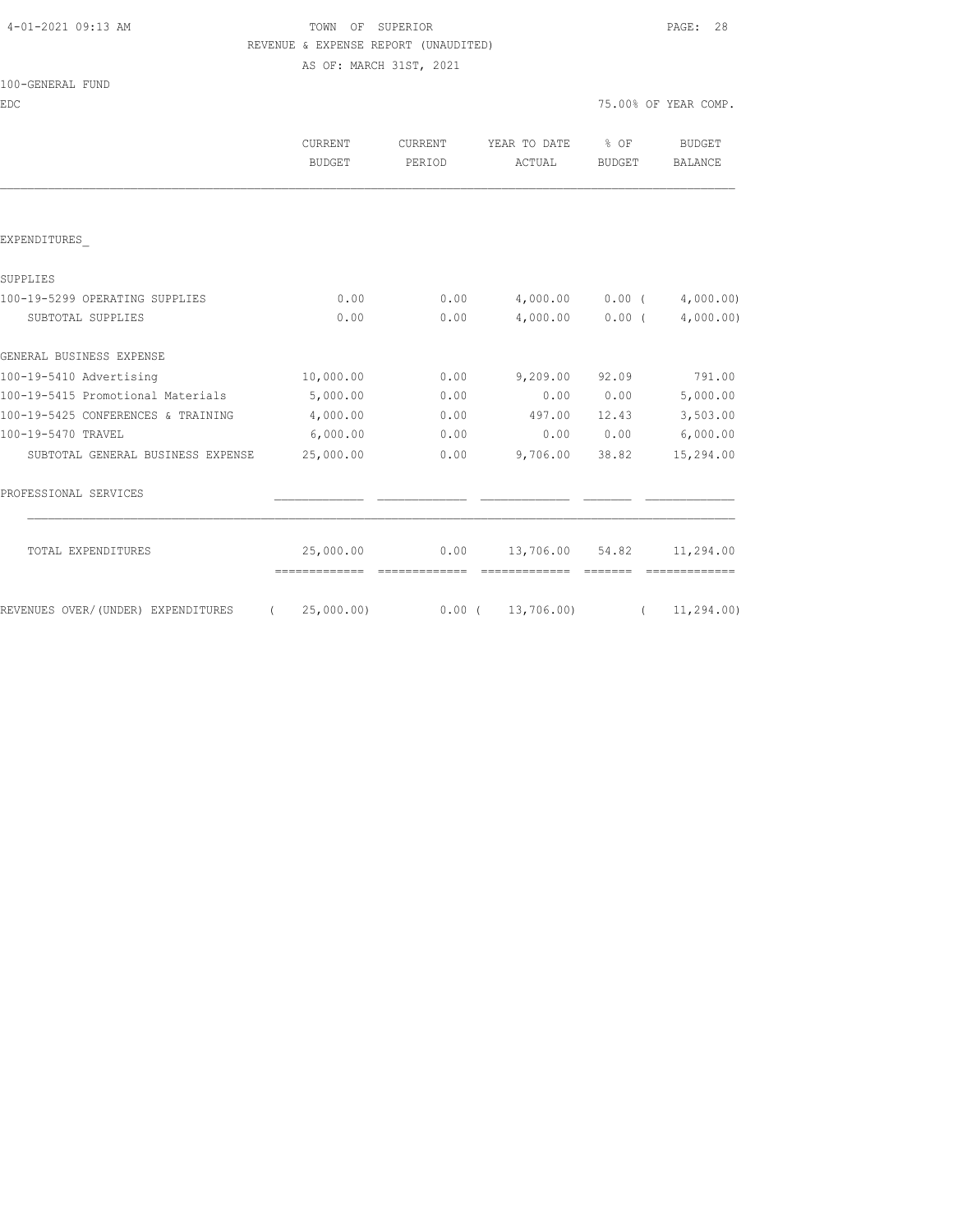| REVENUE & EXPENSE REPORT (UNAUDITED)<br>AS OF: MARCH 31ST, 2021 |                   |        |                      |
|-----------------------------------------------------------------|-------------------|--------|----------------------|
|                                                                 |                   |        |                      |
|                                                                 |                   |        |                      |
|                                                                 |                   |        |                      |
|                                                                 |                   |        | 75.00% OF YEAR COMP. |
| CURRENT                                                         | YEAR TO DATE      | % OF   | BUDGET               |
| PERIOD                                                          | ACTUAL            | BUDGET | <b>BALANCE</b>       |
|                                                                 |                   |        |                      |
|                                                                 |                   |        |                      |
|                                                                 | CURRENT<br>BUDGET |        |                      |

 ${\tt SUPPLIES}$ 

============= ============= ============= ======= =============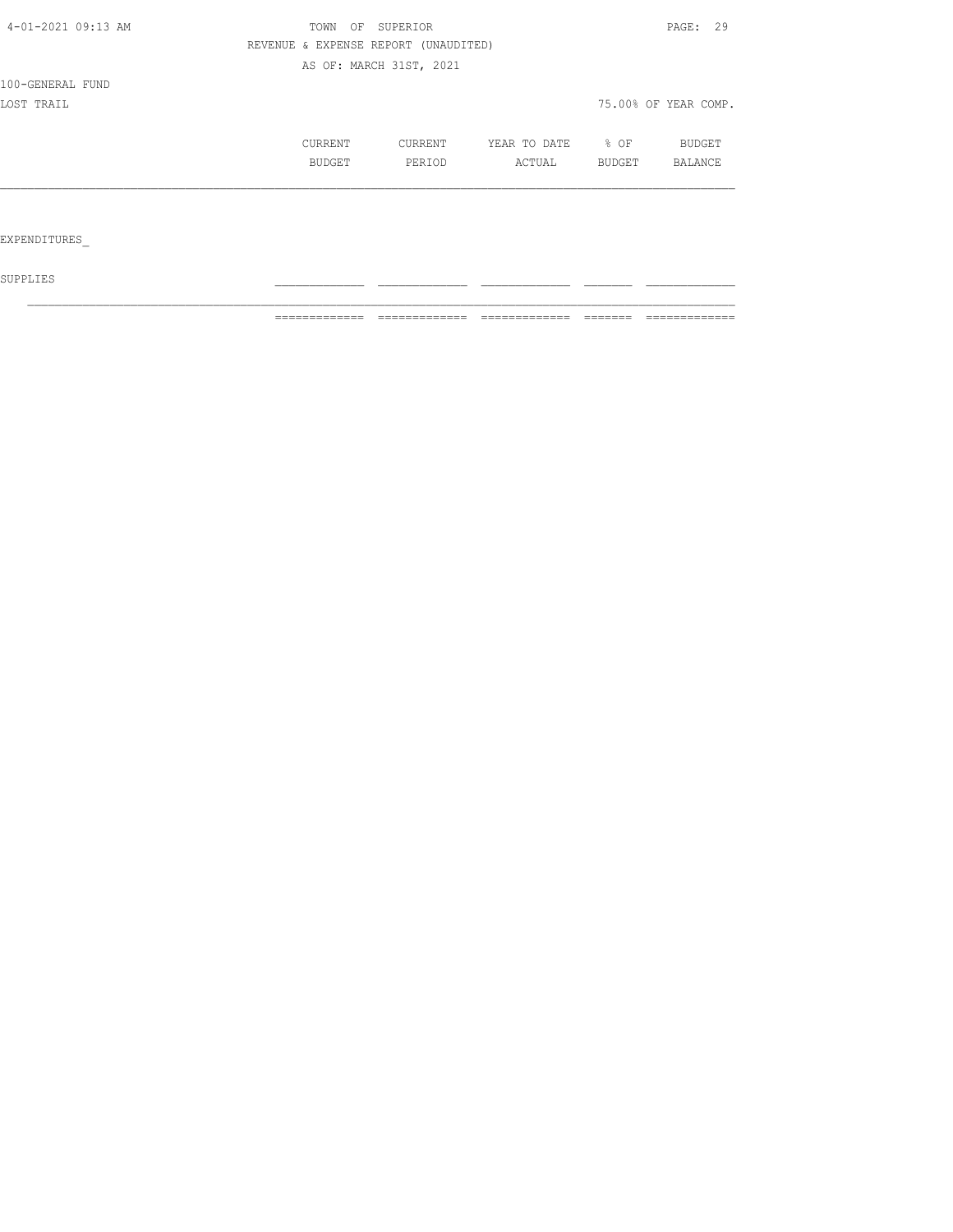| 4-01-2021 09:13 AM        |                                      | TOWN OF SUPERIOR        |                          |                         | PAGE: 30             |
|---------------------------|--------------------------------------|-------------------------|--------------------------|-------------------------|----------------------|
|                           | REVENUE & EXPENSE REPORT (UNAUDITED) |                         |                          |                         |                      |
|                           |                                      | AS OF: MARCH 31ST, 2021 |                          |                         |                      |
| 100-GENERAL FUND          |                                      |                         |                          |                         |                      |
| SOCIO-ECONOMIC CONTINGNCY |                                      |                         |                          |                         | 75.00% OF YEAR COMP. |
|                           | CURRENT                              | CURRENT                 | YEAR TO DATE % OF BUDGET |                         |                      |
|                           | BUDGET                               | PERIOD                  | ACTUAL BUDGET BALANCE    |                         |                      |
| REVENUES                  |                                      |                         |                          |                         |                      |
| CONTRIBUTIONS             |                                      |                         |                          |                         |                      |
|                           | =============                        | =============           |                          | $=$ $=$ $=$ $=$ $=$ $=$ | -------------        |
| EXPENDITURES              |                                      |                         |                          |                         |                      |
| SUPPLIES                  |                                      |                         |                          |                         |                      |
|                           |                                      |                         |                          |                         |                      |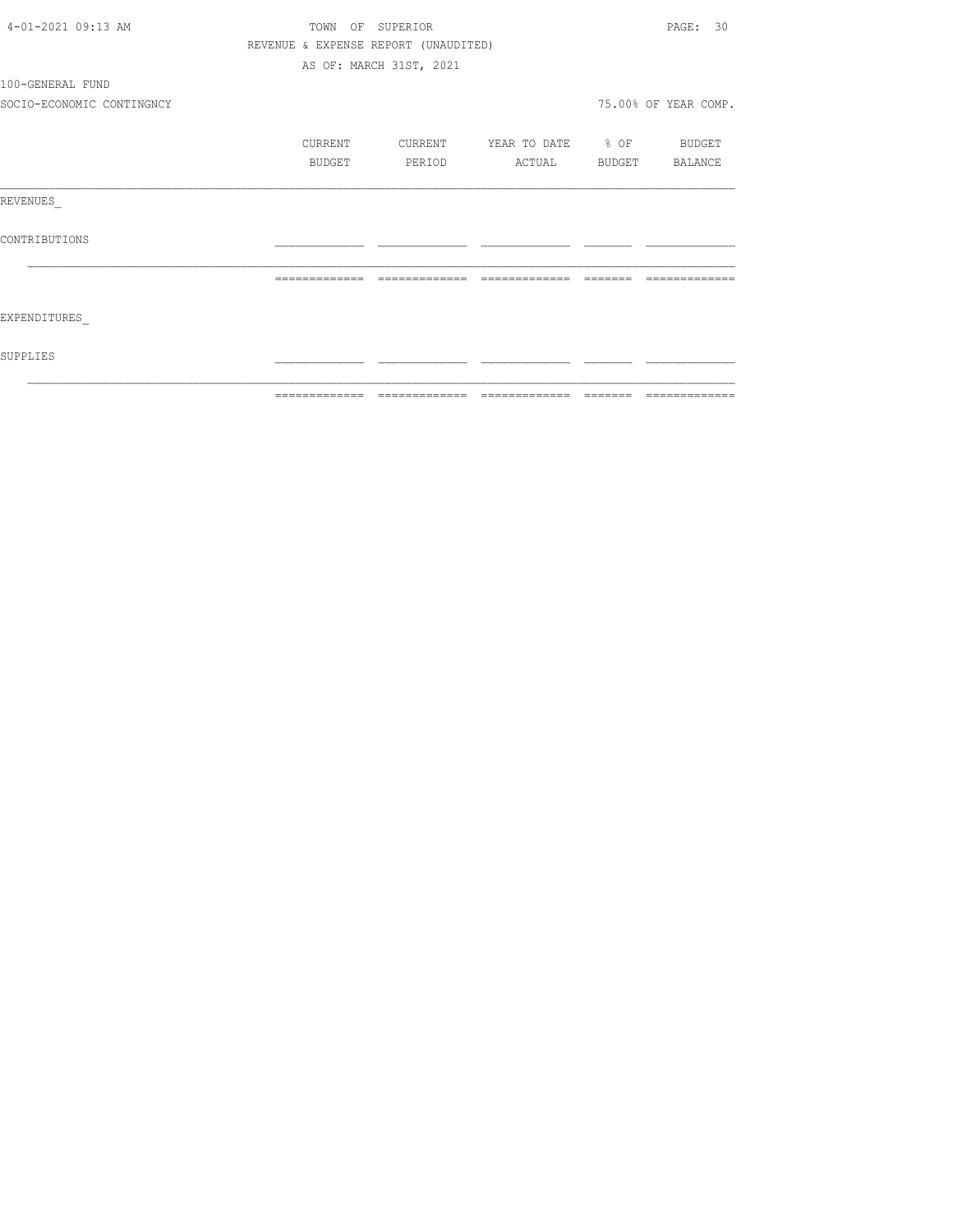| 4-01-2021 09:13 AM | TOWN                                 | OF SUPERIOR             |              |        | PAGE: 31             |  |
|--------------------|--------------------------------------|-------------------------|--------------|--------|----------------------|--|
|                    | REVENUE & EXPENSE REPORT (UNAUDITED) |                         |              |        |                      |  |
|                    |                                      | AS OF: MARCH 31ST, 2021 |              |        |                      |  |
| 100-GENERAL FUND   |                                      |                         |              |        |                      |  |
| CONTINGENCY        |                                      |                         |              |        | 75.00% OF YEAR COMP. |  |
|                    | CURRENT                              | CURRENT                 | YEAR TO DATE | % OF   | BUDGET               |  |
|                    | BUDGET                               | PERIOD                  | ACTUAL       | BUDGET | BALANCE              |  |
|                    |                                      |                         |              |        |                      |  |
| EXPENDITURES       |                                      |                         |              |        |                      |  |
| SUPPLIES           |                                      |                         |              |        |                      |  |

 $\mathcal{L}_\text{max}$ 

 $\blacksquare$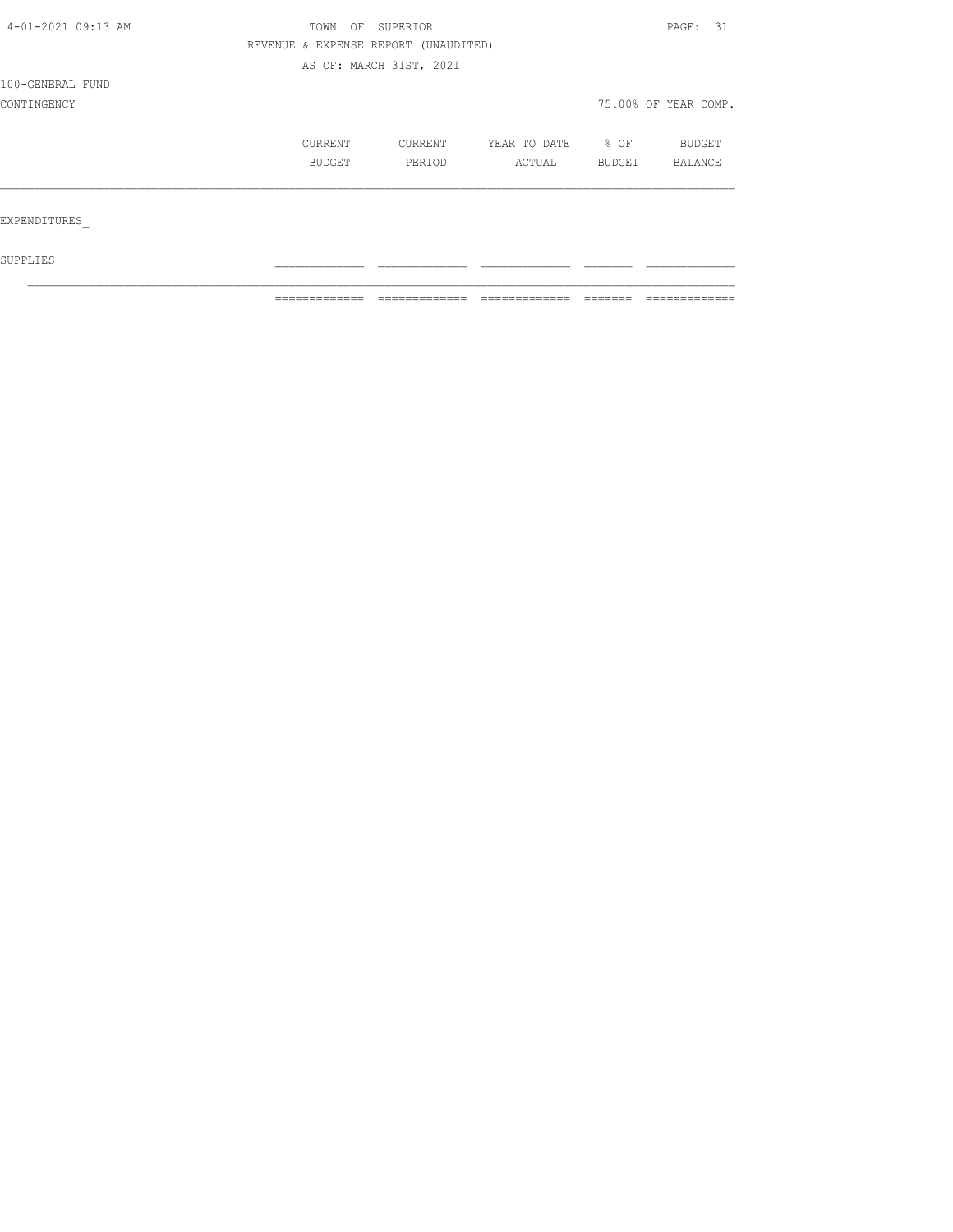#### 4-01-2021 09:13 AM TOWN OF SUPERIOR PAGE: 32 REVENUE & EXPENSE REPORT (UNAUDITED) AS OF: MARCH 31ST, 2021

100-GENERAL FUND

75.00% OF YEAR COMP.

|                                    | CURRENT<br>BUDGET | CURRENT<br>PERIOD | YEAR TO DATE<br>ACTUAL | $%$ $OF$<br><b>BUDGET</b> | BUDGET<br>BALANCE |
|------------------------------------|-------------------|-------------------|------------------------|---------------------------|-------------------|
| FUND TOTAL REVENUES                | 2,484,469.00      | 230, 192.37       | 2,542,751.85           | $102.35$ (                | 58,282.85)        |
| FUND TOTAL EXPENDITURES            | 2,484,466.40      | 72,628.34         | 1,846,333.33           | 74.32                     | 638,133.07        |
| REVENUES OVER/(UNDER) EXPENDITURES | 2.60              | 157,564.03        | 696, 418.52            |                           | 696, 415.92)      |
|                                    |                   |                   |                        |                           |                   |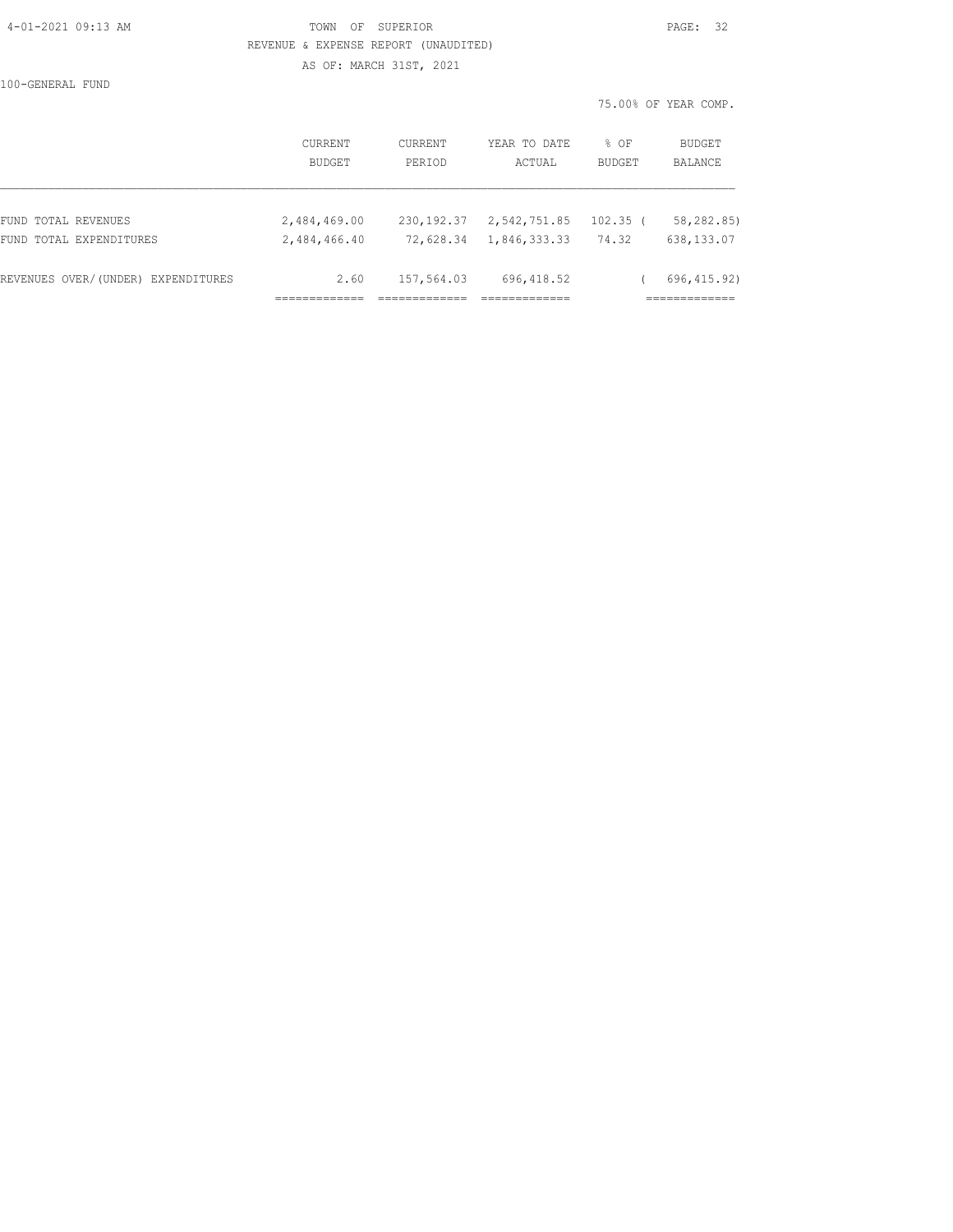#### 4-01-2021 09:14 AM TOWN OF SUPERIOR PAGE: 1 REVENUE & EXPENSE REPORT (UNAUDITED) AS OF: MARCH 31ST, 2021

# 200-REFUSE SERVICE

|                                                   | CURRENT<br><b>BUDGET</b> | <b>CURRENT</b><br>PERIOD | YEAR TO DATE<br>ACTUAL | % OF<br>BUDGET    | <b>BUDGET</b><br><b>BALANCE</b> |
|---------------------------------------------------|--------------------------|--------------------------|------------------------|-------------------|---------------------------------|
| REVENUES                                          |                          |                          |                        |                   |                                 |
| BUSINESS SERVICES                                 |                          |                          |                        |                   |                                 |
| 200-00-4240 REFUSE FEES                           | 6,000.00                 | 20.00                    | 40.00                  | 0.67              | 5,960.00                        |
| 200-00-4241 TIPPING FEES-                         | 15,000.00)               | 0.00                     | 544.00                 | $3.63-$           | 15, 544.00                      |
| SUBTOTAL BUSINESS SERVICES                        | 9,000.00)                | 20.00                    | 584.00                 | $6.49-$ (         | 9,584.00)                       |
| ENTERPRISE SERVICES                               |                          |                          |                        |                   |                                 |
| CONTINGENCY                                       |                          |                          |                        |                   |                                 |
| 200-00-4901 TRANSFERS                             | 28, 354.00               | 0.00                     | 0.00                   | 0.00              | 28, 354.00                      |
| SUBTOTAL CONTINGENCY                              | 28,354.00                | 0.00                     | 0.00                   | 0.00              | 28, 354.00                      |
| TOTAL REVENUES                                    | 19,354.00                | 20.00                    | 584.00                 | 3.02              | 18,770.00                       |
| EXPENDITURES                                      |                          |                          |                        |                   |                                 |
| PERSONEL                                          |                          |                          |                        |                   |                                 |
| 200-00-5100 Salaries                              | 13,520.00                | 0.00                     | 10,840.00              | 80.18             | 2,680.00                        |
| 200-00-5101 OVERTIME                              | 0.00                     | 0.00                     | 278.24                 | 0.00(             | 278.24)                         |
| 200-00-5151 FICA                                  | 361.00                   | 0.00                     | 689.35                 | 190.96 (          | 328.35)                         |
| 200-00-5152 Medicare                              | 84.00                    | 0.00                     | 161.23                 | 191.94 (          | 77.23)                          |
| 200-00-5153 SUTA                                  | 30.00                    | 0.00                     | 70.14                  | 233.80 (          | 40.14)                          |
| 200-00-5154 Workers Comp                          | 54.00                    | 0.00                     | 0.00                   | 0.00              | 54.00                           |
| 200-00-5161 ASRS                                  | 687.00                   | 0.00                     | 1,358.66               | 197.77 (          | 671.66)                         |
| 200-00-5162 Life Insurance                        | 16.00                    | 0.00                     | 0.00                   | 0.00              | 16.00                           |
| 200-00-5163 Health Insurance                      | 1,527.00                 | 0.00                     | 0.00                   | 0.00              | 1,527.00                        |
| 200-00-5164 Dental Insurance<br>SUBTOTAL PERSONEL | 74.00<br>16,353.00       | $0.00$ (<br>0.00         | 16.59<br>13,381.03     | $22.42-$<br>81.83 | 90.59<br>2,971.97               |
|                                                   |                          |                          |                        |                   |                                 |
| SUPPLIES<br>200-00-5225 Safety Supplies & Equip   | 1,000.00                 | 0.00                     | 0.00                   | 0.00              | 1,000.00                        |
| 200-00-5299 Operating Supplies                    | 500.00                   | 0.00                     | 2,116.79               | $423.36$ (        | 1,616.79                        |
| SUBTOTAL SUPPLIES                                 | 1,500.00                 | 0.00                     | 2,116.79               | 141.12 (          | 616.79                          |
| UTILITIES                                         |                          |                          |                        |                   |                                 |
| 200-00-5330 REFUSE                                | 0.00                     | 3,269.98                 | 40,111.99              | $0.00$ (          | 40, 111.99)                     |
| SUBTOTAL UTILITIES                                | 0.00                     | 3,269.98                 | 40, 111.99             | $0.00$ (          | 40, 111.99)                     |
| GENERAL BUSINESS EXPENSE                          |                          |                          |                        |                   |                                 |
| PROFESSIONAL SERVICES                             |                          |                          |                        |                   |                                 |
| 200-00-5520 CONTRACT SERVICES                     | 0.00                     | 1,848.00                 | 27, 175.50             | $0.00$ (          | 27, 175.50                      |
| SUBTOTAL PROFESSIONAL SERVICES                    | 0.00                     | 1,848.00                 | 27, 175.50             | $0.00$ (          | 27, 175.50                      |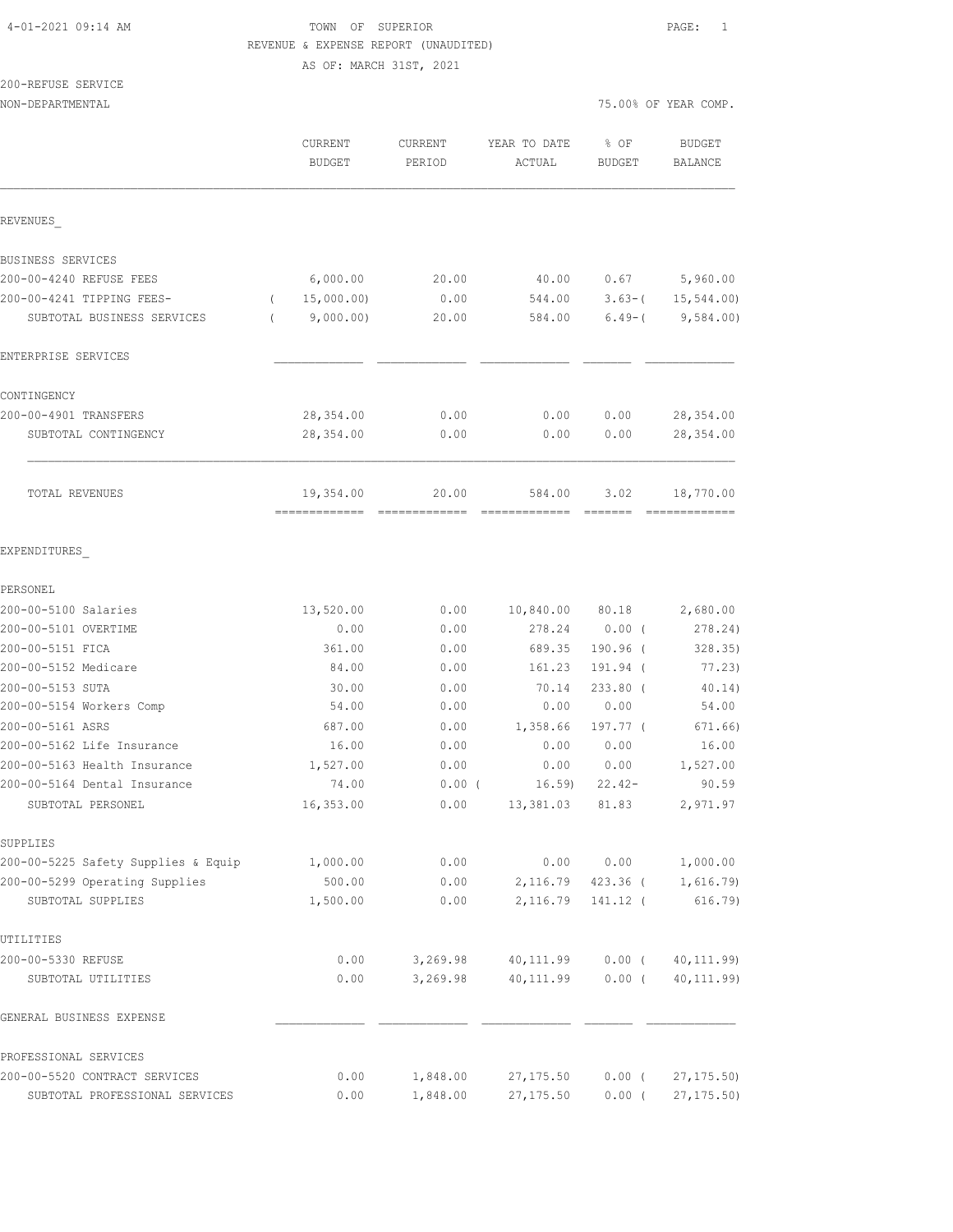# 4-01-2021 09:14 AM TOWN OF SUPERIOR PAGE: 2 REVENUE & EXPENSE REPORT (UNAUDITED)

AS OF: MARCH 31ST, 2021

# 200-REFUSE SERVICE

|                                    | <b>CURRENT</b><br>BUDGET | <b>CURRENT</b><br>PERIOD | YEAR TO DATE<br>ACTUAL | % OF<br>BUDGET | BUDGET<br><b>BALANCE</b> |
|------------------------------------|--------------------------|--------------------------|------------------------|----------------|--------------------------|
|                                    |                          |                          |                        |                |                          |
| REPAIR/MAINTENANCE                 |                          |                          |                        |                |                          |
| 200-00-5640 Auto Truck Repair      | 1,000.00                 | 0.00                     | 0.00                   | 0.00           | 1,000.00                 |
| 200-00-5641 Gas & Oil              | 500.00                   | 0.00                     | 0.00                   | 0.00           | 500.00                   |
| SUBTOTAL REPAIR/MAINTENANCE        | 1,500.00                 | 0.00                     | 0.00                   | 0.00           | 1,500.00                 |
| CAPITAL OUTLAY                     |                          |                          |                        |                |                          |
| DEBT SERVICE                       |                          |                          |                        |                |                          |
| TOTAL EXPENDITURES                 | 19,353.00                | 5, 117.98                | 82,785.31 427.76 (     |                | 63, 432.31)              |
|                                    |                          |                          |                        |                |                          |
| REVENUES OVER/(UNDER) EXPENDITURES | $1.00$ (                 |                          | $5,097.98$ (82,201.31) |                | 82, 202.31               |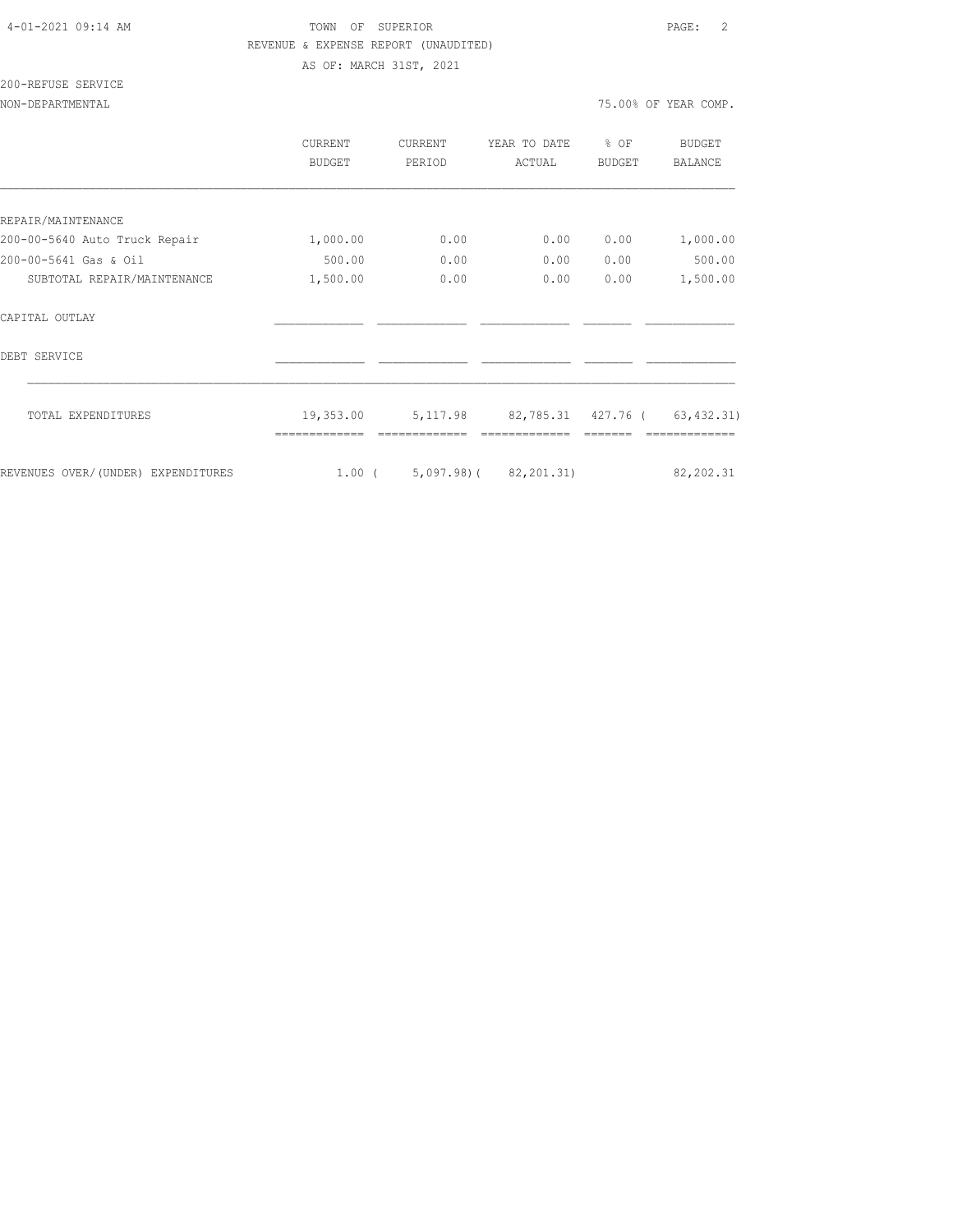#### TOWN OF SUPERIOR **PAGE:** 3 REVENUE & EXPENSE REPORT (UNAUDITED) AS OF: MARCH 31ST, 2021

200-REFUSE SERVICE

75.00% OF YEAR COMP.

|                                    | CURRENT<br><b>BUDGET</b> | <b>CURRENT</b><br>PERIOD | YEAR TO DATE<br>ACTUAL | % OF<br><b>BUDGET</b> | <b>BUDGET</b><br><b>BALANCE</b> |
|------------------------------------|--------------------------|--------------------------|------------------------|-----------------------|---------------------------------|
|                                    |                          |                          |                        |                       |                                 |
| FUND TOTAL REVENUES                | 19,354.00                | 20.00                    | 584.00                 | 3.02                  | 18,770.00                       |
| FUND TOTAL EXPENDITURES            | 19,353.00                | 5, 117.98                | 82,785.31              | 427.76 (              | 63, 432, 31)                    |
| REVENUES OVER/(UNDER) EXPENDITURES | 1.00(                    | $5,097,98$ )(            | 82, 201.31)            |                       | 82, 202.31                      |
|                                    |                          |                          |                        |                       |                                 |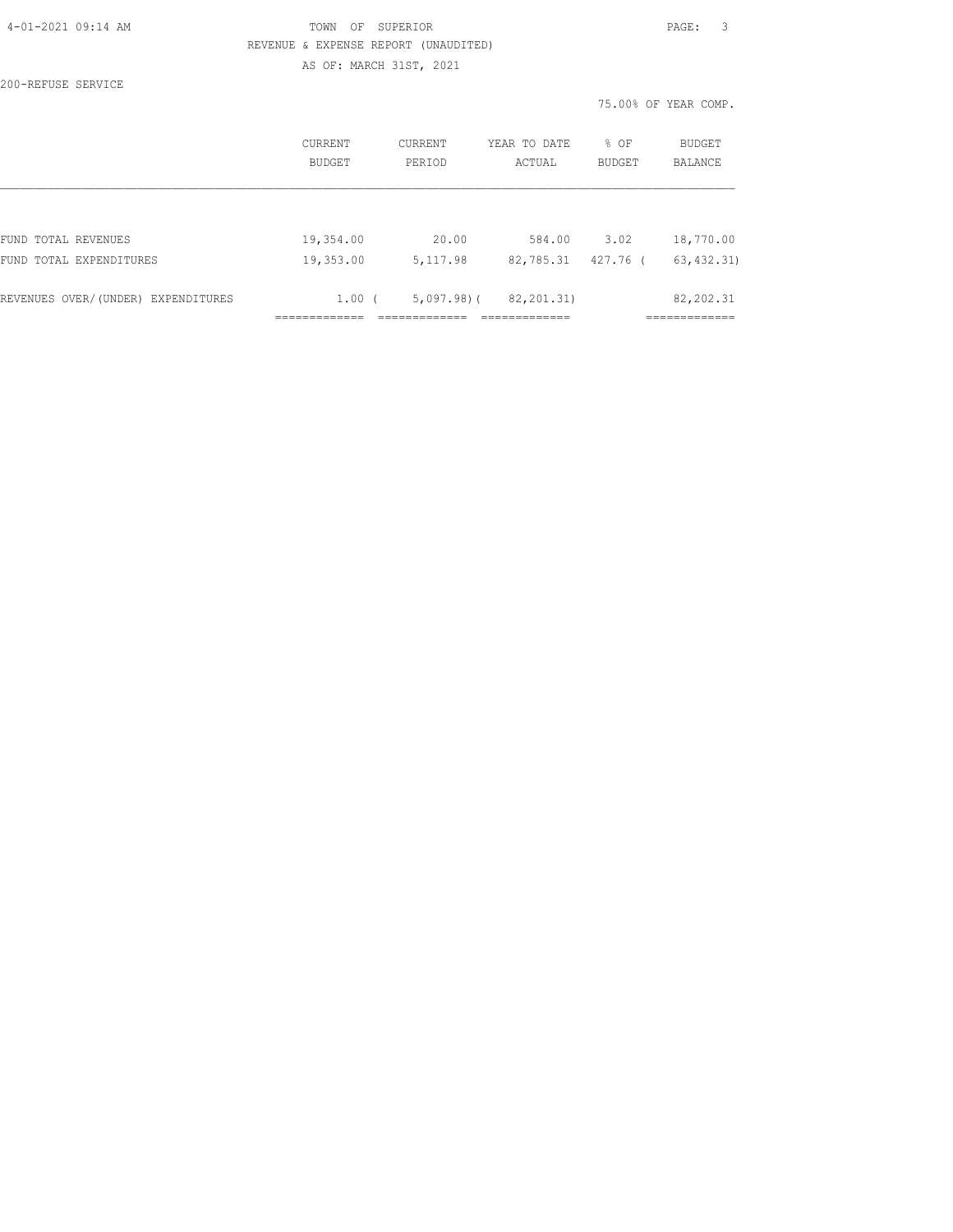# TOWN OF SUPERIOR **PAGE:** 1 REVENUE & EXPENSE REPORT (UNAUDITED)

AS OF: MARCH 31ST, 2021

| ä<br>ı<br>× |  |
|-------------|--|
|-------------|--|

| ZIU-SEWER                                |                          |                   |                                       |                  |                          |
|------------------------------------------|--------------------------|-------------------|---------------------------------------|------------------|--------------------------|
| NON-DEPARTMENTAL                         |                          |                   |                                       |                  | 75.00% OF YEAR COMP.     |
|                                          | CURRENT<br><b>BUDGET</b> | CURRENT<br>PERIOD | YEAR TO DATE<br>ACTUAL                | $8$ OF<br>BUDGET | <b>BUDGET</b><br>BALANCE |
|                                          |                          |                   |                                       |                  |                          |
| REVENUES                                 |                          |                   |                                       |                  |                          |
| TAXE S                                   |                          |                   |                                       |                  |                          |
| BUSINESS SERVICES                        |                          |                   |                                       |                  |                          |
| 210-00-4240 SEWER FEES                   |                          |                   | 380,244.00 39,686.38 331,960.99 87.30 |                  | 48,283.01                |
| 210-00-4250 PENALTIES                    |                          |                   | $0.00$ ( $135.00$ ) ( $493.00$ ) 0.00 |                  | 493.00                   |
| SUBTOTAL BUSINESS SERVICES               | 380,244.00               |                   | 39,551.38 331,467.99 87.17            |                  | 48,776.01                |
| GRANTS                                   |                          |                   |                                       |                  |                          |
| CONTINGENCY                              |                          |                   |                                       |                  |                          |
| 210-00-4901 INTERFUND TRANSFER-SEWER     | 45,047.00                | 0.00              | 0.00                                  | 0.00             | 45,047.00                |
| SUBTOTAL CONTINGENCY                     | 45,047.00                | 0.00              | 0.00                                  | 0.00             | 45,047.00                |
| TOTAL REVENUES                           |                          |                   | 425,291.00 39,551.38 331,467.99 77.94 |                  | 93,823.01                |
| EXPENDITURES                             |                          |                   |                                       |                  |                          |
| PERSONEL                                 |                          |                   |                                       |                  |                          |
| 210-00-5100 SALARIES                     | 85, 317.00               | 0.00              |                                       | 49,669.61 58.22  | 35,647.39                |
| 210-00-5101 OVERTIME                     | 7,500.00                 | 0.00              | 8,125.88                              | $108.35$ (       | 625.88)                  |
| 210-00-5151 FICA<br>210-00-5152 MEDICARE | 4,975.00<br>1,164.00     | 0.00<br>0.00      | 3,559.83<br>832.53                    | 71.55<br>71.52   | 1,415.17<br>331.47       |
| 210-00-5153 STATE UNEMPLOYMENT           | 136.00                   | 0.00              | 198.26                                | 145.78 (         | 62.26)                   |
| 210-00-5154 WORKERS COMP INSURANCE       | 3,613.00                 | 0.00              | 2,844.00                              | 78.72            | 769.00                   |
| 210-00-5161 ARIZONA STATE RETIREMENT     | 9,806.00                 | 0.00              | 7,062.55                              | 72.02            | 2,743.45                 |
| 210-00-5162 LIFE INSURANCE               | 165.00                   | 13.40             | 133.50                                | 80.91            | 31.50                    |
| 210-00-5163 HEALTH INSURANCE             | 15,407.00                | 1,273.90          | 7,643.40                              | 49.61            | 7,763.60                 |
| 210-00-5164 DENTAL INSURANCE             | 777.00                   | 63.16             | 502.10                                | 64.62            | 274.90                   |
| SUBTOTAL PERSONEL                        | 128,860.00               | 1,350.46          | 80,571.66                             | 62.53            | 48,288.34                |
| SUPPLIES                                 |                          |                   |                                       |                  |                          |
| 210-00-5210 OFFICE SUPPLIES              | 2,000.00                 | 0.00              | 0.00                                  | 0.00             | 2,000.00                 |
| 210-00-5240 CHEMICAL SUPPLIES            | 15,146.00                | 0.00              | 6,980.12                              | 46.09            | 8,165.88                 |
| 210-00-5299 OPERATING SUPPLIES           | 30,000.00                | 1,398.00          | 9,810.19                              | 32.70            | 20,189.81                |
| SUBTOTAL SUPPLIES                        | 47,146.00                | 1,398.00          | 16,790.31                             | 35.61            | 30, 355.69               |
| UTILITIES                                |                          |                   |                                       |                  |                          |
| 210-00-5310 ELECTRICITY                  | 59,202.00                | 4,370.14          | 39,619.44                             | 66.92            | 19,582.56                |
| 210-00-5350 TELEPHONE                    | 1,158.00                 | 65.33             | 584.63                                | 50.49            | 573.37                   |
| 210-00-5360 WATER                        | 3,000.00                 | 240.78            | 2,169.98                              | 72.33            | 830.02                   |

210-00-5380 SECURITY 500.00 25.00 225.00 45.00 275.00 SUBTOTAL UTILITIES 63,860.00 4,701.25 42,599.05 66.71 21,260.95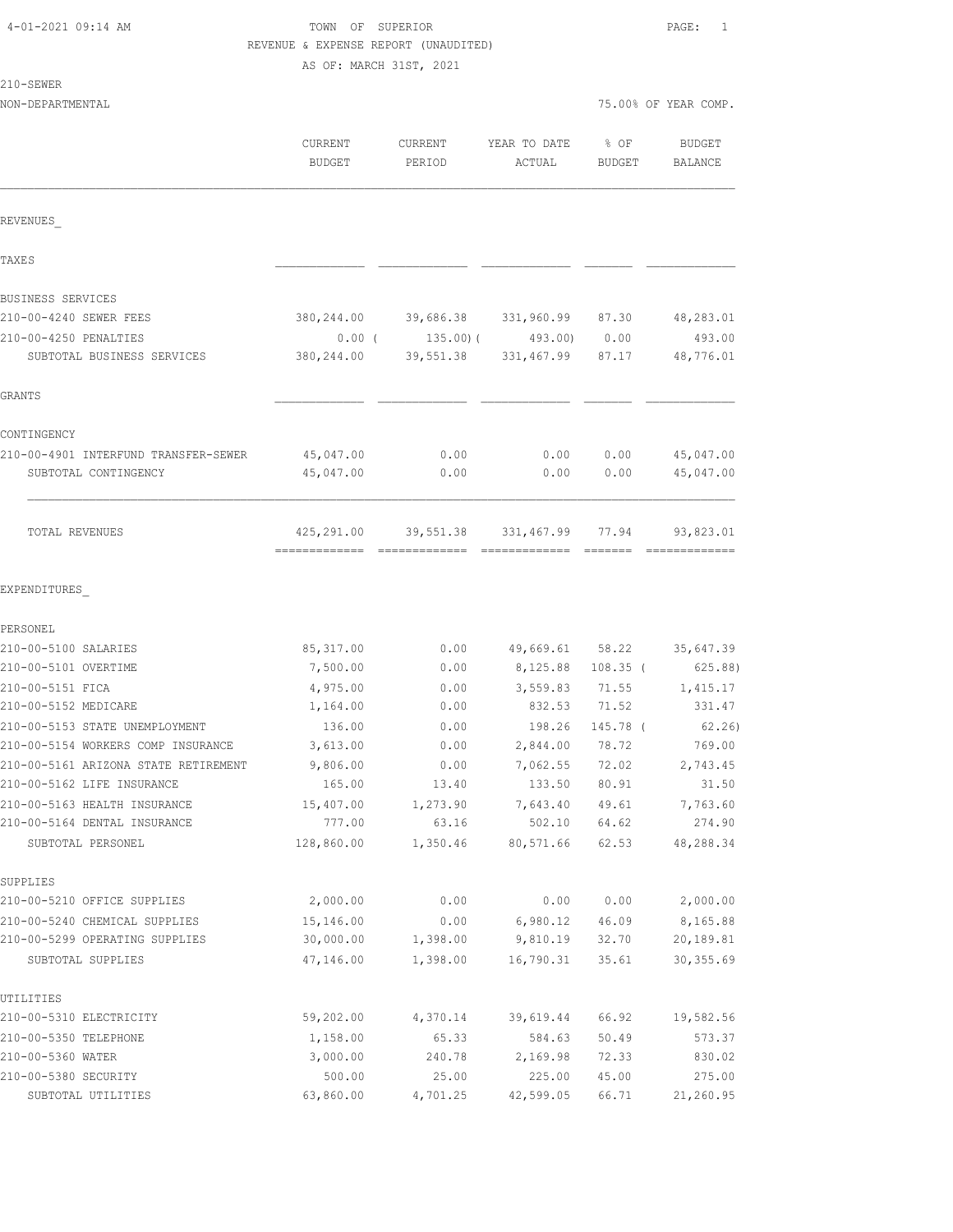# 4-01-2021 09:14 AM TOWN OF SUPERIOR PAGE: 2 REVENUE & EXPENSE REPORT (UNAUDITED)

AS OF: MARCH 31ST, 2021

210-SEWER

| NON-DEPARTMENTAL                                               |                   |                |                       | 75.00% OF YEAR COMP. |                                  |
|----------------------------------------------------------------|-------------------|----------------|-----------------------|----------------------|----------------------------------|
|                                                                | CURRENT           | <b>CURRENT</b> | YEAR TO DATE          | % OF                 | <b>BUDGET</b>                    |
|                                                                | <b>BUDGET</b>     | PERIOD         | ACTUAL                | BUDGET               | BALANCE                          |
| GENERAL BUSINESS EXPENSE                                       |                   |                |                       |                      |                                  |
| 210-00-5420 DUES & SUBSCRIPTIONS                               | 5,000.00          | 0.00           | 3,082.07              | 61.64                | 1,917.93                         |
| 210-00-5425 CONFERENCES & TRAINING                             | 2,000.00          | 0.00           | 94.94                 | 4.75                 | 1,905.06                         |
| 210-00-5450 UNIFORMS                                           | 659.00            | 77.57          | 585.42                | 88.83                | 73.58                            |
| 210-00-5460 POSTAGE                                            | 0.00              | 408.00         | 3,682.20              | $0.00$ (             | 3,682.20                         |
| 210-00-5471 AUDIT                                              | 1,545.00          | 0.00           | 1,324.10              | 85.70                | 220.90                           |
| 210-00-5480 GENERAL INSURANCE                                  | 12,820.00         | 0.00           | 6,826.64              | 53.25                | 5,993.36                         |
| 210-00-5491 Credit Card Fees                                   | 5,000.00          | 0.00           | 0.00                  | 0.00                 | 5,000.00                         |
| 210-00-5492 BAD DEBT EXPENSE                                   | 15,000.00         | 0.00           | 0.00                  | 0.00                 | 15,000.00                        |
| SUBTOTAL GENERAL BUSINESS EXPENSE                              | 42,024.00         | 485.57         | 15,595.37             | 37.11                | 26, 428.63                       |
| PROFESSIONAL SERVICES                                          |                   |                |                       |                      |                                  |
| 210-00-5520 CONTRACTUAL SERVICES                               | 0.00              | 0.00           | 546.00                | 0.00(                | 546.00)                          |
| 210-00-5550 OTHER PROFESSIONAL SERVICE                         | 73,161.00         | 0.00           | 45,075.25             | 61.61                | 28,085.75                        |
| 210-00-5551 COLLECTIONS                                        | 0.00              | $367.60$ (     | 2, 143.92)            | 0.00                 | 2,143.92                         |
| 210-00-5580 SLUDGE REMOVAL                                     | 9,000.00          | 0.00           | 1,676.45              | 18.63                | 7,323.55                         |
| 210-00-5581 BACKFLOW TESTING                                   | 1,439.00          | 0.00           | 1,438.00              | 99.93                | 1.00                             |
| SUBTOTAL PROFESSIONAL SERVICES                                 | 83,600.00         | 367.60         | 46,591.78             | 55.73                | 37,008.22                        |
| REPAIR/MAINTENANCE                                             |                   |                |                       |                      |                                  |
| 210-00-5640 AUTO & TRUCK REPAIRS                               | 2,000.00          | 0.00           | 324.90                | 16.25                | 1,675.10                         |
| 210-00-5641 GAS & OIL                                          | 3,000.00          | 0.00           | 546.61                | 18.22                | 2,453.39                         |
| 210-00-5642 TIRES & TUBES                                      | 1,000.00          | 0.00           | 0.00                  | 0.00                 | 1,000.00                         |
| 210-00-5650 OTHER EQUIPMENT REPAIRS                            | 8,085.00          | 0.00           | 2,390.77              | 29.57                | 5,694.23                         |
| 210-00-5670 STREET & SIDEWALK REPAIR                           | 0.00              | 0.00           | 462.92                | 0.00(                | 462.92)                          |
| SUBTOTAL REPAIR/MAINTENANCE                                    | 14,085.00         | 0.00           | 3,725.20              | 26.45                | 10,359.80                        |
| CAPITAL OUTLAY                                                 |                   |                |                       |                      |                                  |
| 210-00-5710 BUILDING                                           | 500.00            | 0.00           | 0.00                  | 0.00                 | 500.00                           |
| 210-00-5750 OTHER EQUIP/SMALL TOOLS                            | 5,000.00          | 0.00           | 73.43                 | 1.47                 | 4,926.57                         |
| 210-00-5760 R&M WELLS & PUMPS                                  | 10,000.00         | 0.00           | 14,086.67             | 140.87 (             | 4,086.67                         |
| 210-00-5790 MACHINERY AND EQUIPMENT<br>SUBTOTAL CAPITAL OUTLAY | 0.00<br>15,500.00 | 0.00<br>0.00   | 1,453.28<br>15,613.38 | $100.73$ (           | $0.00$ ( $1,453.28$ )<br>113.38) |
|                                                                |                   |                |                       |                      |                                  |
| NON-OPERATING                                                  |                   |                |                       |                      |                                  |
| DEBT SERVICE                                                   |                   |                |                       |                      |                                  |
| 210-00-5999 CONTINGENCY                                        | 30, 217.00        | 0.00           | 0.00                  | 0.00                 | 30, 217.00                       |
| SUBTOTAL DEBT SERVICE                                          | 30,217.00         | 0.00           | 0.00                  | 0.00                 | 30,217.00                        |
| TOTAL EXPENDITURES                                             | 425,292.00        | 8,302.88       | 221,486.75            | 52.08                | 203,805.25                       |

REVENUES OVER/(UNDER) EXPENDITURES ( 1.00) 31,248.50 109,981.24 ( 109,982.24)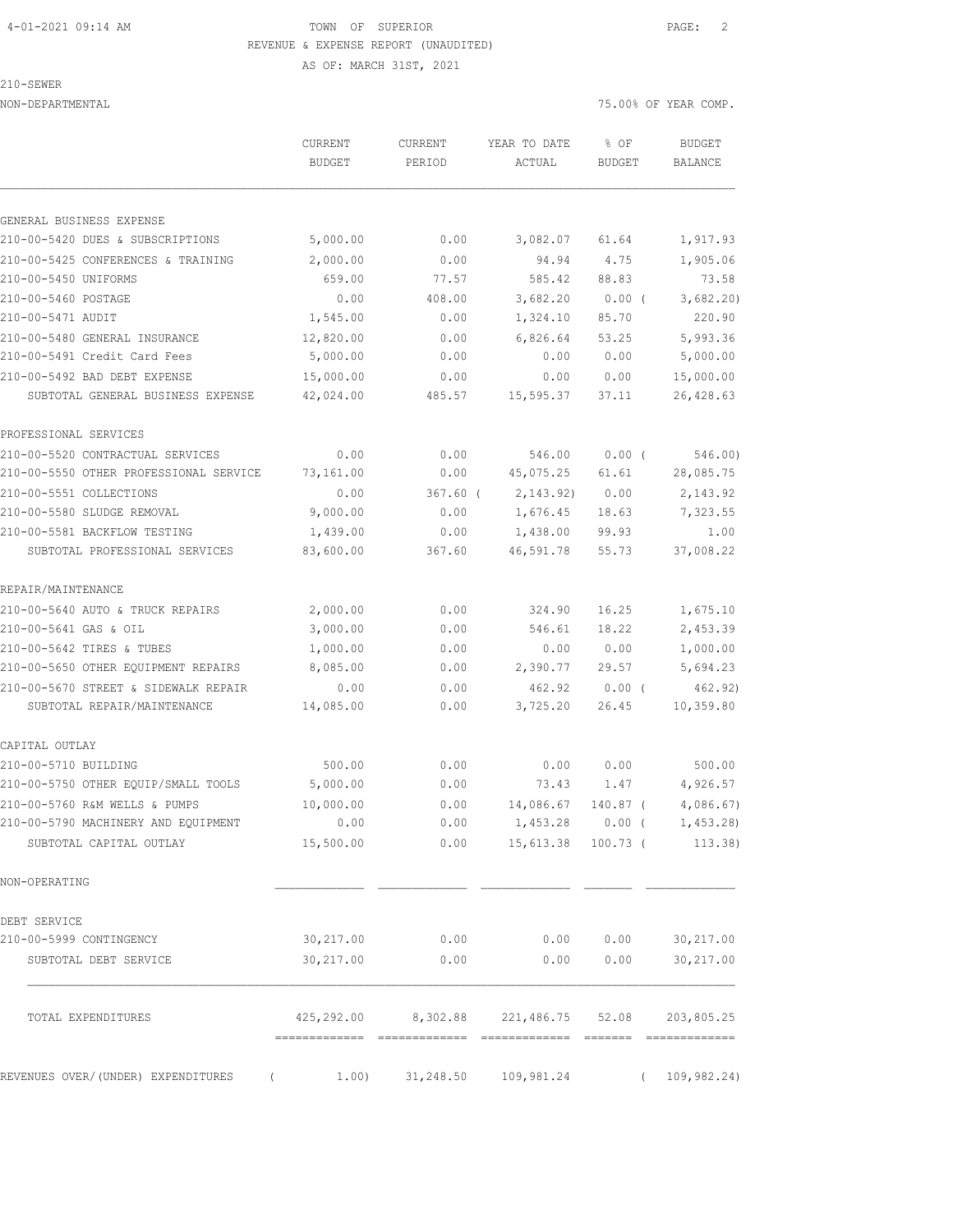#### 4-01-2021 09:14 AM TOWN OF SUPERIOR PAGE: 3 REVENUE & EXPENSE REPORT (UNAUDITED) AS OF: MARCH 31ST, 2021

210-SEWER

|                                    | <b>CURRENT</b><br><b>BUDGET</b> | CURRENT<br>PERIOD | YEAR TO DATE<br>ACTUAL | % OF<br><b>BUDGET</b> | <b>BUDGET</b><br><b>BALANCE</b> |
|------------------------------------|---------------------------------|-------------------|------------------------|-----------------------|---------------------------------|
|                                    |                                 |                   |                        |                       |                                 |
| FUND TOTAL REVENUES                | 425,291.00                      | 39,551.38         | 331,467.99             | 77.94                 | 93,823.01                       |
| FUND TOTAL EXPENDITURES            | 425,292.00                      | 8,302.88          | 221,486.75             | 52.08                 | 203,805.25                      |
| REVENUES OVER/(UNDER) EXPENDITURES | 1,00)                           | 31,248.50         | 109,981.24             |                       | 109,982.24)                     |
|                                    |                                 |                   |                        |                       |                                 |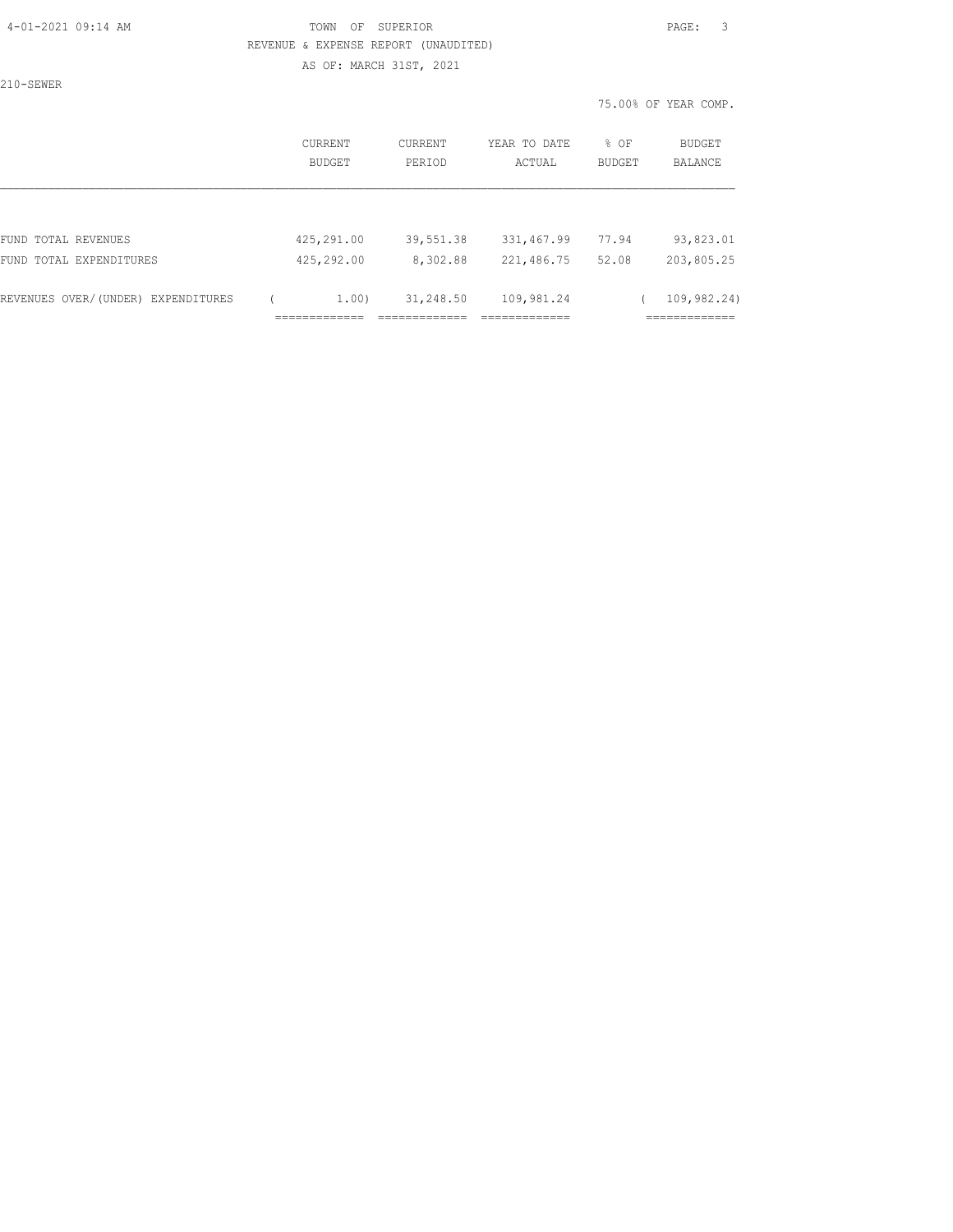# TOWN OF SUPERIOR **PAGE:** 1 REVENUE & EXPENSE REPORT (UNAUDITED)

AS OF: MARCH 31ST, 2021

| NON-DEPARTMENTAL                                  |                                 |                          |                          | 75.00% OF YEAR COMP. |                                 |
|---------------------------------------------------|---------------------------------|--------------------------|--------------------------|----------------------|---------------------------------|
|                                                   | <b>CURRENT</b><br><b>BUDGET</b> | <b>CURRENT</b><br>PERIOD | YEAR TO DATE<br>ACTUAL   | % OF<br>BUDGET       | <b>BUDGET</b><br><b>BALANCE</b> |
| REVENUES                                          |                                 |                          |                          |                      |                                 |
| TAXE S                                            |                                 |                          |                          |                      |                                 |
| BUSINESS SERVICES                                 |                                 |                          |                          |                      |                                 |
| ENTERPRISE SERVICES                               |                                 |                          |                          |                      |                                 |
| 220-00-4310 AMBULANCE BILLINGS                    | 380,000.00                      | 750.00                   | 211, 422.83              | 55.64                | 168, 577. 17                    |
| SUBTOTAL ENTERPRISE SERVICES                      | 380,000.00                      | 750.00                   | 211, 422.83              | 55.64                | 168,577.17                      |
| CONTINGENCY                                       |                                 |                          |                          |                      |                                 |
| 220-00-4901 INTERFUND TRANSFER-AMBULANCE          | 90,400.00                       | 0.00                     | 0.00                     | 0.00                 | 90,400.00                       |
| SUBTOTAL CONTINGENCY                              | 90,400.00                       | 0.00                     | 0.00                     | 0.00                 | 90,400.00                       |
| TOTAL REVENUES                                    | 470,400.00                      | 750.00                   | 211, 422.83              | 44.95<br>=======     | 258,977.17                      |
| EXPENDITURES                                      |                                 |                          |                          |                      |                                 |
| PERSONEL                                          |                                 |                          |                          |                      |                                 |
| 220-00-5100 SALARIES                              | 267,519.00                      | 0.00                     | 175,891.10               | 65.75                | 91,627.90                       |
| 220-00-5101 OVERTIME                              | 30,000.00                       | 0.00                     | 21,789.38                | 72.63                | 8,210.62                        |
| 220-00-5151 FICA                                  | 16,850.00                       | 0.00                     | 12,261.66                | 72.77                | 4,588.34                        |
| 220-00-5152 MEDICARE                              | 3,941.00                        | 0.00                     | 2,867.63                 | 72.76                | 1,073.37                        |
| 220-00-5153 STATE UNEMPLOYMENT                    | 745.00                          | 0.00                     | 736.45                   | 98.85                | 8.55                            |
| 220-00-5154 WORKERS COMP INSURANCE                | 16,070.00                       | 0.00                     | 14,682.00                | 91.36                | 1,388.00                        |
| 220-00-5160 PUBLIC SAFETY RETIREMENT              | 36,219.00                       | 2,920.71                 | 30,711.35                | 84.79                | 5,507.65                        |
| 220-00-5162 LIFE INSURANCE                        | 450.00                          | 32.16                    | 332.32                   | 73.85                | 117.68                          |
| 220-00-5163 HEALTH INSURANCE                      | 24,651.00                       | 2,547.80                 | 14,777.24                | 59.95                | 9,873.76                        |
| 220-00-5164 DENTAL INSURANCE                      | 2,122.00                        | 151.58                   | 1,533.23                 | 72.25                | 588.77                          |
| SUBTOTAL PERSONEL                                 | 398,567.00                      | 5,652.25                 | 275,582.36               | 69.14                | 122,984.64                      |
| SUPPLIES                                          |                                 |                          |                          |                      |                                 |
| 220-00-5220 MEDICAL SUPPLIES<br>SUBTOTAL SUPPLIES | 14,500.00<br>14,500.00          | 887.06<br>887.06         | 10, 313.91<br>10, 313.91 | 71.13<br>71.13       | 4,186.09<br>4,186.09            |
| UTILITIES                                         |                                 |                          |                          |                      |                                 |
| 220-00-5310 ELECTRICITY                           | 2,783.00                        | 224.41                   | 2,016.21                 | 72.45                | 766.79                          |
| 220-00-5350 TELEPHONE                             | 1,804.00                        | 0.00                     | 398.26                   | 22.08                | 1,405.74                        |
| 220-00-5360 WATER                                 | 900.00                          | 70.38                    | 799.20                   | 88.80                | 100.80                          |
| SUBTOTAL UTILITIES                                | 5,487.00                        | 294.79                   | 3,213.67                 | 58.57                | 2, 273.33                       |
| GENERAL BUSINESS EXPENSE                          |                                 |                          |                          |                      |                                 |
| 220-00-5420 DUES & SUBSCRIPTIONS                  | 811.00                          | 0.00                     | 946.45                   | $116.70$ (           | 135.45)                         |
| 220-00-5471 AUDIT                                 | 0.00                            | 0.00                     | 1,324.10                 | $0.00$ (             | 1,324.10)                       |
| 220-00-5480 GENERAL INSURANCE                     | 6,410.00                        | 0.00                     | 3,413.32                 | 53.25                | 2,996.68                        |
| 220-00-5491 BANK FEES                             | 0.00                            | 0.00                     | 1,250.42                 | $0.00$ (             | 1,250.42)                       |

SUBTOTAL GENERAL BUSINESS EXPENSE 7,221.00 0.00 6,934.29 96.03 286.71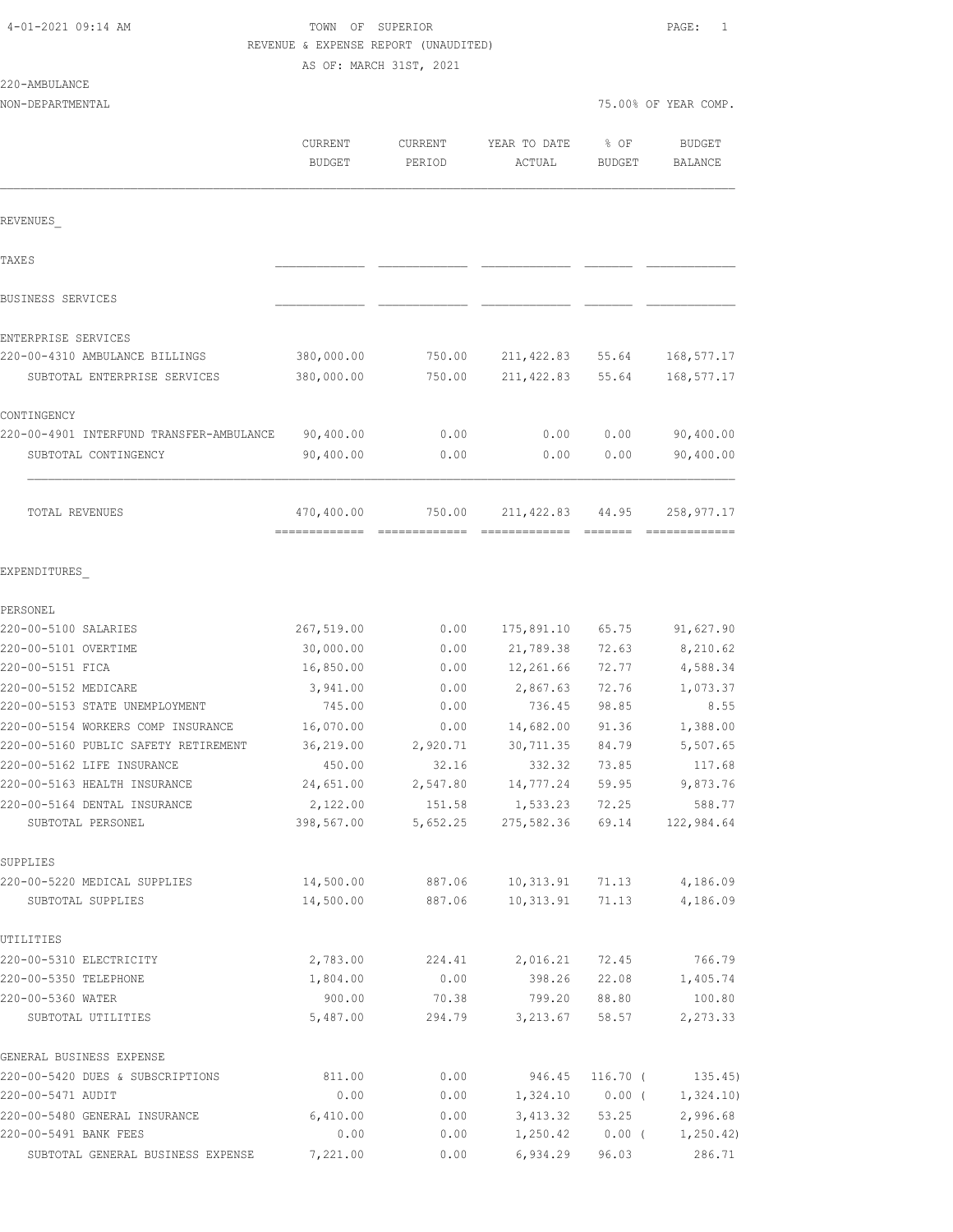220-AMBULANCE

#### 4-01-2021 09:14 AM TOWN OF SUPERIOR PAGE: 2 REVENUE & EXPENSE REPORT (UNAUDITED)

NON-DEPARTMENTAL 75.00% OF YEAR COMP.

AS OF: MARCH 31ST, 2021

|                                        | CURRENT                                    | CURRENT | YEAR TO DATE                               | $8$ OF    | <b>BUDGET</b>                 |
|----------------------------------------|--------------------------------------------|---------|--------------------------------------------|-----------|-------------------------------|
|                                        | BUDGET                                     | PERIOD  | ACTUAL                                     | BUDGET    | <b>BALANCE</b>                |
|                                        |                                            |         |                                            |           |                               |
| PROFESSIONAL SERVICES                  |                                            |         |                                            |           |                               |
| 220-00-5520 CONTRACTUAL SERVICES       | 24,000.00                                  |         | 1,893.80 16,756.66 69.82                   |           | 7,243.34                      |
| 220-00-5550 OTHER PROFESSIONAL SERVICE | 10,080.00                                  | 0.00    | 2,406.40                                   | 23.87     | 7,673.60                      |
| SUBTOTAL PROFESSIONAL SERVICES         | 34,080.00                                  |         | 1,893.80 19,163.06 56.23                   |           | 14,916.94                     |
| REPAIR/MAINTENANCE                     |                                            |         |                                            |           |                               |
| 220-00-5641 GAS & OIL                  | 9,000.00                                   | 0.00    |                                            |           | 4, 172.94 46.37 4, 827.06     |
| 220-00-5650 OTHER EQUIPMENT REPAIRS    | 0.00                                       | 0.00    |                                            |           | $2,439.20$ 0.00 ( 2,439.20)   |
| SUBTOTAL REPAIR/MAINTENANCE            | 9,000.00                                   | 0.00    | 6,612.14                                   | 73.47     | 2,387.86                      |
| CAPITAL OUTLAY                         |                                            |         |                                            |           |                               |
| 220-00-5740 MEDICAL EQUIPMENT          | 0.00                                       | 0.00    | $1,157.61$ 0.00 (                          |           | 1, 157.61)                    |
| 220-00-5741 Audit                      | 1,545.00                                   | 0.00    |                                            | 0.00 0.00 | 1,545.00                      |
| SUBTOTAL CAPITAL OUTLAY                | 1,545.00                                   | 0.00    | 1, 157.61 74.93                            |           | 387.39                        |
| NON-OPERATING                          |                                            |         |                                            |           |                               |
| DEBT SERVICE                           |                                            |         |                                            |           |                               |
| TOTAL EXPENDITURES                     | 470,400.00<br>-------------- ------------- |         | 8,727.90 322,977.04 68.66<br>============= | -------   | 147, 422.96<br>-------------- |
| REVENUES OVER/(UNDER) EXPENDITURES     | $0.00$ (                                   |         | $7,977,90$ (11,554.21)                     |           | 111,554.21                    |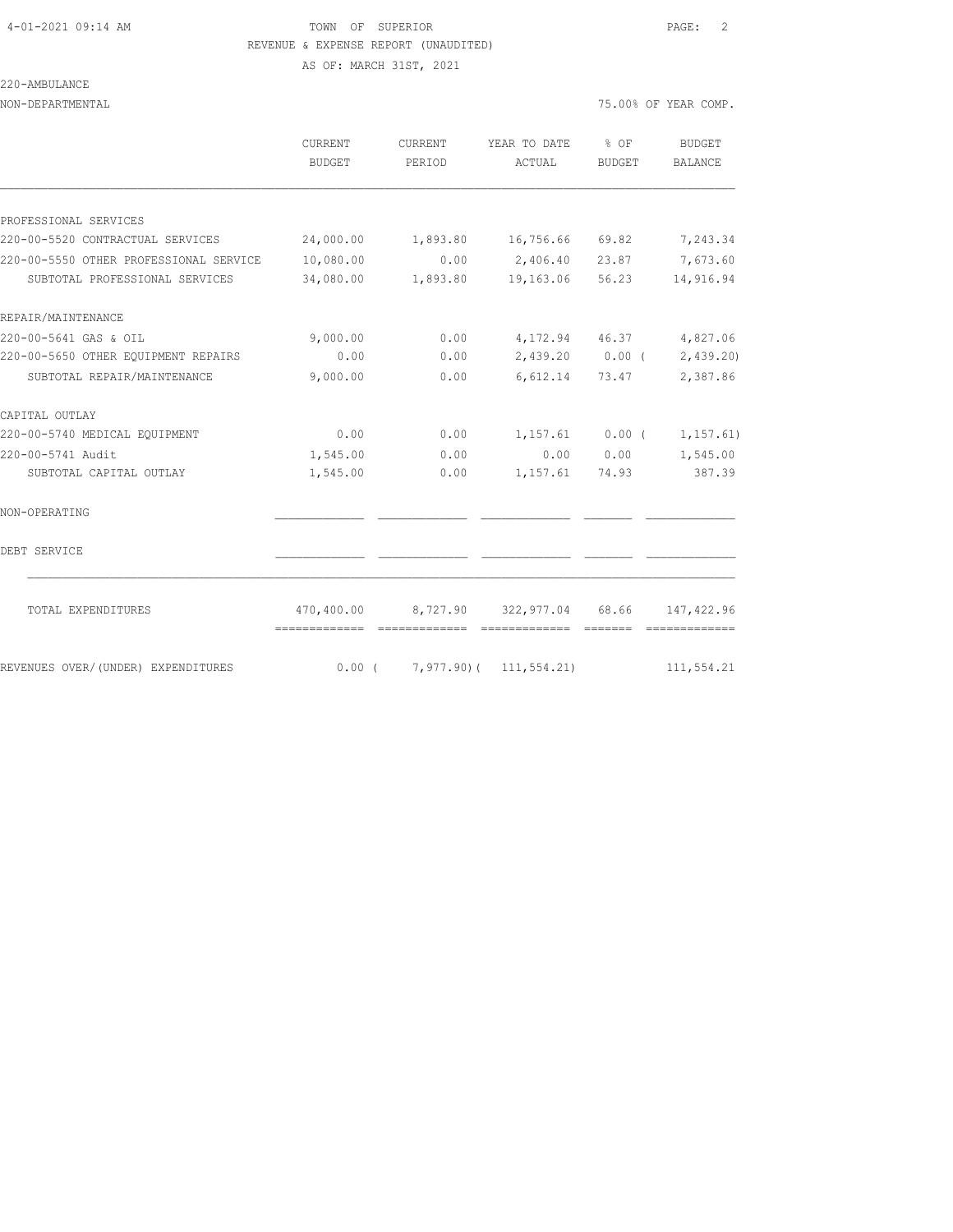#### 4-01-2021 09:14 AM TOWN OF SUPERIOR PAGE: 3 REVENUE & EXPENSE REPORT (UNAUDITED) AS OF: MARCH 31ST, 2021

220-AMBULANCE

|                                    | CURRENT<br>BUDGET | CURRENT<br>PERIOD | YEAR TO DATE<br>ACTUAL | $8$ OF<br>BUDGET | BUDGET<br><b>BALANCE</b> |
|------------------------------------|-------------------|-------------------|------------------------|------------------|--------------------------|
|                                    |                   |                   |                        |                  |                          |
| FUND TOTAL REVENUES                | 470,400.00        | 750.00            | 211, 422.83            | 44.95            | 258,977.17               |
| FUND TOTAL EXPENDITURES            | 470,400.00        | 8,727.90          | 322,977.04             | 68.66            | 147,422.96               |
|                                    |                   |                   |                        |                  |                          |
| REVENUES OVER/(UNDER) EXPENDITURES | 0.00(             | 7,977.90)(        | 111,554.21)            |                  | 111,554.21               |
|                                    |                   |                   |                        |                  |                          |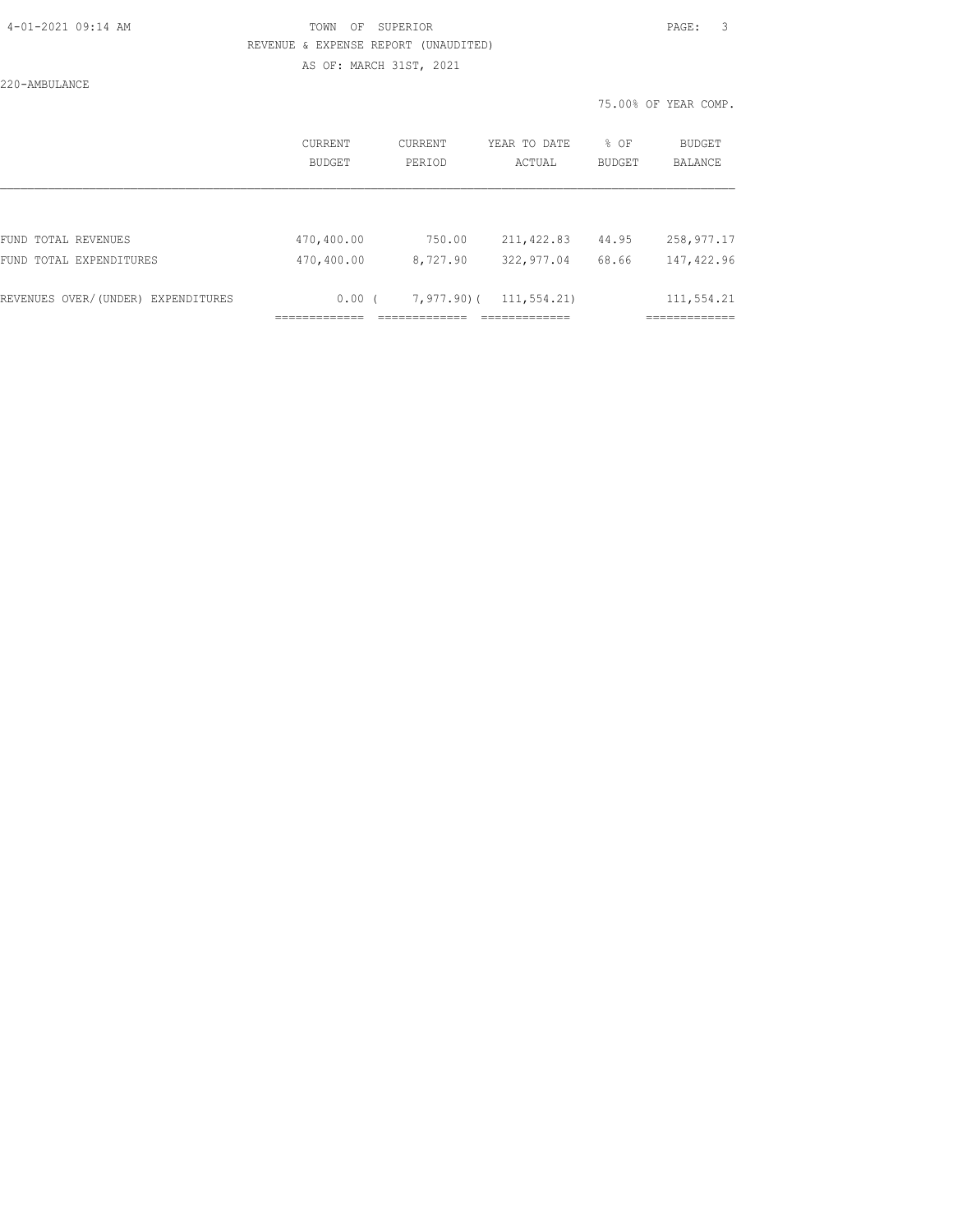# 4-01-2021 09:14 AM TOWN OF SUPERIOR PAGE: 1 REVENUE & EXPENSE REPORT (UNAUDITED) AS OF: MARCH 31ST, 2021

#### 230-CEMETARY

| NON-DEPARTMENTAL                     |                       |                |              | 75.00% OF YEAR COMP. |                    |  |
|--------------------------------------|-----------------------|----------------|--------------|----------------------|--------------------|--|
|                                      | <b>CURRENT</b>        | <b>CURRENT</b> | YEAR TO DATE | % OF                 | <b>BUDGET</b>      |  |
|                                      | <b>BUDGET</b>         | PERIOD         | ACTUAL       | <b>BUDGET</b>        | BALANCE            |  |
| REVENUES                             |                       |                |              |                      |                    |  |
| BUSINESS SERVICES                    |                       |                |              |                      |                    |  |
| 230-00-4240 WEEKEND FEE              | 0.00                  | 500.00         | 2,100.00     | $0.00$ (             | 2,100.00)          |  |
| SUBTOTAL BUSINESS SERVICES           | 0.00                  | 500.00         | 2,100.00     | $0.00$ (             | 2,100.00)          |  |
| ENTERPRISE SERVICES                  |                       |                |              |                      |                    |  |
| 230-00-4320 PLOT PURCHASE            | 25,000.00             | 2,500.00       | 11,500.00    | 46.00                | 13,500.00          |  |
| 230-00-4321 OPEN/CLOSE               | 0.00                  | 2,400.00       | 10,700.00    | $0.00$ (             | 10,700.00)         |  |
| SUBTOTAL ENTERPRISE SERVICES         | 25,000.00             | 4,900.00       | 22,200.00    | 88.80                | 2,800.00           |  |
| CONTINGENCY                          |                       |                |              |                      |                    |  |
| 230-00-4901 TRANSFERS                | 7,850.00)<br>$\left($ | 0.00           | 0.00         | $0.00$ (             | 7,850.00           |  |
| SUBTOTAL CONTINGENCY                 | 7,850.00<br>$\left($  | 0.00           | 0.00         | 0.00(                | 7,850.00           |  |
| TOTAL REVENUES                       | 17,150.00             | 5,400.00       | 24,300.00    | 141.69 (             | 7,150.00)          |  |
| EXPENDITURES                         |                       |                |              |                      |                    |  |
| PERSONEL<br>230-00-5100 SALARIES     | 9,521.00              | 0.00           | 2,779.97     | 29.20                | 6,741.03           |  |
| 230-00-5101 OVERTIME                 | 0.00                  | 0.00           | 116.19       | $0.00$ (             | 116.19)            |  |
| 230-00-5151 FICA                     | 590.00                | 0.00           | 179.55       | 30.43                | 410.45             |  |
| 230-00-5152 MEDICARE                 | 138.00                | 0.00           | 41.95        | 30.40                | 96.05              |  |
| 230-00-5153 STATE UNEMPLOYMENT       | 17.00                 | 0.00           | 5.32         | 31.29                | 11.68              |  |
| 230-00-5154 WORKERS COMP INSURANCE   | 34.00                 | 0.00           | 0.00         | 0.00                 | 34.00              |  |
| 230-00-5161 ARIZONA STATE RETIREMENT | 1,163.00              | 0.00           | 342.12       | 29.42                | 820.88             |  |
| 230-00-5162 LIFE INSURANCE           | 20.00                 | 0.00           | 0.00         | 0.00                 | 20.00              |  |
| 230-00-5163 HEALTH INSURANCE         | 770.00                | 0.00           | 0.00         | 0.00                 | 770.00             |  |
| 230-00-5164 DENTAL INSURANCE         | 95.00                 | 0.00           | 0.00         | 0.00                 | 95.00              |  |
| SUBTOTAL PERSONEL                    | 12,348.00             | 0.00           | 3,465.10     | 28.06                | 8,882.90           |  |
| SUPPLIES                             |                       |                |              |                      |                    |  |
| 230-00-5299 OPERATING SUPPLIES       | 1,000.00              | 0.00           | 607.82       | 60.78                | 392.18             |  |
| SUBTOTAL SUPPLIES                    | 1,000.00              | 0.00           | 607.82       | 60.78                | 392.18             |  |
| UTILITIES<br>230-00-5310 ELECTRICITY | 601.00                | 58.33          | 481.92       | 80.19                |                    |  |
| 230-00-5330 REFUSE                   | 0.00                  |                | 4,007.22     |                      | 119.08             |  |
| 230-00-5350 TELEPHONE                | 500.00                | 0.00<br>0.00   | 0.00         | $0.00$ (<br>0.00     | 4,007.22<br>500.00 |  |
| 230-00-5360 WATER                    | 700.00                | 43.77          | 1,474.26     | $210.61$ (           | 774.26)            |  |
|                                      |                       |                |              |                      |                    |  |

SUBTOTAL UTILITIES 1,801.00 102.10 5,963.40 331.12 ( 4,162.40)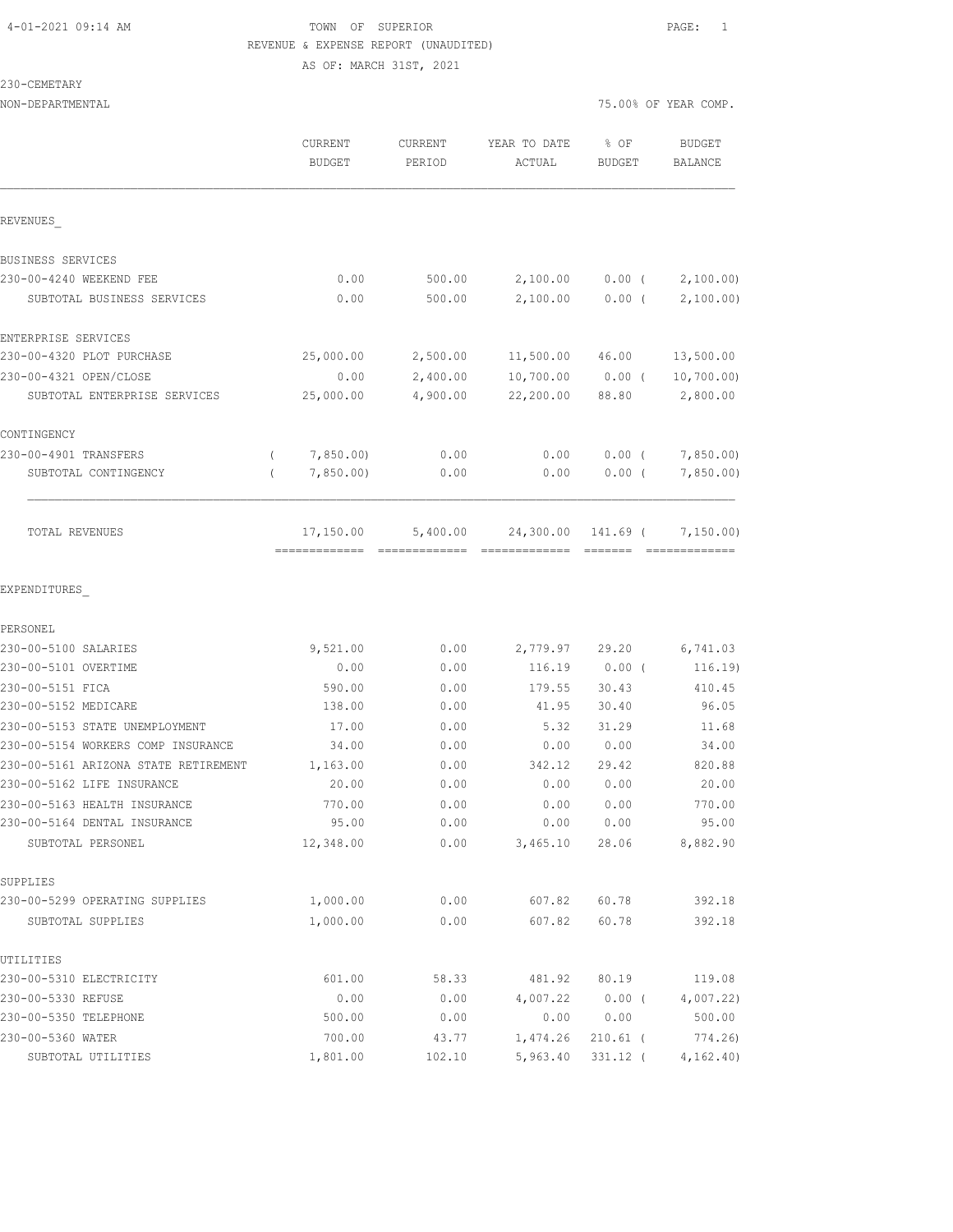#### 4-01-2021 09:14 AM TOWN OF SUPERIOR PAGE: 2 REVENUE & EXPENSE REPORT (UNAUDITED) AS OF: MARCH 31ST, 2021

#### 230-CEMETARY

NON-DEPARTMENTAL 75.00% OF YEAR COMP.

|                                              | CURRENT<br>BUDGET | CURRENT<br>PERIOD | YEAR TO DATE % OF<br>ACTUAL                 | BUDGET            | <b>BUDGET</b><br>BALANCE |
|----------------------------------------------|-------------------|-------------------|---------------------------------------------|-------------------|--------------------------|
| GENERAL BUSINESS EXPENSE                     |                   |                   |                                             |                   |                          |
| PROFESSIONAL SERVICES                        |                   |                   |                                             |                   |                          |
| 230-00-5550 OTHER PROFESSIONAL SERVICE       | 0.00              |                   | 4,895.00 5,252.00 0.00 (                    |                   | 5,252.00                 |
| SUBTOTAL PROFESSIONAL SERVICES               | 0.00              | 4,895.00          |                                             | $5,252.00$ 0.00 ( | 5,252.00                 |
| REPAIR/MAINTENANCE                           |                   |                   |                                             |                   |                          |
| 230-00-5650 OTHER EQUIPMENT REPAIRS 2,000.00 |                   | 0.00              |                                             | 0.00 0.00         | 2,000.00                 |
| SUBTOTAL REPAIR/MAINTENANCE                  | 2,000.00          | 0.00              |                                             | 0.00 0.00         | 2,000.00                 |
| CAPITAL OUTLAY                               |                   |                   |                                             |                   |                          |
| NON-OPERATING                                |                   |                   |                                             |                   |                          |
| DEBT SERVICE                                 |                   |                   |                                             |                   |                          |
| TOTAL EXPENDITURES                           |                   |                   | 17,149.00 4,997.10 15,288.32 89.15 1,860.68 |                   |                          |
|                                              |                   |                   |                                             |                   |                          |
| REVENUES OVER/(UNDER) EXPENDITURES           | 1.00              |                   | 402.90 9,011.68 (9,010.68)                  |                   |                          |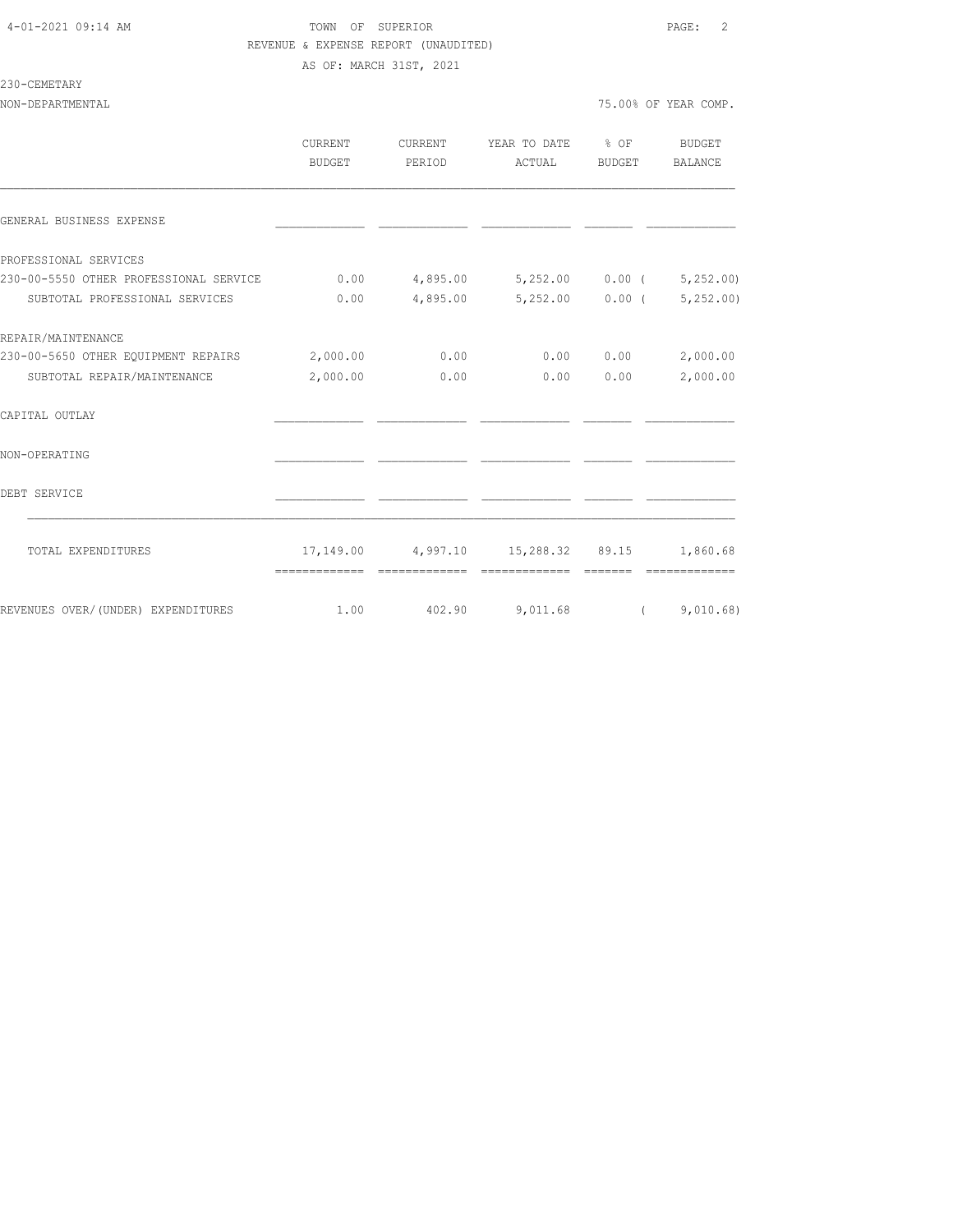### 4-01-2021 09:14 AM TOWN OF SUPERIOR PAGE: 3 REVENUE & EXPENSE REPORT (UNAUDITED) AS OF: MARCH 31ST, 2021

230-CEMETARY

|                                    | CURRENT<br><b>BUDGET</b> | CURRENT<br>PERIOD | YEAR TO DATE<br>ACTUAL | % OF<br><b>BUDGET</b> | BUDGET<br><b>BALANCE</b> |
|------------------------------------|--------------------------|-------------------|------------------------|-----------------------|--------------------------|
|                                    |                          |                   |                        |                       |                          |
| FUND TOTAL REVENUES                | 17,150.00                | 5,400.00          | 24,300.00              | 141.69 (              | 7,150.00                 |
| FUND TOTAL EXPENDITURES            | 17,149.00                | 4,997.10          | 15,288.32              | 89.15                 | 1,860.68                 |
| REVENUES OVER/(UNDER) EXPENDITURES | 1.00                     | 402.90            | 9,011.68               |                       | 9,010.68)                |
|                                    |                          |                   |                        |                       |                          |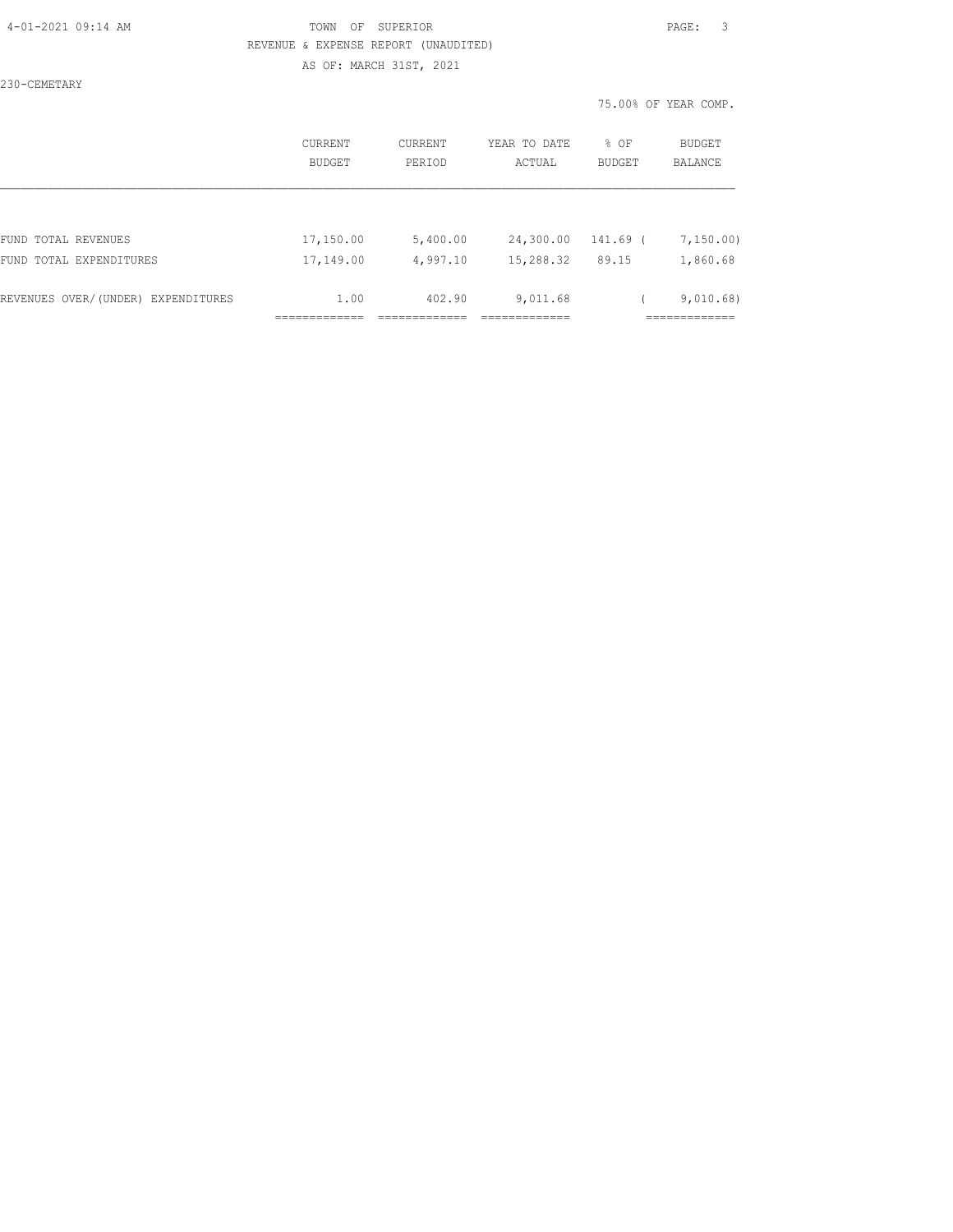|  | 4-01-2021 09:14 AM |  |
|--|--------------------|--|
|  |                    |  |

# TOWN OF SUPERIOR **PAGE:** 1 REVENUE & EXPENSE REPORT (UNAUDITED)

AS OF: MARCH 31ST, 2021

# 300-HIGHWAY USERS REVENUE

| NON-DEPARTMENTAL                                                     |                          |                   |                        |                       | 75.00% OF YEAR COMP.            |
|----------------------------------------------------------------------|--------------------------|-------------------|------------------------|-----------------------|---------------------------------|
|                                                                      | CURRENT<br><b>BUDGET</b> | CURRENT<br>PERIOD | YEAR TO DATE<br>ACTUAL | % OF<br><b>BUDGET</b> | <b>BUDGET</b><br><b>BALANCE</b> |
| REVENUES                                                             |                          |                   |                        |                       |                                 |
| TAXES                                                                |                          |                   |                        |                       |                                 |
| 300-00-4132 HIGHWAY USERS REVENUE FUND                               | 259,644.00               | 44,071.98         | 218,617.05             | 84.20                 | 41,026.95                       |
| SUBTOTAL TAXES                                                       | 259,644.00               | 44,071.98         | 218,617.05             | 84.20                 | 41,026.95                       |
| CONTINGENCY                                                          |                          |                   |                        |                       |                                 |
| 300-00-4901 INTERFUND TRANSFER-HURF                                  | 29,772.00                | 0.00              | 0.00                   | 0.00                  | 29,772.00                       |
| 300-00-4999 OTHER FINANCING SOURCES                                  | 600,000.00               | 0.00              | 0.00                   | 0.00                  | 600,000.00                      |
| SUBTOTAL CONTINGENCY                                                 | 629,772.00               | 0.00              | 0.00                   | 0.00                  | 629,772.00                      |
| TOTAL REVENUES                                                       | 889,416.00               | 44,071.98         | 218,617.05             | 24.58                 | 670,798.95                      |
| EXPENDITURES                                                         |                          |                   |                        |                       |                                 |
| PERSONEL                                                             |                          |                   |                        |                       |                                 |
| 300-00-5100 SALARIES                                                 | 121,376.00               | 0.00              | 65,996.71              | 54.37                 | 55,379.29                       |
| 300-00-5101 OVERTIME                                                 | 2,000.00                 | 0.00              | 1,880.47               | 94.02                 | 119.53                          |
| 300-00-5120 INMATE LABOR                                             | 4,500.00                 | 0.00              | 0.00                   | 0.00                  | 4,500.00                        |
| 300-00-5151 FICA                                                     | 7,525.00                 | 0.00              | 4,208.38               | 55.93                 | 3,316.62                        |
| 300-00-5152 MEDICARE                                                 | 1,760.00                 | 0.00              | 984.24                 | 55.92                 | 775.76                          |
| 300-00-5153 STATE UNEMPLOYMENT<br>300-00-5154 WORKERS COMP INSURANCE | 180.00<br>1,358.00       | 0.00              | 168.66<br>4,934.00     | 93.70                 | 11.34<br>3, 576.00              |
| 300-00-5161 ARIZONA STATE RETIREMENT                                 | 14,832.00                | 0.00<br>0.00      | 7,150.51               | $363.33$ (<br>48.21   | 7,681.49                        |
| 300-00-5162 LIFE INSURANCE                                           | 217.00                   | 0.00              | 0.00                   | 0.00                  | 217.00                          |
| 300-00-5163 HEALTH INSURANCE                                         | 10,785.00                | 0.00              | 0.00                   | 0.00                  | 10,785.00                       |
| 300-00-5164 DENTAL INSURANCE                                         | 1,023.00                 | 0.00              | 0.00                   | 0.00                  | 1,023.00                        |
| SUBTOTAL PERSONEL                                                    | 165,556.00               | 0.00              | 85, 322.97             | 51.54                 | 80,233.03                       |
| SUPPLIES                                                             |                          |                   |                        |                       |                                 |
| 300-00-5225 SAFETY SUPPLIES/EQUIPMENT                                | 1,000.00                 | 0.00              | 0.00                   | 0.00                  | 1,000.00                        |
| 300-00-5299 OPERATING SUPPLIES<br>SUBTOTAL SUPPLIES                  | 7,500.00<br>8,500.00     | 945.00<br>945.00  | 2,421.96<br>2,421.96   | 32.29<br>28.49        | 5,078.04<br>6,078.04            |
| UTILITIES                                                            |                          |                   |                        |                       |                                 |
| 300-00-5310 ELECTRICITY                                              | 42,246.00                | 2,068.75          | 16,576.88              | 39.24                 | 25,669.12                       |
| 300-00-5315 APS CONTRACT                                             | 13,000.00                | 0.00              | 997.52                 | 7.67                  | 12,002.48                       |
| 300-00-5350 TELEPHONE                                                | 0.00                     | 0.00              | 1,160.22               | $0.00$ (              | 1,160.22)                       |
| 300-00-5360 WATER                                                    | 3,000.00                 | 104.24            | 1,018.82               | 33.96                 | 1,981.18                        |
| SUBTOTAL UTILITIES                                                   | 58,246.00                | 2,172.99          | 19,753.44              | 33.91                 | 38,492.56                       |
| GENERAL BUSINESS EXPENSE                                             |                          |                   |                        |                       |                                 |
| 300-00-5420 DUES & SUBSCRIPTIONS                                     | 0.00                     | 0.00              | 271.08                 | $0.00$ (              | 271.08)                         |
| 300-00-5471 AUDIT                                                    | 1,545.00                 | 0.00              | 1,324.10               | 85.70                 | 220.90                          |
| 300-00-5480 GENERAL INSURANCE                                        | 12,205.00                | 0.00              | 6,826.66               | 55.93                 | 5,378.34                        |
| SUBTOTAL GENERAL BUSINESS EXPENSE                                    | 13,750.00                | 0.00              | 8,421.84               | 61.25                 | 5,328.16                        |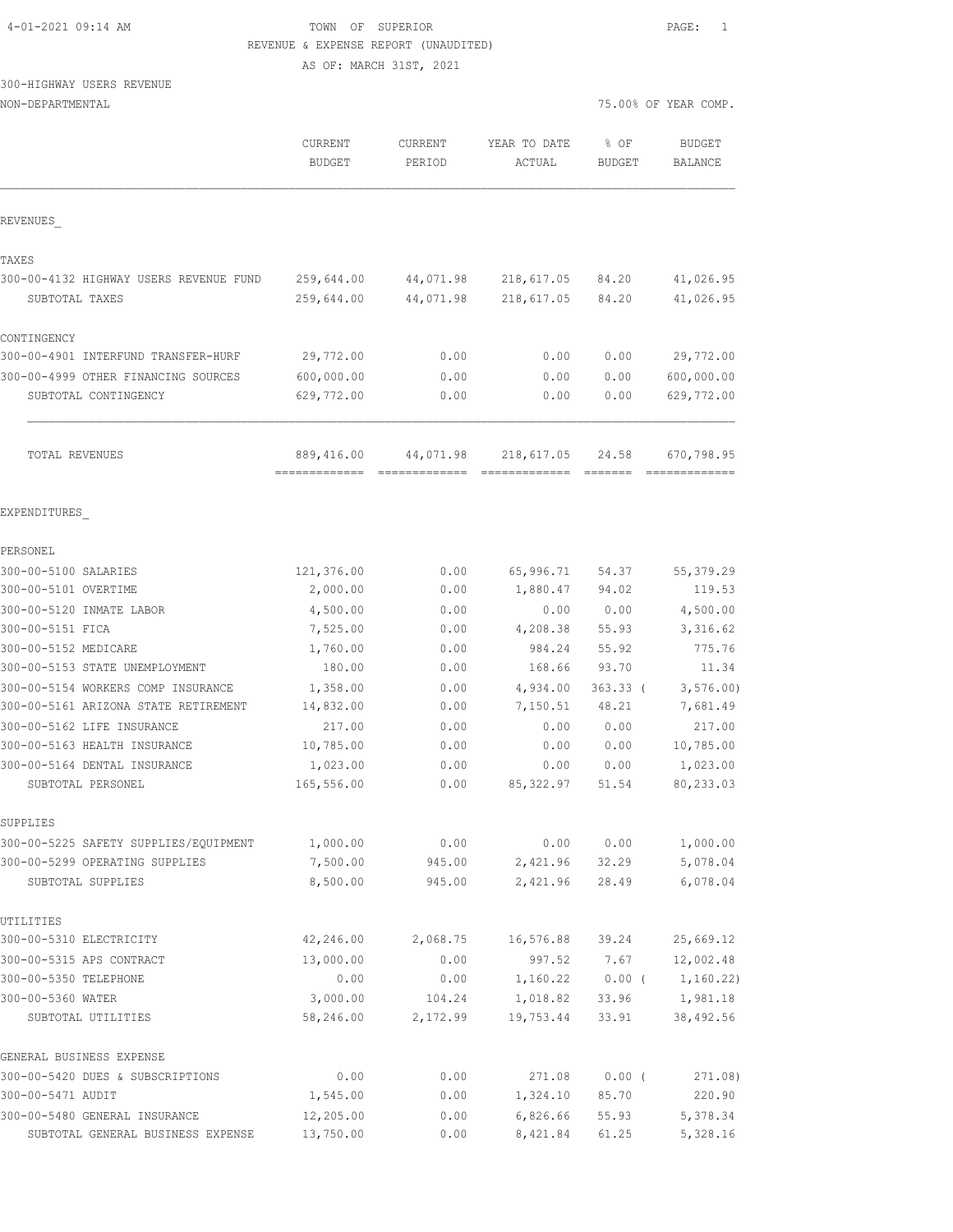# 4-01-2021 09:14 AM TOWN OF SUPERIOR PAGE: 2 REVENUE & EXPENSE REPORT (UNAUDITED) AS OF: MARCH 31ST, 2021

300-HIGHWAY USERS REVENUE

NON-DEPARTMENTAL 75.00% OF YEAR COMP.

|                                         | <b>CURRENT</b><br><b>BUDGET</b> | <b>CURRENT</b><br>PERIOD | YEAR TO DATE<br>ACTUAL | % OF<br><b>BUDGET</b> | <b>BUDGET</b><br><b>BALANCE</b> |
|-----------------------------------------|---------------------------------|--------------------------|------------------------|-----------------------|---------------------------------|
| PROFESSIONAL SERVICES                   |                                 |                          |                        |                       |                                 |
| 300-00-5520 CONTRACTUAL SERVICES        | 0.00                            | 0.00                     | 4,190.37               | $0.00$ (              | 4,190.37)                       |
| 300-00-5550 OTHER PROFESSIONAL SERVICES | 20,000.00                       | 0.00                     | 26, 332.17             | 131.66 (              | 6,332.17                        |
| SUBTOTAL PROFESSIONAL SERVICES          | 20,000.00                       | 0.00                     | 30,522.54              | $152.61$ (            | 10, 522.54)                     |
| REPAIR/MAINTENANCE                      |                                 |                          |                        |                       |                                 |
| 300-00-5640 AUTO & TRUCK REPAIRS        | 5,000.00                        | 0.00                     | 0.00                   | 0.00                  | 5,000.00                        |
| 300-00-5641 GAS & OIL                   | 5,700.00                        | 0.00                     | 3,093.29               | 54.27                 | 2,606.71                        |
| 300-00-5643 INMATE FUEL                 | 1,000.00                        | 0.00                     | 0.00                   | 0.00                  | 1,000.00                        |
| 300-00-5650 OTHER EQUIPMENT REPAIRS     | 4,664.00                        | 0.00                     | 1,305.27               | 27.99                 | 3,358.73                        |
| 300-00-5670 STREET & SIDEWALK REPAIR    | 0.00                            | 8,647.36                 | 55, 172.32             | $0.00$ (              | 55, 172.32)                     |
| 300-00-5671 CRACKSEAL                   | 6,000.00                        | 0.00                     | 0.00                   | 0.00                  | 6,000.00                        |
| SUBTOTAL REPAIR/MAINTENANCE             | 22,364.00                       | 8,647.36                 | 59,570.88              | 266.37 (              | 37,206.88)                      |
| CAPITAL OUTLAY                          |                                 |                          |                        |                       |                                 |
| 300-00-5750 OTHER EQUIP/SMALL TOOLS     | 1,000.00                        | 0.00                     | 4,365.72               | 436.57 (              | 3,365.72)                       |
| 300-00-5770 TRAFFIC SIGNS               | 0.00                            | 0.00                     | 2,812.92               | $0.00$ (              | 2,812.92)                       |
| 300-00-5790 MACHINERY & EQUIPMENT       | 600,000.00                      | 330.74                   | 3,018.29               | 0.50                  | 596,981.71                      |
| SUBTOTAL CAPITAL OUTLAY                 | 601,000.00                      | 330.74                   | 10, 196.93             | 1.70                  | 590,803.07                      |
| NON-OPERATING                           |                                 |                          |                        |                       |                                 |
| DEBT SERVICE                            |                                 |                          |                        |                       |                                 |
| 300-00-5900 PAYBACK FROM GF             | 0.00                            | 0.00                     | 593.38                 | $0.00$ (              | 593.38)                         |
| 300-00-5901 DEBT SERVICE INTEREST       | 0.00                            | 0.00                     | 11.15                  | $0.00$ (              | 11.15)                          |
| SUBTOTAL DEBT SERVICE                   | 0.00                            | 0.00                     | 604.53                 | $0.00$ (              | 604.53)                         |
| TOTAL EXPENDITURES                      | 889,416.00                      | 12,096.09                | 216,815.09             | 24.38                 | 672,600.91                      |
| REVENUES OVER/(UNDER) EXPENDITURES      | 0.00                            | 31,975.89                | 1,801.96               | $\left($              | 1,801.96)                       |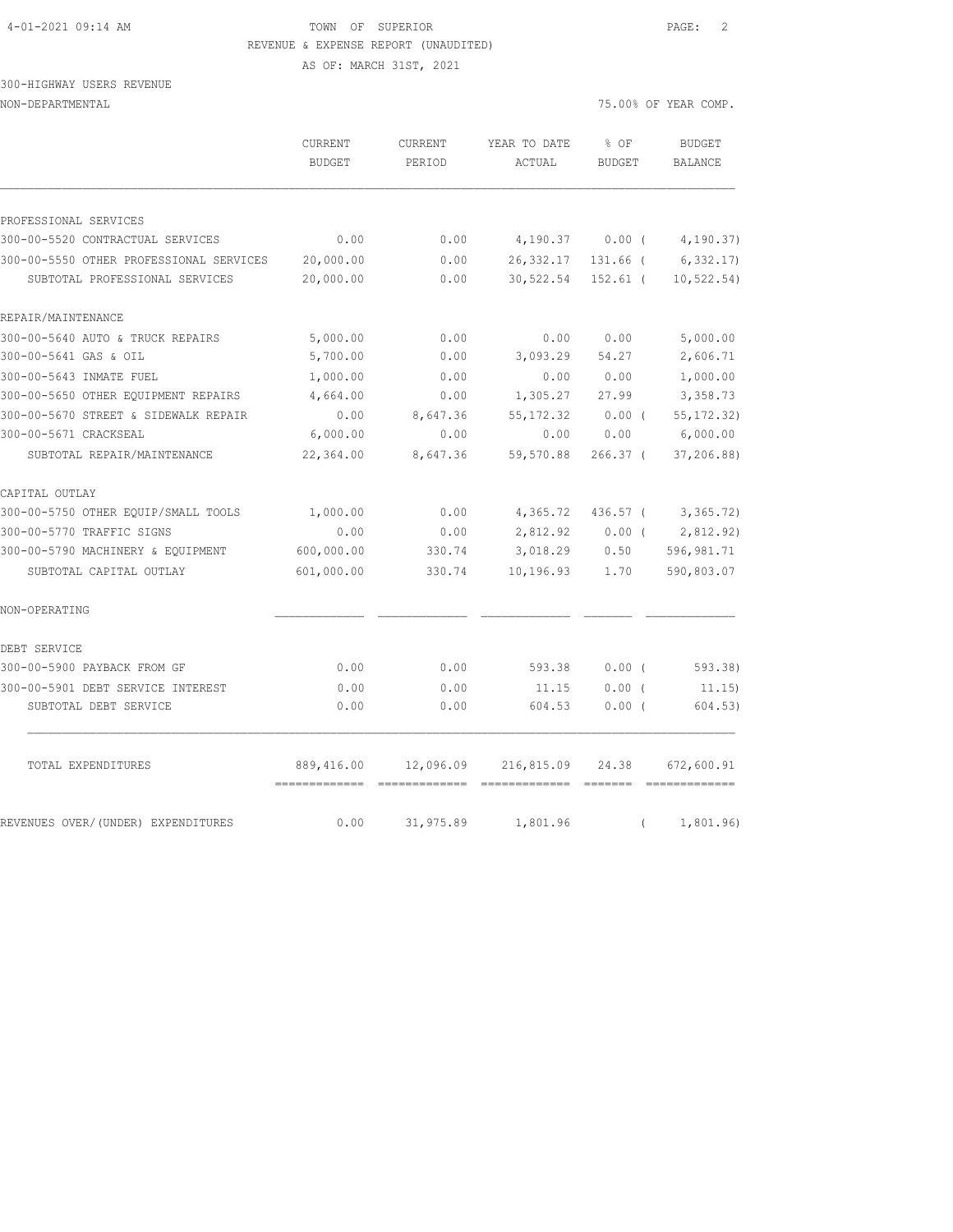## TOWN OF SUPERIOR **PAGE:** 3 REVENUE & EXPENSE REPORT (UNAUDITED) AS OF: MARCH 31ST, 2021

300-HIGHWAY USERS REVENUE

|                                    |                          |                          |                        |                | 75.00% OF YEAR COMP.            |
|------------------------------------|--------------------------|--------------------------|------------------------|----------------|---------------------------------|
|                                    | <b>CURRENT</b><br>BUDGET | <b>CURRENT</b><br>PERIOD | YEAR TO DATE<br>ACTUAL | % OF<br>BUDGET | <b>BUDGET</b><br><b>BALANCE</b> |
|                                    |                          |                          |                        |                |                                 |
| FUND TOTAL REVENUES                | 889,416.00               | 44,071.98                | 218,617.05             | 24.58          | 670,798.95                      |
| FUND TOTAL EXPENDITURES            | 889,416.00               | 12,096.09                | 216,815.09             | 24.38          | 672,600.91                      |
| REVENUES OVER/(UNDER) EXPENDITURES | 0.00<br>----------       | 31,975.89                | 1,801.96               |                | 1,801.96)<br>. ============     |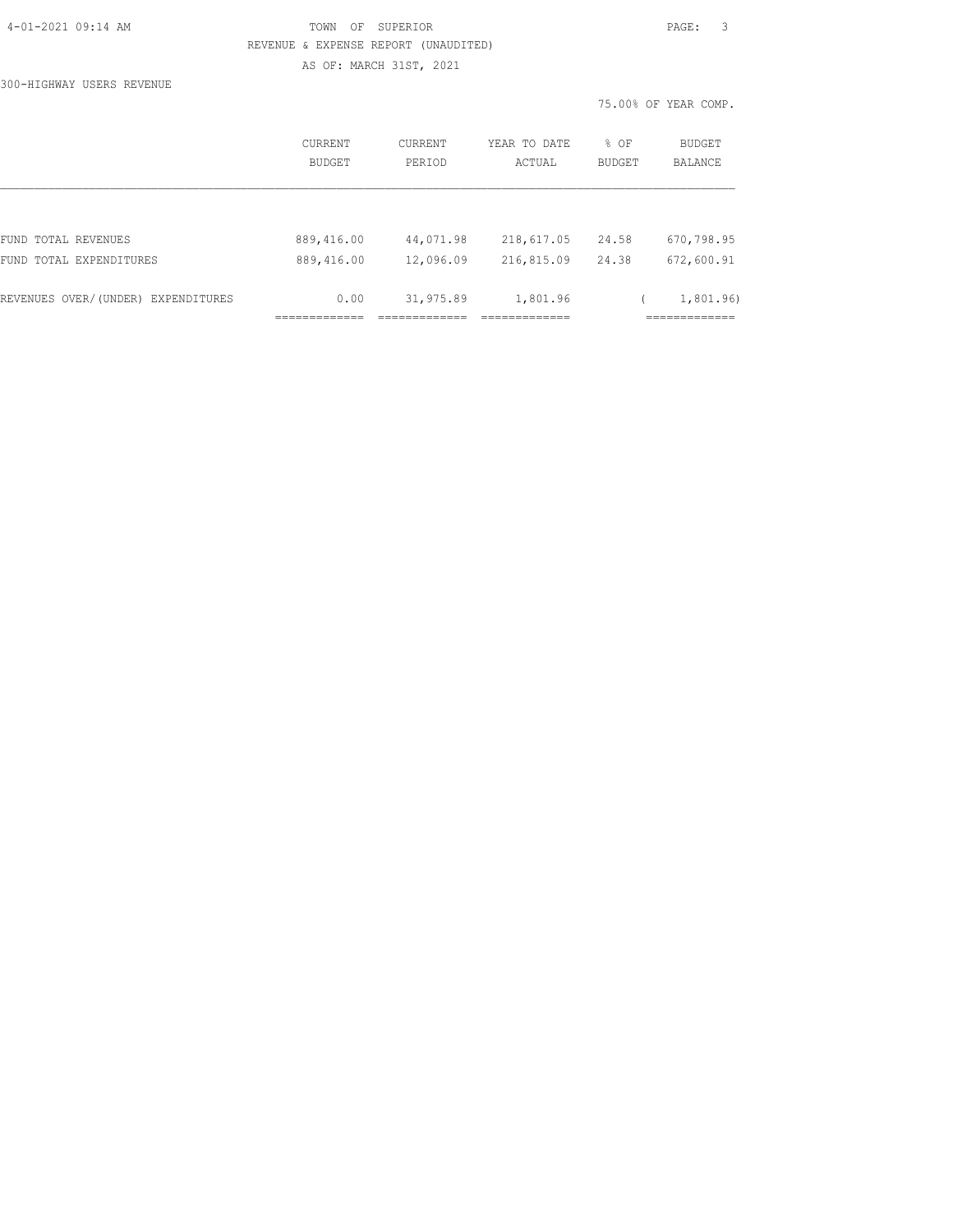# 4-01-2021 09:14 AM TOWN OF SUPERIOR PAGE: 1 REVENUE & EXPENSE REPORT (UNAUDITED) AS OF: MARCH 31ST, 2021

310-EXCISE TAX

| NON-DEPARTMENTAL                        |                             |                       |                             | 75.00% OF YEAR COMP. |                           |  |
|-----------------------------------------|-----------------------------|-----------------------|-----------------------------|----------------------|---------------------------|--|
|                                         | CURRENT<br><b>BUDGET</b>    | CURRENT<br>PERIOD     | YEAR TO DATE<br>ACTUAL      | % OF<br>BUDGET       | <b>BUDGET</b><br>BALANCE  |  |
| REVENUES                                |                             |                       |                             |                      |                           |  |
| TAXES                                   |                             |                       |                             |                      |                           |  |
| 310-00-4130 EXCISE TAX-1/2 SALES PINAL  | 115,771.00                  | 0.00                  | 85,495.83                   | 73.85                | 30, 275.17                |  |
| SUBTOTAL TAXES                          | 115,771.00                  | 0.00                  | 85, 495.83                  | 73.85                | 30, 275.17                |  |
| CONTINGENCY                             |                             |                       |                             |                      |                           |  |
| 310-00-4999 OTHER FINANCING SOURCES     | 86,833.00                   | 0.00                  | 0.00                        | 0.00                 | 86,833.00                 |  |
| SUBTOTAL CONTINGENCY                    | 86,833.00                   | 0.00                  | 0.00                        | 0.00                 | 86,833.00                 |  |
| TOTAL REVENUES                          | 202,604.00<br>------------- | 0.00<br>============= | 85, 495.83<br>------------- | 42.20<br>--------    | 117,108.17<br>----------- |  |
| EXPENDITURES                            |                             |                       |                             |                      |                           |  |
| PERSONEL                                |                             |                       |                             |                      |                           |  |
| 310-00-5100 SALARIES                    | 85,309.00                   | 0.00                  | 48,013.24                   | 56.28                | 37,295.76                 |  |
| 310-00-5101 OVERTIME                    | 0.00                        | 0.00                  | 1,247.68                    | $0.00$ (             | 1,247.68)                 |  |
| 310-00-5120 INMATE LABOR                | 4,000.00                    | 0.00                  | 0.00                        | 0.00                 | 4,000.00                  |  |
| 310-00-5151 FICA                        | 5,289.00                    | 0.00                  | 3,054.19                    | 57.75                | 2,234.81                  |  |
| 310-00-5152 MEDICARE                    | 1,237.00                    | 0.00                  | 714.27                      | 57.74                | 522.73                    |  |
| 310-00-5153 STATE UNEMPLOYMENT          | 123.00                      | 0.00                  | 116.04                      | 94.34                | 6.96                      |  |
| 310-00-5154 WORKERS COMP INSURANCE      | 528.00                      | 0.00                  | 0.00                        | 0.00                 | 528.00                    |  |
| 310-00-5161 ARIZONA STATE RETIREMENT    | 10,425.00                   | 0.00                  | 5,260.90                    | 50.46                | 5,164.10                  |  |
| 310-00-5162 LIFE INSURANCE              | 149.00                      | 0.00                  | 0.00                        | 0.00                 | 149.00                    |  |
| 310-00-5163 HEALTH INSURANCE            | 7,703.00                    | 0.00                  | 0.00                        | 0.00                 | 7,703.00                  |  |
| 310-00-5164 DENTAL INSURANCE            | 701.00                      | 0.00                  | 0.00                        | 0.00                 | 701.00                    |  |
| SUBTOTAL PERSONEL                       | 115,464.00                  | 0.00                  | 58,406.32                   | 50.58                | 57,057.68                 |  |
| SUPPLIES                                |                             |                       |                             |                      |                           |  |
| 310-00-5299 OPERATING SUPPLIES          | 0.00                        | 945.00                | 2,617.53                    |                      | $0.00$ ( 2,617.53)        |  |
| SUBTOTAL SUPPLIES                       | 0.00                        | 945.00                | 2,617.53                    | $0.00$ (             | 2,617.53)                 |  |
| UTILITIES                               |                             |                       |                             |                      |                           |  |
| 310-00-5310 ELECTRICITY                 | 1,666.00                    | 150.68                |                             | 1,272.66 76.39       | 393.34                    |  |
| 310-00-5360 WATER                       | 0.00                        | 104.23                |                             |                      | 1,018.74 0.00 ( 1,018.74) |  |
| SUBTOTAL UTILITIES                      | 1,666.00                    | 254.91                | 2,291.40                    | 137.54 (             | 625.40                    |  |
| GENERAL BUSINESS EXPENSE                |                             |                       |                             |                      |                           |  |
| 310-00-5471 Audit                       | 1,545.00                    | 0.00                  | 0.00                        | 0.00                 | 1,545.00                  |  |
| SUBTOTAL GENERAL BUSINESS EXPENSE       | 1,545.00                    | 0.00                  | 0.00                        | 0.00                 | 1,545.00                  |  |
| PROFESSIONAL SERVICES                   |                             |                       |                             |                      |                           |  |
| 310-00-5520 CONTRACTUAL SERVICES        | 0.00                        | 0.00                  | 4,085.58                    | $0.00$ (             | 4,085.58)                 |  |
| 310-00-5550 OTHER PROFESSIONAL SERVICES | 5,000.00                    | 0.00                  | 2,314.14                    | 46.28                | 2,685.86                  |  |

SUBTOTAL PROFESSIONAL SERVICES 5,000.00 0.00 6,399.72 127.99 ( 1,399.72)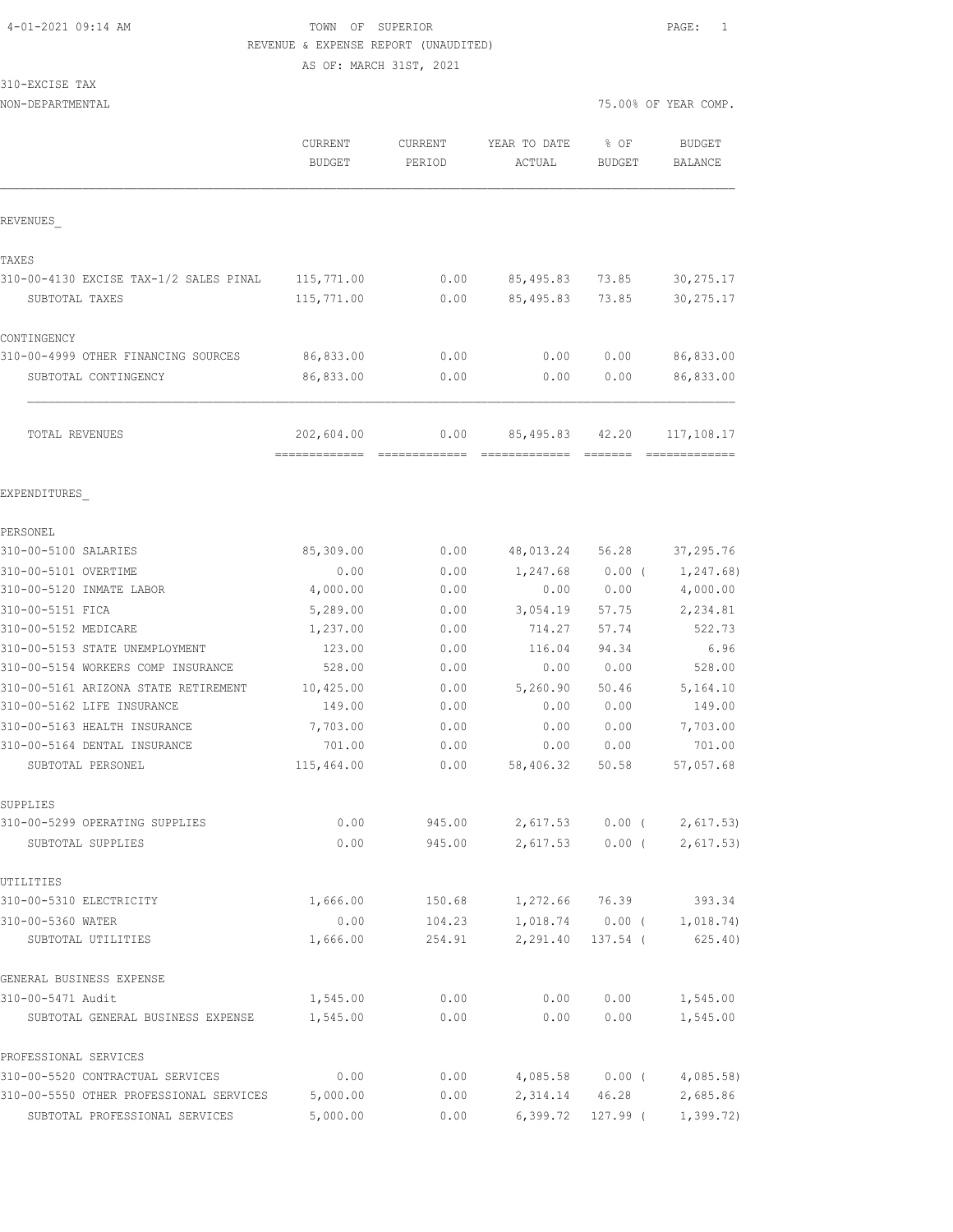# 4-01-2021 09:14 AM TOWN OF SUPERIOR PAGE: 2 REVENUE & EXPENSE REPORT (UNAUDITED)

310-EXCISE TAX

AS OF: MARCH 31ST, 2021

NON-DEPARTMENTAL 75.00% OF YEAR COMP.

|                                      | CURRENT       | CURRENT     | YEAR TO DATE    | $8$ OF        | <b>BUDGET</b>         |
|--------------------------------------|---------------|-------------|-----------------|---------------|-----------------------|
|                                      | <b>BUDGET</b> | PERIOD      | ACTUAL          | <b>BUDGET</b> | BALANCE               |
|                                      |               |             |                 |               |                       |
| REPAIR/MAINTENANCE                   |               |             |                 |               |                       |
| 310-00-5640 AUTO & TRUCK REPAIRS     | 2,000.00      | 0.00        | 0.00            | 0.00          | 2,000.00              |
| 310-00-5641 GAS & OIL                | 3,000.00      | 0.00        | 3,093.27        | $103.11$ (    | 93.27)                |
| 310-00-5643 INMATE FUEL              | 1,000.00      | 0.00        | 0.00            | 0.00          | 1,000.00              |
| 310-00-5650 OTHER EQUIPMENT REPAIRS  | 5,000.00      | 0.00        | 2,856.11        | 57.12         | 2,143.89              |
| 310-00-5670 STREET & SIDEWALK REPAIR | 60,929.00     | 8,647.36    | 38,245.86 62.77 |               | 22,683.14             |
| 310-00-5671 CRACKSEAL                | 0.00          | 0.00        | 8,620.10        | $0.00$ (      | 8,620.10)             |
| SUBTOTAL REPAIR/MAINTENANCE          | 71,929.00     | 8,647.36    | 52,815.34       | 73.43         | 19, 113.66            |
| CAPITAL OUTLAY                       |               |             |                 |               |                       |
| 310-00-5750 OTHER EQUIP/SMALL TOOLS  | 7,000.00      | 0.00        | 298.27 4.26     |               | 6,701.73              |
| 310-00-5770 TRAFFIC SIGNS            | 0.00          | 0.00        | 2,563.05        |               | $0.00$ ( $2,563.05$ ) |
| 310-00-5790 MACHINERY & EQUIPMENT    | 0.00          | 330.73      | 5,928.74        | $0.00$ (      | 5,928.74)             |
| SUBTOTAL CAPITAL OUTLAY              | 7,000.00      | 330.73      | 8,790.06        | $125.57$ (    | 1,790.06)             |
| NON-OPERATING                        |               |             |                 |               |                       |
| DEBT SERVICE                         |               |             |                 |               |                       |
| 310-00-5900 DEBT SERVICE: PRINCIPAL  | 0.00          | 0.00        | 5,379.54        | $0.00$ (      | 5,379.54)             |
| 310-00-5901 DEBT SERVICE: INTEREST   | 0.00          | 0.00        | 557.29          | 0.00(         | 557.29)               |
| SUBTOTAL DEBT SERVICE                | 0.00          | 0.00        | 5,936.83        | $0.00$ (      | 5,936.83              |
|                                      | 202,604.00    |             |                 |               |                       |
| TOTAL EXPENDITURES                   | ============= | 10,178.00   | 137,257.20      | 67.75         | 65,346.80             |
| REVENUES OVER/(UNDER) EXPENDITURES   | $0.00$ (      | 10,178.00)( | 51, 761.37)     |               | 51,761.37             |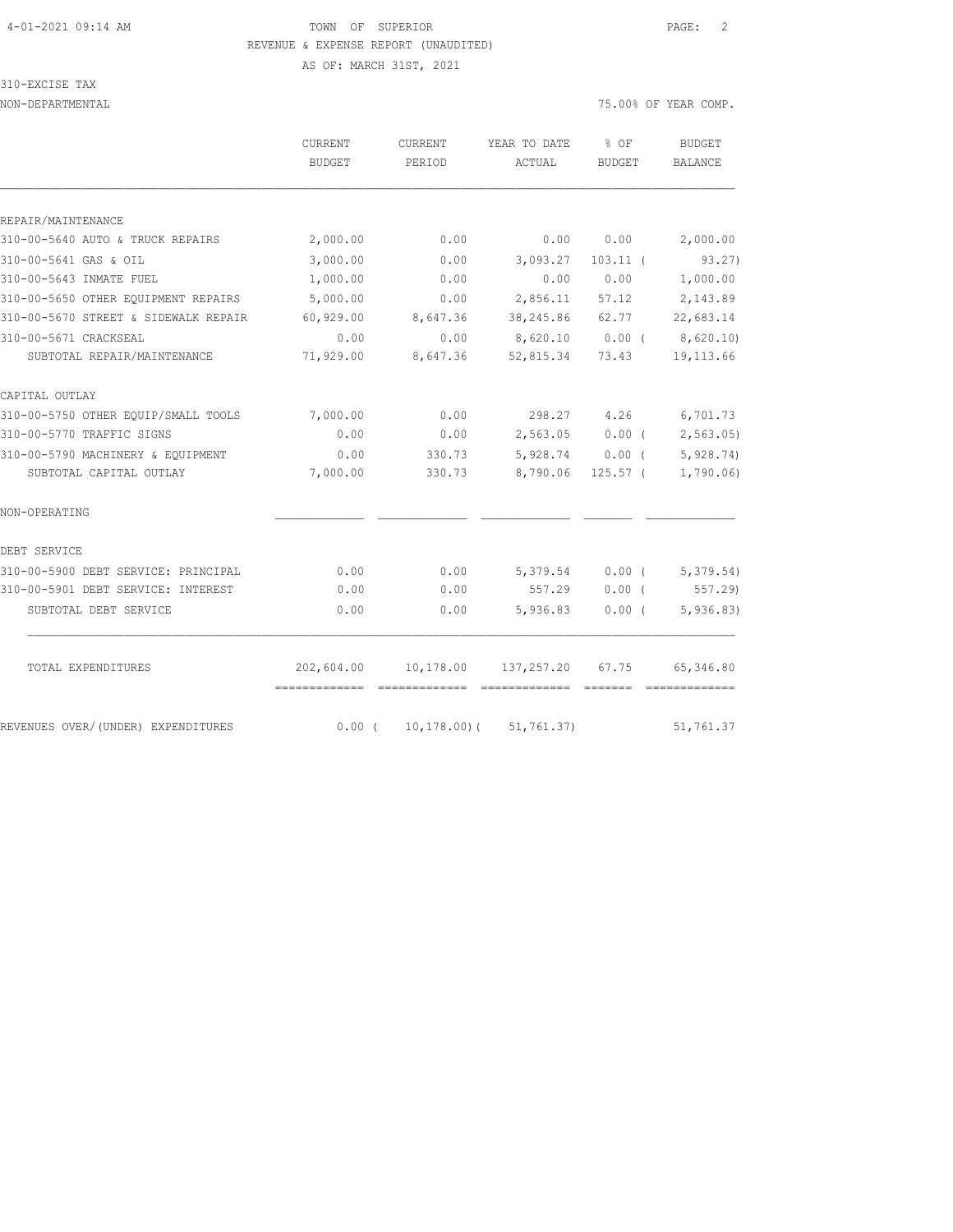| 4-01-2021 09:14 AM |  |
|--------------------|--|
|                    |  |

# TOWN OF SUPERIOR **PAGE:** 3 REVENUE & EXPENSE REPORT (UNAUDITED) AS OF: MARCH 31ST, 2021

310-EXCISE TAX

|                                    | CURRENT       | CURRENT         | YEAR TO DATE | % OF          | BUDGET         |
|------------------------------------|---------------|-----------------|--------------|---------------|----------------|
|                                    | <b>BUDGET</b> | PERIOD          | ACTUAL       | <b>BUDGET</b> | <b>BALANCE</b> |
| FUND TOTAL REVENUES                | 202,604.00    | 0.00            | 85,495.83    | 42.20         | 117,108.17     |
| FUND TOTAL EXPENDITURES            | 202,604.00    | 10,178.00       | 137,257.20   | 67.75         | 65,346.80      |
| REVENUES OVER/(UNDER) EXPENDITURES | 0.00(         | $10, 178, 00$ ( | 51, 761, 37) |               | 51,761.37      |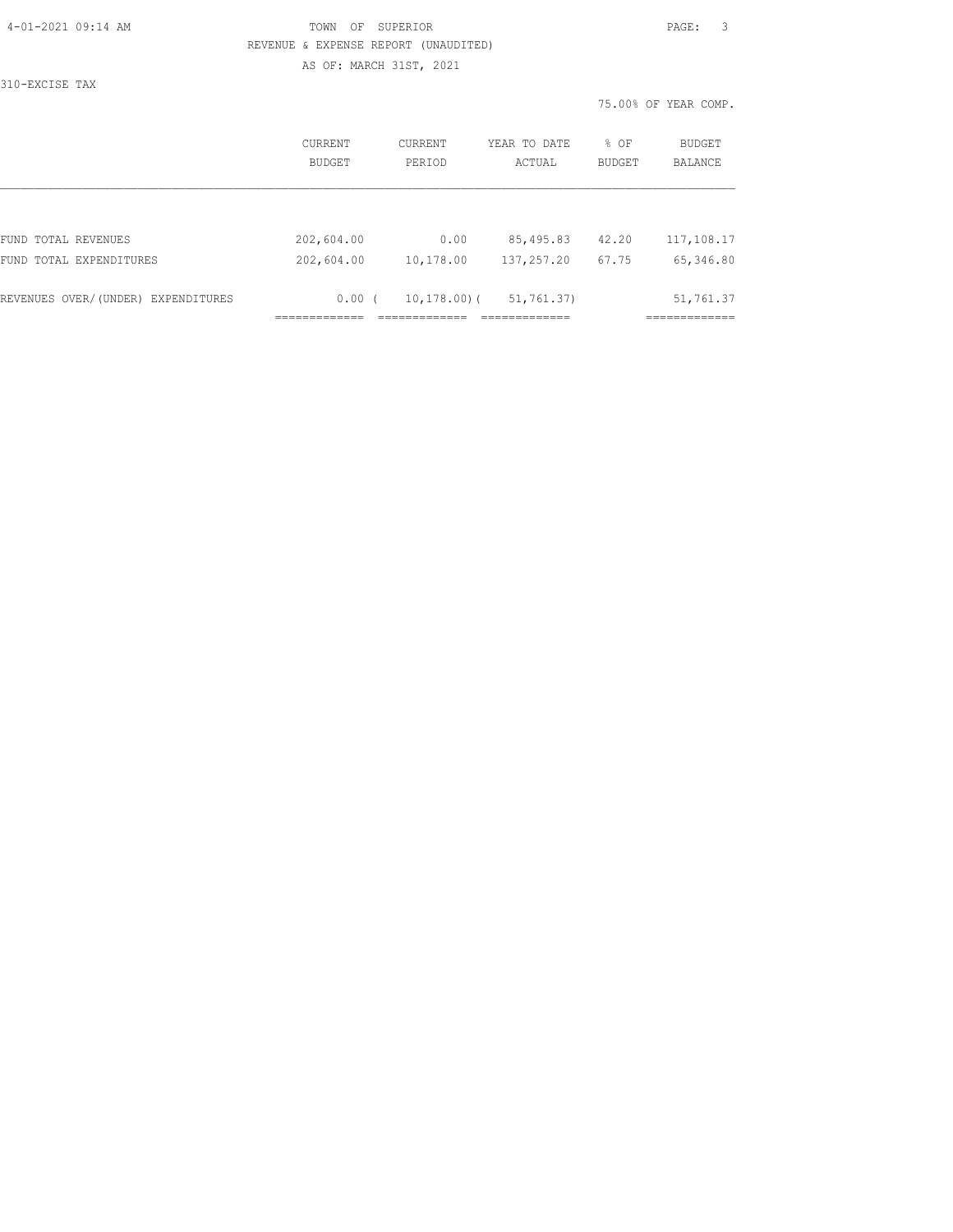| 4-01-2021 09:14 AM         | TOWN OF SUPERIOR | PAGE: 1                              |                                          |                       |                      |
|----------------------------|------------------|--------------------------------------|------------------------------------------|-----------------------|----------------------|
|                            |                  | REVENUE & EXPENSE REPORT (UNAUDITED) |                                          |                       |                      |
|                            |                  | AS OF: MARCH 31ST, 2021              |                                          |                       |                      |
| 320-LOCAL TRANS ASSISTANCE |                  |                                      |                                          |                       |                      |
| NON-DEPARTMENTAL           |                  |                                      |                                          |                       | 75.00% OF YEAR COMP. |
|                            |                  |                                      |                                          |                       |                      |
|                            |                  |                                      | CURRENT CURRENT YEAR TO DATE % OF BUDGET |                       |                      |
|                            | BUDGET           | PERIOD                               |                                          | ACTUAL BUDGET BALANCE |                      |
|                            |                  |                                      |                                          |                       |                      |
| <b>REVENUES</b>            |                  |                                      |                                          |                       |                      |
| <b>TAXES</b>               |                  |                                      |                                          |                       |                      |
|                            |                  |                                      |                                          |                       |                      |
| EXPENDITURES               |                  |                                      |                                          |                       |                      |
| SUPPLIES                   |                  |                                      |                                          |                       |                      |
| PROFESSIONAL SERVICES      |                  |                                      |                                          |                       |                      |
| REPAIR/MAINTENANCE         |                  |                                      |                                          |                       |                      |
| CAPITAL OUTLAY             |                  |                                      |                                          |                       |                      |
| NON-OPERATING              |                  |                                      |                                          |                       |                      |
| DEBT SERVICE               |                  |                                      |                                          |                       |                      |
|                            | --------------   |                                      |                                          |                       |                      |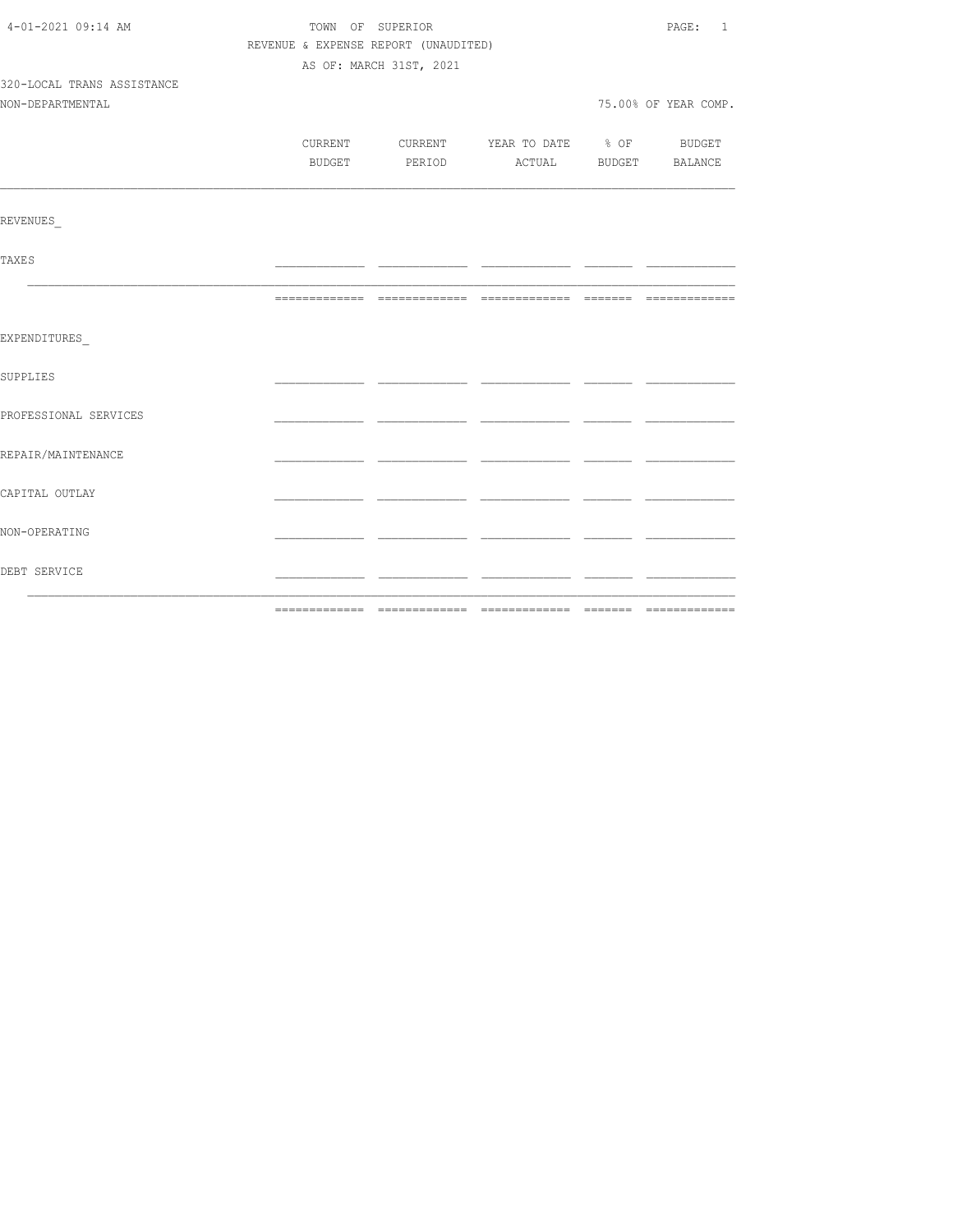| 4-01-2021 09:14 AM         | TOWN OF SUPERIOR                     |                      | PAGE: 2 |  |
|----------------------------|--------------------------------------|----------------------|---------|--|
|                            | REVENUE & EXPENSE REPORT (UNAUDITED) |                      |         |  |
|                            | AS OF: MARCH 31ST, 2021              |                      |         |  |
| 320-LOCAL TRANS ASSISTANCE |                                      |                      |         |  |
|                            |                                      | 75.00% OF YEAR COMP. |         |  |

| .     |            | - - -<br>A m r<br>- 13<br>----<br>----- | OF<br>◡ |                |
|-------|------------|-----------------------------------------|---------|----------------|
| ----- | <br>------ | $\sim$ m.<br>770 T OTT                  |         | $\mathbb{R}^n$ |

============= ============= ============= =============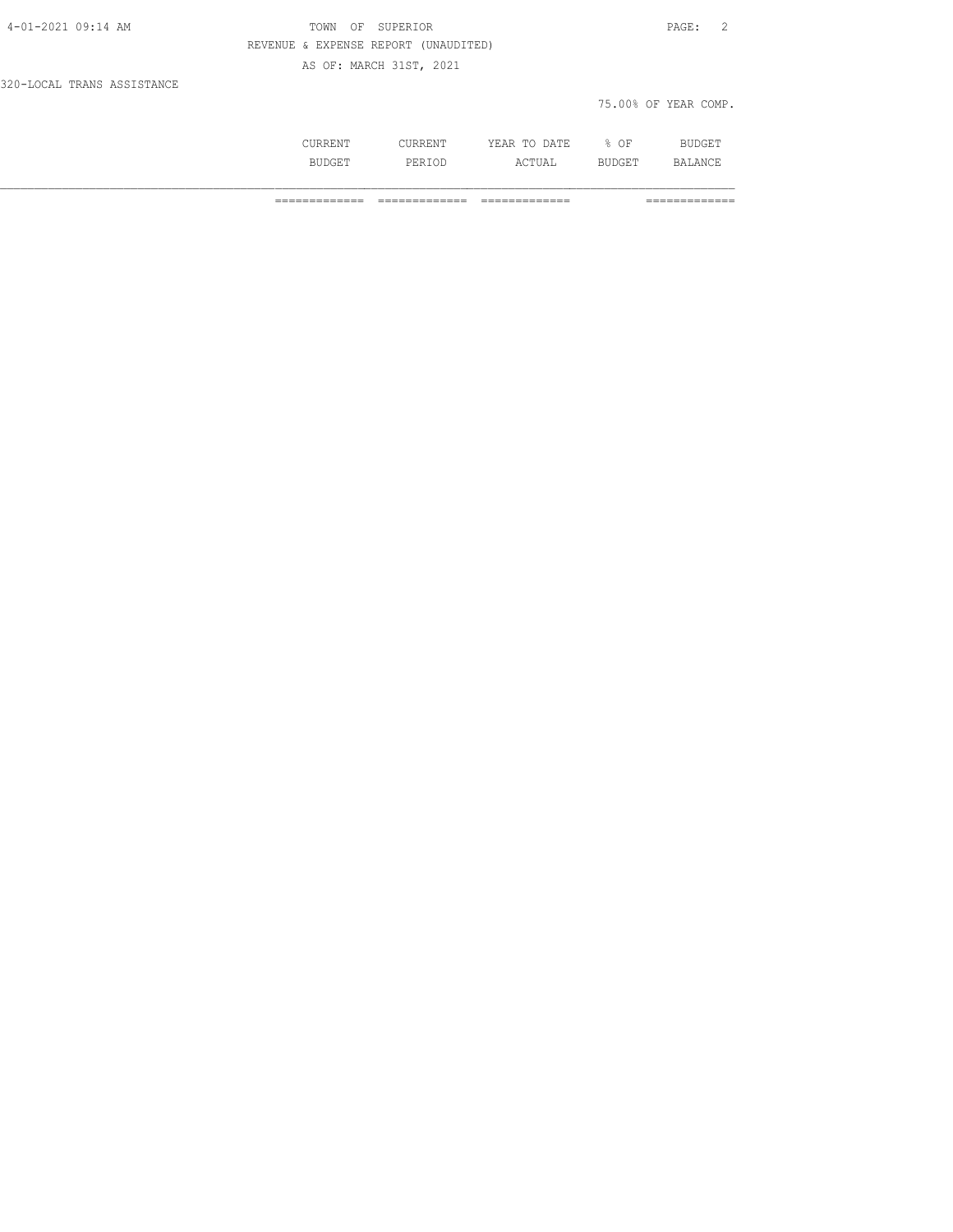| 4-01-2021 09:14 AM       |         | TOWN OF SUPERIOR                     |                                  | PAGE: 1              |
|--------------------------|---------|--------------------------------------|----------------------------------|----------------------|
|                          |         | REVENUE & EXPENSE REPORT (UNAUDITED) |                                  |                      |
|                          |         | AS OF: MARCH 31ST, 2021              |                                  |                      |
| 400-GADA BOND            |         |                                      |                                  |                      |
| NON-DEPARTMENTAL         |         |                                      |                                  | 75.00% OF YEAR COMP. |
|                          |         |                                      |                                  |                      |
|                          | CURRENT |                                      | CURRENT YEAR TO DATE % OF BUDGET |                      |
|                          | BUDGET  | PERIOD                               | ACTUAL BUDGET BALANCE            |                      |
|                          |         |                                      |                                  |                      |
| REVENUES                 |         |                                      |                                  |                      |
| CONTINGENCY              |         |                                      |                                  |                      |
|                          |         |                                      |                                  |                      |
| EXPENDITURES             |         |                                      |                                  |                      |
| SUPPLIES                 |         |                                      |                                  |                      |
| GENERAL BUSINESS EXPENSE |         |                                      |                                  |                      |
| NON-OPERATING            |         |                                      |                                  |                      |
| DEBT SERVICE             |         |                                      |                                  |                      |
|                          |         |                                      |                                  |                      |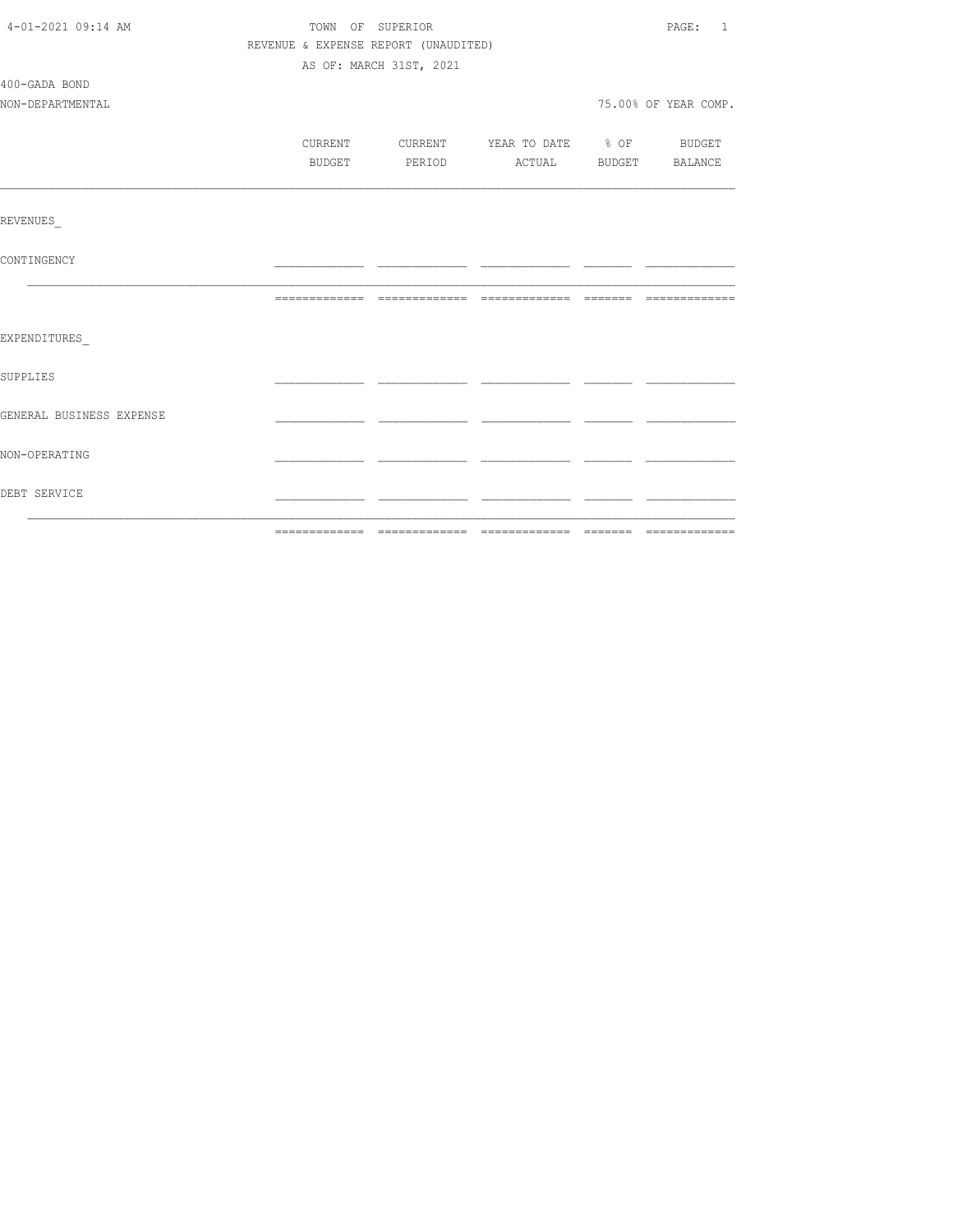| 4-01-2021 09:14 AM | TOWN OF SUPERIOR                     |                      | PAGE: 2 |  |
|--------------------|--------------------------------------|----------------------|---------|--|
|                    | REVENUE & EXPENSE REPORT (UNAUDITED) |                      |         |  |
|                    | AS OF: MARCH 31ST, 2021              |                      |         |  |
| 400-GADA BOND      |                                      |                      |         |  |
|                    |                                      | 75.00% OF YEAR COMP. |         |  |

| CURRENT      | ---------<br>I I R R F.<br>. | DATE.<br>VEAD<br>₫AR<br>------<br>-----                   | ΟF          | BUDGET                 |
|--------------|------------------------------|-----------------------------------------------------------|-------------|------------------------|
| <b>BIIDC</b> | ז סמ<br><br>------           | $\Lambda$ $\sim$ $\rm m$ $\rm H}$ $\sim$ $\sim$<br>ACTUAL | ĸ<br>ב מסטו | .ANCF<br>RΔ<br>------- |

============= ============= ============= =============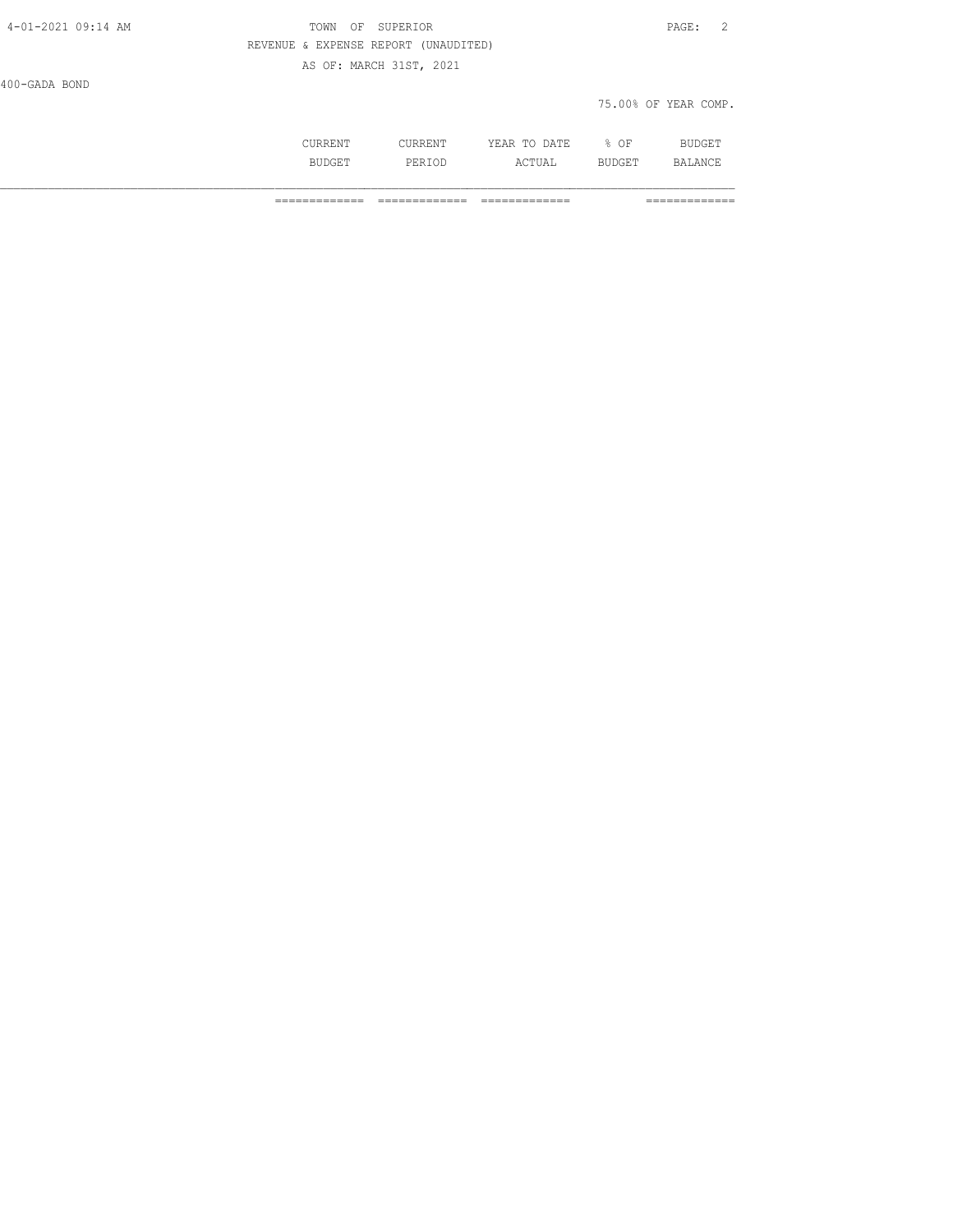| 4-01-2021 09:14 AM                  | TOWN OF SUPERIOR<br>REVENUE & EXPENSE REPORT (UNAUDITED)<br>AS OF: MARCH 31ST, 2021 |                   |                           |                            | PAGE:<br>1           |  |
|-------------------------------------|-------------------------------------------------------------------------------------|-------------------|---------------------------|----------------------------|----------------------|--|
| 410-MPC BOND<br>NON-DEPARTMENTAL    |                                                                                     |                   |                           |                            | 75.00% OF YEAR COMP. |  |
|                                     | CURRENT<br>BUDGET                                                                   | CURRENT<br>PERIOD | YEAR TO DATE<br>ACTUAL    | $\frac{1}{2}$ of<br>BUDGET | BUDGET<br>BALANCE    |  |
| REVENUES                            |                                                                                     |                   |                           |                            |                      |  |
| BUSINESS SERVICES                   |                                                                                     |                   |                           |                            |                      |  |
| CONTINGENCY                         |                                                                                     |                   |                           |                            |                      |  |
|                                     |                                                                                     |                   |                           |                            |                      |  |
| EXPENDITURES                        |                                                                                     |                   |                           |                            |                      |  |
| SUPPLIES                            |                                                                                     |                   |                           |                            |                      |  |
| GENERAL BUSINESS EXPENSE            |                                                                                     |                   |                           |                            |                      |  |
| NON-OPERATING                       |                                                                                     |                   |                           |                            |                      |  |
| DEBT SERVICE                        |                                                                                     |                   |                           |                            |                      |  |
| 410-00-5900 DEBT SERVICE: PRINCIPAL | 0.00                                                                                | 0.00              | 2,401.71 0.00 ( 2,401.71) |                            |                      |  |
| 410-00-5920 MPC BOND DEBT: SERVICE  | 0.00                                                                                | 0.00              | 2,458.31                  | $0.00$ (                   | 2,458.31             |  |
| SUBTOTAL DEBT SERVICE               | 0.00                                                                                | 0.00              | 4,860.02                  | $0.00$ (                   | 4,860.02             |  |
| TOTAL EXPENDITURES                  | 0.00                                                                                | 0.00              | 4,860.02                  | $0.00$ (                   | 4,860.02             |  |
| REVENUES OVER/(UNDER) EXPENDITURES  | 0.00                                                                                |                   | $0.00$ ( $4,860.02$ )     |                            | 4,860.02             |  |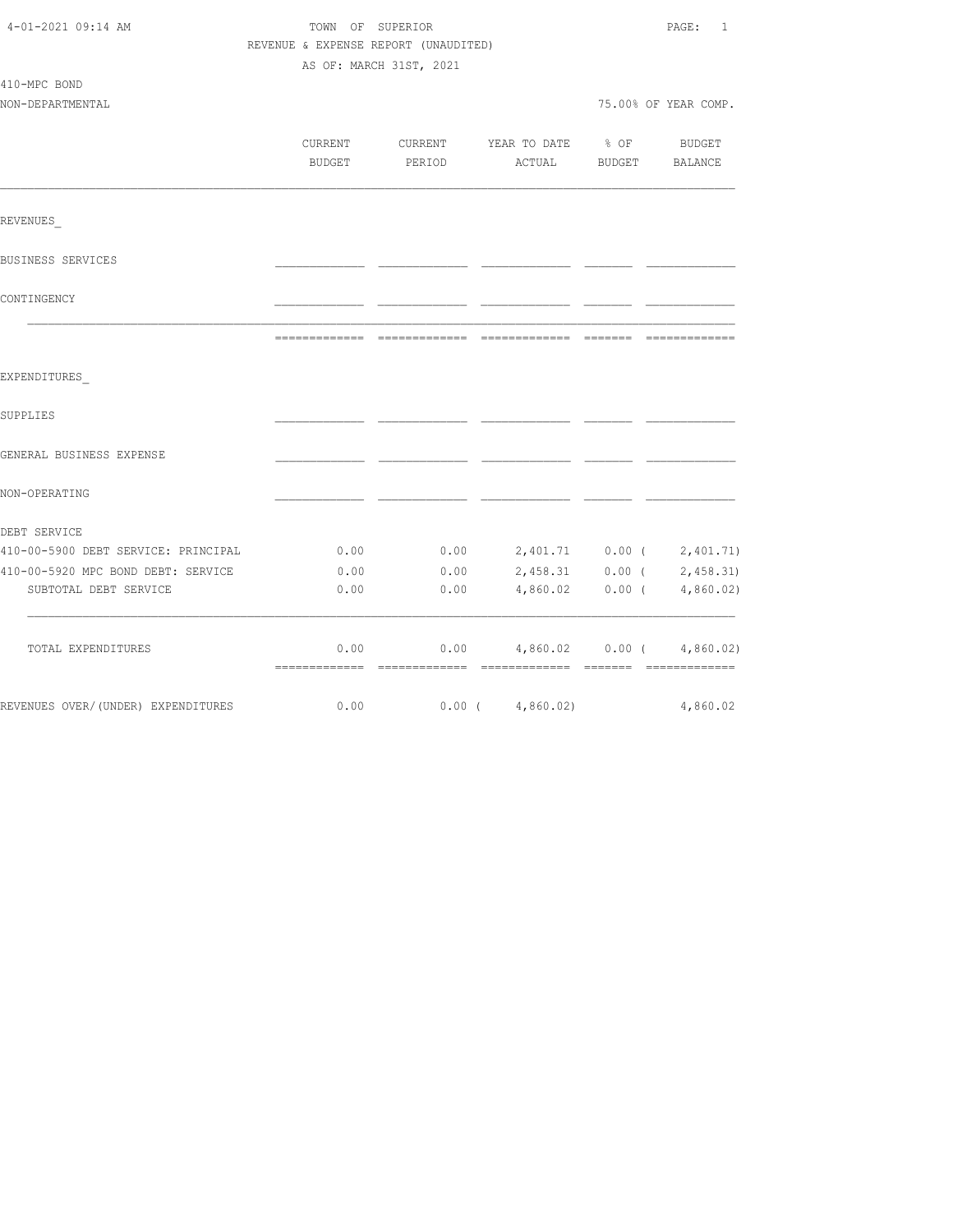#### 4-01-2021 09:14 AM TOWN OF SUPERIOR PAGE: 2 REVENUE & EXPENSE REPORT (UNAUDITED) AS OF: MARCH 31ST, 2021

410-MPC BOND

|                                    | <b>CURRENT</b><br>CURRENT<br>BUDGET<br>PERIOD |      | YEAR TO DATE<br>ACTUAL | $8$ OF<br>BUDGET | BUDGET<br>BALANCE         |  |
|------------------------------------|-----------------------------------------------|------|------------------------|------------------|---------------------------|--|
| FUND TOTAL EXPENDITURES            | 0.00                                          | 0.00 | 4,860.02               | 0.00(            | 4,860.02                  |  |
| REVENUES OVER/(UNDER) EXPENDITURES | 0.00                                          | 0.00 | 4,860.02               |                  | 4,860.02<br>_____________ |  |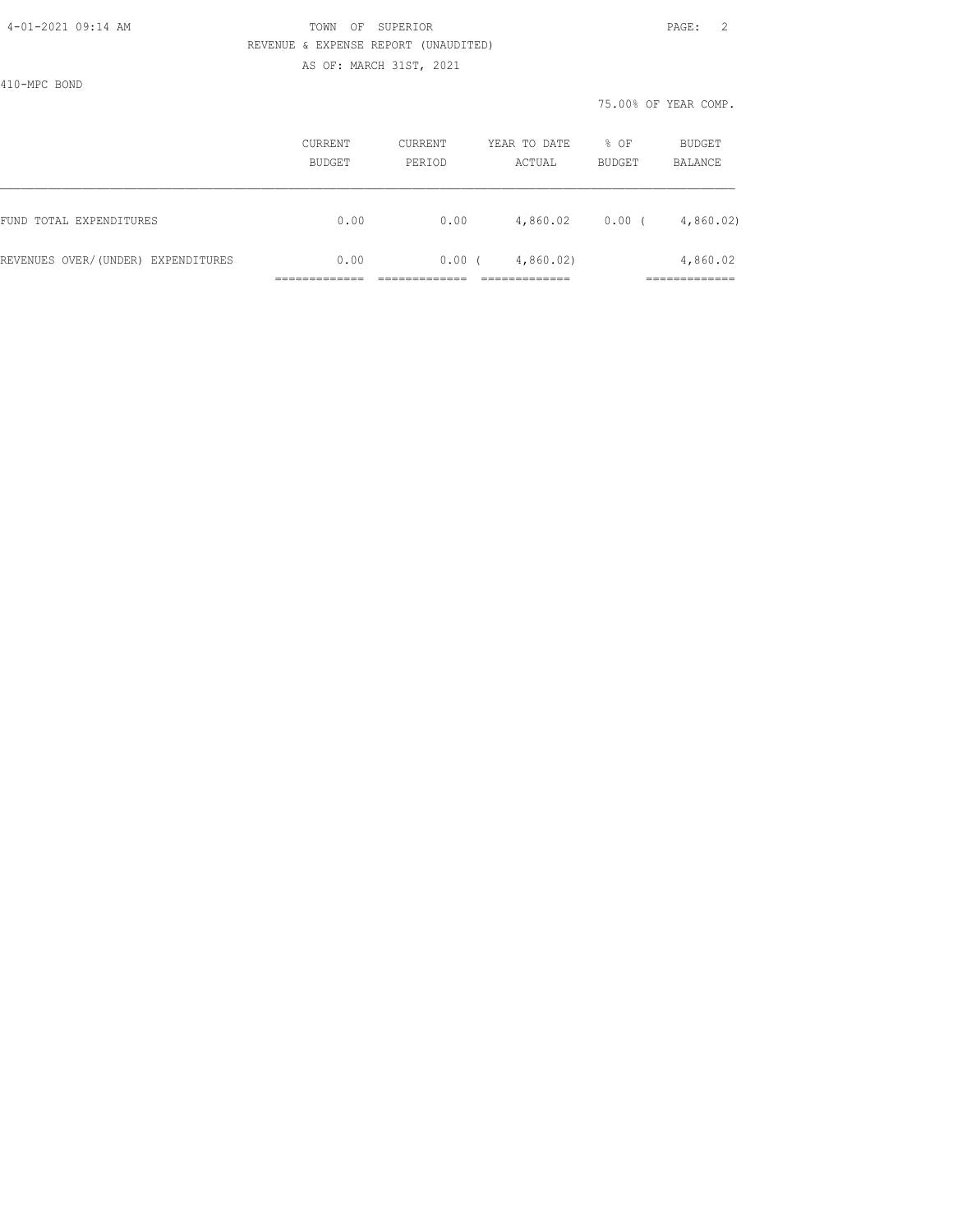# TOWN OF SUPERIOR **PAGE:** 1 REVENUE & EXPENSE REPORT (UNAUDITED)

AS OF: MARCH 31ST, 2021

|  | 500-GRANTS |  |  |
|--|------------|--|--|
|  |            |  |  |

|                                | CURRENT<br>BUDGET | <b>CURRENT</b><br>PERIOD | YEAR TO DATE % OF<br>ACTUAL | BUDGET | <b>BUDGET</b><br>BALANCE                      |
|--------------------------------|-------------------|--------------------------|-----------------------------|--------|-----------------------------------------------|
| REVENUES                       |                   |                          |                             |        |                                               |
| GRANTS                         |                   |                          |                             |        |                                               |
| 500-00-4600 GRANT REVENUES     | 1,381,382.00      | 0.00                     | 0.00                        |        | $0.00 \quad 1,381,382.00$                     |
| SUBTOTAL GRANTS                | 1,381,382.00      | 0.00                     | 0.00                        |        | $0.00 \quad 1,381,382.00$                     |
| CONTINGENCY                    |                   |                          |                             |        |                                               |
| TOTAL REVENUES                 | 1,381,382.00 0.00 |                          |                             |        | $0.00$ $0.00$ $1,381,382.00$<br>------------- |
| EXPENDITURES                   |                   |                          |                             |        |                                               |
| PERSONEL                       |                   |                          |                             |        |                                               |
| SUPPLIES                       |                   |                          |                             |        |                                               |
| 500-00-5299 OPERATING SUPPLIES | 1,381,382.00      | 0.00                     |                             |        | $0.00$ $0.00$ $1,381,382.00$                  |
| SUBTOTAL SUPPLIES              | 1,381,382.00      | 0.00                     | 0.00                        |        | 0.00 1,381,382.00                             |
| GENERAL BUSINESS EXPENSE       |                   |                          |                             |        |                                               |
| TOTAL EXPENDITURES             | 1,381,382.00      | 0.00                     | 0.00                        |        | $0.00 \quad 1,381,382.00$                     |
|                                |                   |                          |                             |        |                                               |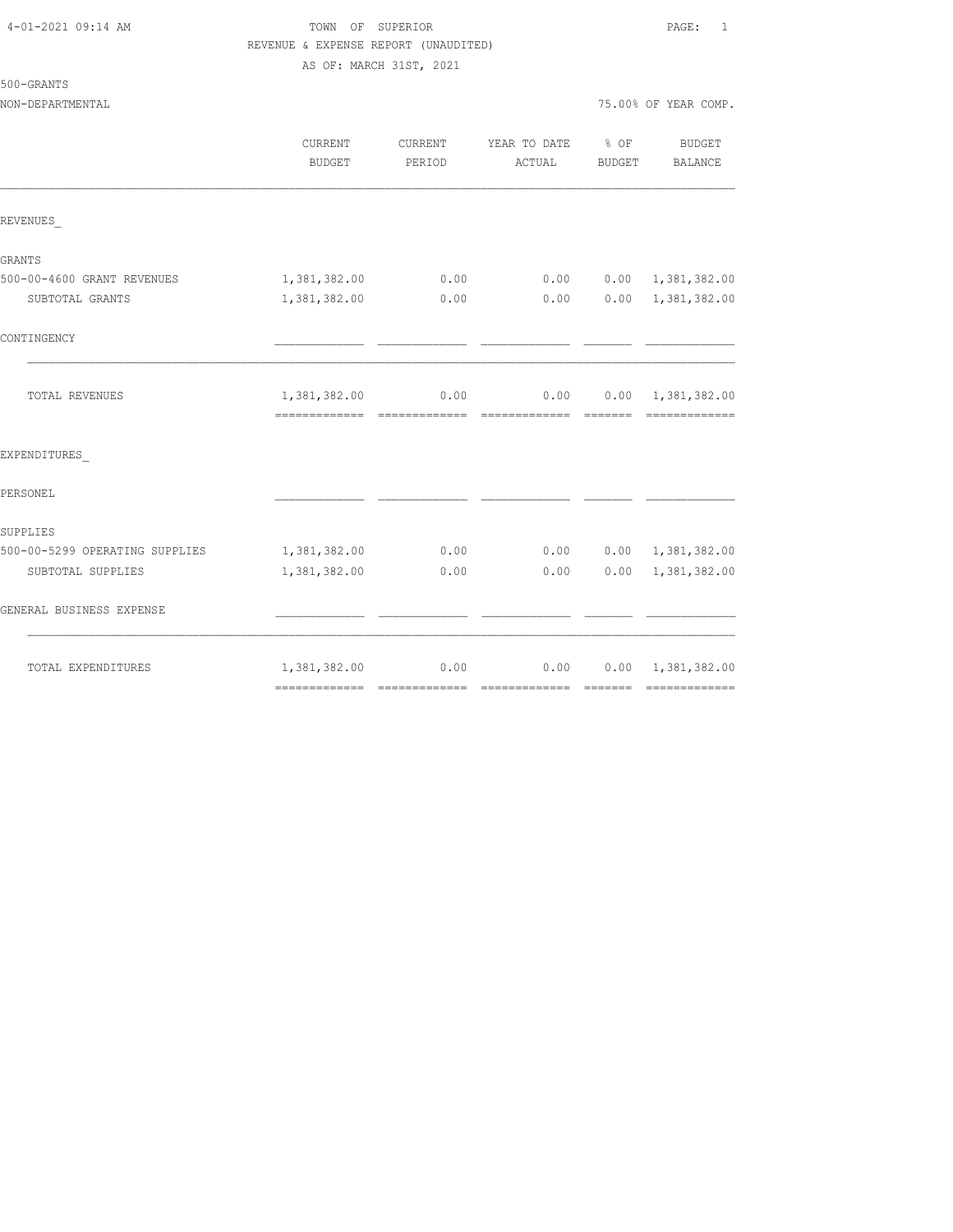| 4-01-2021 09:14 AM | TOWN OF SUPERIOR                     |                         |                          |                | 2<br>PAGE:           |
|--------------------|--------------------------------------|-------------------------|--------------------------|----------------|----------------------|
|                    | REVENUE & EXPENSE REPORT (UNAUDITED) |                         |                          |                |                      |
|                    |                                      | AS OF: MARCH 31ST, 2021 |                          |                |                      |
| 500-GRANTS         |                                      |                         |                          |                |                      |
| POLICE GRANTS      |                                      |                         |                          |                | 75.00% OF YEAR COMP. |
|                    | CURRENT                              | CURRENT                 | YEAR TO DATE % OF BUDGET |                |                      |
|                    | BUDGET                               | PERIOD                  | ACTUAL                   | BUDGET BALANCE |                      |
| REVENUES           |                                      |                         |                          |                |                      |
| GRANTS             |                                      |                         |                          |                |                      |
|                    |                                      |                         |                          |                | --------------       |
| EXPENDITURES       |                                      |                         |                          |                |                      |
| SUPPLIES           |                                      |                         |                          |                |                      |
| DEBT SERVICE       |                                      |                         |                          |                |                      |
|                    |                                      |                         |                          |                |                      |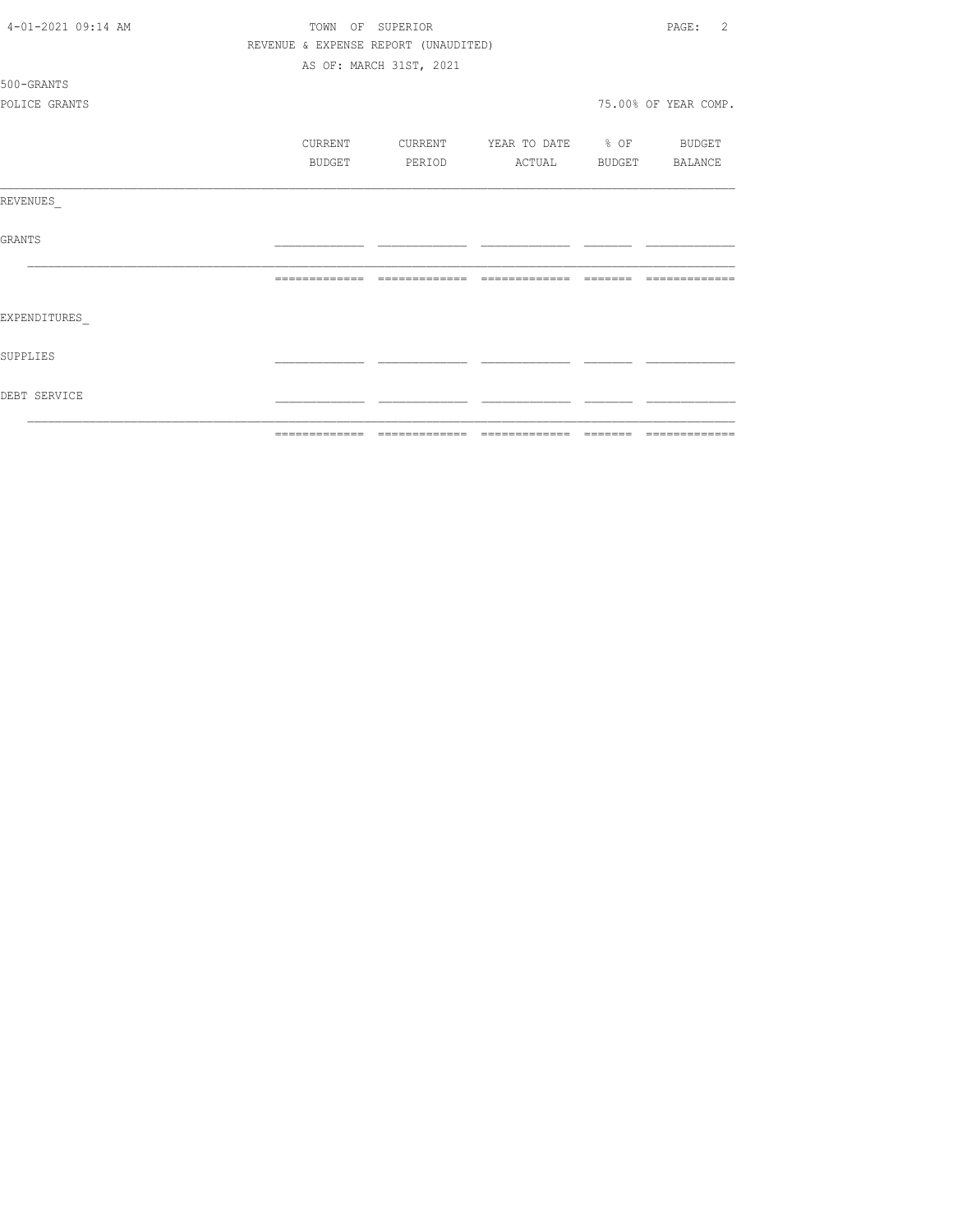| 4-01-2021 09:14 AM | TOWN          | OF<br>SUPERIOR                       |                   |        | 3<br>PAGE:           |
|--------------------|---------------|--------------------------------------|-------------------|--------|----------------------|
|                    |               | REVENUE & EXPENSE REPORT (UNAUDITED) |                   |        |                      |
|                    |               | AS OF: MARCH 31ST, 2021              |                   |        |                      |
| 500-GRANTS         |               |                                      |                   |        |                      |
| FIRE GRANTS        |               |                                      |                   |        | 75.00% OF YEAR COMP. |
|                    |               |                                      |                   |        |                      |
|                    | CURRENT       | CURRENT                              | YEAR TO DATE % OF |        | BUDGET               |
|                    | BUDGET        | PERIOD                               | ACTUAL            | BUDGET | BALANCE              |
| REVENUES           |               |                                      |                   |        |                      |
| <b>GRANTS</b>      |               |                                      |                   |        |                      |
|                    | ------------- |                                      |                   |        |                      |
| EXPENDITURES       |               |                                      |                   |        |                      |
| SUPPLIES           |               |                                      |                   |        |                      |
|                    | ------------- |                                      | -------------     |        |                      |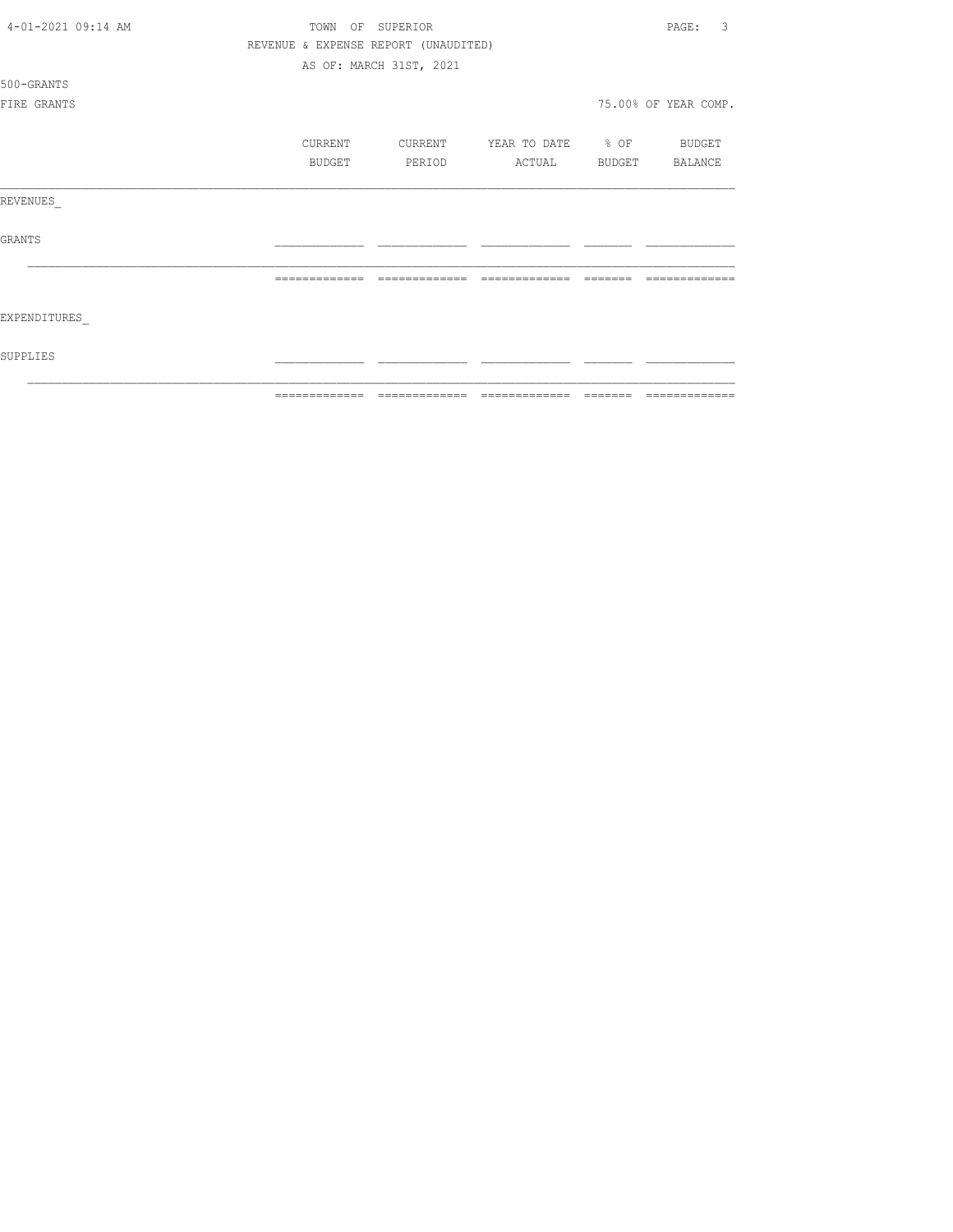| 4-01-2021 09:14 AM                    | TOWN OF SUPERIOR                     |                         |                            |          |                             |
|---------------------------------------|--------------------------------------|-------------------------|----------------------------|----------|-----------------------------|
|                                       | REVENUE & EXPENSE REPORT (UNAUDITED) |                         |                            |          |                             |
|                                       |                                      | AS OF: MARCH 31ST, 2021 |                            |          |                             |
| 500-GRANTS                            |                                      |                         |                            |          |                             |
| RECREATION GRANTS                     |                                      |                         |                            |          | 75.00% OF YEAR COMP.        |
|                                       | CURRENT                              | CURRENT                 | YEAR TO DATE               | $8$ OF   | BUDGET                      |
|                                       | BUDGET                               | PERIOD                  | ACTUAL                     | BUDGET   | BALANCE                     |
| REVENUES                              |                                      |                         |                            |          |                             |
| <b>GRANTS</b>                         |                                      |                         |                            |          |                             |
|                                       |                                      |                         |                            |          | =============               |
| EXPENDITURES                          |                                      |                         |                            |          |                             |
| SUPPLIES                              |                                      |                         |                            |          |                             |
| 500-12-5299 OPERATING SUPPLIES        | 0.00                                 | 0.00                    |                            |          | 426.72 0.00 (426.72)        |
| SUBTOTAL SUPPLIES                     | 0.00                                 | 0.00                    | 426.72                     | $0.00$ ( | 426.72)                     |
| PROFESSIONAL SERVICES                 |                                      |                         |                            |          |                             |
| 500-12-5550 PARKS IMPROVEMENT PROJECT | 0.00                                 | 0.00                    | 28,432.20 0.00 (28,432.20) |          |                             |
| SUBTOTAL PROFESSIONAL SERVICES        | 0.00                                 | 0.00                    | 28,432.20                  |          | 0.00(28, 432, 20)           |
| TOTAL EXPENDITURES                    | 0.00                                 | 0.00                    |                            |          | 28,858.92 0.00 ( 28,858.92) |
|                                       |                                      |                         |                            |          |                             |
| REVENUES OVER/(UNDER) EXPENDITURES    | 0.00                                 |                         | 0.00(28,858.92)            |          | 28,858.92                   |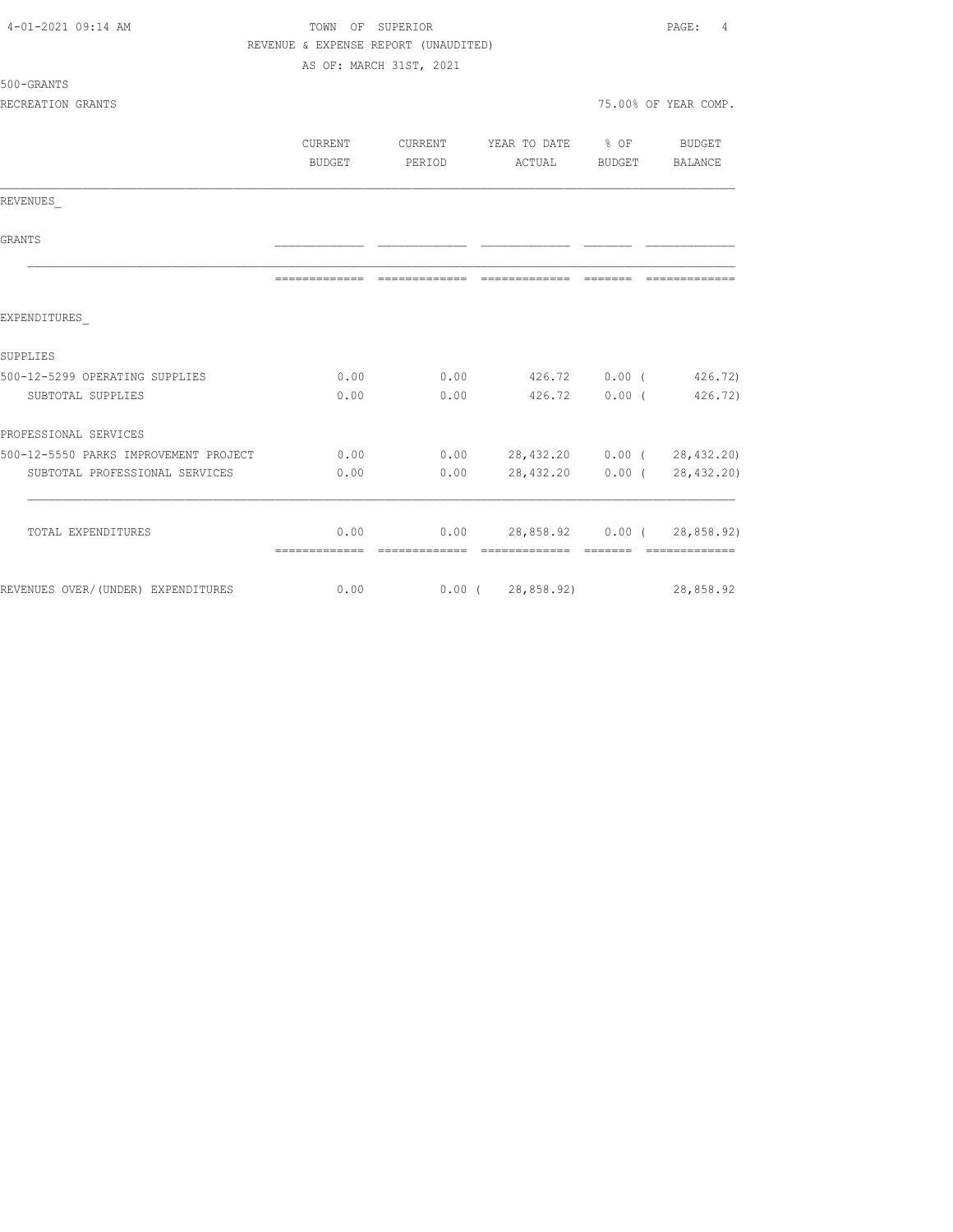| 4-01-2021 09:14 AM     | TOWN OF SUPERIOR                     |                         |                          | PAGE: 5              |
|------------------------|--------------------------------------|-------------------------|--------------------------|----------------------|
|                        | REVENUE & EXPENSE REPORT (UNAUDITED) |                         |                          |                      |
|                        |                                      | AS OF: MARCH 31ST, 2021 |                          |                      |
| 500-GRANTS             |                                      |                         |                          |                      |
| CDBG 153-09 MAGMA CLUB |                                      |                         |                          | 75.00% OF YEAR COMP. |
|                        | CURRENT                              | CURRENT                 | YEAR TO DATE % OF BUDGET |                      |
|                        | BUDGET                               | PERIOD                  | ACTUAL BUDGET            | BALANCE              |
| REVENUES               |                                      |                         |                          |                      |
| <b>GRANTS</b>          |                                      |                         |                          |                      |
|                        |                                      |                         |                          |                      |
| EXPENDITURES           |                                      |                         |                          |                      |
| SUPPLIES               |                                      |                         |                          |                      |
|                        |                                      |                         |                          |                      |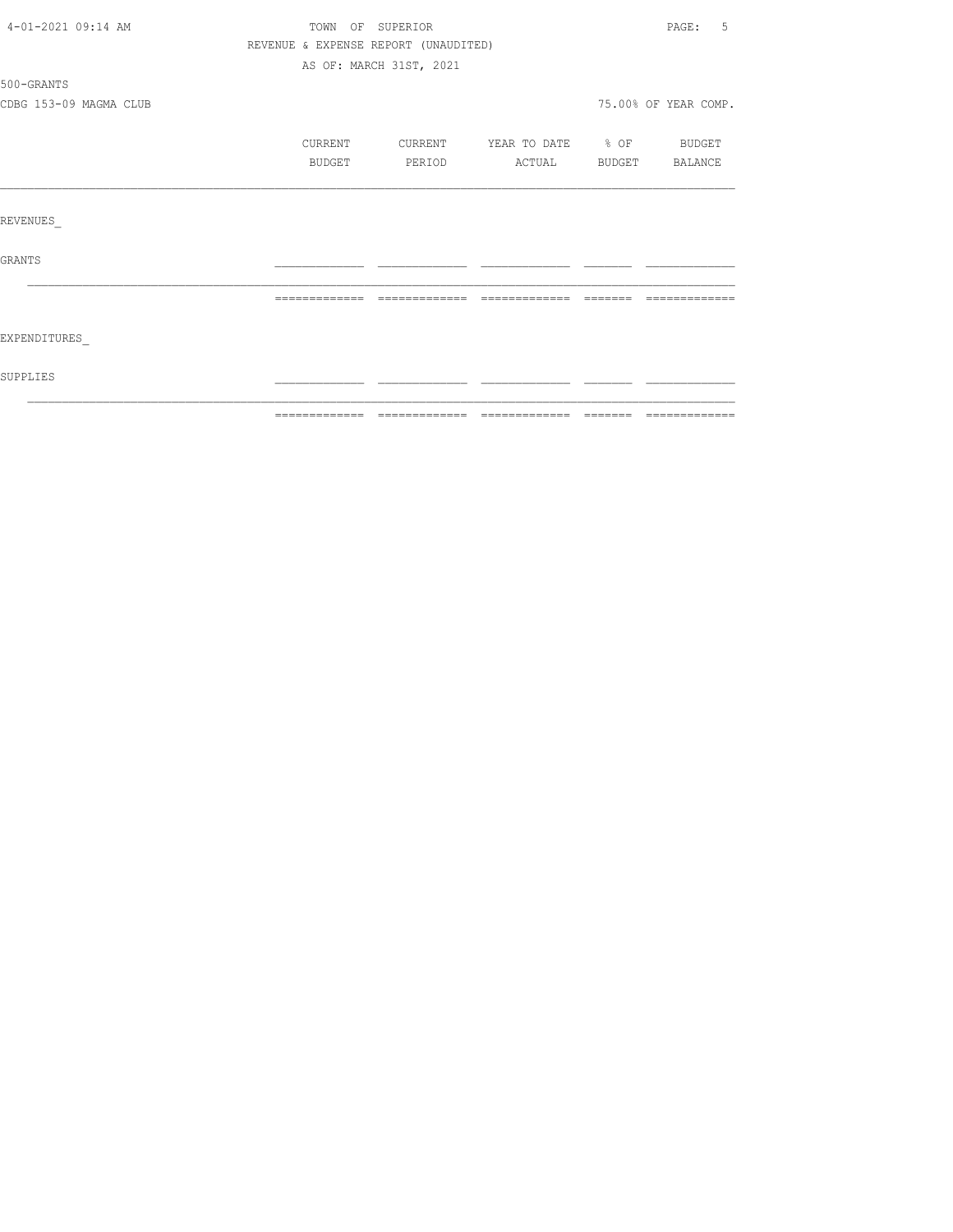|                       | ============= |         | -------------                        |                   | -------  | =============        |
|-----------------------|---------------|---------|--------------------------------------|-------------------|----------|----------------------|
| SUPPLIES              |               |         |                                      |                   |          |                      |
| EXPENDITURES          |               |         |                                      |                   |          |                      |
|                       | ============= |         | --------------                       | --------------    | -------- | -------------        |
| GRANTS                |               |         |                                      |                   |          |                      |
| REVENUES              |               |         |                                      |                   |          |                      |
|                       |               | BUDGET  | PERIOD                               | <b>ACTUAL</b>     |          | BUDGET BALANCE       |
|                       |               | CURRENT | CURRENT                              | YEAR TO DATE % OF |          | BUDGET               |
| DEPT OF COMM-STIMULUS |               |         |                                      |                   |          | 75.00% OF YEAR COMP. |
| 500-GRANTS            |               |         |                                      |                   |          |                      |
|                       |               |         | AS OF: MARCH 31ST, 2021              |                   |          |                      |
|                       |               |         | REVENUE & EXPENSE REPORT (UNAUDITED) |                   |          |                      |
| 4-01-2021 09:14 AM    |               |         | TOWN OF SUPERIOR                     |                   |          | PAGE:<br>6           |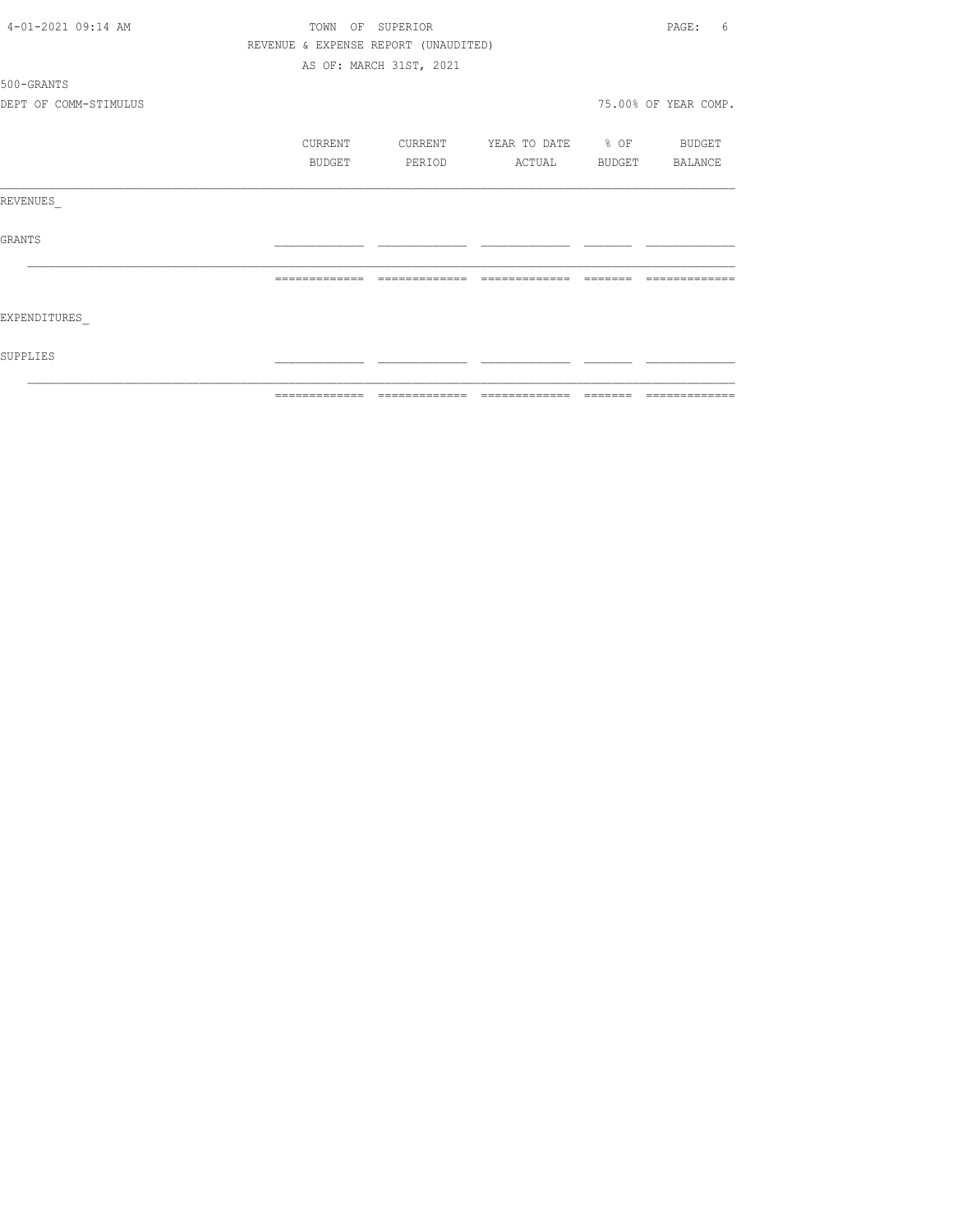|                       |               |                                      |                          |                                                                                                                                                                                                                                                                                                                                                                                                                                                                                           | - =============      |  |
|-----------------------|---------------|--------------------------------------|--------------------------|-------------------------------------------------------------------------------------------------------------------------------------------------------------------------------------------------------------------------------------------------------------------------------------------------------------------------------------------------------------------------------------------------------------------------------------------------------------------------------------------|----------------------|--|
| SUPPLIES              |               |                                      |                          |                                                                                                                                                                                                                                                                                                                                                                                                                                                                                           |                      |  |
| EXPENDITURES          |               |                                      |                          |                                                                                                                                                                                                                                                                                                                                                                                                                                                                                           |                      |  |
|                       | ============= | =============                        | =============            | $\qquad \qquad =\qquad \qquad =\qquad \qquad =\qquad \qquad =\qquad \qquad =\qquad \qquad =\qquad \qquad =\qquad \qquad =\qquad \qquad =\qquad \qquad =\qquad \qquad =\qquad \qquad =\qquad \qquad =\qquad \qquad =\qquad \qquad =\qquad \qquad =\qquad \qquad =\qquad \qquad =\qquad \qquad =\qquad \qquad =\qquad \qquad =\qquad \qquad =\qquad \qquad =\qquad \qquad =\qquad \qquad =\qquad \qquad =\qquad \qquad =\qquad \qquad =\qquad \qquad =\qquad \qquad =\qquad \qquad =\qquad$ | =============        |  |
| GRANTS                |               |                                      |                          |                                                                                                                                                                                                                                                                                                                                                                                                                                                                                           |                      |  |
| REVENUES              |               |                                      |                          |                                                                                                                                                                                                                                                                                                                                                                                                                                                                                           |                      |  |
|                       | BUDGET        | PERIOD                               | ACTUAL BUDGET BALANCE    |                                                                                                                                                                                                                                                                                                                                                                                                                                                                                           |                      |  |
|                       | CURRENT       | CURRENT                              | YEAR TO DATE % OF BUDGET |                                                                                                                                                                                                                                                                                                                                                                                                                                                                                           |                      |  |
| PINAL COUNTY-STIMULUS |               |                                      |                          |                                                                                                                                                                                                                                                                                                                                                                                                                                                                                           | 75.00% OF YEAR COMP. |  |
| 500-GRANTS            |               |                                      |                          |                                                                                                                                                                                                                                                                                                                                                                                                                                                                                           |                      |  |
|                       |               | AS OF: MARCH 31ST, 2021              |                          |                                                                                                                                                                                                                                                                                                                                                                                                                                                                                           |                      |  |
|                       |               | REVENUE & EXPENSE REPORT (UNAUDITED) |                          |                                                                                                                                                                                                                                                                                                                                                                                                                                                                                           |                      |  |
| 4-01-2021 09:14 AM    |               | TOWN OF SUPERIOR                     |                          |                                                                                                                                                                                                                                                                                                                                                                                                                                                                                           |                      |  |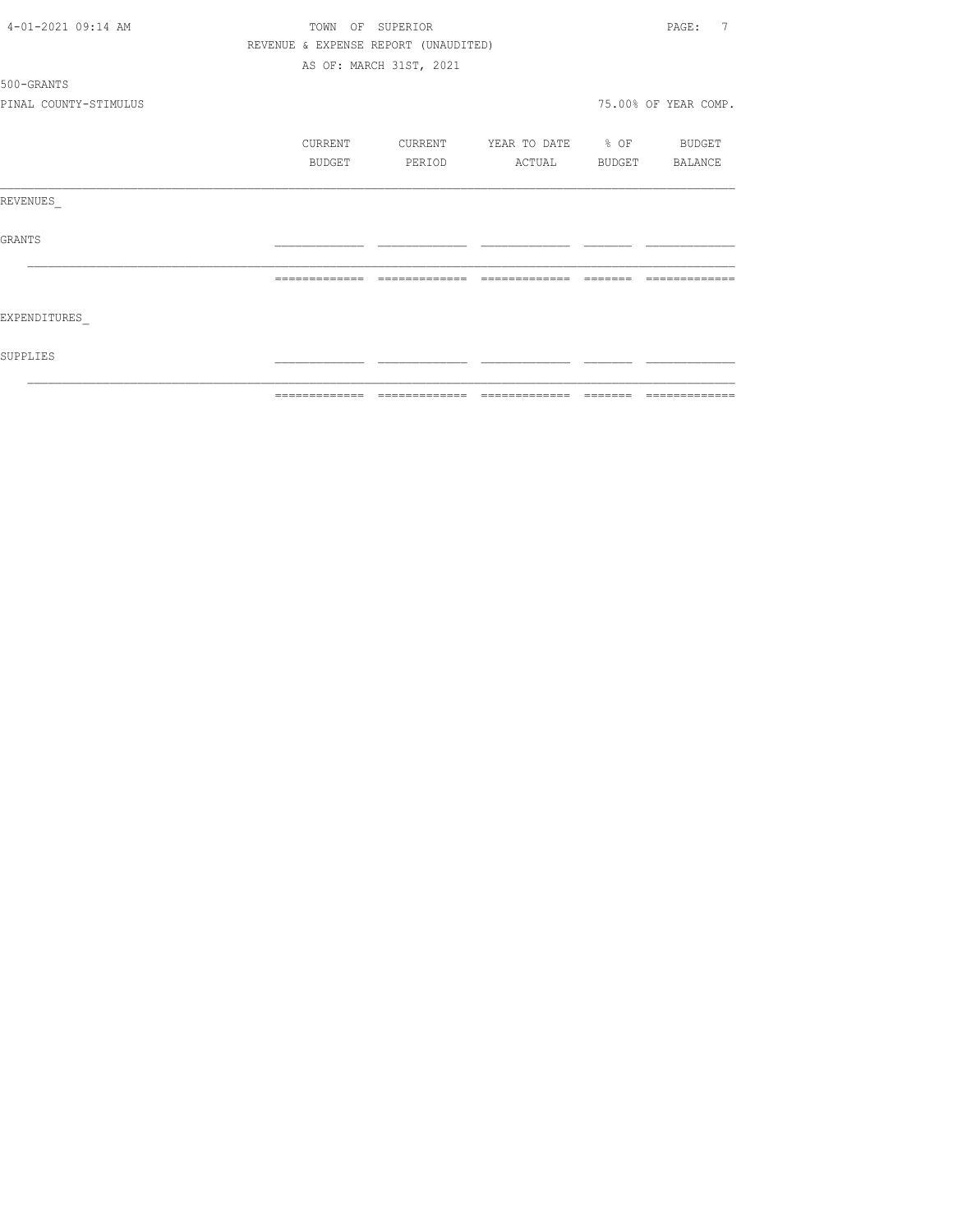| 4-01-2021 09:14 AM |                          | TOWN OF SUPERIOR                     |                               |                   |          |                      |  |
|--------------------|--------------------------|--------------------------------------|-------------------------------|-------------------|----------|----------------------|--|
|                    |                          | REVENUE & EXPENSE REPORT (UNAUDITED) |                               |                   |          |                      |  |
|                    |                          |                                      | AS OF: MARCH 31ST, 2021       |                   |          |                      |  |
| 500-GRANTS         |                          |                                      |                               |                   |          |                      |  |
|                    | AZ DEPT OF HOMELAND SRTY |                                      |                               |                   |          | 75.00% OF YEAR COMP. |  |
|                    |                          | CURRENT                              | CURRENT                       | YEAR TO DATE % OF |          | BUDGET               |  |
|                    |                          | BUDGET                               | PERIOD                        | ACTUAL            |          | BUDGET BALANCE       |  |
| REVENUES           |                          |                                      |                               |                   |          |                      |  |
| GRANTS             |                          |                                      |                               |                   |          |                      |  |
|                    |                          | =============                        | =============                 | =============     | -------- |                      |  |
| EXPENDITURES       |                          |                                      |                               |                   |          |                      |  |
| SUPPLIES           |                          |                                      |                               |                   |          |                      |  |
|                    |                          |                                      | ============================= |                   |          | --------------       |  |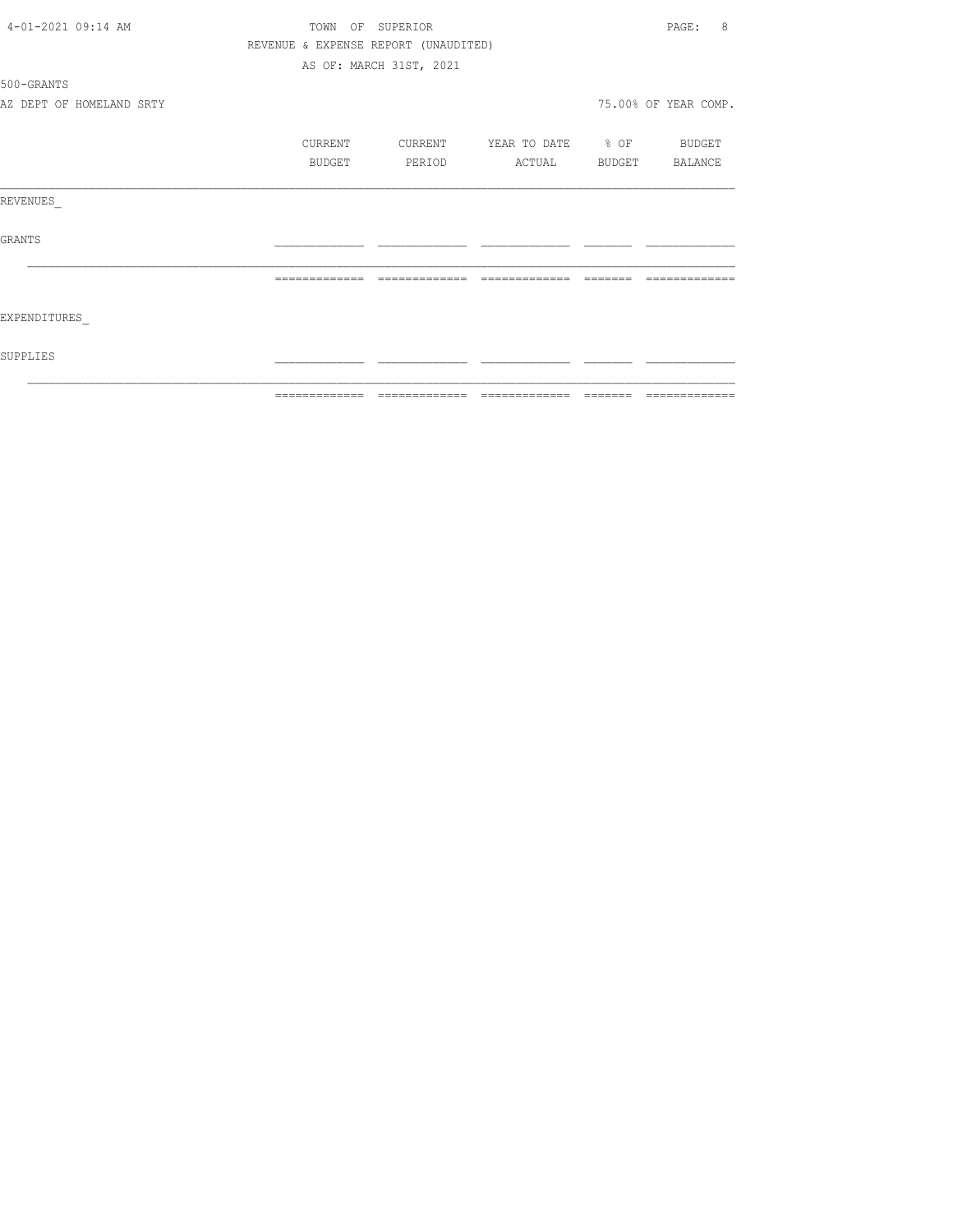| 4-01-2021 09:14 AM | OF<br>TOWN                           | SUPERIOR                |                   |               | 9<br>PAGE:           |
|--------------------|--------------------------------------|-------------------------|-------------------|---------------|----------------------|
|                    | REVENUE & EXPENSE REPORT (UNAUDITED) |                         |                   |               |                      |
|                    |                                      | AS OF: MARCH 31ST, 2021 |                   |               |                      |
| 500-GRANTS         |                                      |                         |                   |               |                      |
| GOHS GRANT         |                                      |                         |                   |               | 75.00% OF YEAR COMP. |
|                    |                                      |                         |                   |               |                      |
|                    | CURRENT                              | CURRENT                 | YEAR TO DATE % OF |               | BUDGET               |
|                    | BUDGET                               | PERIOD                  | ACTUAL            | <b>BUDGET</b> | BALANCE              |
| REVENUES           |                                      |                         |                   |               |                      |
| <b>GRANTS</b>      |                                      |                         |                   |               |                      |
|                    | --------------                       | -------------           | =======<br>______ |               |                      |
| EXPENDITURES       |                                      |                         |                   |               |                      |
| SUPPLIES           |                                      |                         |                   |               |                      |
|                    | --------------                       |                         | -------------     | --------      | --------------       |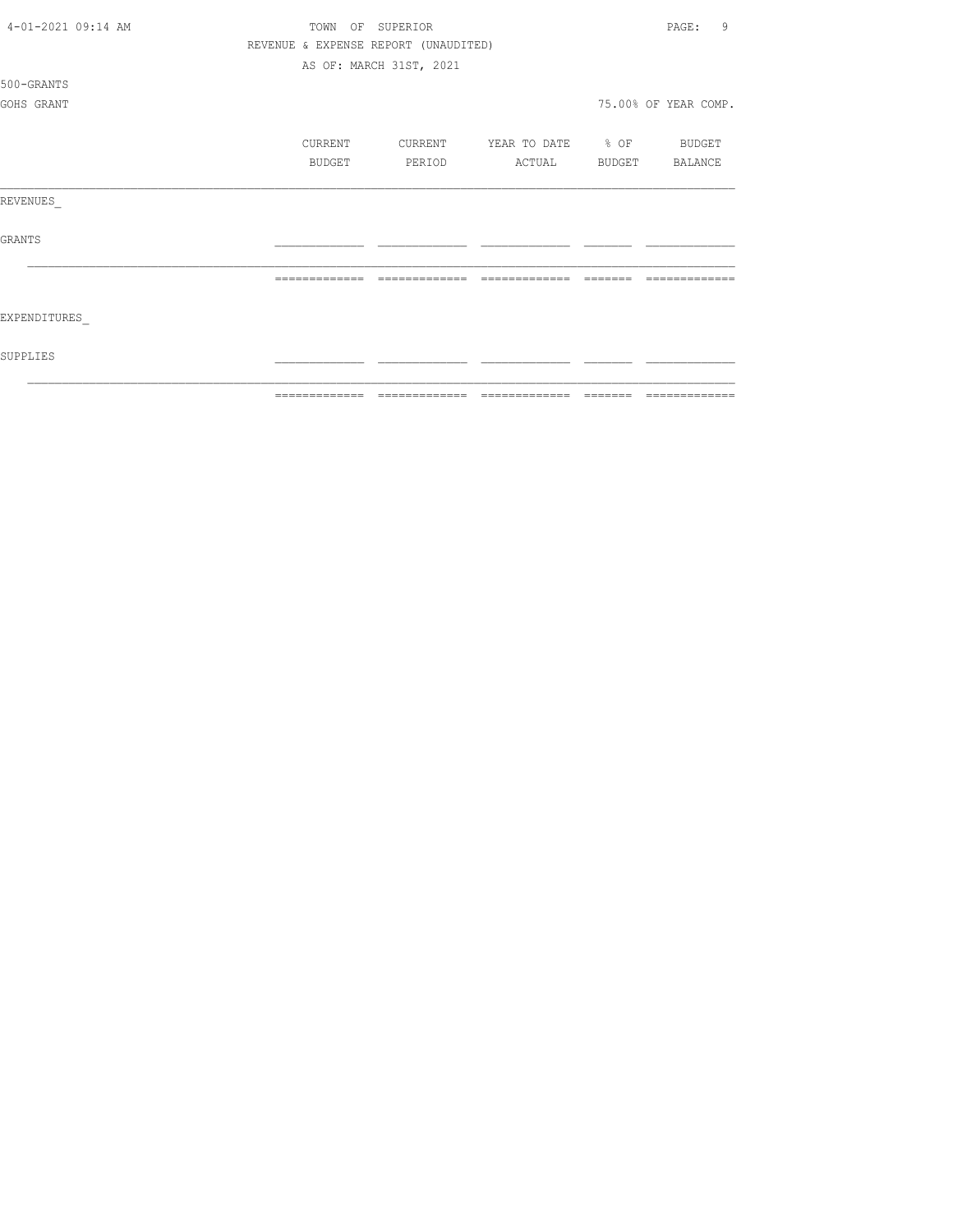|                                           |  | ============= | $\qquad \qquad = \qquad \qquad = \qquad \qquad =$ | $\begin{array}{cccccccccccccc} \multicolumn{2}{c}{} & \multicolumn{2}{c}{} & \multicolumn{2}{c}{} & \multicolumn{2}{c}{} & \multicolumn{2}{c}{} & \multicolumn{2}{c}{} & \multicolumn{2}{c}{} & \multicolumn{2}{c}{} & \multicolumn{2}{c}{} & \multicolumn{2}{c}{} & \multicolumn{2}{c}{} & \multicolumn{2}{c}{} & \multicolumn{2}{c}{} & \multicolumn{2}{c}{} & \multicolumn{2}{c}{} & \multicolumn{2}{c}{} & \multicolumn{2}{c}{} & \multicolumn{2}{c}{} & \multicolumn{2}{c}{} & \$ | $=$ $=$ $=$ $=$ $=$ $=$ |                      |
|-------------------------------------------|--|---------------|---------------------------------------------------|----------------------------------------------------------------------------------------------------------------------------------------------------------------------------------------------------------------------------------------------------------------------------------------------------------------------------------------------------------------------------------------------------------------------------------------------------------------------------------------|-------------------------|----------------------|
| SUPPLIES                                  |  |               |                                                   |                                                                                                                                                                                                                                                                                                                                                                                                                                                                                        |                         |                      |
| EXPENDITURES                              |  |               |                                                   |                                                                                                                                                                                                                                                                                                                                                                                                                                                                                        |                         |                      |
|                                           |  |               | -------------                                     | --------------                                                                                                                                                                                                                                                                                                                                                                                                                                                                         | --------                |                      |
| <b>GRANTS</b>                             |  |               |                                                   |                                                                                                                                                                                                                                                                                                                                                                                                                                                                                        |                         |                      |
| REVENUES                                  |  |               |                                                   |                                                                                                                                                                                                                                                                                                                                                                                                                                                                                        |                         |                      |
|                                           |  | BUDGET        | PERIOD                                            | ACTUAL                                                                                                                                                                                                                                                                                                                                                                                                                                                                                 | BUDGET                  | BALANCE              |
|                                           |  | CURRENT       | CURRENT                                           | YEAR TO DATE % OF                                                                                                                                                                                                                                                                                                                                                                                                                                                                      |                         | BUDGET               |
| ENERGY EFFICIENCY GRANT                   |  |               |                                                   |                                                                                                                                                                                                                                                                                                                                                                                                                                                                                        |                         | 75.00% OF YEAR COMP. |
| 500-GRANTS                                |  |               |                                                   |                                                                                                                                                                                                                                                                                                                                                                                                                                                                                        |                         |                      |
|                                           |  |               | AS OF: MARCH 31ST, 2021                           |                                                                                                                                                                                                                                                                                                                                                                                                                                                                                        |                         |                      |
|                                           |  |               | REVENUE & EXPENSE REPORT (UNAUDITED)              |                                                                                                                                                                                                                                                                                                                                                                                                                                                                                        |                         |                      |
| 4-01-2021 09:14 AM<br>OF SUPERIOR<br>TOWN |  |               |                                                   |                                                                                                                                                                                                                                                                                                                                                                                                                                                                                        |                         | PAGE: 10             |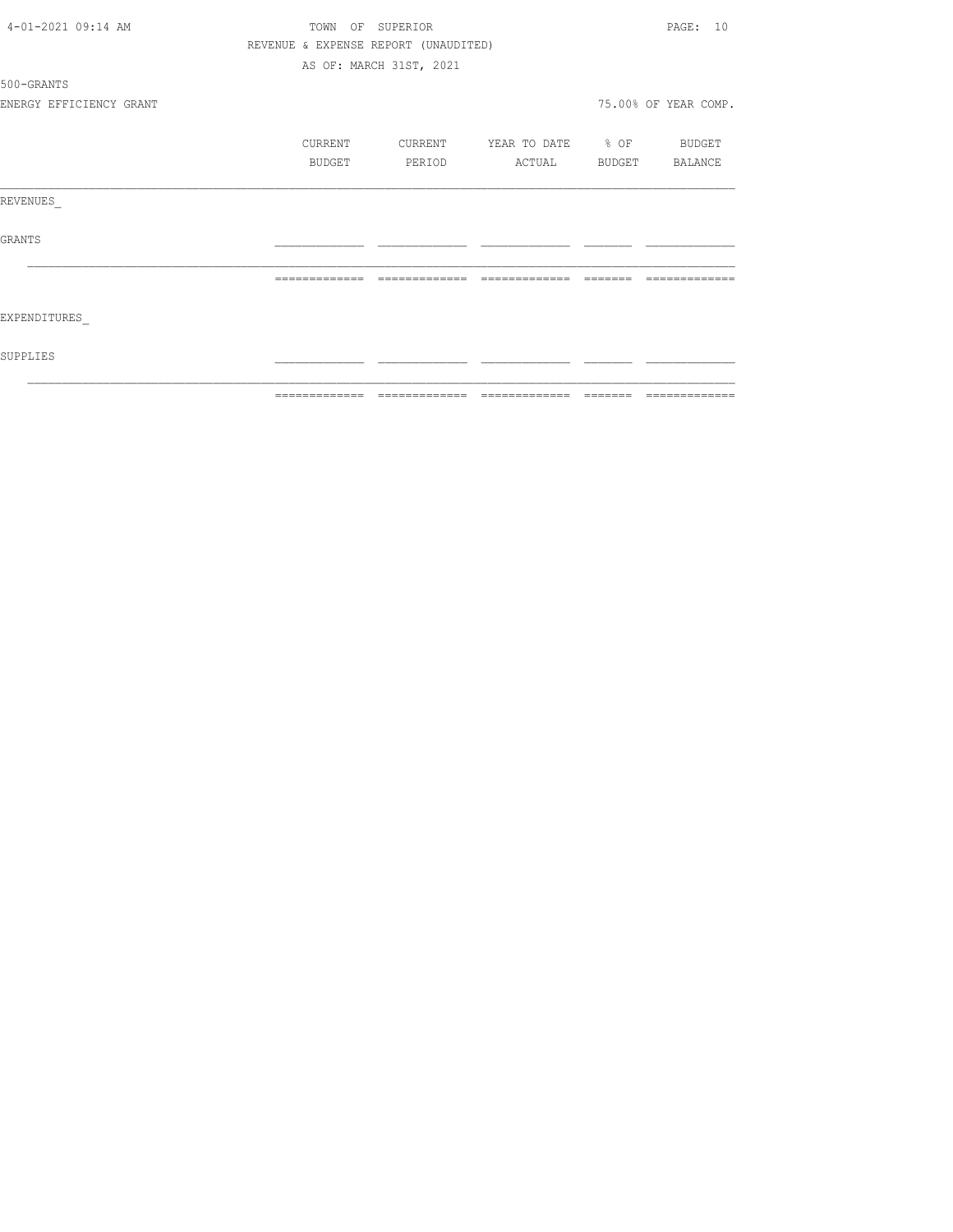| 4-01-2021 09:14 AM<br>OF SUPERIOR<br>TOWN |                                      |                         |                          |                         |                      |  |
|-------------------------------------------|--------------------------------------|-------------------------|--------------------------|-------------------------|----------------------|--|
|                                           | REVENUE & EXPENSE REPORT (UNAUDITED) |                         |                          |                         |                      |  |
|                                           |                                      | AS OF: MARCH 31ST, 2021 |                          |                         |                      |  |
| 500-GRANTS                                |                                      |                         |                          |                         |                      |  |
| TTAC GRANT                                |                                      |                         |                          |                         | 75.00% OF YEAR COMP. |  |
|                                           | CURRENT                              | CURRENT                 | YEAR TO DATE % OF BUDGET |                         |                      |  |
|                                           | <b>BUDGET</b>                        | PERIOD                  | ACTUAL BUDGET BALANCE    |                         |                      |  |
| REVENUES                                  |                                      |                         |                          |                         |                      |  |
| GRANTS                                    |                                      |                         |                          |                         |                      |  |
|                                           | =============                        | =============           | =============            | $=$ $=$ $=$ $=$ $=$ $=$ | ----                 |  |
| EXPENDITURES                              |                                      |                         |                          |                         |                      |  |
| SUPPLIES                                  |                                      |                         |                          |                         |                      |  |
|                                           | -------------                        | -------------           | --------------           | _______                 | --------------       |  |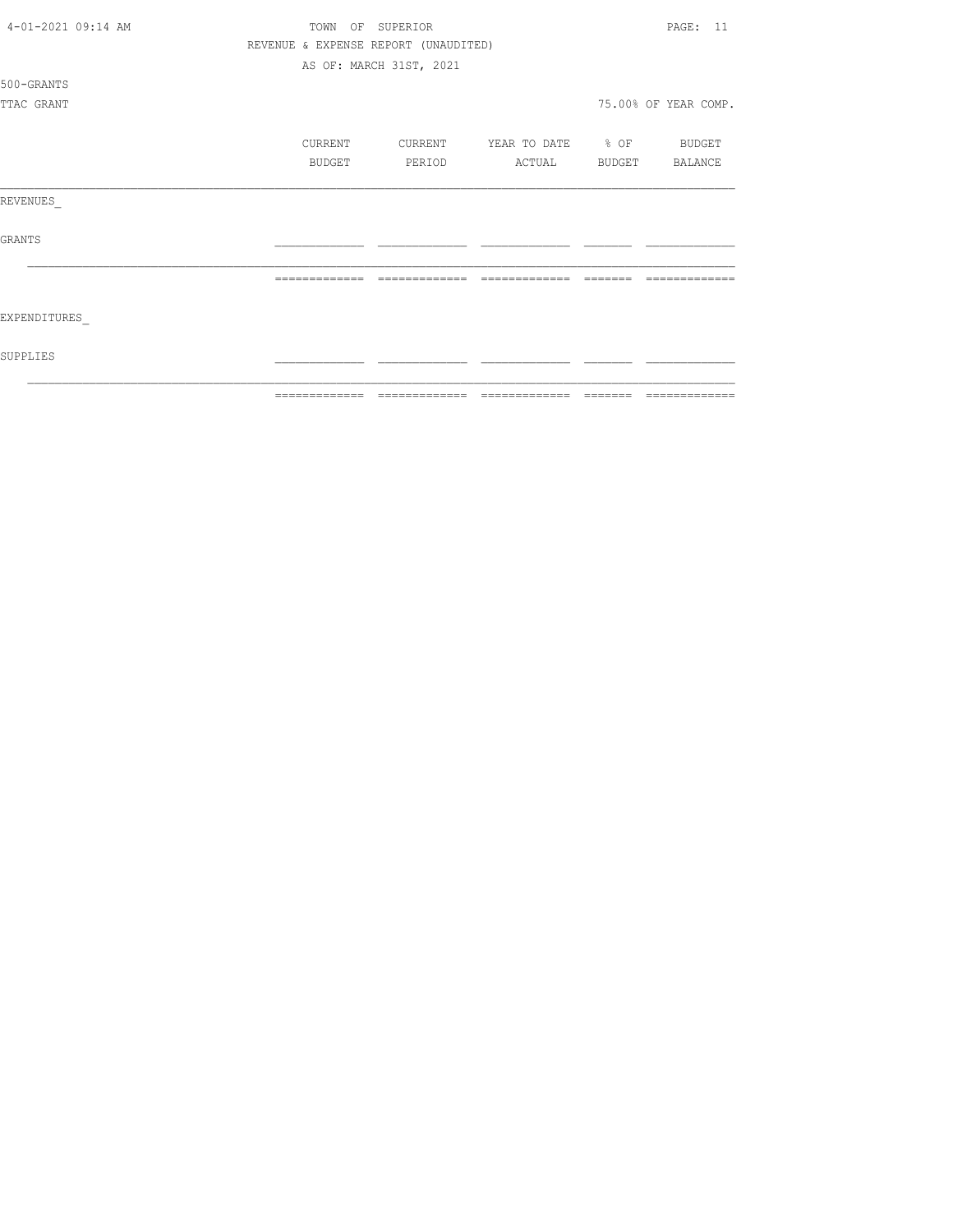| 4-01-2021 09:14 AM | OF SUPERIOR<br>TOWN                  |               |                         |                              |         |                      |
|--------------------|--------------------------------------|---------------|-------------------------|------------------------------|---------|----------------------|
|                    | REVENUE & EXPENSE REPORT (UNAUDITED) |               |                         |                              |         |                      |
|                    |                                      |               | AS OF: MARCH 31ST, 2021 |                              |         |                      |
| 500-GRANTS         |                                      |               |                         |                              |         |                      |
| CDBG 2011 WWTP     |                                      |               |                         |                              |         | 75.00% OF YEAR COMP. |
|                    |                                      | CURRENT       | CURRENT                 | YEAR TO DATE % OF            |         | BUDGET               |
|                    |                                      | BUDGET        | PERIOD                  | ACTUAL                       | BUDGET  | BALANCE              |
| REVENUES           |                                      |               |                         |                              |         |                      |
| <b>GRANTS</b>      |                                      |               |                         |                              |         |                      |
|                    |                                      |               |                         |                              |         |                      |
| EXPENDITURES       |                                      |               |                         |                              |         |                      |
| SUPPLIES           |                                      |               |                         |                              |         |                      |
|                    |                                      | ------------- |                         | ============================ | ======= | -------------        |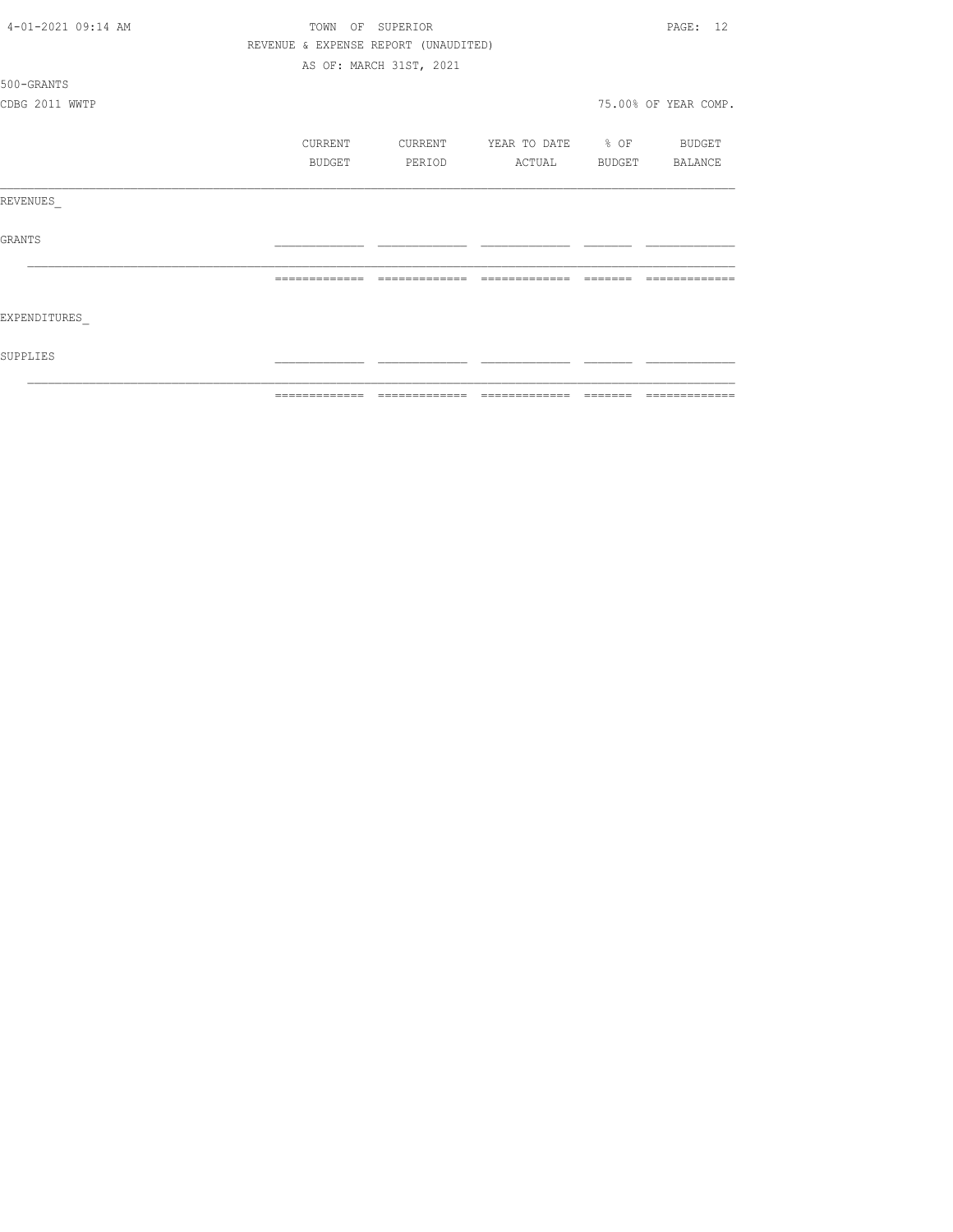| 4-01-2021 09:14 AM<br>TOWN<br>OF<br>SUPERIOR |                |                                      |                   |                 |                      |
|----------------------------------------------|----------------|--------------------------------------|-------------------|-----------------|----------------------|
|                                              |                | REVENUE & EXPENSE REPORT (UNAUDITED) |                   |                 |                      |
|                                              |                | AS OF: MARCH 31ST, 2021              |                   |                 |                      |
| 500-GRANTS                                   |                |                                      |                   |                 |                      |
| PSSP GRANT                                   |                |                                      |                   |                 | 75.00% OF YEAR COMP. |
|                                              | CURRENT        | CURRENT                              | YEAR TO DATE % OF |                 | BUDGET               |
|                                              | BUDGET         | PERIOD                               | ACTUAL            |                 | BUDGET BALANCE       |
| REVENUES                                     |                |                                      |                   |                 |                      |
| <b>GRANTS</b>                                |                |                                      |                   |                 |                      |
|                                              | -------------- | -------------                        | =============     | $---$           |                      |
| EXPENDITURES                                 |                |                                      |                   |                 |                      |
| SUPPLIES                                     |                |                                      |                   |                 |                      |
|                                              | -------------- |                                      | -------------     | $- - - - - - -$ | --------------       |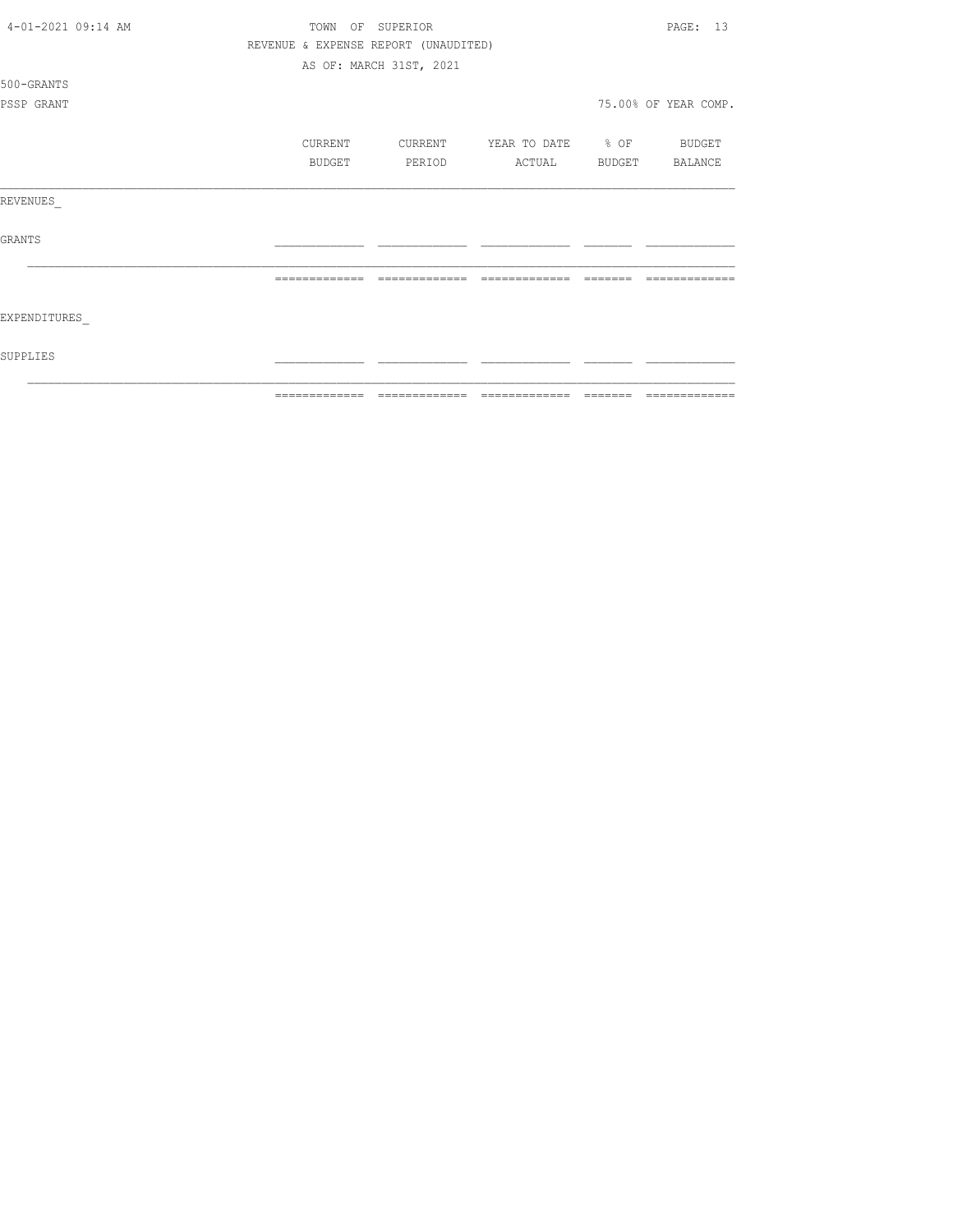| 4-01-2021 09:14 AM       |                                      |                         | PAGE: 14                                 |      |                      |
|--------------------------|--------------------------------------|-------------------------|------------------------------------------|------|----------------------|
|                          | REVENUE & EXPENSE REPORT (UNAUDITED) |                         |                                          |      |                      |
|                          |                                      | AS OF: MARCH 31ST, 2021 |                                          |      |                      |
| 500-GRANTS               |                                      |                         |                                          |      |                      |
| RESOLUTION COPPER GIVING |                                      |                         |                                          |      | 75.00% OF YEAR COMP. |
|                          |                                      |                         |                                          |      |                      |
|                          |                                      |                         | CURRENT CURRENT YEAR TO DATE % OF BUDGET |      |                      |
|                          |                                      |                         | BUDGET PERIOD ACTUAL BUDGET BALANCE      |      |                      |
| REVENUES                 |                                      |                         |                                          |      |                      |
|                          |                                      |                         |                                          |      |                      |
| GRANTS                   |                                      |                         |                                          |      |                      |
|                          |                                      |                         |                                          |      |                      |
| EXPENDITURES             |                                      |                         |                                          |      |                      |
| PERSONEL                 |                                      |                         |                                          |      |                      |
| SUPPLIES                 |                                      |                         |                                          |      |                      |
| UTILITIES                |                                      | - -                     |                                          |      |                      |
| GENERAL BUSINESS EXPENSE |                                      |                         |                                          | - -  |                      |
| PROFESSIONAL SERVICES    |                                      |                         |                                          | - -  |                      |
| REPAIR/MAINTENANCE       |                                      |                         |                                          |      |                      |
| CAPITAL OUTLAY           |                                      |                         | - -                                      | ____ |                      |
| DEBT SERVICE             |                                      |                         |                                          | ___  |                      |
|                          |                                      |                         |                                          |      |                      |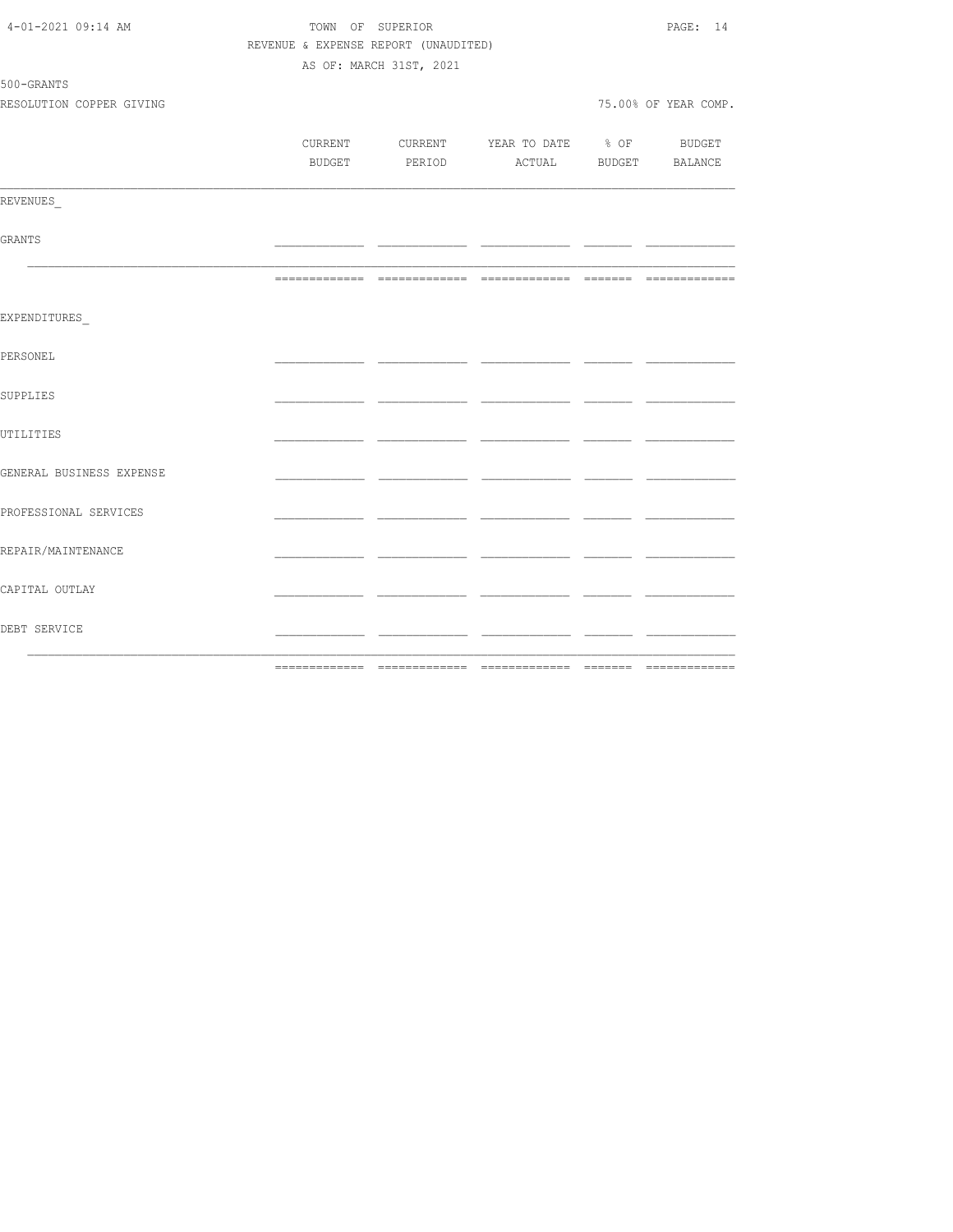| $4 - 01 - 202109:14 AM$ | TOWN          | OF SUPERIOR                          |                                  |          | PAGE: 15             |
|-------------------------|---------------|--------------------------------------|----------------------------------|----------|----------------------|
|                         |               | REVENUE & EXPENSE REPORT (UNAUDITED) |                                  |          |                      |
|                         |               | AS OF: MARCH 31ST, 2021              |                                  |          |                      |
| 500-GRANTS              |               |                                      |                                  |          |                      |
| MISC                    |               |                                      |                                  |          | 75.00% OF YEAR COMP. |
|                         | CURRENT       |                                      | CURRENT YEAR TO DATE % OF BUDGET |          |                      |
|                         | BUDGET        | PERIOD                               | ACTUAL BUDGET BALANCE            |          |                      |
| REVENUES                |               |                                      |                                  |          |                      |
| <b>GRANTS</b>           |               |                                      |                                  |          |                      |
|                         | ============= | =============                        | =============                    |          |                      |
| EXPENDITURES            |               |                                      |                                  |          |                      |
| SUPPLIES                |               |                                      |                                  |          |                      |
|                         | ------------- |                                      |                                  | -------- | -------------        |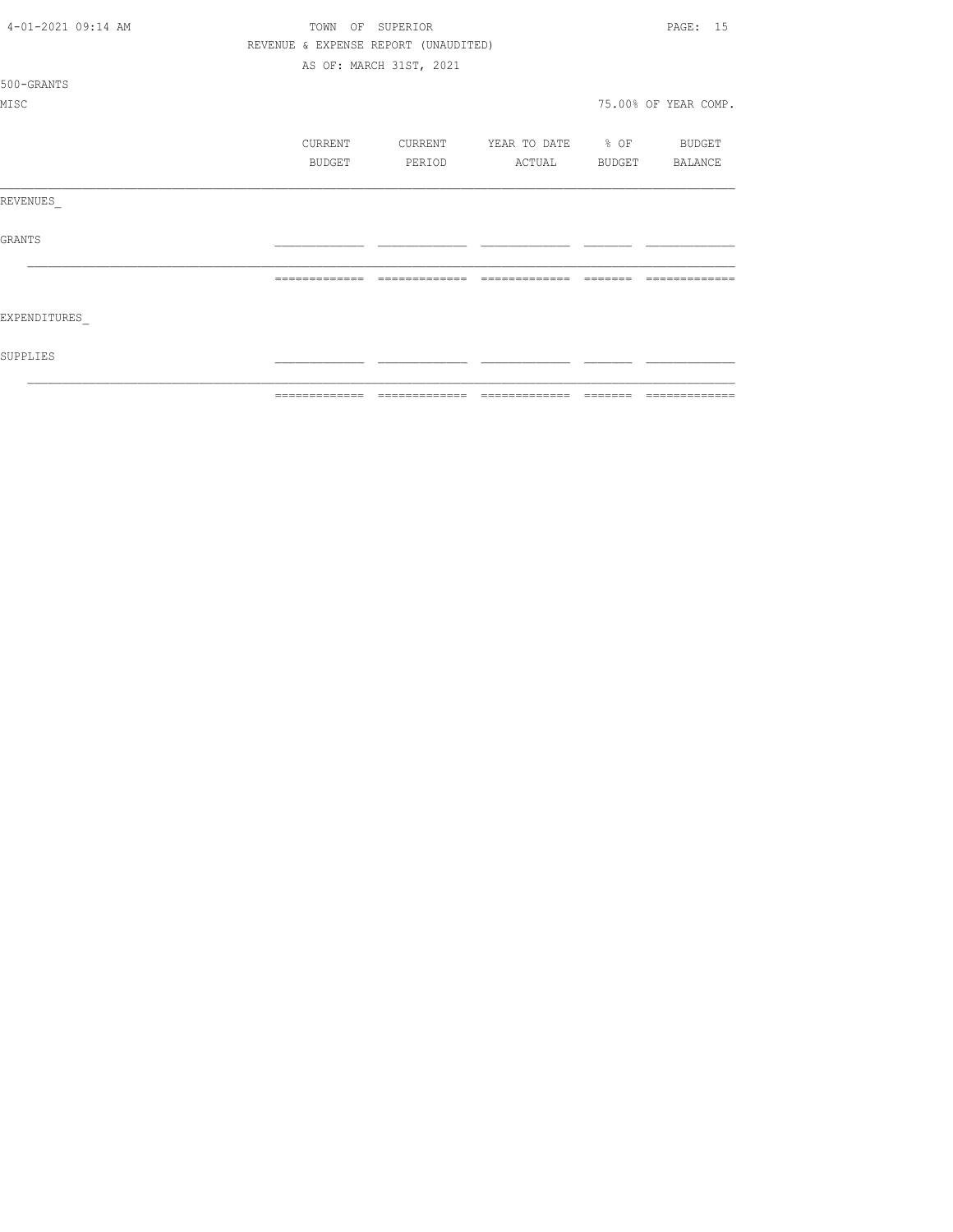## TOWN OF SUPERIOR **PAGE:** 16 REVENUE & EXPENSE REPORT (UNAUDITED) AS OF: MARCH 31ST, 2021

|                                     | CURRENT<br><b>BUDGET</b> | CURRENT<br>PERIOD | YEAR TO DATE<br>ACTUAL | $8$ OF<br>BUDGET  | BUDGET<br>BALANCE |
|-------------------------------------|--------------------------|-------------------|------------------------|-------------------|-------------------|
| REVENUES                            |                          |                   |                        |                   |                   |
| <b>GRANTS</b>                       |                          |                   |                        |                   |                   |
| 500-45-4600 Airport Master Plan     | 0.00                     | 0.00              |                        | $1,000.00$ 0.00 ( | 1,000.00)         |
| SUBTOTAL GRANTS                     | 0.00                     | 0.00              | 1,000.00               | 0.00(             | 1,000.00)         |
| <b>TOTAL REVENUES</b>               | 0.00                     | 0.00              |                        | $1,000.00$ 0.00 ( | 1,000.00)         |
| EXPENDITURES                        |                          |                   |                        |                   |                   |
| SUPPLIES                            |                          |                   |                        |                   |                   |
|                                     |                          |                   |                        |                   |                   |
| REVENUES OVER/ (UNDER) EXPENDITURES | 0.00                     | 0.00              | 1,000.00               | $\left($          | 1,000.00)         |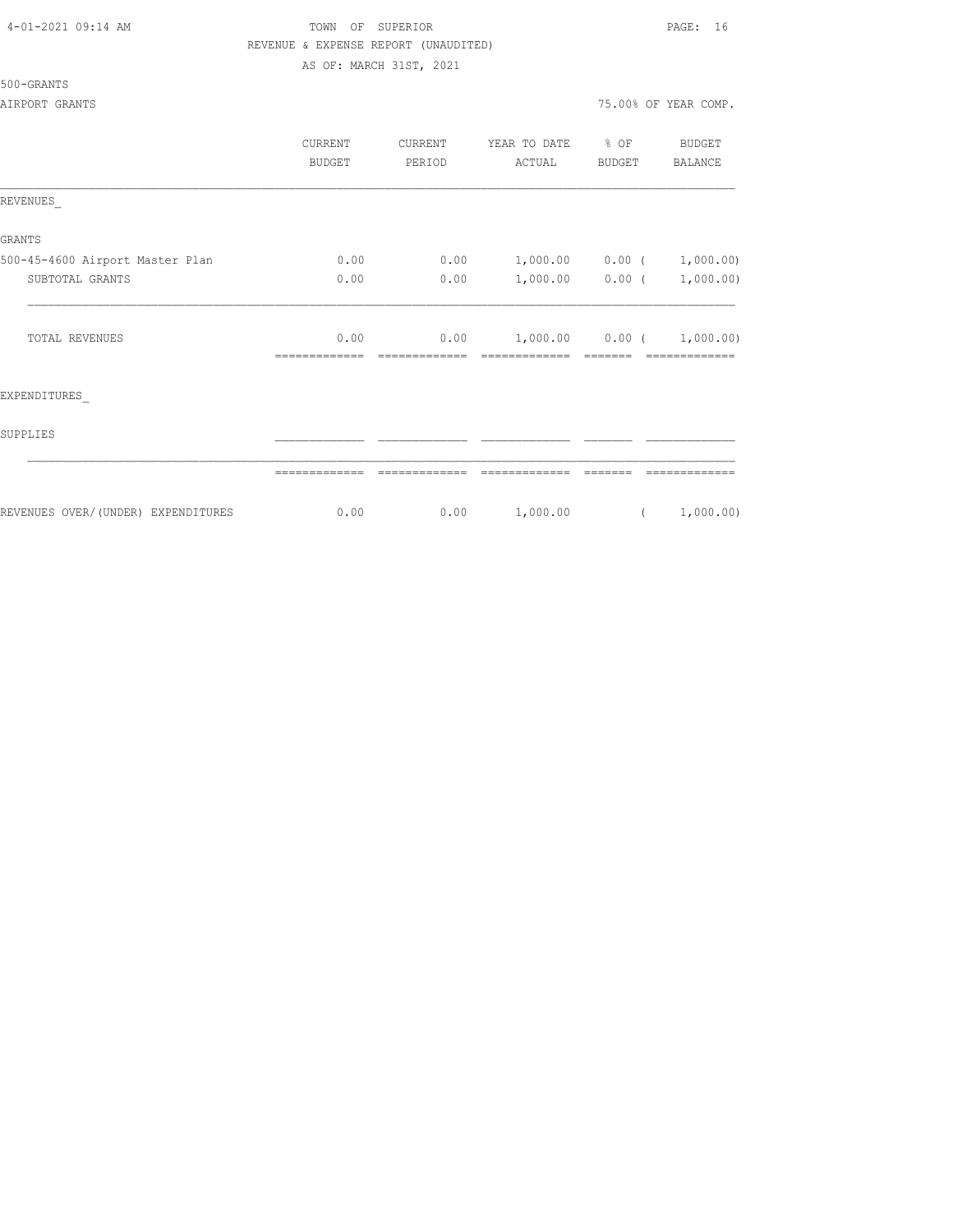| EXPENDITURES    |                        |               |         |                                      |                          |                      |
|-----------------|------------------------|---------------|---------|--------------------------------------|--------------------------|----------------------|
|                 |                        |               |         |                                      |                          |                      |
|                 |                        | ============= |         |                                      |                          |                      |
| <b>GRANTS</b>   |                        |               |         |                                      |                          |                      |
|                 |                        |               |         |                                      |                          |                      |
| <b>REVENUES</b> |                        |               |         |                                      |                          |                      |
|                 |                        |               |         |                                      |                          |                      |
|                 |                        |               | BUDGET  | PERIOD                               | ACTUAL                   | BUDGET BALANCE       |
|                 |                        |               | CURRENT | CURRENT                              | YEAR TO DATE % OF BUDGET |                      |
|                 |                        |               |         |                                      |                          |                      |
|                 | FIRE TRUCK RESTORATION |               |         |                                      |                          | 75.00% OF YEAR COMP. |
| 500-GRANTS      |                        |               |         |                                      |                          |                      |
|                 |                        |               |         | AS OF: MARCH 31ST, 2021              |                          |                      |
|                 |                        |               |         | REVENUE & EXPENSE REPORT (UNAUDITED) |                          |                      |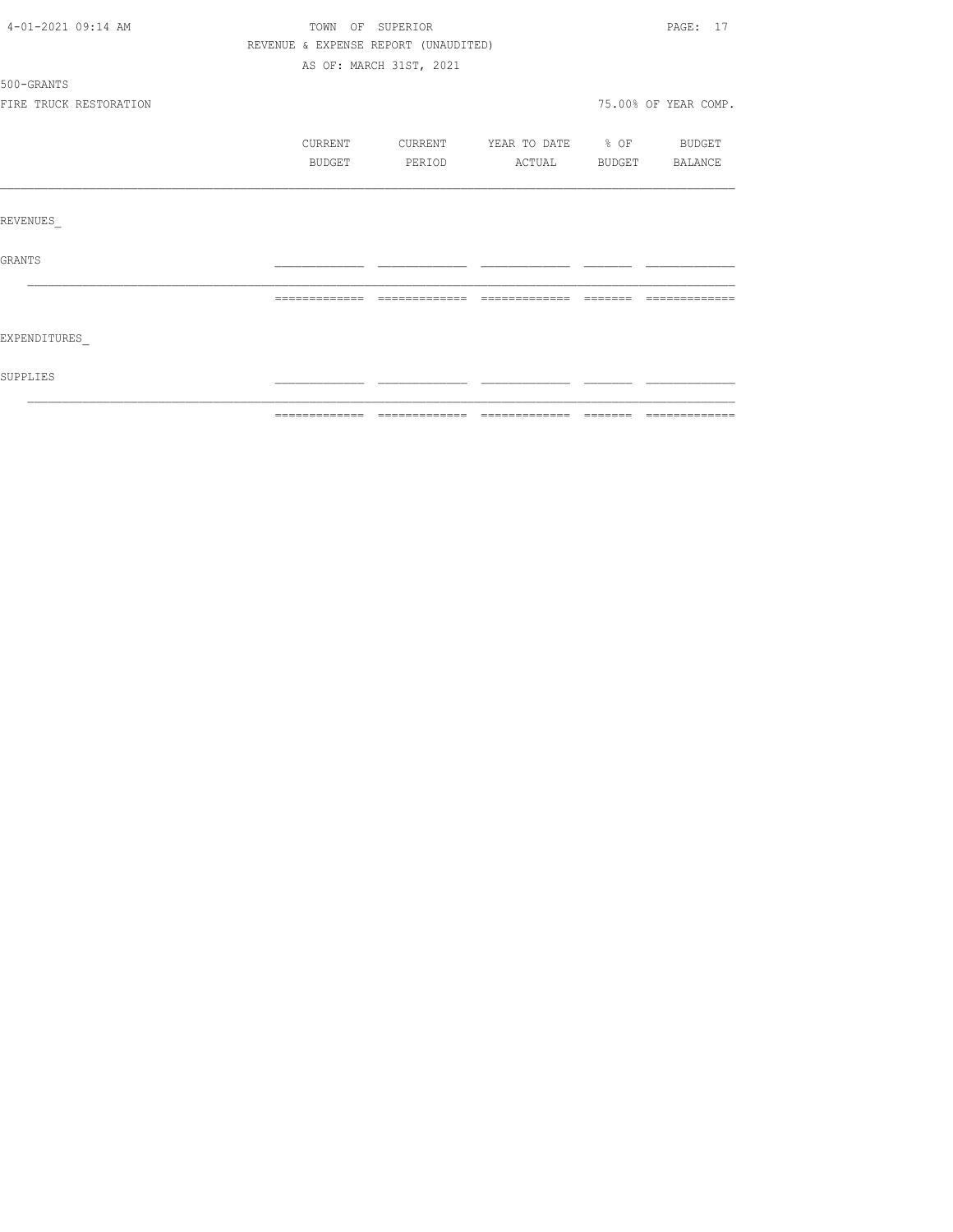| 4-01-2021 09:14 AM | PAGE: 18<br>TOWN OF SUPERIOR |               |                                      |                          |          |                      |  |
|--------------------|------------------------------|---------------|--------------------------------------|--------------------------|----------|----------------------|--|
|                    |                              |               | REVENUE & EXPENSE REPORT (UNAUDITED) |                          |          |                      |  |
|                    |                              |               | AS OF: MARCH 31ST, 2021              |                          |          |                      |  |
| 500-GRANTS         |                              |               |                                      |                          |          |                      |  |
| 4TH OF JULY        |                              |               |                                      |                          |          | 75.00% OF YEAR COMP. |  |
|                    |                              | CURRENT       | CURRENT                              | YEAR TO DATE % OF BUDGET |          |                      |  |
|                    |                              | BUDGET        | PERIOD                               | ACTUAL                   |          | BUDGET BALANCE       |  |
| REVENUES           |                              |               |                                      |                          |          |                      |  |
| GRANTS             |                              |               |                                      |                          |          |                      |  |
|                    |                              | ============= | =============                        |                          | -------- |                      |  |
| EXPENDITURES       |                              |               |                                      |                          |          |                      |  |
| SUPPLIES           |                              |               |                                      |                          |          |                      |  |
|                    |                              | ------------- | -------------                        | --------------           | ________ | -------------        |  |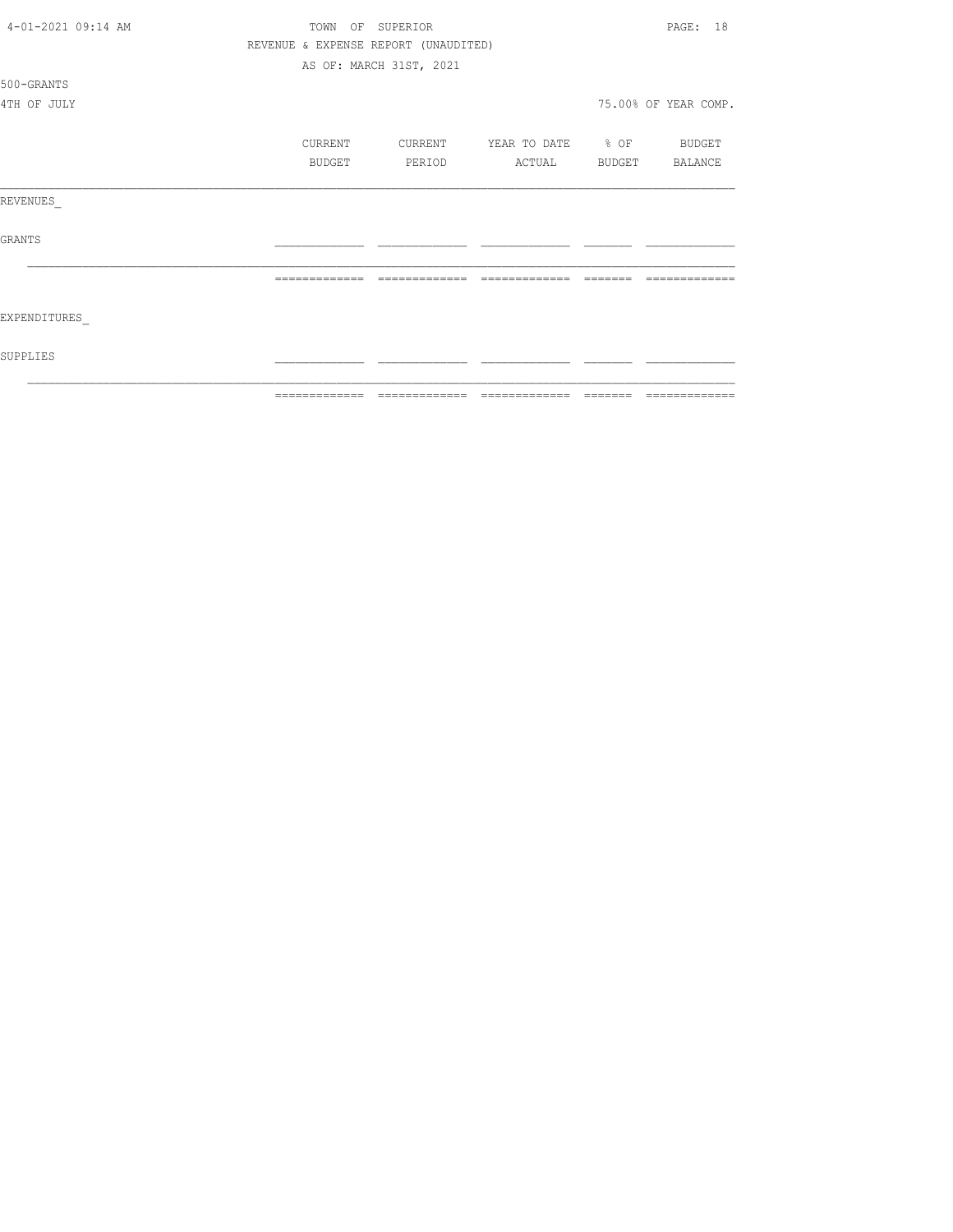| 4-01-2021 09:14 AM        | PAGE: 19<br>TOWN OF SUPERIOR |  |                                      |                                                                                                                                                                                                                                                                                                                                                                                                                                                                                        |  |                                                                                                                                                                                                                                                                                                                                                                                                                                                                               |
|---------------------------|------------------------------|--|--------------------------------------|----------------------------------------------------------------------------------------------------------------------------------------------------------------------------------------------------------------------------------------------------------------------------------------------------------------------------------------------------------------------------------------------------------------------------------------------------------------------------------------|--|-------------------------------------------------------------------------------------------------------------------------------------------------------------------------------------------------------------------------------------------------------------------------------------------------------------------------------------------------------------------------------------------------------------------------------------------------------------------------------|
|                           |                              |  | REVENUE & EXPENSE REPORT (UNAUDITED) |                                                                                                                                                                                                                                                                                                                                                                                                                                                                                        |  |                                                                                                                                                                                                                                                                                                                                                                                                                                                                               |
|                           |                              |  | AS OF: MARCH 31ST, 2021              |                                                                                                                                                                                                                                                                                                                                                                                                                                                                                        |  |                                                                                                                                                                                                                                                                                                                                                                                                                                                                               |
| 500-GRANTS                |                              |  |                                      |                                                                                                                                                                                                                                                                                                                                                                                                                                                                                        |  |                                                                                                                                                                                                                                                                                                                                                                                                                                                                               |
| FIREHOUSE SUBS CONTRIBUTI |                              |  |                                      |                                                                                                                                                                                                                                                                                                                                                                                                                                                                                        |  | 75.00% OF YEAR COMP.                                                                                                                                                                                                                                                                                                                                                                                                                                                          |
|                           | CURRENT                      |  | CURRENT                              | YEAR TO DATE % OF BUDGET                                                                                                                                                                                                                                                                                                                                                                                                                                                               |  |                                                                                                                                                                                                                                                                                                                                                                                                                                                                               |
|                           | BUDGET                       |  | PERIOD                               | ACTUAL                                                                                                                                                                                                                                                                                                                                                                                                                                                                                 |  | BUDGET BALANCE                                                                                                                                                                                                                                                                                                                                                                                                                                                                |
| REVENUES                  |                              |  |                                      |                                                                                                                                                                                                                                                                                                                                                                                                                                                                                        |  |                                                                                                                                                                                                                                                                                                                                                                                                                                                                               |
| GRANTS                    |                              |  |                                      |                                                                                                                                                                                                                                                                                                                                                                                                                                                                                        |  |                                                                                                                                                                                                                                                                                                                                                                                                                                                                               |
|                           |                              |  | =============                        | $\begin{array}{cccccccccccccc} \multicolumn{2}{c}{} & \multicolumn{2}{c}{} & \multicolumn{2}{c}{} & \multicolumn{2}{c}{} & \multicolumn{2}{c}{} & \multicolumn{2}{c}{} & \multicolumn{2}{c}{} & \multicolumn{2}{c}{} & \multicolumn{2}{c}{} & \multicolumn{2}{c}{} & \multicolumn{2}{c}{} & \multicolumn{2}{c}{} & \multicolumn{2}{c}{} & \multicolumn{2}{c}{} & \multicolumn{2}{c}{} & \multicolumn{2}{c}{} & \multicolumn{2}{c}{} & \multicolumn{2}{c}{} & \multicolumn{2}{c}{} & \$ |  |                                                                                                                                                                                                                                                                                                                                                                                                                                                                               |
| EXPENDITURES              |                              |  |                                      |                                                                                                                                                                                                                                                                                                                                                                                                                                                                                        |  |                                                                                                                                                                                                                                                                                                                                                                                                                                                                               |
| SUPPLIES                  |                              |  |                                      |                                                                                                                                                                                                                                                                                                                                                                                                                                                                                        |  |                                                                                                                                                                                                                                                                                                                                                                                                                                                                               |
|                           |                              |  |                                      |                                                                                                                                                                                                                                                                                                                                                                                                                                                                                        |  | $\begin{array}{c} \multicolumn{2}{c} {\textbf 1} & \multicolumn{2}{c} {\textbf 2} & \multicolumn{2}{c} {\textbf 3} & \multicolumn{2}{c} {\textbf 4} & \multicolumn{2}{c} {\textbf 5} & \multicolumn{2}{c} {\textbf 6} & \multicolumn{2}{c} {\textbf 7} & \multicolumn{2}{c} {\textbf 8} & \multicolumn{2}{c} {\textbf 9} & \multicolumn{2}{c} {\textbf 1} & \multicolumn{2}{c} {\textbf 1} & \multicolumn{2}{c} {\textbf 1} & \multicolumn{2}{c} {\textbf 1} & \multicolumn{$ |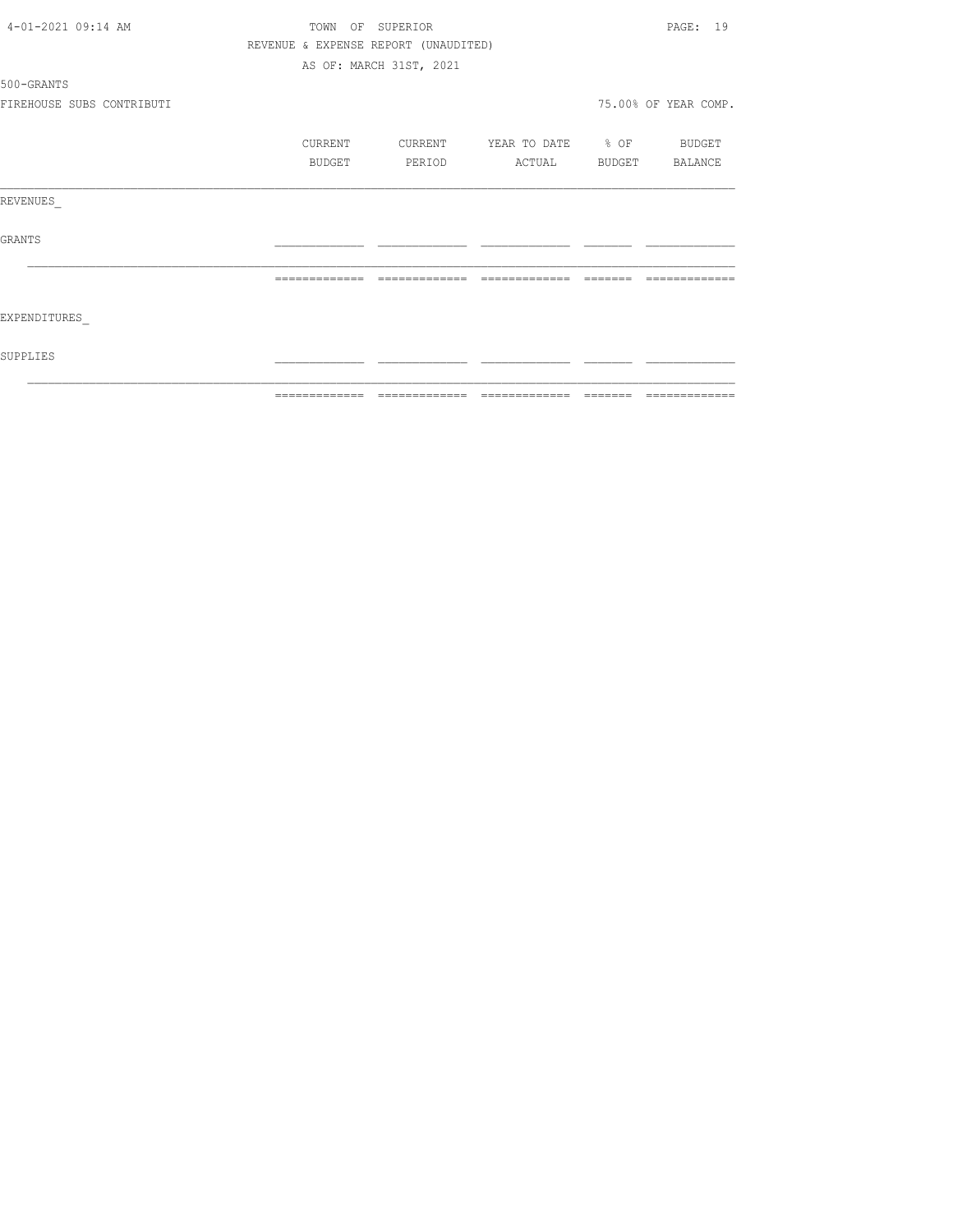|                      |                              | =============================        |                          |          | --------------       |  |
|----------------------|------------------------------|--------------------------------------|--------------------------|----------|----------------------|--|
| SUPPLIES             |                              |                                      |                          |          |                      |  |
| EXPENDITURES         |                              |                                      |                          |          |                      |  |
|                      | =============                | --------------                       | =============            | -------- |                      |  |
| GRANTS               |                              |                                      |                          |          |                      |  |
| REVENUES             |                              |                                      |                          |          |                      |  |
|                      | BUDGET                       | PERIOD                               | ACTUAL BUDGET BALANCE    |          |                      |  |
|                      | CURRENT                      | CURRENT                              | YEAR TO DATE % OF BUDGET |          |                      |  |
| ECONOMIC DEVELOPMENT |                              |                                      |                          |          | 75.00% OF YEAR COMP. |  |
| 500-GRANTS           |                              |                                      |                          |          |                      |  |
|                      |                              | AS OF: MARCH 31ST, 2021              |                          |          |                      |  |
|                      |                              | REVENUE & EXPENSE REPORT (UNAUDITED) |                          |          |                      |  |
| 4-01-2021 09:14 AM   | PAGE: 20<br>TOWN OF SUPERIOR |                                      |                          |          |                      |  |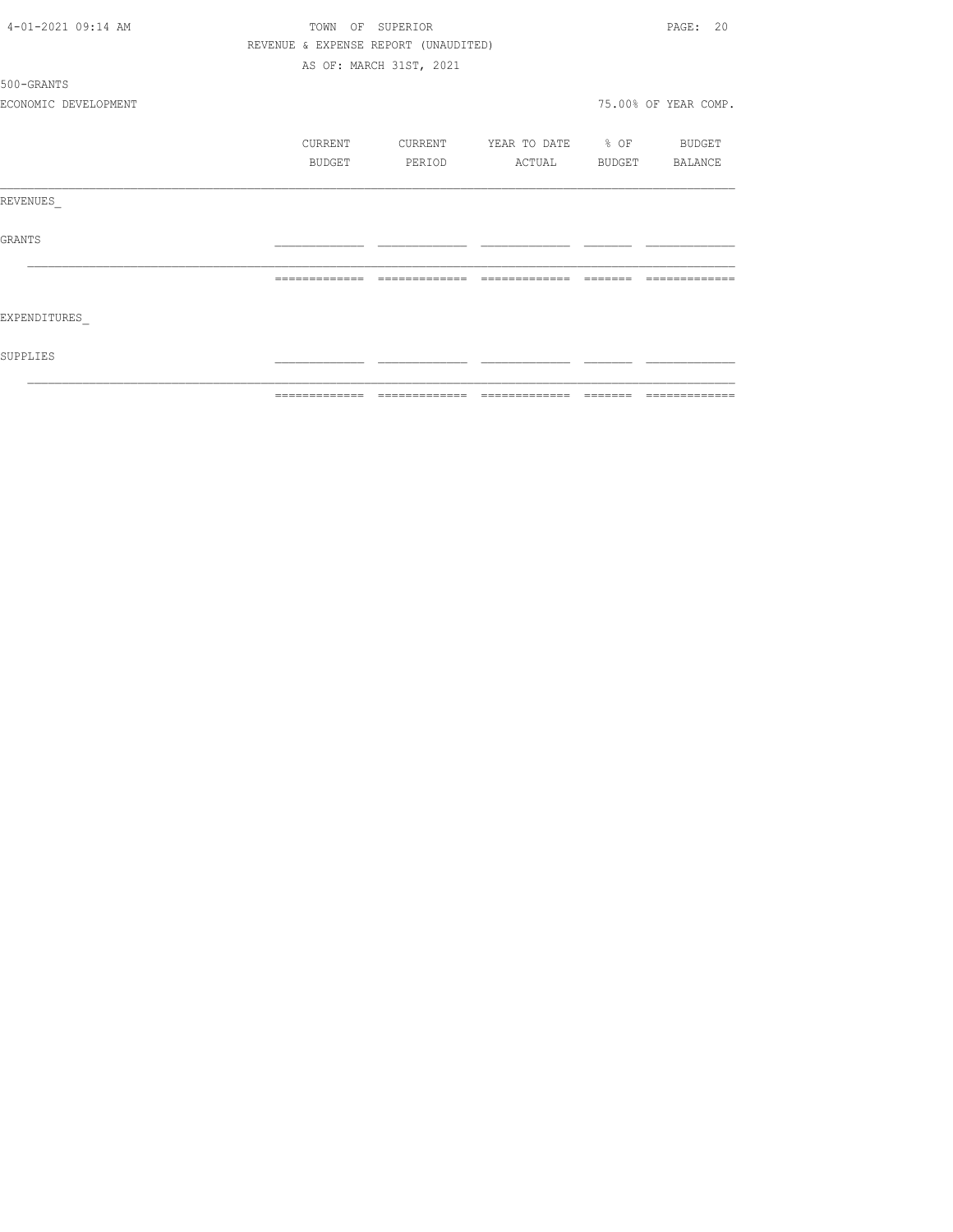| 4-01-2021 09:14 AM | PAGE: 21<br>SUPERIOR<br>TOWN<br>OF |                                      |                   |        |                      |  |  |
|--------------------|------------------------------------|--------------------------------------|-------------------|--------|----------------------|--|--|
|                    |                                    | REVENUE & EXPENSE REPORT (UNAUDITED) |                   |        |                      |  |  |
|                    |                                    | AS OF: MARCH 31ST, 2021              |                   |        |                      |  |  |
| 500-GRANTS         |                                    |                                      |                   |        |                      |  |  |
| CONTINGENCY        |                                    |                                      |                   |        | 75.00% OF YEAR COMP. |  |  |
|                    | CURRENT                            | CURRENT                              | YEAR TO DATE % OF |        | BUDGET               |  |  |
|                    | BUDGET                             | PERIOD                               | ACTUAL            | BUDGET | BALANCE              |  |  |
| REVENUES           |                                    |                                      |                   |        |                      |  |  |
| <b>GRANTS</b>      |                                    |                                      |                   |        |                      |  |  |
|                    |                                    |                                      |                   |        |                      |  |  |
| EXPENDITURES       |                                    |                                      |                   |        |                      |  |  |
| SUPPLIES           |                                    |                                      |                   |        |                      |  |  |
|                    |                                    |                                      |                   |        | =============        |  |  |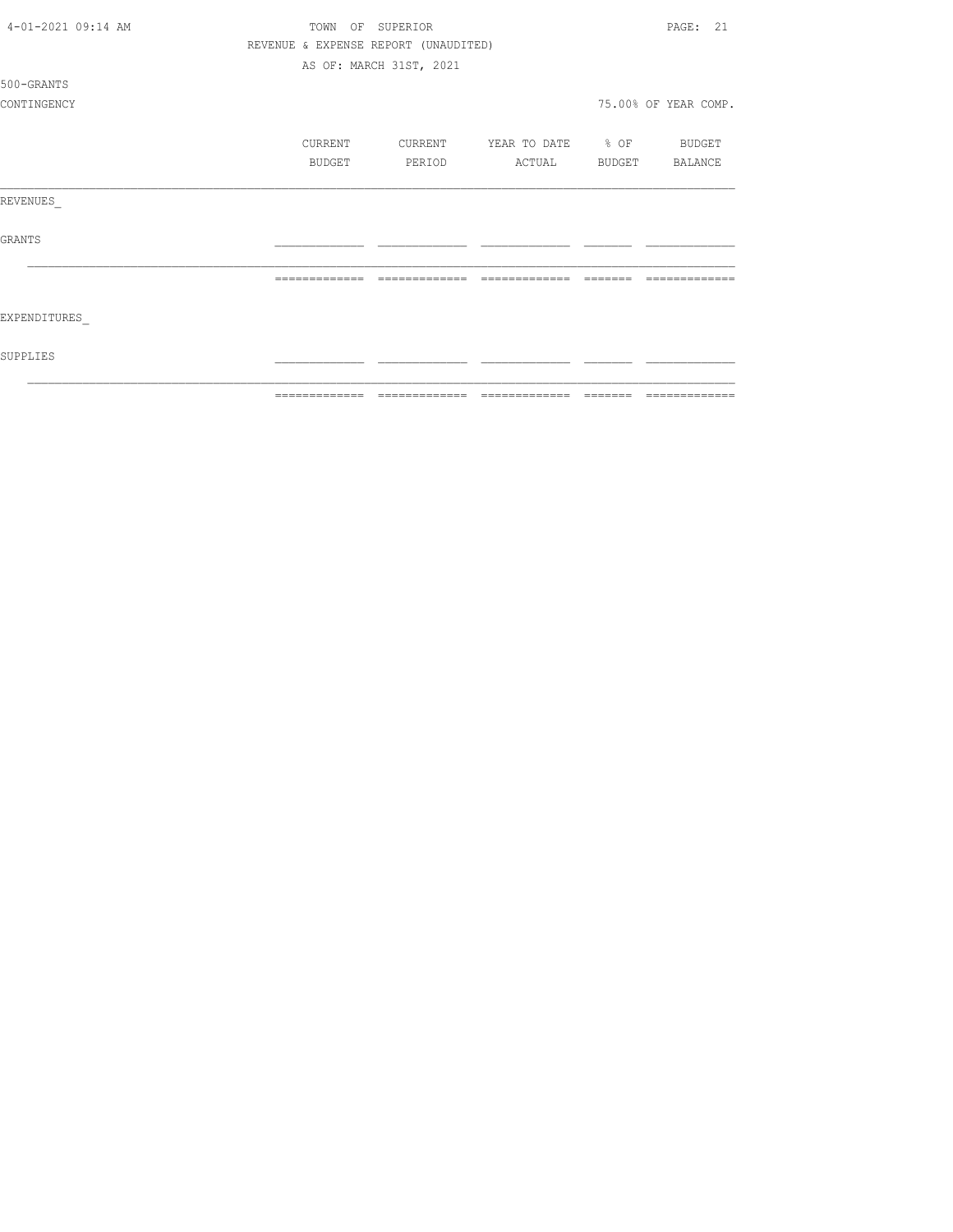#### 4-01-2021 09:14 AM TOWN OF SUPERIOR PAGE: 22 REVENUE & EXPENSE REPORT (UNAUDITED) AS OF: MARCH 31ST, 2021

500-GRANTS

|                                    | CURRENT      | CURRENT | YEAR TO DATE | % OF          | <b>BUDGET</b> |
|------------------------------------|--------------|---------|--------------|---------------|---------------|
|                                    | BUDGET       | PERIOD  | ACTUAL       | <b>BUDGET</b> | BALANCE       |
| FUND TOTAL REVENUES                | 1,381,382.00 | 0.00    | 1,000.00     | 0.07          | 1,380,382.00  |
| FUND TOTAL EXPENDITURES            | 1,381,382.00 | 0.00    | 28,858.92    | 2.09          | 1,352,523.08  |
| REVENUES OVER/(UNDER) EXPENDITURES | 0.00         | 0.00    | 27,858.92    |               | 27,858.92     |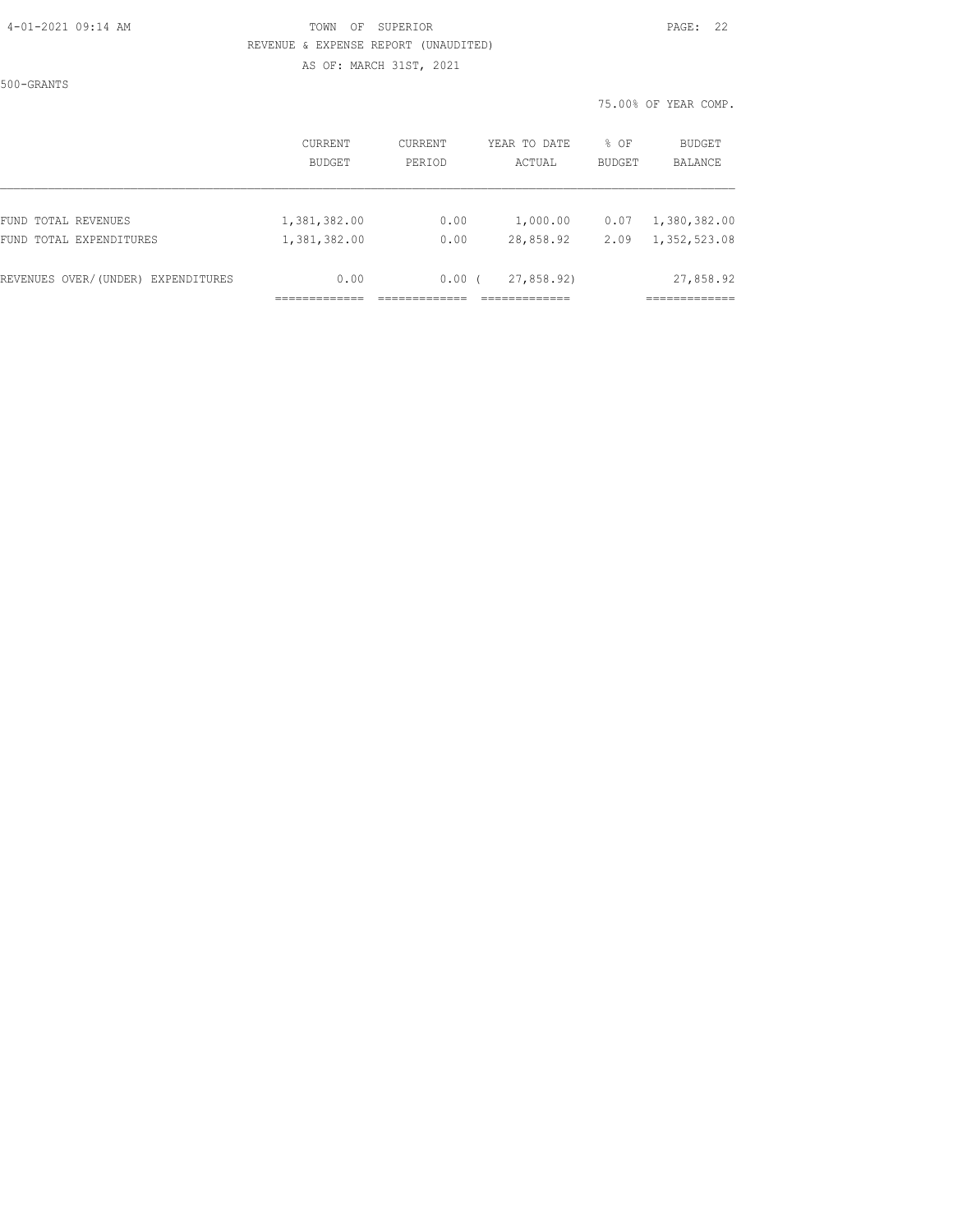| 4-01-2021 09:14 AM     | SUPERIOR<br>TOWN<br>OF               |                         |              |        |                      |  |
|------------------------|--------------------------------------|-------------------------|--------------|--------|----------------------|--|
|                        | REVENUE & EXPENSE REPORT (UNAUDITED) |                         |              |        |                      |  |
|                        |                                      | AS OF: MARCH 31ST, 2021 |              |        |                      |  |
| 510-Emergency Services |                                      |                         |              |        |                      |  |
| NON-DEPARTMENTAL       |                                      |                         |              |        | 75.00% OF YEAR COMP. |  |
|                        | CURRENT                              | CURRENT                 | YEAR TO DATE | $8$ OF | <b>BUDGET</b>        |  |
|                        | BUDGET                               | PERIOD                  | ACTUAL       | BUDGET | BALANCE              |  |
|                        |                                      |                         |              |        |                      |  |
| REVENUES               |                                      |                         |              |        |                      |  |
| CONTINGENCY            |                                      |                         |              |        |                      |  |

 $\mathcal{L}_\text{max}$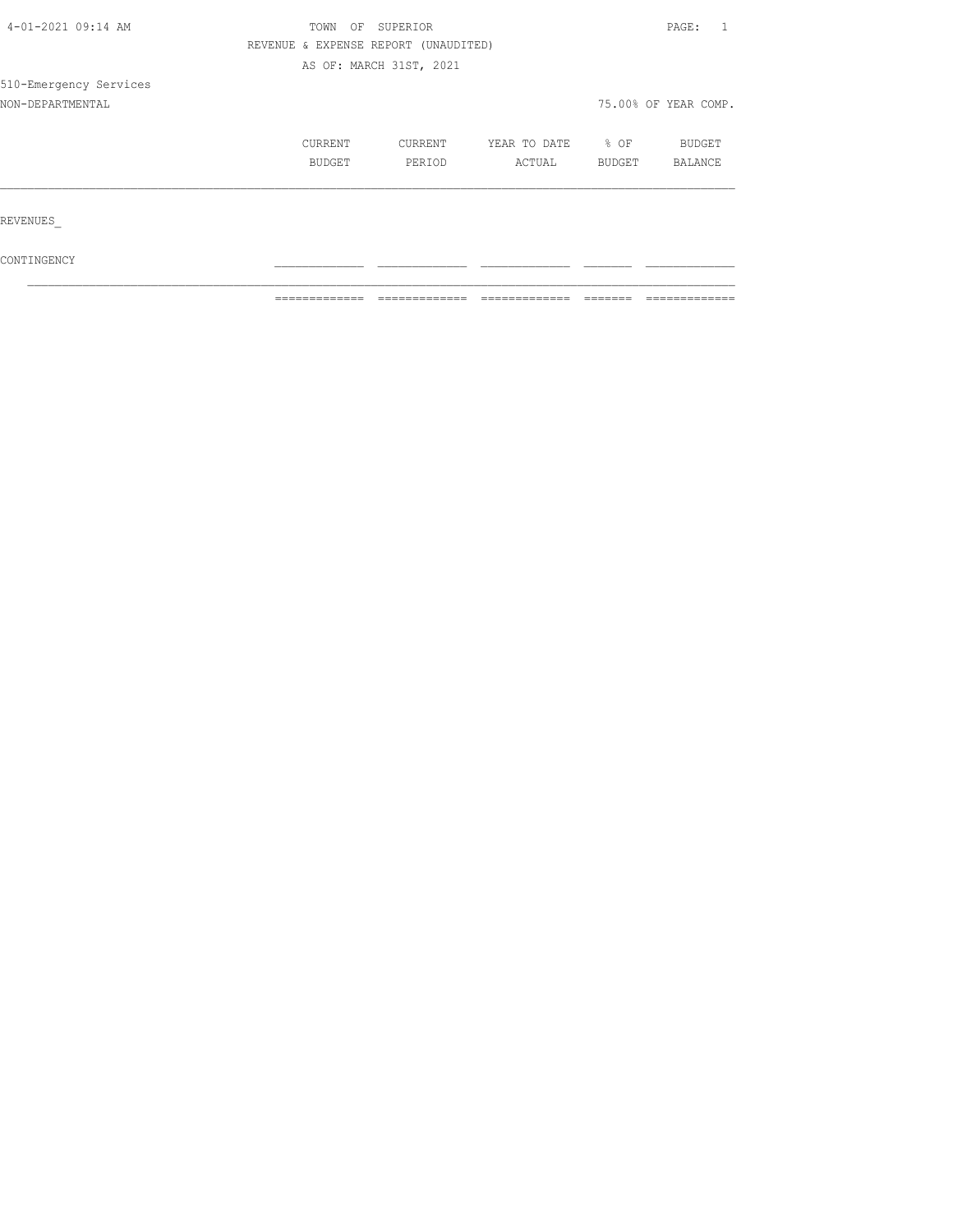|                                      | AS OF: MARCH 31ST, 2021  |                   |                        |                      |                            |
|--------------------------------------|--------------------------|-------------------|------------------------|----------------------|----------------------------|
| 510-Emergency Services               |                          |                   |                        |                      |                            |
| RC EMERGENCY SERV-FIRE               |                          |                   |                        |                      | 75.00% OF YEAR COMP.       |
|                                      | CURRENT<br><b>BUDGET</b> | CURRENT<br>PERIOD | YEAR TO DATE<br>ACTUAL | % OF<br>BUDGET       | <b>BUDGET</b><br>BALANCE   |
| REVENUES                             |                          |                   |                        |                      |                            |
| BUSINESS SERVICES                    |                          |                   |                        |                      |                            |
| GRANTS                               |                          |                   |                        |                      |                            |
| 510-42-4600 GRANT REVENUE            | 0.00                     | 0.00              | 128,500.00             |                      | $0.00$ ( $128,500.00$ )    |
| SUBTOTAL GRANTS                      | 0.00                     | 0.00              | 128,500.00             |                      | $0.00$ ( 128,500.00)       |
| TOTAL REVENUES                       | 0.00<br>=============    | 0.00              | 128,500.00             | $0.00$ (             | 128, 500.00)               |
| EXPENDITURES                         |                          |                   |                        |                      |                            |
| PERSONEL                             |                          |                   |                        |                      |                            |
| SUPPLIES                             |                          |                   |                        |                      |                            |
| 510-42-5299 OTHER OPERATING SUPPLIES | 0.00                     | 0.00              |                        | $1,118.61$ 0.00 (    | 1,118.61)                  |
| SUBTOTAL SUPPLIES                    | 0.00                     | 0.00              |                        | $1,118.61$ 0.00 (    | 1, 118.61)                 |
| UTILITIES                            |                          |                   |                        |                      |                            |
| 510-42-5370 RADIO EQUIPMENT          | 0.00                     | 114.00            | 114.00                 | $0.00$ (             | 114.00)                    |
| SUBTOTAL UTILITIES                   | 0.00                     | 114.00            | 114.00                 | $0.00$ (             | 114.00)                    |
| GENERAL BUSINESS EXPENSE             |                          |                   |                        |                      |                            |
| 510-42-5425 CONFERENCE & TRAINING    | 5,000.00                 | 0.00              |                        | 2,186.83 43.74       | 2,813.17                   |
| 510-42-5430 PRINTING                 | 0.00                     | 109.16            | 918.52                 | $0.00$ (             | 918.52)                    |
| 510-42-5450 UNIFORM PURCHASE         | 3,000.00                 | 0.00              | 2,079.50               | 69.32                | 920.50                     |
| SUBTOTAL GENERAL BUSINESS EXPENSE    | 8,000.00                 | 109.16            | 5,184.85               | 64.81                | 2,815.15                   |
| PROFESSIONAL SERVICES                |                          |                   |                        |                      |                            |
| 510-42-5550 PROFESSIONAL SERVICES    | 4,000.00                 | 0.00              | 442.00                 | 11.05                | 3,558.00                   |
| 510-42-5555 HEALTH & SAFETY          | 12,500.00                | 0.00              | 5, 154.31              | 41.23                | 7,345.69                   |
| SUBTOTAL PROFESSIONAL SERVICES       | 16,500.00                | 0.00              | 5,596.31               | 33.92                | 10,903.69                  |
| REPAIR/MAINTENANCE                   |                          |                   |                        |                      |                            |
| 510-42-5640 VEHICLE REPAIRS          | 41,500.00                | 0.00              | 36,964.62              | 89.07                | 4,535.38                   |
| 510-42-5650 OTHER EQUIPMENT REPAIRS  | 3,000.00                 | 0.00              | 2,068.06               | 68.94                | 931.94                     |
| SUBTOTAL REPAIR/MAINTENANCE          | 44,500.00                | 0.00              | 39,032.68              | 87.71                | 5,467.32                   |
| CAPITAL OUTLAY                       |                          |                   |                        |                      |                            |
| 510-42-5750 FIRE/PPE                 | 0.00                     | 0.00              |                        |                      | 44,670.28 0.00 (44,670.28) |
| 510-42-5780 SOFTWARE                 | 3,500.00                 | 0.00              | 0.00                   | 0.00                 | 3,500.00                   |
| SUBTOTAL CAPITAL OUTLAY              | 3,500.00                 | 0.00              |                        | 44,670.28 1,276.29 ( | 41,170.28)                 |

 4-01-2021 09:14 AM TOWN OF SUPERIOR PAGE: 2 REVENUE & EXPENSE REPORT (UNAUDITED)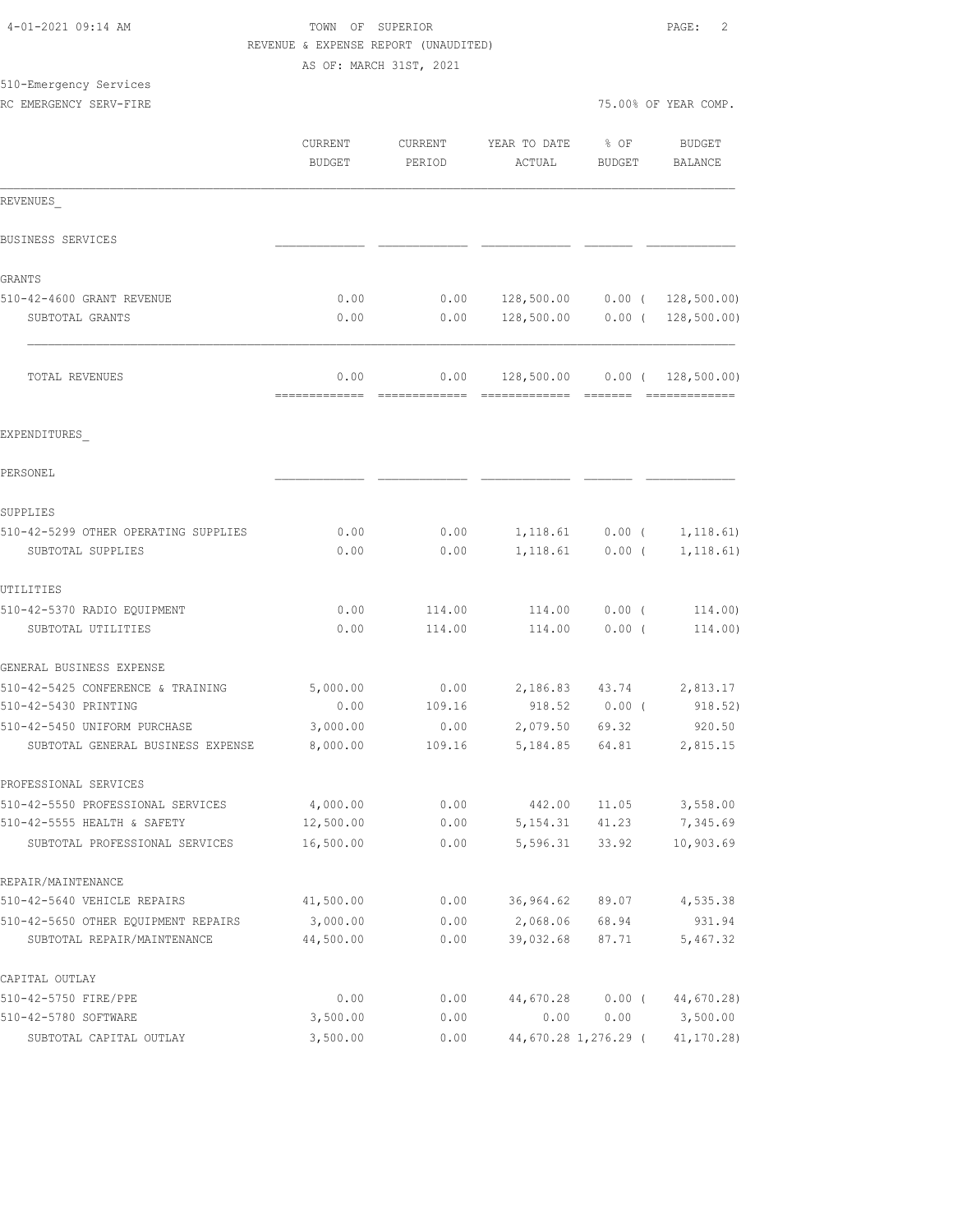## TOWN OF SUPERIOR **PAGE:** 3 REVENUE & EXPENSE REPORT (UNAUDITED) AS OF: MARCH 31ST, 2021

510-Emergency Services RC EMERGENCY SERV-FIRE THE REAL PROPERTY OF THE SERVICE OF THE SERVICE OF THE SERVICE OF THE SERVICE OF THE SERVICE OF THE SERVICE OF THE SERVICE OF THE SERVICE OF THE SERVICE OF THE SERVICE OF THE SERVICE OF THE SERVICE O

|                                    | CURRENT<br><b>BUDGET</b> | <b>CURRENT</b><br>PERIOD | YEAR TO DATE<br>ACTUAL | ⊱<br>OF<br><b>BUDGET</b> | <b>BUDGET</b><br><b>BALANCE</b> |
|------------------------------------|--------------------------|--------------------------|------------------------|--------------------------|---------------------------------|
| DEBT SERVICE                       |                          |                          |                        |                          |                                 |
| 510-42-5999 CAPITAL OUTLAY         | 56,000.00                | 0.00                     | 0.00                   | 0.00                     | 56,000.00                       |
| SUBTOTAL DEBT SERVICE              | 56,000.00                | 0.00                     | 0.00                   | 0.00                     | 56,000.00                       |
| TOTAL EXPENDITURES                 | 128,500.00               | 223.16                   | 95,716.73              | 74.49                    | 32,783.27                       |
|                                    | -------------            |                          |                        |                          |                                 |
| REVENUES OVER/(UNDER) EXPENDITURES | $128,500.00)$ (          | 223.16)                  | 32,783.27              |                          | 161,283.27)                     |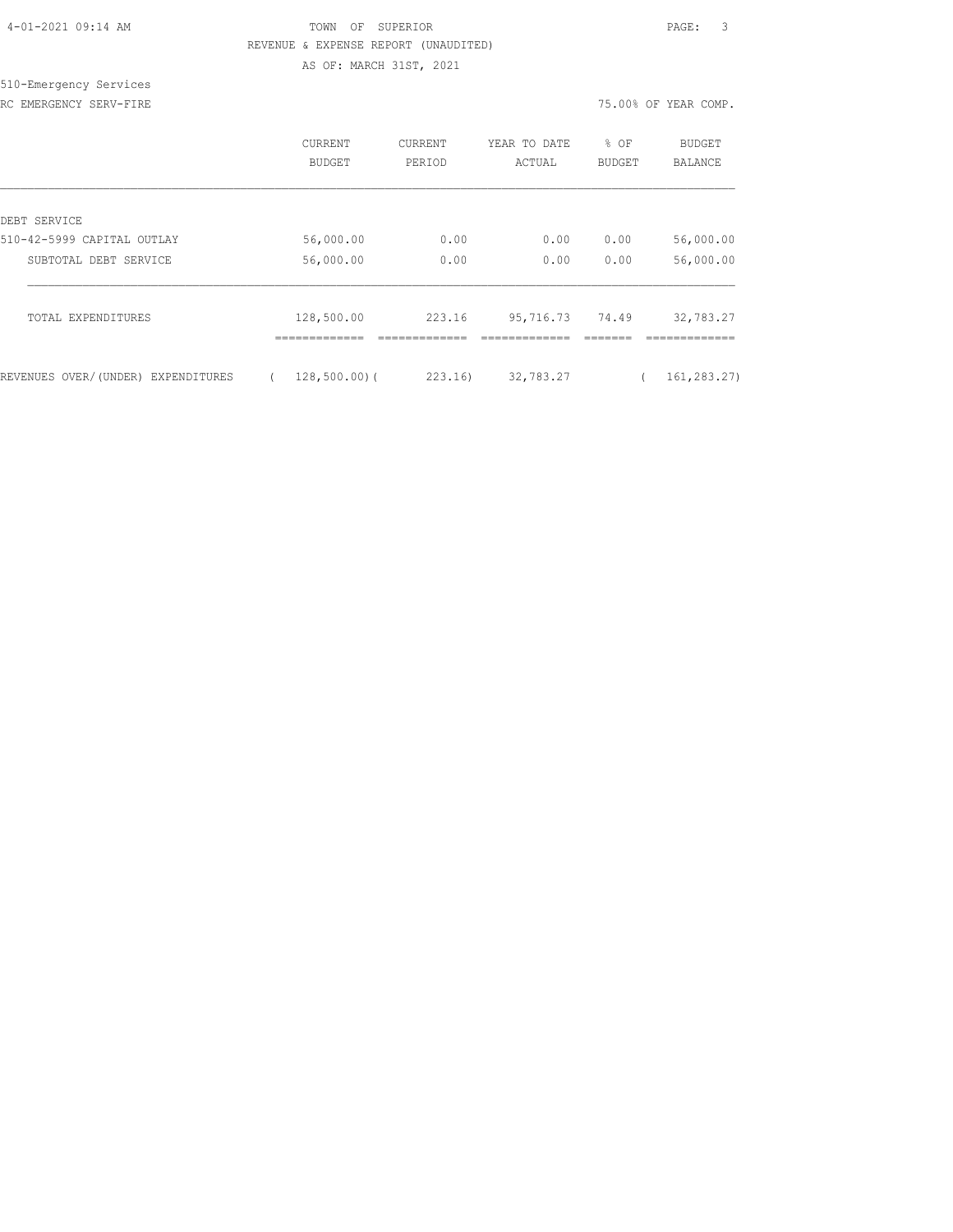#### 4-01-2021 09:14 AM TOWN OF SUPERIOR PAGE: 4 REVENUE & EXPENSE REPORT (UNAUDITED) AS OF: MARCH 31ST, 2021

# 510-Emergency Services

RC EMERGENCY SERV-POLICE **A** complete the complete  $75.00\%$  OF YEAR COMP.

|                                                               | CURRENT<br><b>BUDGET</b> | <b>CURRENT</b><br>PERIOD | YEAR TO DATE<br>ACTUAL | % OF<br><b>BUDGET</b> | <b>BUDGET</b><br><b>BALANCE</b> |
|---------------------------------------------------------------|--------------------------|--------------------------|------------------------|-----------------------|---------------------------------|
| REVENUES                                                      |                          |                          |                        |                       |                                 |
| GRANTS                                                        |                          |                          |                        |                       |                                 |
| 510-41-4600 Grant Revenue                                     | 200,000.00               | 0.00                     | 71,500.00              | 35.75                 | 128,500.00                      |
| SUBTOTAL GRANTS                                               | 200,000.00               | 0.00                     | 71,500.00              | 35.75                 | 128,500.00                      |
| CONTINGENCY                                                   |                          |                          |                        |                       |                                 |
| 510-41-4999 OTHER FINANCING SOURCE                            | 0.00                     | 0.00                     | 64,057.80              | $0.00$ (              | 64,057.80)                      |
| SUBTOTAL CONTINGENCY                                          | 0.00                     | 0.00                     | 64,057.80              | $0.00$ (              | 64,057.80)                      |
| TOTAL REVENUES                                                | 200,000.00               | 0.00                     | 135,557.80             | 67.78                 | 64,442.20                       |
| EXPENDITURES                                                  |                          |                          |                        |                       |                                 |
| SUPPLIES                                                      |                          |                          |                        |                       |                                 |
| 510-41-5299 Other Operating Supplies                          | 4,000.00                 | 0.00                     | 1,864.94               | 46.62                 | 2,135.06                        |
| SUBTOTAL SUPPLIES                                             | 4,000.00                 | 0.00                     | 1,864.94               | 46.62                 | 2,135.06                        |
| UTILITIES                                                     |                          |                          |                        |                       |                                 |
| 510-41-5370 Radio Equipment                                   | 3,000.00                 | 0.00                     | 3,248.12               | $108.27$ (            | 248.12)                         |
| SUBTOTAL UTILITIES                                            | 3,000.00                 | 0.00                     | 3,248.12               | $108.27$ (            | 248.12)                         |
| GENERAL BUSINESS EXPENSE                                      |                          |                          |                        |                       |                                 |
| 510-41-5425 Conferences & Training                            | 10,000.00                | 0.00                     | 4,481.61               | 44.82                 | 5,518.39                        |
| 510-41-5430 PRINTING                                          | 2,000.00                 | 160.26                   | 2,292.73               | $114.64$ (            | 292.73)                         |
| 510-41-5450 Uniform Purchases                                 | 8,500.00                 | 0.00                     | 17,033.57              | $200.39$ (            | 8, 533.57                       |
| SUBTOTAL GENERAL BUSINESS EXPENSE                             | 20,500.00                | 160.26                   | 23,807.91              | $116.14$ (            | 3,307.91)                       |
| PROFESSIONAL SERVICES                                         |                          |                          |                        |                       |                                 |
| 510-41-5550 Professional Services                             | 0.00                     | 0.00                     | 300.00                 | $0.00$ (              | $300.00$ )                      |
| 510-41-5555 Health & Safety<br>SUBTOTAL PROFESSIONAL SERVICES | 1,000.00<br>1,000.00     | 0.00<br>0.00             | 432.28<br>732.28       | 43.23<br>73.23        | 567.72<br>267.72                |
| REPAIR/MAINTENANCE                                            |                          |                          |                        |                       |                                 |
| 510-41-5640 Vehicle Repairs                                   | 10,000.00                | 0.00                     | 4,269.80               | 42.70                 | 5,730.20                        |
| 510-41-5642 Tires and Tubes                                   | 3,000.00                 | 0.00                     | 5,428.12               | 180.94 (              | 2,428.12)                       |
| SUBTOTAL REPAIR/MAINTENANCE                                   | 13,000.00                | 0.00                     | 9,697.92               | 74.60                 | 3,302.08                        |
| CAPITAL OUTLAY                                                |                          |                          |                        |                       |                                 |
| 510-41-5750 Fire/PPE                                          | 0.00                     | 0.00                     | 3,220.49               | 0.00(                 | 3,220.49                        |
| 510-41-5780 Software                                          | 0.00                     | 0.00                     | 2,171.96               | $0.00$ (              | 2, 171.96                       |
| SUBTOTAL CAPITAL OUTLAY                                       | 0.00                     | 0.00                     | 5,392.45               | $0.00$ (              | 5,392.45                        |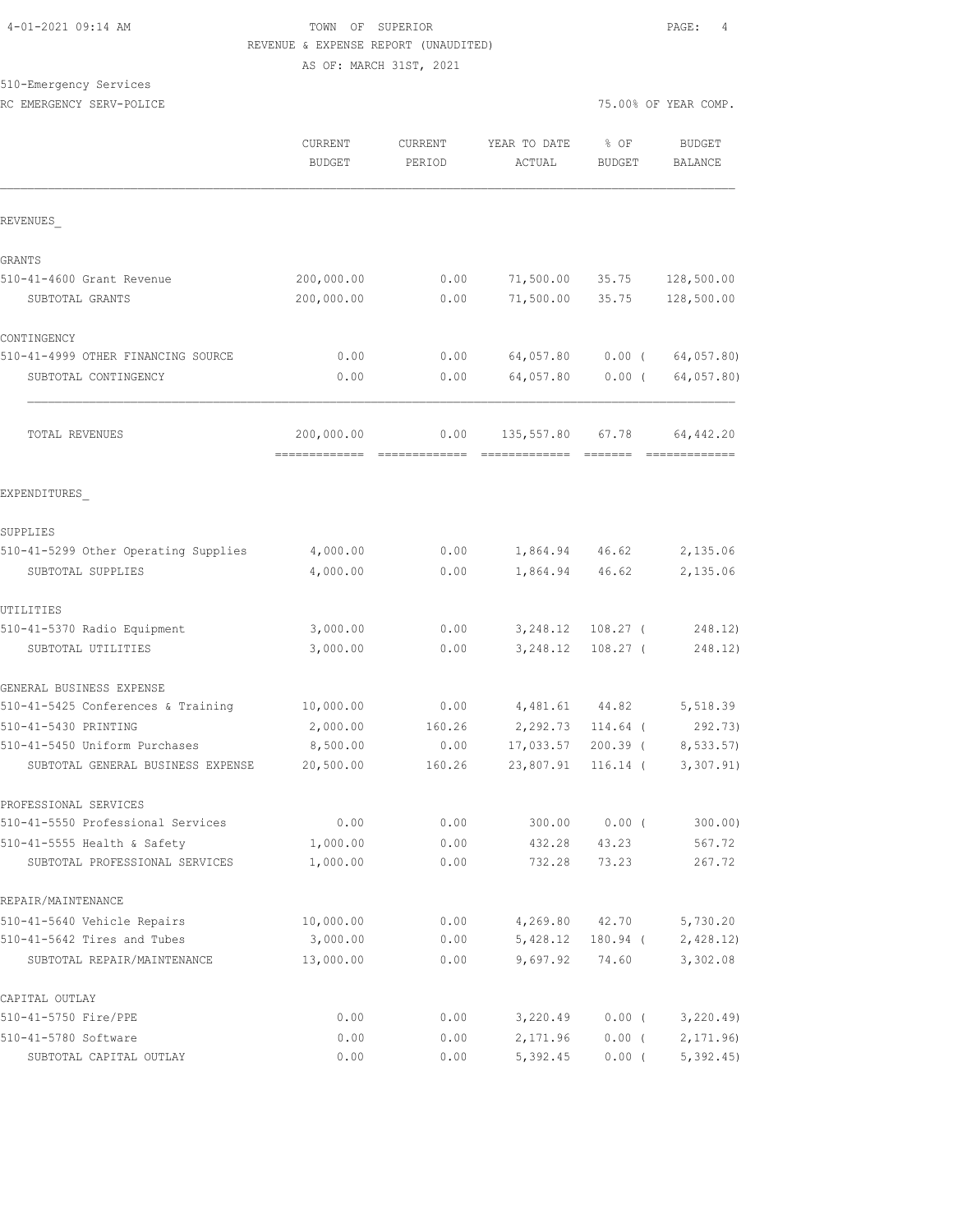# 4-01-2021 09:14 AM TOWN OF SUPERIOR PAGE: 5 REVENUE & EXPENSE REPORT (UNAUDITED)

AS OF: MARCH 31ST, 2021

# 510-Emergency Services

RC EMERGENCY SERV-POLICE **12000** CHARGENCY SERV-POLICE

|                                     | <b>CURRENT</b><br>BUDGET   | CURRENT<br>PERIOD | YEAR TO DATE<br>ACTUAL | % OF<br><b>BUDGET</b> | <b>BUDGET</b><br>BALANCE     |
|-------------------------------------|----------------------------|-------------------|------------------------|-----------------------|------------------------------|
| DEBT SERVICE                        |                            |                   |                        |                       |                              |
| 510-41-5900 DEBT SERVICE: PRINCIPAL | 0.00                       | 0.00              | 13,966.49              | $0.00$ (              | 13,966.49)                   |
| 510-41-5999 Capital Outlay          | 30,000.00                  | 0.00              | 64,057.80              | $213.53$ (            | 34,057.80)                   |
| SUBTOTAL DEBT SERVICE               | 30,000.00                  | 0.00              | 78,024.29              | $260.08$ (            | 48,024.29)                   |
| TOTAL EXPENDITURES                  | 71,500.00<br>------------- | 160.26            | 122,767.91             | 171.70 (              | 51, 267, 91)<br>============ |
| REVENUES OVER/(UNDER) EXPENDITURES  | 128,500.00 (               | 160.26            | 12,789.89              |                       | 115,710.11                   |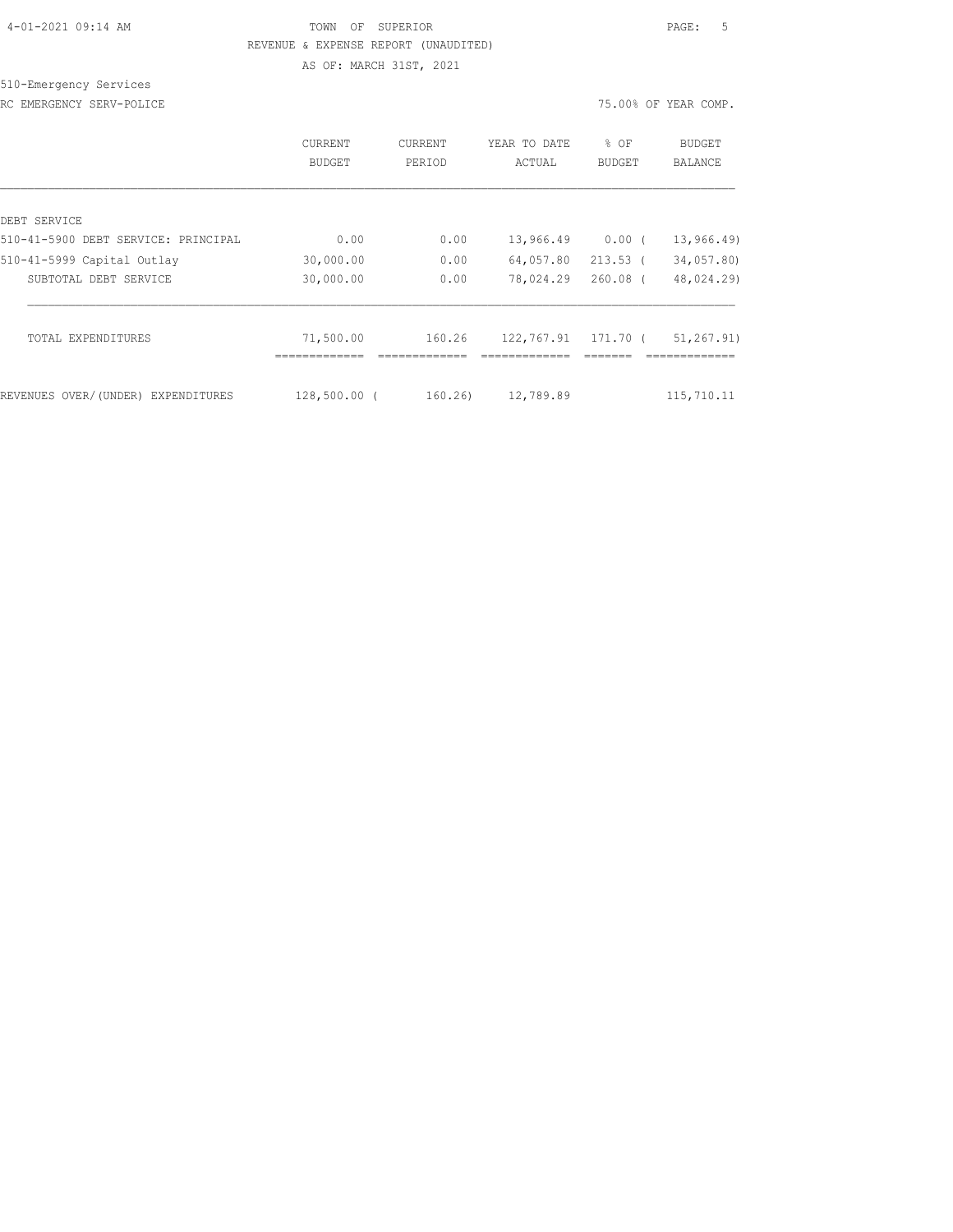## TOWN OF SUPERIOR **Example 2010** PAGE: 6 REVENUE & EXPENSE REPORT (UNAUDITED) AS OF: MARCH 31ST, 2021

510-Emergency Services

|                                    | CURRENT<br>BUDGET | <b>CURRENT</b><br>PERIOD | YEAR TO DATE<br>ACTUAL | % OF<br><b>BUDGET</b> | <b>BUDGET</b><br><b>BALANCE</b> |
|------------------------------------|-------------------|--------------------------|------------------------|-----------------------|---------------------------------|
|                                    |                   |                          |                        |                       |                                 |
| FUND TOTAL REVENUES                | 200,000.00        | 0.00                     | 264,057.80             | 132.03 (              | 64,057.80)                      |
| FUND TOTAL EXPENDITURES            | 200,000.00        | 383.42                   | 218,484.64             | $109.24$ (            | 18,484.64)                      |
| REVENUES OVER/(UNDER) EXPENDITURES | 0.00(             | 383.42)                  | 45, 573. 16            |                       | 45, 573, 16                     |
|                                    |                   |                          |                        |                       |                                 |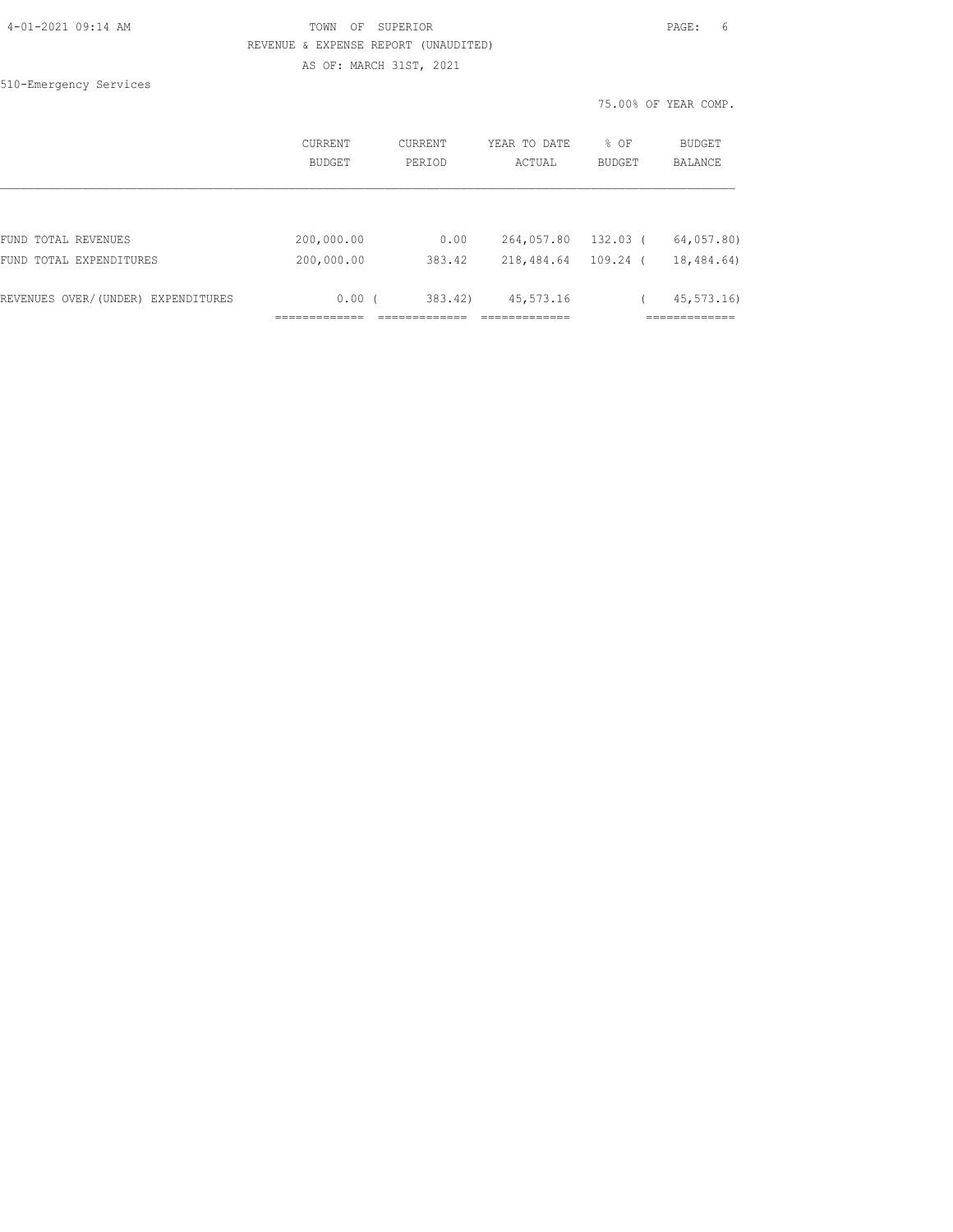## TOWN OF SUPERIOR **PAGE:** 1 REVENUE & EXPENSE REPORT (UNAUDITED) AS OF: MARCH 31ST, 2021

| 511-RESOLUTION GRANTS |  |
|-----------------------|--|
| ------                |  |

MAYOR & COUNCIL COUNCIL COMP.

|                                    | <b>CURRENT</b><br><b>BUDGET</b>              | <b>CURRENT</b><br>PERIOD | YEAR TO DATE<br>ACTUAL | % OF<br><b>BUDGET</b> | <b>BUDGET</b><br>BALANCE          |
|------------------------------------|----------------------------------------------|--------------------------|------------------------|-----------------------|-----------------------------------|
| REVENUES                           |                                              |                          |                        |                       |                                   |
| GRANTS                             |                                              |                          |                        |                       |                                   |
| 511-01-4600 GRANT REVENUE          | 1,200,000.00                                 | 0.00                     | 0.00                   | 0.00                  | 1,200,000.00                      |
| SUBTOTAL GRANTS                    | 1,200,000.00                                 | 0.00                     | 0.00                   | 0.00                  | 1,200,000.00                      |
| TOTAL REVENUES                     | 1,200,000.00<br>-------------- ------------- | 0.00                     | 0.00                   | 0.00                  | 1,200,000.00                      |
| EXPENDITURES                       |                                              |                          |                        |                       |                                   |
| SUPPLIES                           |                                              |                          |                        |                       |                                   |
| 511-01-5299 OPERATING SUPPLIES     | 1,200,000.00                                 | 0.00                     |                        |                       | 18,469.97    1.54    1,181,530.03 |
| SUBTOTAL SUPPLIES                  | 1,200,000.00                                 | 0.00                     | 18,469.97              | 1.54                  | 1,181,530.03                      |
| PROFESSIONAL SERVICES              |                                              |                          |                        |                       |                                   |
| 511-01-5530 ENGINEERING EXPENSES   | 0.00                                         | 0.00                     | 5,939.35               |                       | $0.00$ ( 5,939.35)                |
| SUBTOTAL PROFESSIONAL SERVICES     | 0.00                                         | 0.00                     | 5,939.35               | $0.00$ (              | 5, 939.35                         |
| CAPITAL OUTLAY                     |                                              |                          |                        |                       |                                   |
| 511-01-5710 BUILDING               | 0.00                                         | 0.00                     | 50,000.00              | $0.00$ (              | 50,000.00)                        |
| SUBTOTAL CAPITAL OUTLAY            | 0.00                                         | 0.00                     | 50,000.00              | $0.00$ (              | 50,000.00)                        |
| DEBT SERVICE                       |                                              |                          |                        |                       |                                   |
| TOTAL EXPENDITURES                 | 1,200,000.00<br>-------------                | 0.00                     | 74,409.32              | 6.20                  | 1,125,590.68                      |
| REVENUES OVER/(UNDER) EXPENDITURES | 0.00                                         |                          | $0.00$ ( $74,409.32$ ) |                       | 74,409.32                         |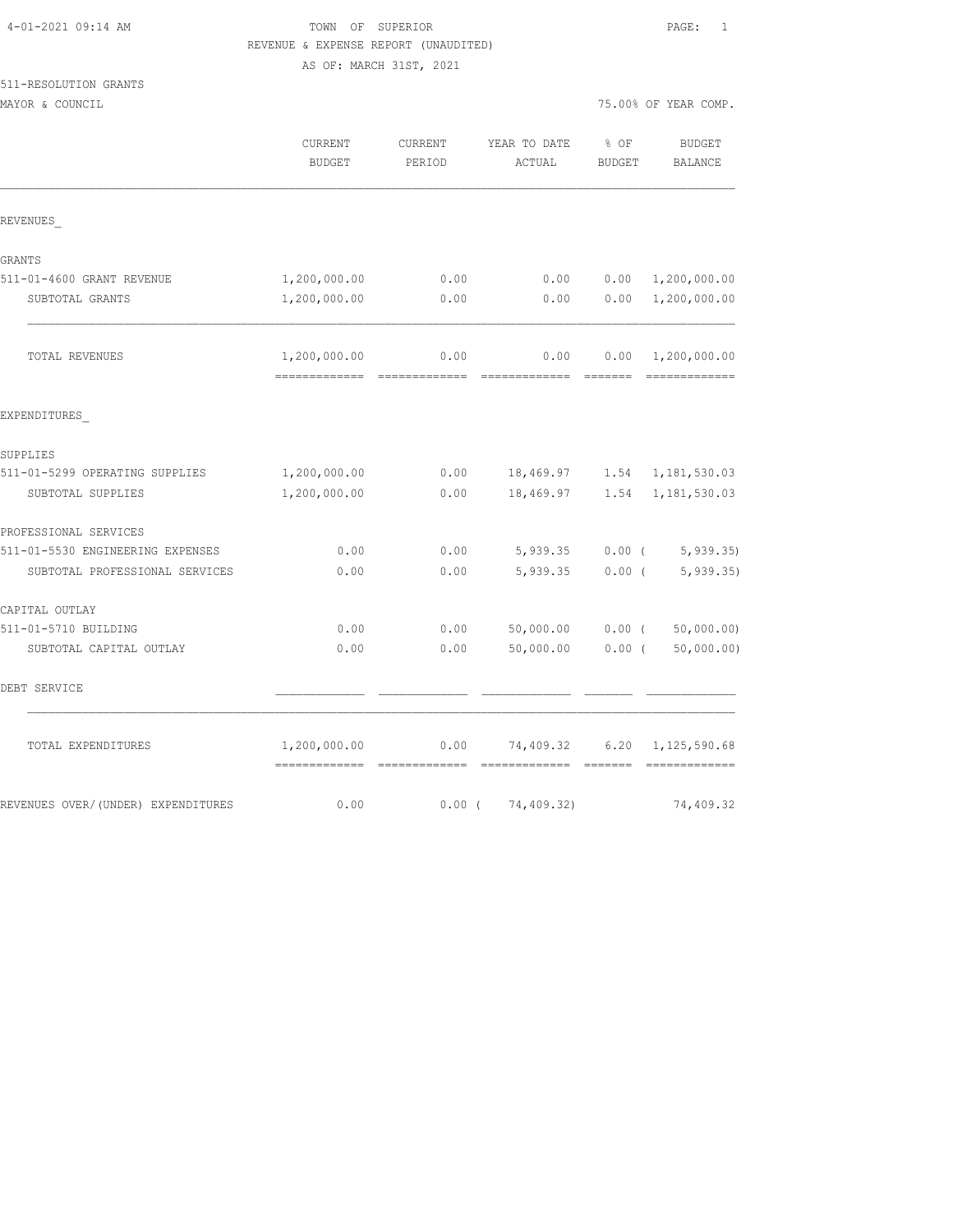| 4-01-2021 09:14 AM             | TOWN OF SUPERIOR                     |  |                                             |  |                      |  |
|--------------------------------|--------------------------------------|--|---------------------------------------------|--|----------------------|--|
|                                | REVENUE & EXPENSE REPORT (UNAUDITED) |  |                                             |  |                      |  |
|                                | AS OF: MARCH 31ST, 2021              |  |                                             |  |                      |  |
| 511-RESOLUTION GRANTS          |                                      |  |                                             |  |                      |  |
| <b>RECREATION</b>              |                                      |  |                                             |  | 75.00% OF YEAR COMP. |  |
|                                |                                      |  |                                             |  |                      |  |
|                                |                                      |  | CURRENT CURRENT YEAR TO DATE % OF BUDGET    |  |                      |  |
|                                |                                      |  | BUDGET PERIOD ACTUAL BUDGET BALANCE         |  |                      |  |
|                                |                                      |  |                                             |  |                      |  |
| REVENUES                       |                                      |  |                                             |  |                      |  |
| GRANTS                         |                                      |  |                                             |  |                      |  |
|                                |                                      |  |                                             |  |                      |  |
| EXPENDITURES                   |                                      |  |                                             |  |                      |  |
| SUPPLIES                       |                                      |  |                                             |  |                      |  |
| 511-12-5299 OPERATING SUPPLIES |                                      |  | $0.00$ $0.00$ $300.00$ $0.00$ $($ $300.00)$ |  |                      |  |
| SUBTOTAL SUPPLIES              | 0.00                                 |  | $0.00$ 300.00 0.00 (300.00)                 |  |                      |  |
| PROFESSIONAL SERVICES          |                                      |  |                                             |  |                      |  |
| CAPITAL OUTLAY                 |                                      |  |                                             |  |                      |  |
|                                |                                      |  |                                             |  |                      |  |
| TOTAL EXPENDITURES             |                                      |  | $0.00$ $0.00$ $300.00$ $0.00$ $($ $300.00)$ |  |                      |  |
|                                |                                      |  |                                             |  |                      |  |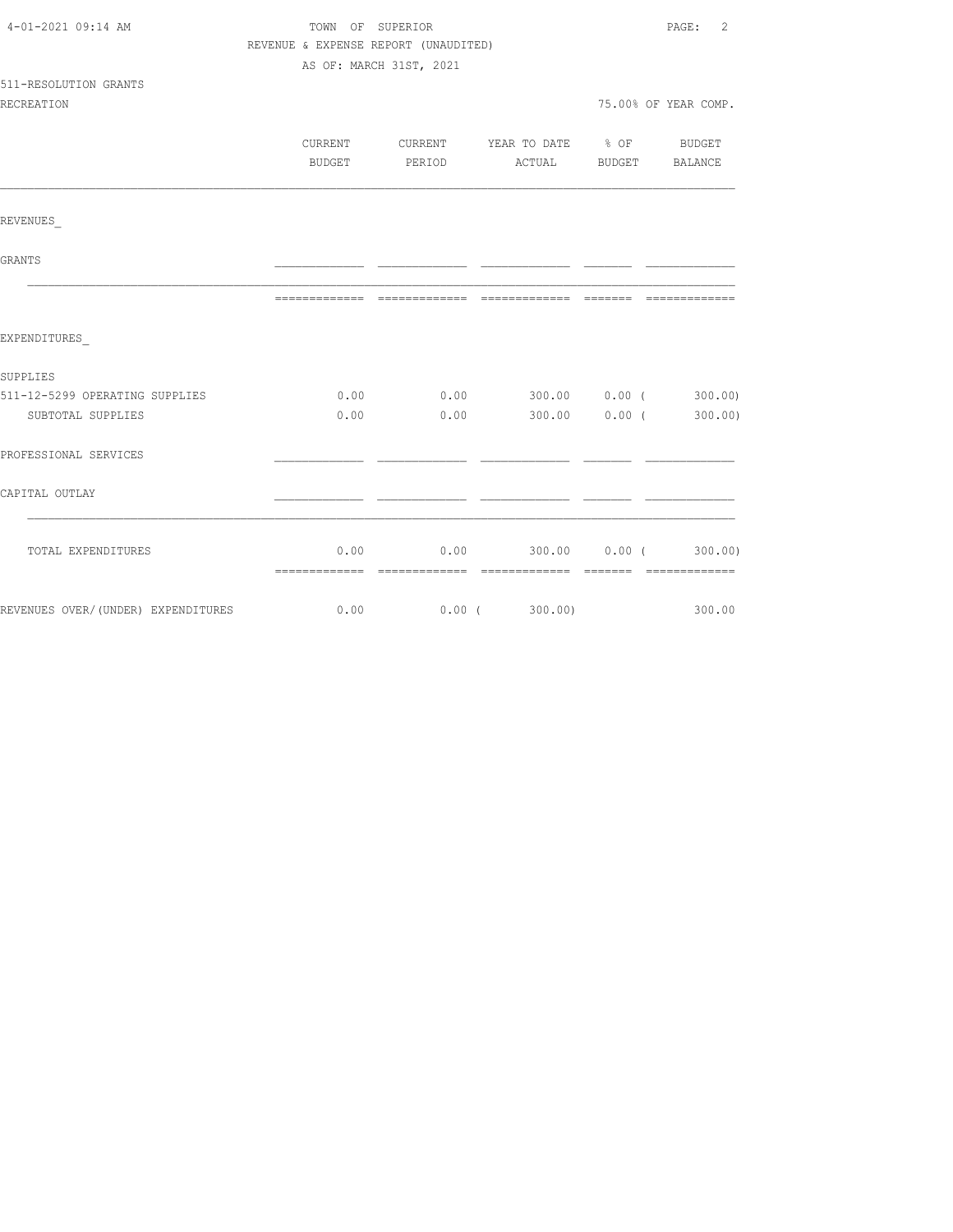|                                    | REVENUE & EXPENSE REPORT (UNAUDITED) |                         |                                         |               |                             |
|------------------------------------|--------------------------------------|-------------------------|-----------------------------------------|---------------|-----------------------------|
|                                    |                                      | AS OF: MARCH 31ST, 2021 |                                         |               |                             |
| 511-RESOLUTION GRANTS              |                                      |                         |                                         |               |                             |
| ECONOMIC DEVELOPMENT               |                                      |                         |                                         |               | 75.00% OF YEAR COMP.        |
|                                    | CURRENT                              | CURRENT                 | YEAR TO DATE                            | % OF          | BUDGET                      |
|                                    | BUDGET                               | PERIOD                  | ACTUAL                                  | <b>BUDGET</b> | BALANCE                     |
| REVENUES                           |                                      |                         |                                         |               |                             |
| GRANTS                             |                                      |                         |                                         |               |                             |
| 511-19-4600 GRANT REVENUE          | 275,000.00                           | 275,000.00              | 275,000.00                              | 100.00        | 0.00                        |
| SUBTOTAL GRANTS                    | 275,000.00                           | 275,000.00              | 275,000.00                              | 100.00        | 0.00                        |
| TOTAL REVENUES                     |                                      |                         | 275,000.00 275,000.00 275,000.00 100.00 |               | 0.00                        |
| EXPENDITURES                       |                                      |                         |                                         |               |                             |
| SUPPLIES                           |                                      |                         |                                         |               |                             |
| 511-19-5299 OPERATING SUPPLIES     | 275,000.00                           |                         | 29,250.00 168,500.00                    |               | 61.27 106,500.00            |
| SUBTOTAL SUPPLIES                  | 275,000.00                           | 29,250.00               | 168,500.00                              | 61.27         | 106,500.00                  |
| PROFESSIONAL SERVICES              |                                      |                         |                                         |               |                             |
| CAPITAL OUTLAY                     |                                      |                         |                                         |               |                             |
| TOTAL EXPENDITURES                 | 275,000.00                           |                         | 29,250.00 168,500.00                    | 61.27         | 106,500.00<br>------------- |
| REVENUES OVER/(UNDER) EXPENDITURES | 0.00                                 | 245,750.00              | 106,500.00                              | $\left($      | 106, 500.00)                |

4-01-2021 09:14 AM **TOWN OF SUPERIOR** TOWN OF SUPERIOR PAGE: 3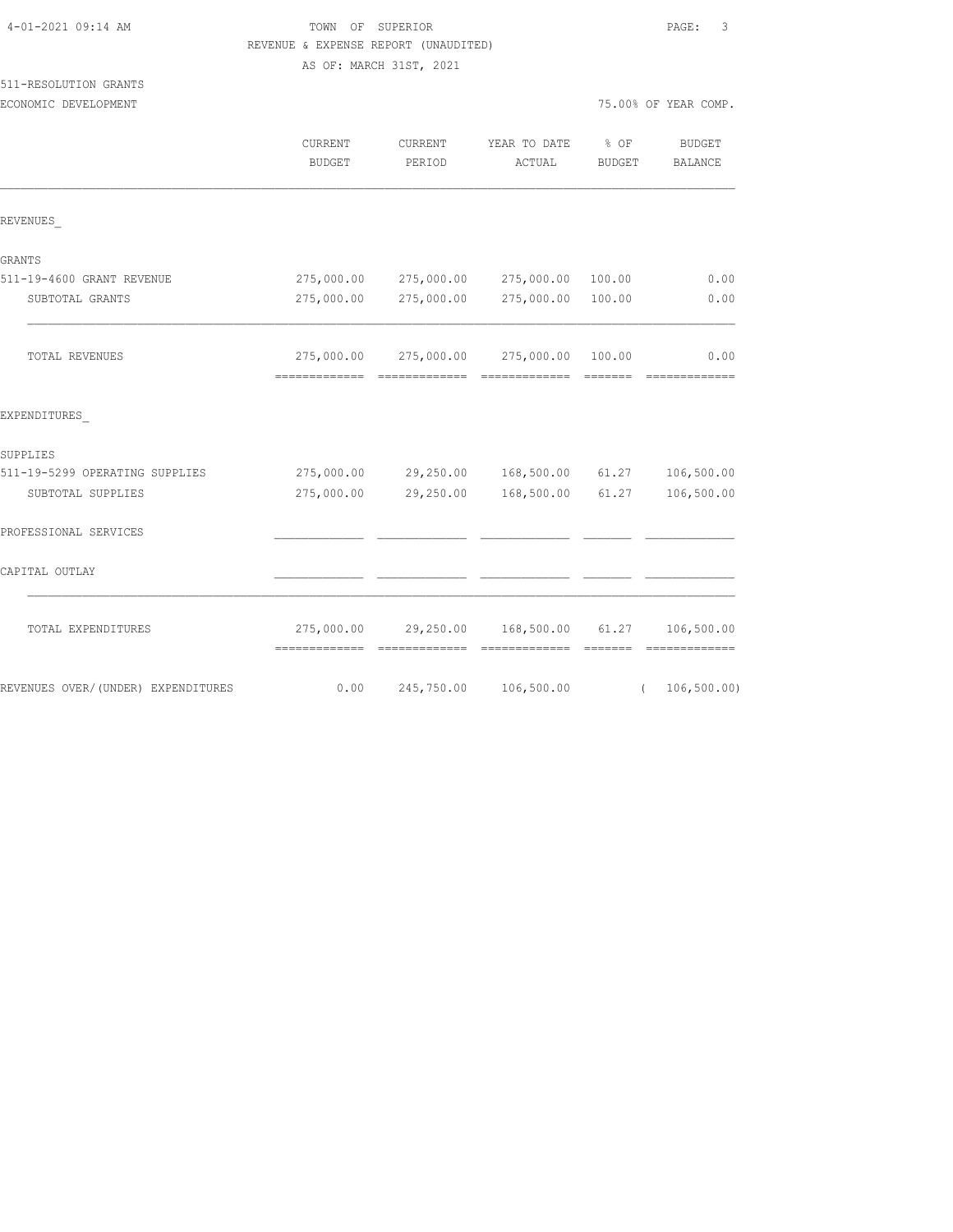| 4-01-2021 09:14 AM |  |
|--------------------|--|
|                    |  |

## TOWN OF SUPERIOR **PAGE:** 4 REVENUE & EXPENSE REPORT (UNAUDITED) AS OF: MARCH 31ST, 2021

511-RESOLUTION GRANTS

|                                    | CURRENT<br>BUDGET | CURRENT<br>PERIOD | YEAR TO DATE<br>ACTUAL | % OF<br>BUDGET | BUDGET<br><b>BALANCE</b> |
|------------------------------------|-------------------|-------------------|------------------------|----------------|--------------------------|
|                                    |                   |                   |                        |                |                          |
| FUND TOTAL REVENUES                | 1,475,000.00      | 275,000.00        | 275,000.00             | 18.64          | 1,200,000.00             |
| FUND TOTAL EXPENDITURES            | 1,475,000.00      | 29,250.00         | 243,209.32             | 16.49          | 1,231,790.68             |
| REVENUES OVER/(UNDER) EXPENDITURES | 0.00              | 245,750.00        | 31,790.68              |                | 31,790.68)               |
|                                    |                   |                   |                        |                |                          |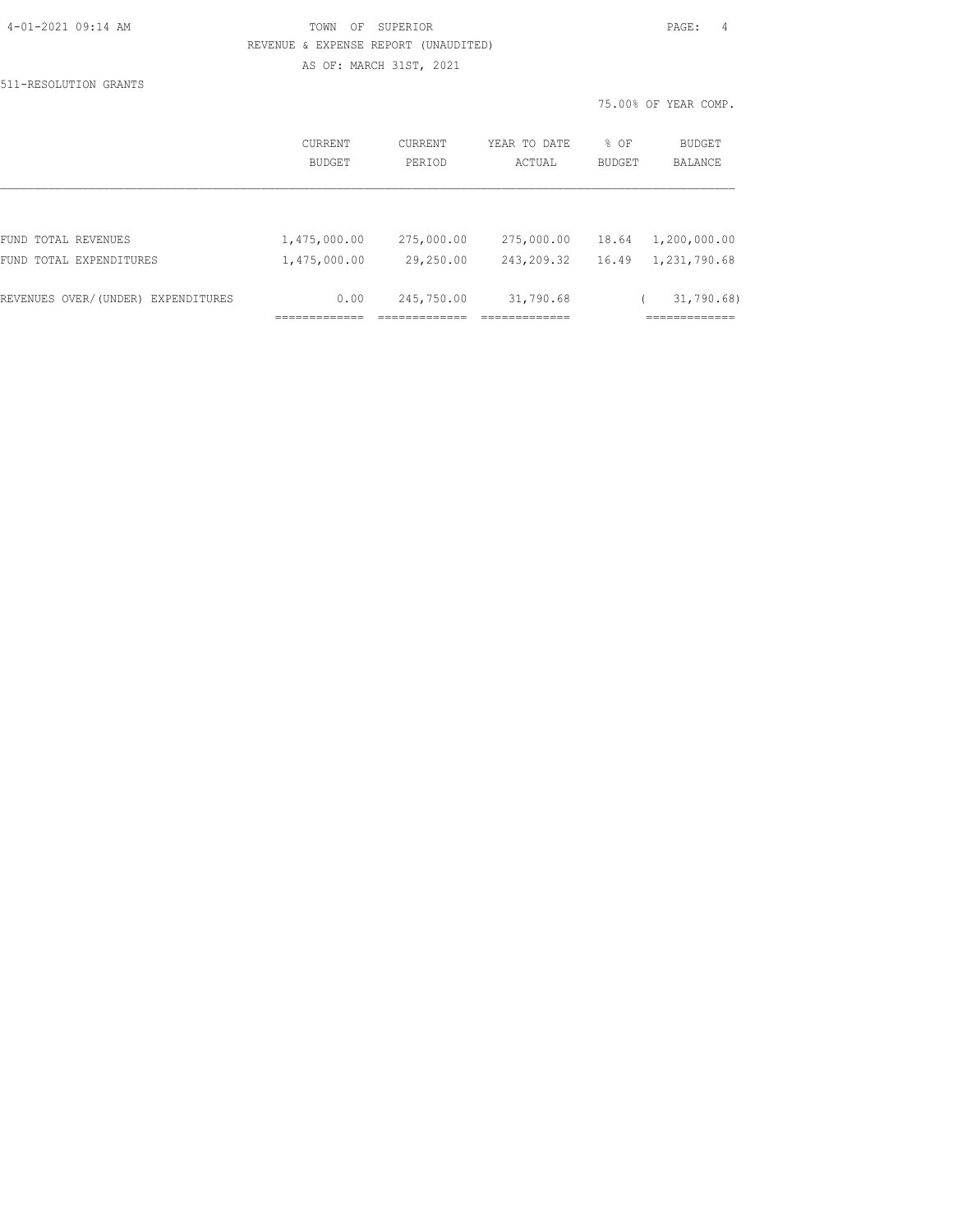| 4-01-2021 09:14 AM | TOWN<br>OF                           | SUPERIOR                |              |      | $\texttt{PAGE}$ :<br>$\sim$ 1 |
|--------------------|--------------------------------------|-------------------------|--------------|------|-------------------------------|
|                    | REVENUE & EXPENSE REPORT (UNAUDITED) |                         |              |      |                               |
|                    |                                      | AS OF: MARCH 31ST, 2021 |              |      |                               |
| 512-AZCares Fund   |                                      |                         |              |      |                               |
|                    |                                      |                         |              |      | 75.00% OF YEAR COMP.          |
|                    | CURRENT                              | CURRENT                 | YEAR TO DATE | % OF | <b>BUDGET</b>                 |

BUDGET PERIOD ACTUAL BUDGET BALANCE \_\_\_\_\_\_\_\_\_\_\_\_\_\_\_\_\_\_\_\_\_\_\_\_\_\_\_\_\_\_\_\_\_\_\_\_\_\_\_\_\_\_\_\_\_\_\_\_\_\_\_\_\_\_\_\_\_\_\_\_\_\_\_\_\_\_\_\_\_\_\_\_\_\_\_\_\_\_\_\_\_\_\_\_\_\_\_\_\_\_\_\_\_\_\_\_\_\_\_\_\_\_\_\_\_\_\_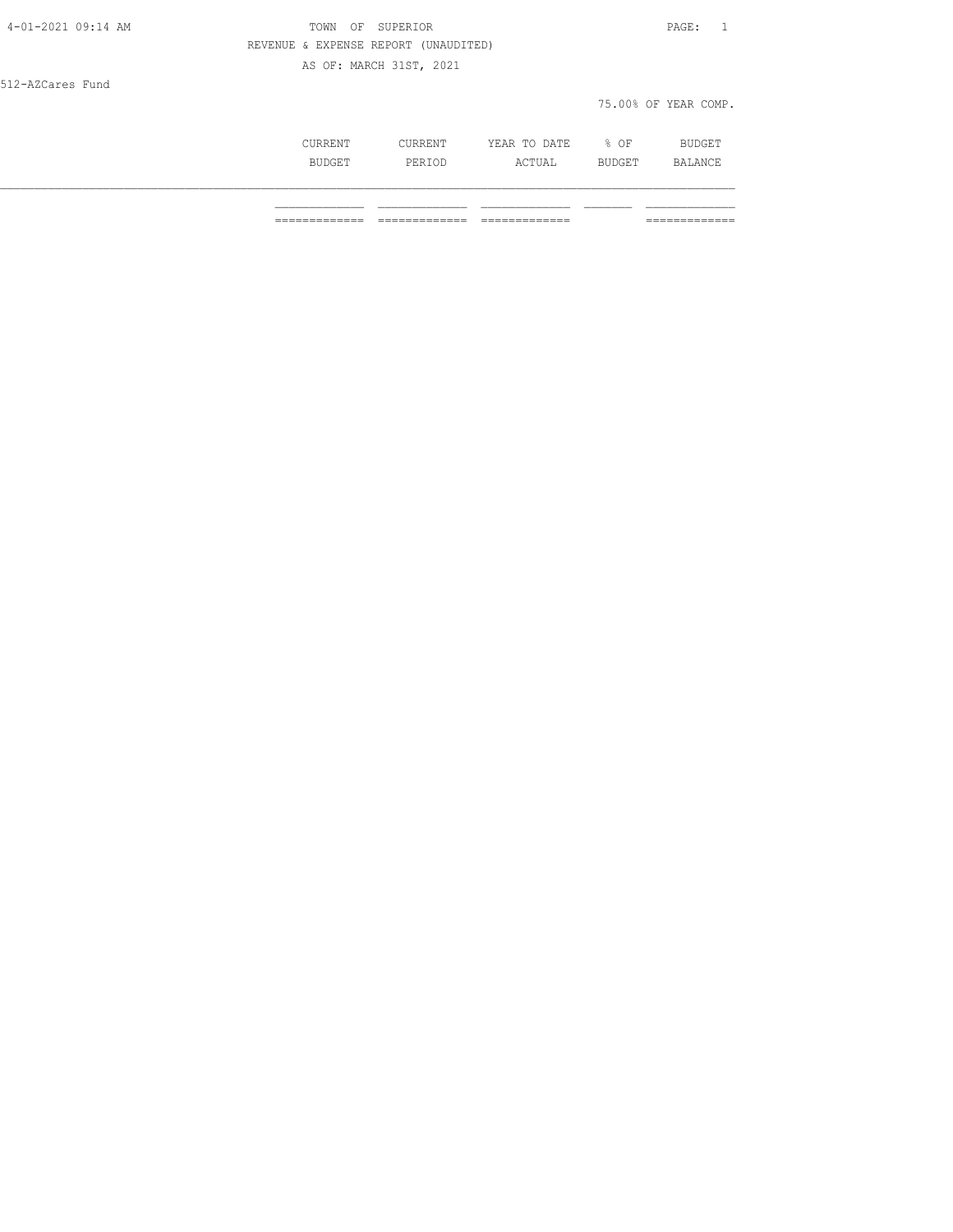| 4-01-2021 09:14 AM |  |  |
|--------------------|--|--|
|--------------------|--|--|

## TOWN OF SUPERIOR **PAGE:** 1 REVENUE & EXPENSE REPORT (UNAUDITED) AS OF: MARCH 31ST, 2021

513-POLICE GRANTS

ATTORNEY GENERAL GRANTS **ATTORY OF SEXUAL SERVICE OF SEAR COMP.** 

|                                    | <b>CURRENT</b><br>BUDGET | CURRENT<br>PERIOD                                                                                                                                                                                                                                                                                                                                                                                                                                                                      | YEAR TO DATE % OF<br>ACTUAL                        | BUDGET   | BUDGET<br>BALANCE           |
|------------------------------------|--------------------------|----------------------------------------------------------------------------------------------------------------------------------------------------------------------------------------------------------------------------------------------------------------------------------------------------------------------------------------------------------------------------------------------------------------------------------------------------------------------------------------|----------------------------------------------------|----------|-----------------------------|
| REVENUES                           |                          |                                                                                                                                                                                                                                                                                                                                                                                                                                                                                        |                                                    |          |                             |
| GRANTS                             |                          |                                                                                                                                                                                                                                                                                                                                                                                                                                                                                        |                                                    |          |                             |
| 513-01-4600 GRANT REVENUE          | 0.00                     |                                                                                                                                                                                                                                                                                                                                                                                                                                                                                        | $0.00$ 20,000.00 0.00 (                            |          | 20,000.00)                  |
| SUBTOTAL GRANTS                    | 0.00                     | 0.00                                                                                                                                                                                                                                                                                                                                                                                                                                                                                   | 20,000.00 0.00 (                                   |          | 20,000.00)                  |
| TOTAL REVENUES                     |                          | 0.00                                                                                                                                                                                                                                                                                                                                                                                                                                                                                   | $0.00$ 20,000.00 0.00 (                            |          | 20,000.00)                  |
| EXPENDITURES                       |                          |                                                                                                                                                                                                                                                                                                                                                                                                                                                                                        |                                                    |          |                             |
| SUPPLIES                           |                          |                                                                                                                                                                                                                                                                                                                                                                                                                                                                                        |                                                    |          |                             |
| 513-01-5299 AG GRANTS              | 0.00                     |                                                                                                                                                                                                                                                                                                                                                                                                                                                                                        | $0.00$ 19,687.92 0.00 ( 19,687.92)                 |          |                             |
| SUBTOTAL SUPPLIES                  | 0.00                     | 0.00                                                                                                                                                                                                                                                                                                                                                                                                                                                                                   |                                                    |          | 19,687.92 0.00 ( 19,687.92) |
| CAPITAL OUTLAY                     |                          |                                                                                                                                                                                                                                                                                                                                                                                                                                                                                        |                                                    |          |                             |
| TOTAL EXPENDITURES                 | 0.00<br>=============    | $\begin{array}{cccccccccccccc} \multicolumn{2}{c}{} & \multicolumn{2}{c}{} & \multicolumn{2}{c}{} & \multicolumn{2}{c}{} & \multicolumn{2}{c}{} & \multicolumn{2}{c}{} & \multicolumn{2}{c}{} & \multicolumn{2}{c}{} & \multicolumn{2}{c}{} & \multicolumn{2}{c}{} & \multicolumn{2}{c}{} & \multicolumn{2}{c}{} & \multicolumn{2}{c}{} & \multicolumn{2}{c}{} & \multicolumn{2}{c}{} & \multicolumn{2}{c}{} & \multicolumn{2}{c}{} & \multicolumn{2}{c}{} & \multicolumn{2}{c}{} & \$ | $0.00$ 19,687.92 0.00 ( 19,687.92)<br>------------ |          |                             |
| REVENUES OVER/(UNDER) EXPENDITURES | 0.00                     | 0.00                                                                                                                                                                                                                                                                                                                                                                                                                                                                                   | 312.08                                             | $\left($ | 312.08)                     |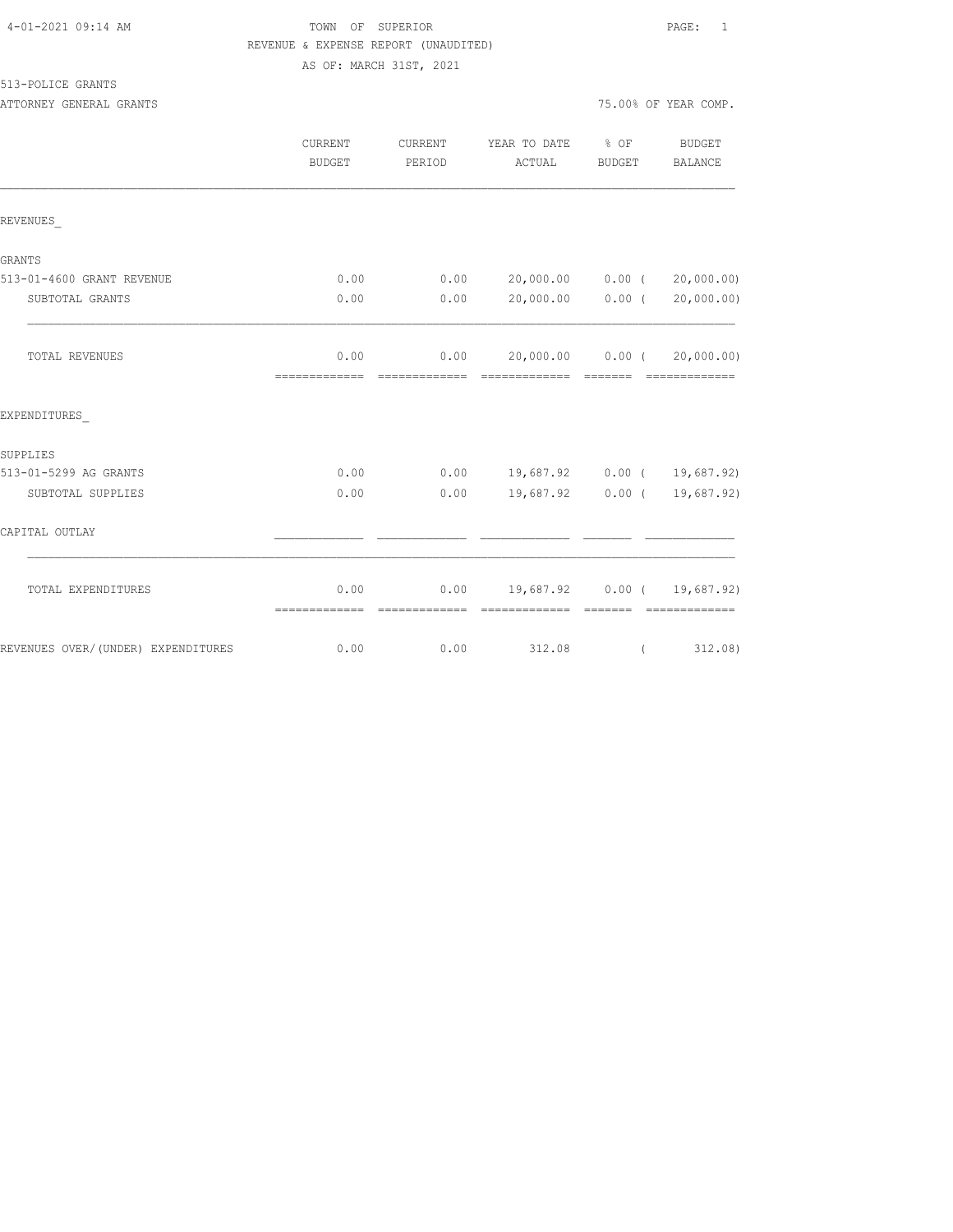| 4-01-2021 09:14 AM | TOWN OF SUPERIOR |                                      |                                  | $\mathtt{PAGE}$ :<br>2 |
|--------------------|------------------|--------------------------------------|----------------------------------|------------------------|
|                    |                  | REVENUE & EXPENSE REPORT (UNAUDITED) |                                  |                        |
|                    |                  | AS OF: MARCH 31ST, 2021              |                                  |                        |
| 513-POLICE GRANTS  |                  |                                      |                                  |                        |
| ESC GRANTS         |                  |                                      |                                  | 75.00% OF YEAR COMP.   |
|                    |                  |                                      |                                  |                        |
|                    | CURRENT          |                                      | CURRENT YEAR TO DATE % OF BUDGET |                        |
|                    | BUDGET           | PERIOD                               | ACTUAL BUDGET BALANCE            |                        |
|                    |                  |                                      |                                  |                        |
|                    |                  |                                      |                                  |                        |
| REVENUES           |                  |                                      |                                  |                        |
|                    |                  |                                      |                                  |                        |
| GRANTS             |                  |                                      |                                  |                        |
|                    |                  |                                      |                                  |                        |
|                    |                  |                                      |                                  | --------------         |
|                    |                  |                                      |                                  |                        |
| EXPENDITURES       |                  |                                      |                                  |                        |
|                    |                  |                                      |                                  |                        |
| CAPITAL OUTLAY     |                  |                                      |                                  |                        |
|                    |                  |                                      |                                  |                        |
|                    |                  |                                      |                                  |                        |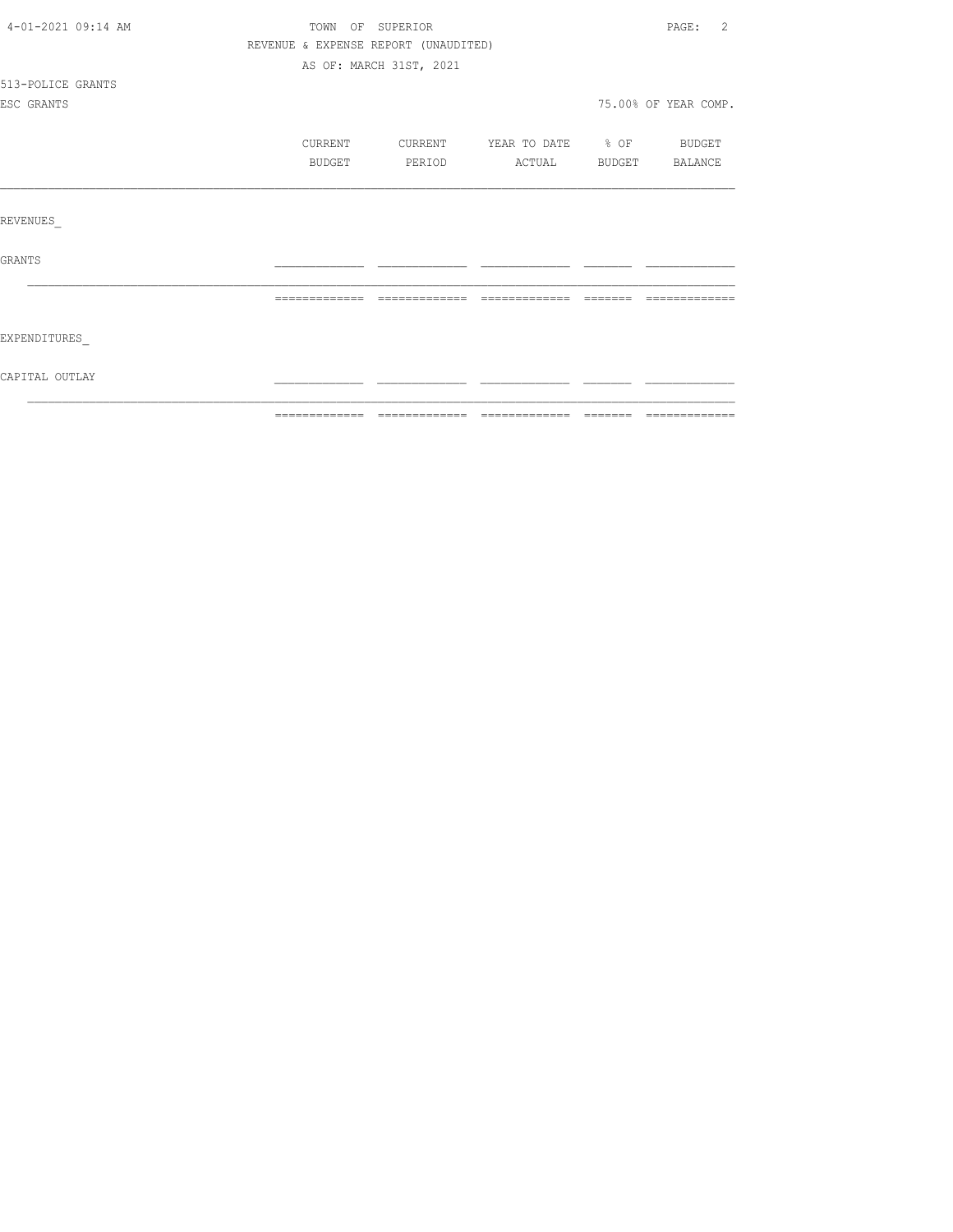| 4-01-2021 09:14 AM |  |
|--------------------|--|
|                    |  |

## TOWN OF SUPERIOR **PAGE:** 3 REVENUE & EXPENSE REPORT (UNAUDITED) AS OF: MARCH 31ST, 2021

#### 513-POLICE GRANTS

GOHS GRANTS 75.000 OF YEAR COMP. THE YEAR COMP. THE YEAR COMP. THE YEAR COMP. THE YEAR COMP. THE YEAR COMP.

|  |  | 5.00% OF YEAR COMP. |
|--|--|---------------------|
|  |  |                     |

|                                    | CURRENT<br><b>BUDGET</b> | CURRENT<br>PERIOD | YEAR TO DATE % OF<br>ACTUAL | BUDGET | BUDGET<br>BALANCE |
|------------------------------------|--------------------------|-------------------|-----------------------------|--------|-------------------|
| REVENUES                           |                          |                   |                             |        |                   |
| <b>GRANTS</b>                      |                          |                   |                             |        |                   |
| 513-03-4600 GRANT REVENUE          | 0.00                     | 0.00              | $1,455.11$ 0.00 ( 1,455.11) |        |                   |
| SUBTOTAL GRANTS                    | 0.00                     | 0.00              | $1,455.11$ 0.00 ( 1,455.11) |        |                   |
| TOTAL REVENUES                     | 0.00                     | 0.00              | $1,455.11$ 0.00 ( 1,455.11) |        |                   |
| EXPENDITURES                       |                          |                   |                             |        |                   |
| CAPITAL OUTLAY                     |                          |                   |                             |        |                   |
|                                    |                          |                   |                             |        |                   |
| REVENUES OVER/(UNDER) EXPENDITURES | 0.00                     | 0.00              | 1,455.11                    |        | (1, 455.11)       |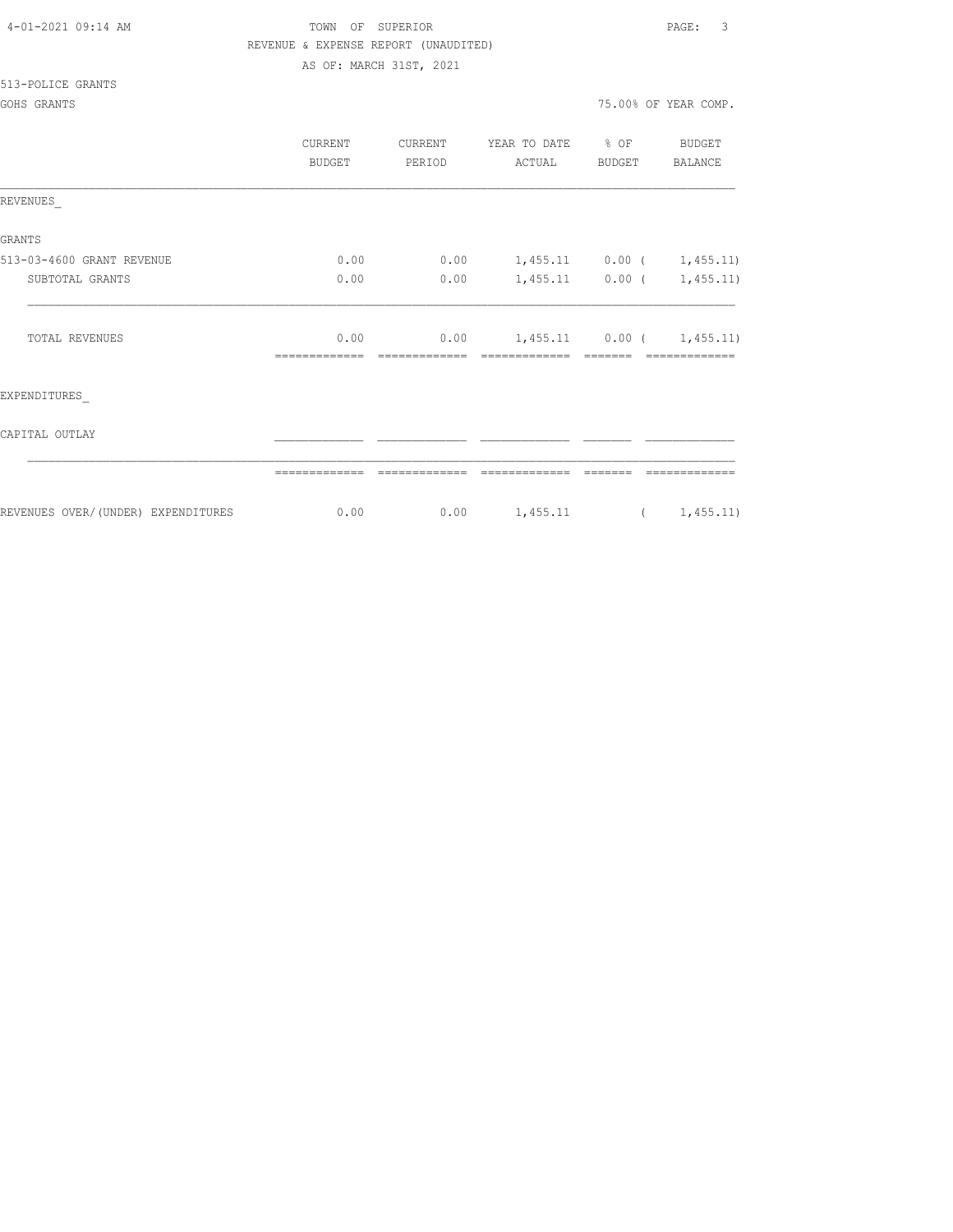## TOWN OF SUPERIOR **PAGE:** 4 REVENUE & EXPENSE REPORT (UNAUDITED) AS OF: MARCH 31ST, 2021

| 513-POLICE GRANTS |  |
|-------------------|--|
|-------------------|--|

|                                    | <b>CURRENT</b><br>BUDGET | CURRENT<br>PERIOD | YEAR TO DATE % OF<br>ACTUAL                        | BUDGET                                                                                                                                                                                                                                                                                                                                                                                                                                                                                 | BUDGET<br>BALANCE |
|------------------------------------|--------------------------|-------------------|----------------------------------------------------|----------------------------------------------------------------------------------------------------------------------------------------------------------------------------------------------------------------------------------------------------------------------------------------------------------------------------------------------------------------------------------------------------------------------------------------------------------------------------------------|-------------------|
| REVENUES                           |                          |                   |                                                    |                                                                                                                                                                                                                                                                                                                                                                                                                                                                                        |                   |
| GRANTS                             |                          |                   |                                                    |                                                                                                                                                                                                                                                                                                                                                                                                                                                                                        |                   |
| 513-04-4600 GRANT REVENUE          | 0.00                     |                   | $0.00$ 22,833.97 0.00 ( 22,833.97)                 |                                                                                                                                                                                                                                                                                                                                                                                                                                                                                        |                   |
| SUBTOTAL GRANTS                    | 0.00                     |                   | $0.00$ 22,833.97 0.00 ( 22,833.97)                 |                                                                                                                                                                                                                                                                                                                                                                                                                                                                                        |                   |
| TOTAL REVENUES                     | 0.00                     |                   | $0.00$ 22,833.97 0.00 ( 22,833.97)                 |                                                                                                                                                                                                                                                                                                                                                                                                                                                                                        |                   |
| EXPENDITURES                       |                          |                   |                                                    |                                                                                                                                                                                                                                                                                                                                                                                                                                                                                        |                   |
| SUPPLIES                           |                          |                   |                                                    |                                                                                                                                                                                                                                                                                                                                                                                                                                                                                        |                   |
| 513-04-5299 DOHS                   | 0.00                     |                   | $0.00$ 35,672.07 0.00 (35,672.07)                  |                                                                                                                                                                                                                                                                                                                                                                                                                                                                                        |                   |
| SUBTOTAL SUPPLIES                  | 0.00                     | 0.00              | 35,672.07 0.00 (35,672.07)                         |                                                                                                                                                                                                                                                                                                                                                                                                                                                                                        |                   |
| CAPITAL OUTLAY                     |                          |                   |                                                    |                                                                                                                                                                                                                                                                                                                                                                                                                                                                                        |                   |
| TOTAL EXPENDITURES                 | 0.00<br>=============    | =============     | $0.00$ 35,672.07 0.00 (35,672.07)<br>============= | $\begin{array}{cccccccccc} \multicolumn{2}{c}{} & \multicolumn{2}{c}{} & \multicolumn{2}{c}{} & \multicolumn{2}{c}{} & \multicolumn{2}{c}{} & \multicolumn{2}{c}{} & \multicolumn{2}{c}{} & \multicolumn{2}{c}{} & \multicolumn{2}{c}{} & \multicolumn{2}{c}{} & \multicolumn{2}{c}{} & \multicolumn{2}{c}{} & \multicolumn{2}{c}{} & \multicolumn{2}{c}{} & \multicolumn{2}{c}{} & \multicolumn{2}{c}{} & \multicolumn{2}{c}{} & \multicolumn{2}{c}{} & \multicolumn{2}{c}{} & \mult$ | =============     |
| REVENUES OVER/(UNDER) EXPENDITURES | 0.00                     |                   | $0.00$ ( 12,838.10)                                |                                                                                                                                                                                                                                                                                                                                                                                                                                                                                        | 12,838.10         |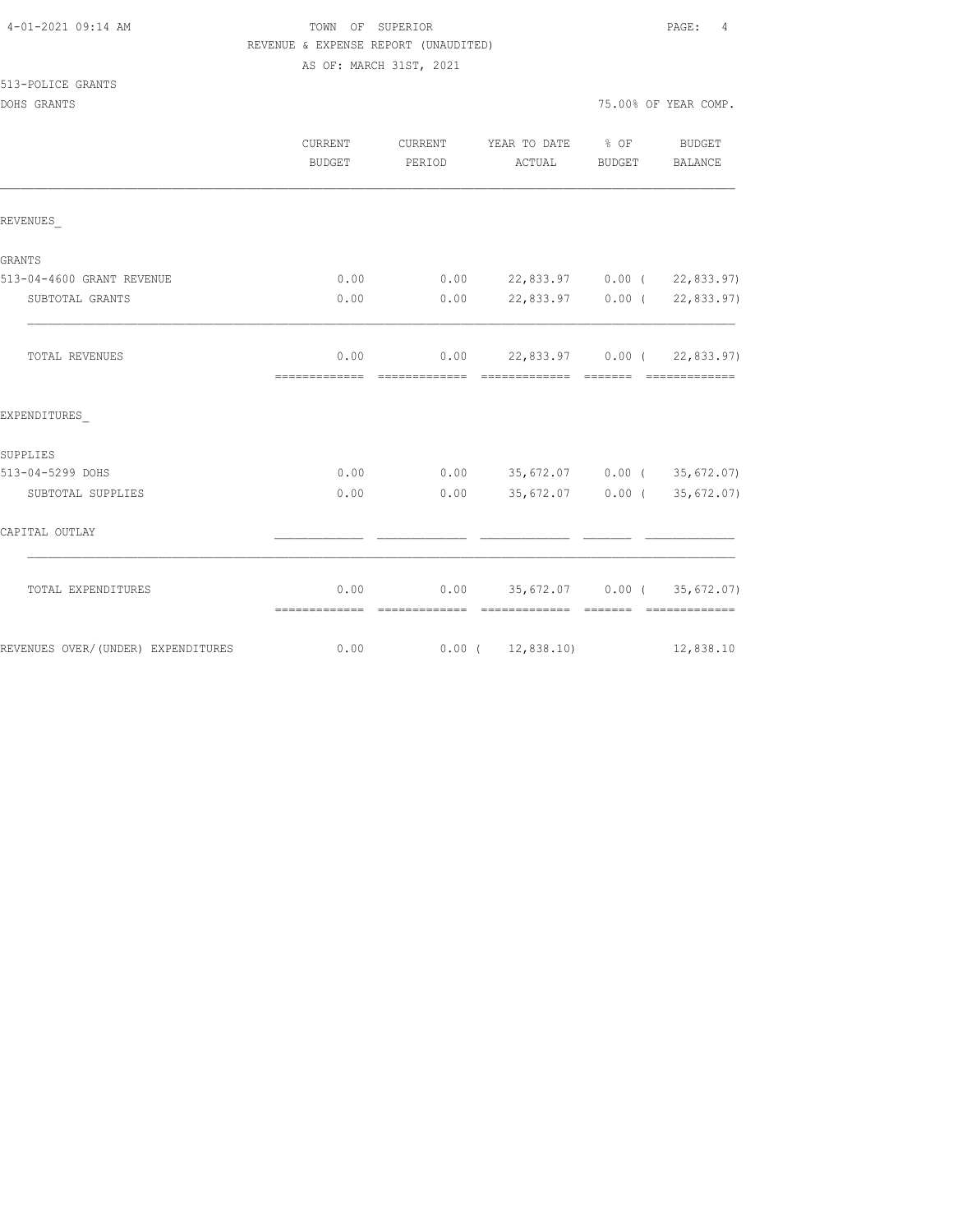#### 4-01-2021 09:14 AM TOWN OF SUPERIOR PAGE: 5 REVENUE & EXPENSE REPORT (UNAUDITED) AS OF: MARCH 31ST, 2021

513-POLICE GRANTS

|                                    | CURRENT<br>BUDGET | CURRENT<br>PERIOD | YEAR TO DATE<br>ACTUAL | % OF<br><b>BUDGET</b> | BUDGET<br>BALANCE |
|------------------------------------|-------------------|-------------------|------------------------|-----------------------|-------------------|
|                                    |                   |                   |                        |                       |                   |
| FUND TOTAL REVENUES                | 0.00              | 0.00              | 44,289.08              | 0.00(                 | 44,289.08)        |
| FUND TOTAL EXPENDITURES            | 0.00              | 0.00              | 55, 359.99             | 0.00(                 | 55, 359.99)       |
| REVENUES OVER/(UNDER) EXPENDITURES | 0.00              | 0.00(             | 11,070.91)             |                       | 11,070.91         |
|                                    |                   |                   |                        |                       |                   |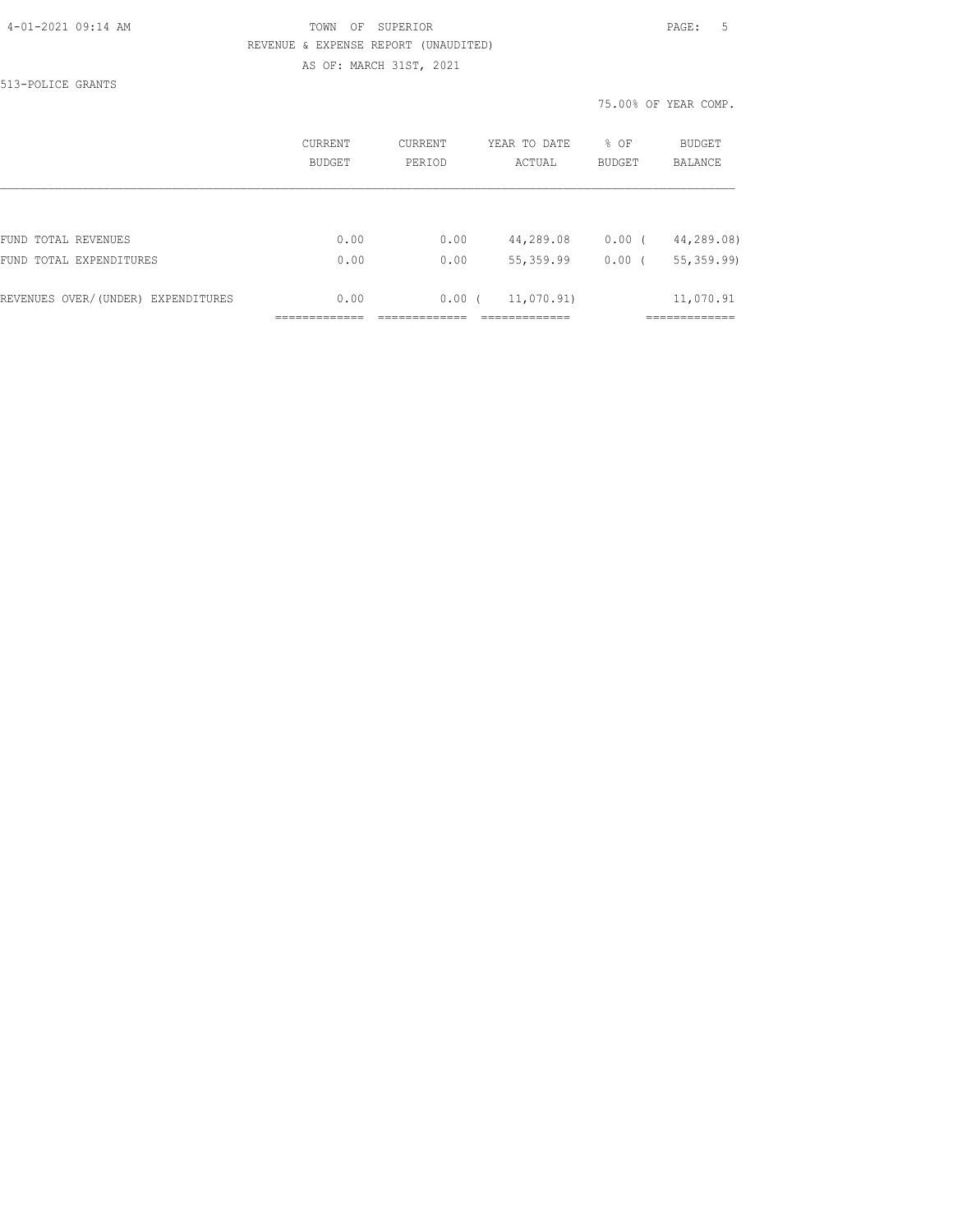#### TOWN OF SUPERIOR **Example 2010** PAGE: 1 REVENUE & EXPENSE REPORT (UNAUDITED) AS OF: MARCH 31ST, 2021

| 514-Economic Dev Grants |                      |
|-------------------------|----------------------|
| ECONOMIC DEVELOPMENT    | 75.00% OF YEAR COMP. |

|                                    | <b>CURRENT</b><br><b>BUDGET</b> | CURRENT<br>PERIOD      | YEAR TO DATE<br>ACTUAL         | $8$ OF<br>BUDGET | BUDGET<br>BALANCE                                  |
|------------------------------------|---------------------------------|------------------------|--------------------------------|------------------|----------------------------------------------------|
| REVENUES                           |                                 |                        |                                |                  |                                                    |
| GRANTS                             |                                 |                        |                                |                  |                                                    |
| 514-19-4600 GRANTS                 | 0.00                            | 0.00                   | 15,000.00                      | $0.00$ (         | 15,000.00)                                         |
| SUBTOTAL GRANTS                    | 0.00                            | 0.00                   | 15,000.00                      | $0.00$ (         | 15,000.00)                                         |
| <b>TOTAL REVENUES</b>              | 0.00<br>-------------           | 0.00<br>-------------- | --------------                 | ________         | 15,000.00   0.00   (  15,000.00)<br>-------------- |
| EXPENDITURES                       |                                 |                        |                                |                  |                                                    |
| SUPPLIES                           |                                 |                        |                                |                  |                                                    |
| GENERAL BUSINESS EXPENSE           |                                 |                        |                                |                  |                                                    |
| 514-19-5410 ADVERTISING            | 0.00                            | 1,000.00               | 7,700.00                       | $0.00$ (         | 7,700.00)                                          |
| SUBTOTAL GENERAL BUSINESS EXPENSE  | 0.00                            | 1,000.00               | 7,700.00                       | $0.00$ (         | 7,700.00)                                          |
| PROFESSIONAL SERVICES              |                                 |                        |                                |                  |                                                    |
| TOTAL EXPENDITURES                 | 0.00<br>=============           | <b>CONSECTIONS</b>     | $1,000.00$ $7,700.00$ $0.00$ ( |                  | 7,700.00)                                          |
| REVENUES OVER/(UNDER) EXPENDITURES |                                 | $0.00$ ( $1,000.00$ )  | 7,300.00                       |                  | (7, 300.00)                                        |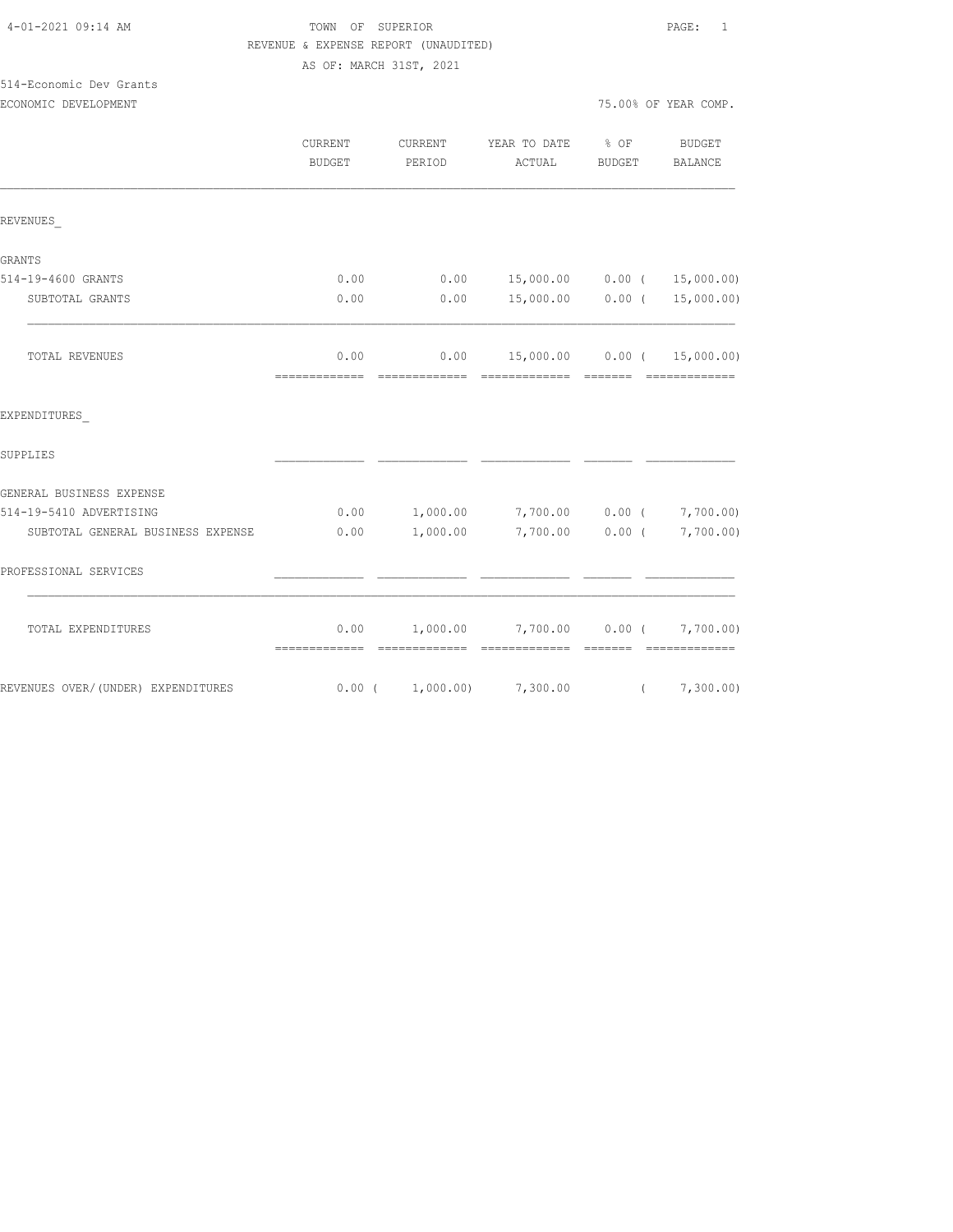#### 4-01-2021 09:14 AM TOWN OF SUPERIOR PAGE: 2 REVENUE & EXPENSE REPORT (UNAUDITED) AS OF: MARCH 31ST, 2021

514-Economic Dev Grants

|                                    | CURRENT<br>BUDGET | <b>CURRENT</b><br>PERIOD | YEAR TO DATE<br>ACTUAL | % OF<br><b>BUDGET</b> | <b>BUDGET</b><br><b>BALANCE</b> |
|------------------------------------|-------------------|--------------------------|------------------------|-----------------------|---------------------------------|
|                                    |                   |                          |                        |                       |                                 |
| FUND TOTAL REVENUES                | 0.00              | 0.00                     | 15,000.00              | $0.00$ (              | 15,000.00)                      |
| FUND TOTAL EXPENDITURES            | 0.00              | 1,000.00                 | 7,700.00               | $0.00$ (              | 7,700.00)                       |
| REVENUES OVER/(UNDER) EXPENDITURES | 0.00(             | 1,000.00)                | 7,300.00               |                       | 7,300.00)                       |
|                                    |                   |                          |                        |                       |                                 |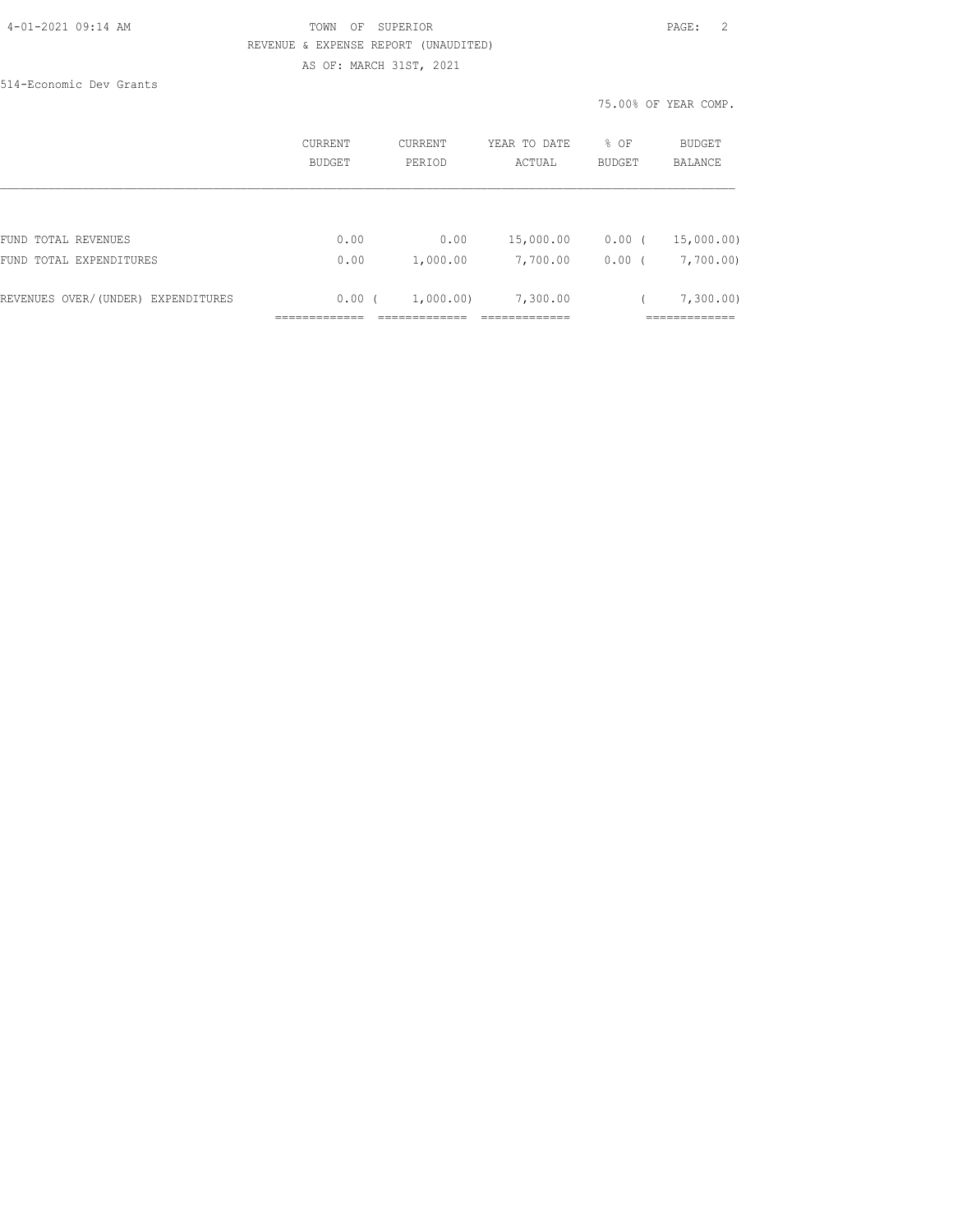| 4-01-2021 09:14 AM       | TOWN OF SUPERIOR |                                      |                                  | PAGE: 1              |
|--------------------------|------------------|--------------------------------------|----------------------------------|----------------------|
|                          |                  | REVENUE & EXPENSE REPORT (UNAUDITED) |                                  |                      |
|                          |                  | AS OF: MARCH 31ST, 2021              |                                  |                      |
| 800-FIRE DEPT PENSION    |                  |                                      |                                  |                      |
| NON-DEPARTMENTAL         |                  |                                      |                                  | 75.00% OF YEAR COMP. |
|                          |                  |                                      |                                  |                      |
|                          | CURRENT          |                                      | CURRENT YEAR TO DATE % OF BUDGET |                      |
|                          | BUDGET           |                                      | PERIOD ACTUAL BUDGET BALANCE     |                      |
|                          |                  |                                      |                                  |                      |
| REVENUES                 |                  |                                      |                                  |                      |
| <b>BUSINESS SERVICES</b> |                  |                                      |                                  |                      |
| MISCELLANEOUS            |                  |                                      |                                  |                      |
| CONTINGENCY              |                  |                                      |                                  |                      |
|                          |                  |                                      |                                  |                      |
| EXPENDITURES             |                  |                                      |                                  |                      |
| SUPPLIES                 |                  |                                      |                                  |                      |
| DEBT SERVICE             |                  |                                      |                                  |                      |
|                          |                  |                                      |                                  |                      |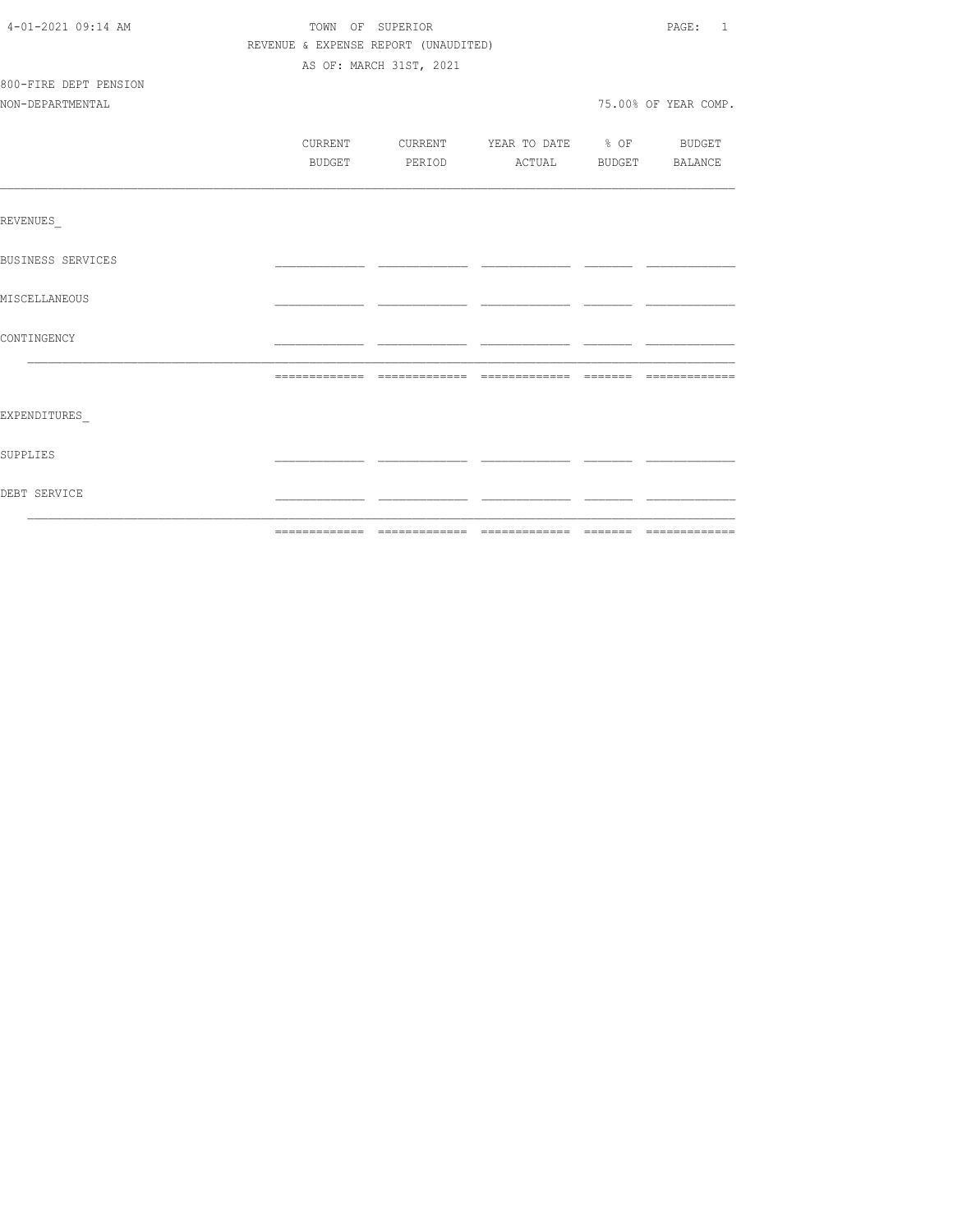| 4-01-2021 09:14 AM    | SUPERIOR<br>TOWN<br>OF               | 2<br>$\mathtt{PAGE}$ : |
|-----------------------|--------------------------------------|------------------------|
|                       | REVENUE & EXPENSE REPORT (UNAUDITED) |                        |
|                       | AS OF: MARCH 31ST, 2021              |                        |
| 800-FIRE DEPT PENSION |                                      |                        |
|                       |                                      | 75.00% OF YEAR COMP.   |
|                       |                                      |                        |

 CURRENT CURRENT YEAR TO DATE % OF BUDGET BUDGET PERIOD ACTUAL BUDGET BALANCE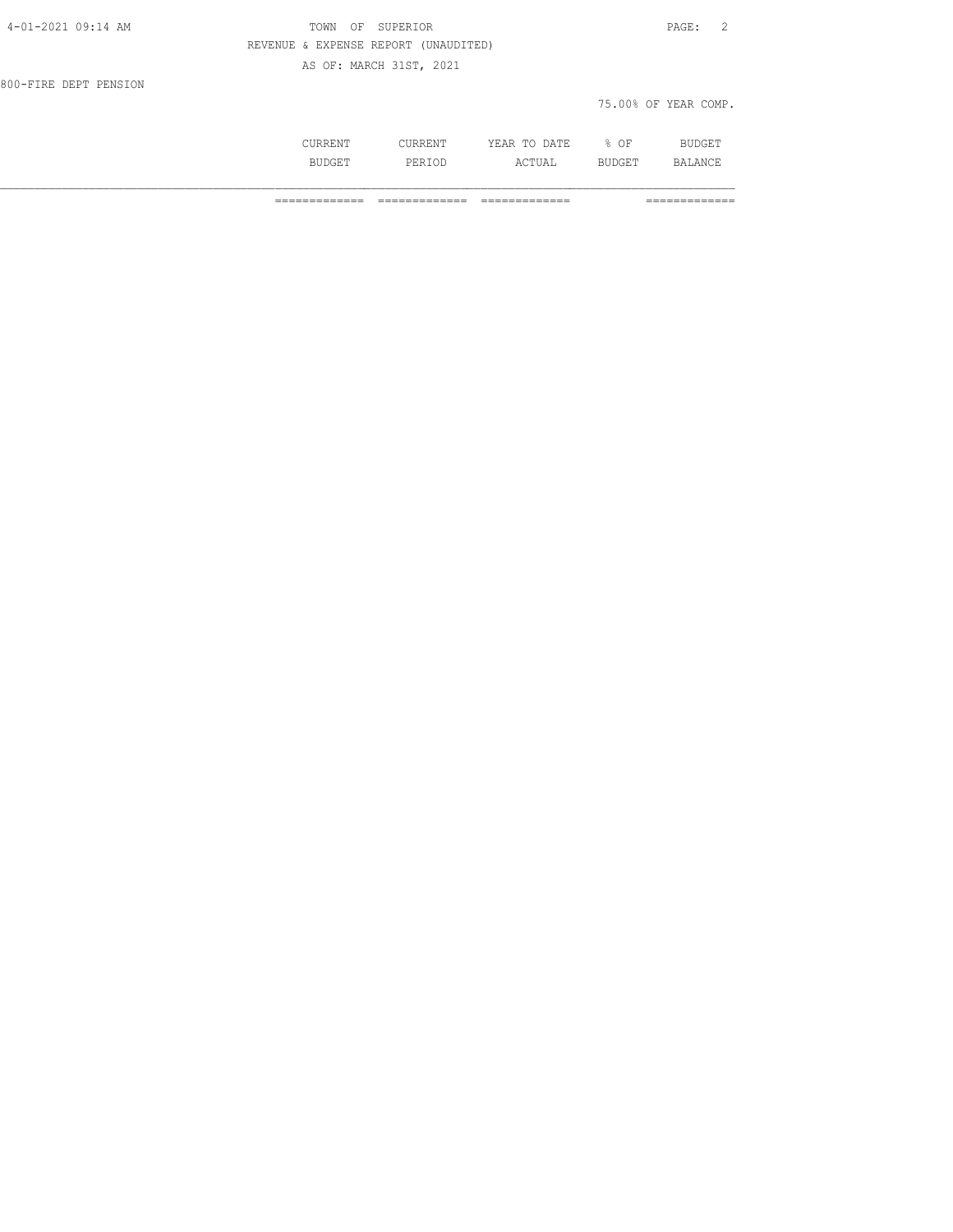| SUPPLIES           |                                      |                         |                          |          |                      |
|--------------------|--------------------------------------|-------------------------|--------------------------|----------|----------------------|
| EXPENDITURES       |                                      |                         |                          |          |                      |
|                    |                                      | =============           |                          | -------- |                      |
| BUSINESS SERVICES  |                                      |                         |                          |          |                      |
| REVENUES           |                                      |                         |                          |          |                      |
|                    |                                      |                         |                          |          |                      |
|                    | BUDGET                               | PERIOD                  | ACTUAL BUDGET BALANCE    |          |                      |
|                    | CURRENT                              | CURRENT                 | YEAR TO DATE % OF BUDGET |          |                      |
| NON-DEPARTMENTAL   |                                      |                         |                          |          | 75.00% OF YEAR COMP. |
| 810-LGIP           |                                      |                         |                          |          |                      |
|                    |                                      | AS OF: MARCH 31ST, 2021 |                          |          |                      |
|                    | REVENUE & EXPENSE REPORT (UNAUDITED) |                         |                          |          |                      |
| 4-01-2021 09:14 AM | TOWN OF SUPERIOR                     |                         |                          |          | PAGE: 1              |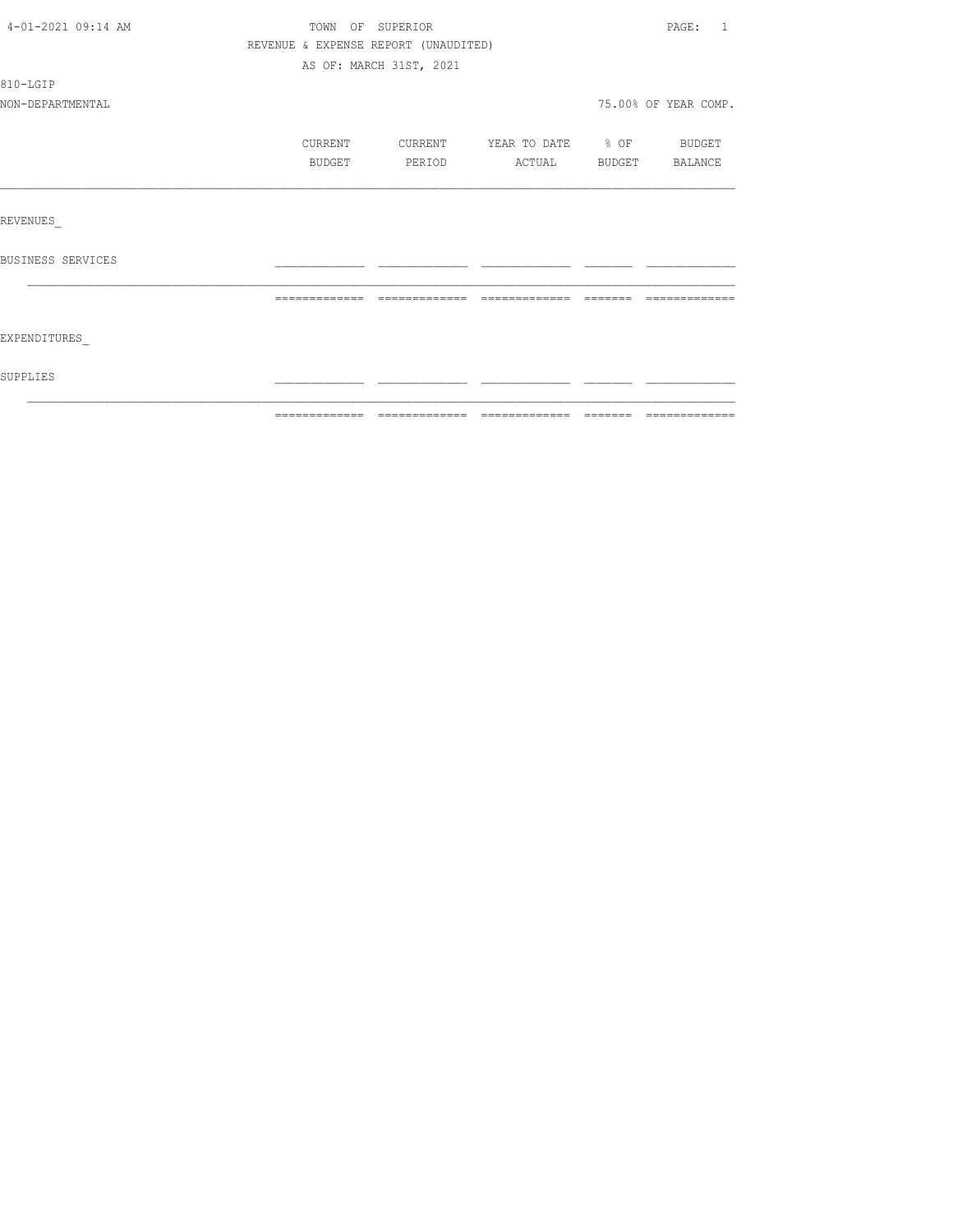| 4-01-2021 09:14 AM | TOWN<br>ΟF                           | SUPERIOR                |              |        | PAGE:<br>$\overline{\phantom{0}}^2$ |
|--------------------|--------------------------------------|-------------------------|--------------|--------|-------------------------------------|
|                    | REVENUE & EXPENSE REPORT (UNAUDITED) |                         |              |        |                                     |
|                    |                                      | AS OF: MARCH 31ST, 2021 |              |        |                                     |
| 810-LGIP           |                                      |                         |              |        |                                     |
|                    |                                      |                         |              |        | 75.00% OF YEAR COMP.                |
|                    |                                      |                         |              |        |                                     |
|                    | CURRENT                              | CURRENT                 | YEAR TO DATE | $8$ OF | <b>BUDGET</b>                       |

BUDGET PERIOD ACTUAL BUDGET BALANCE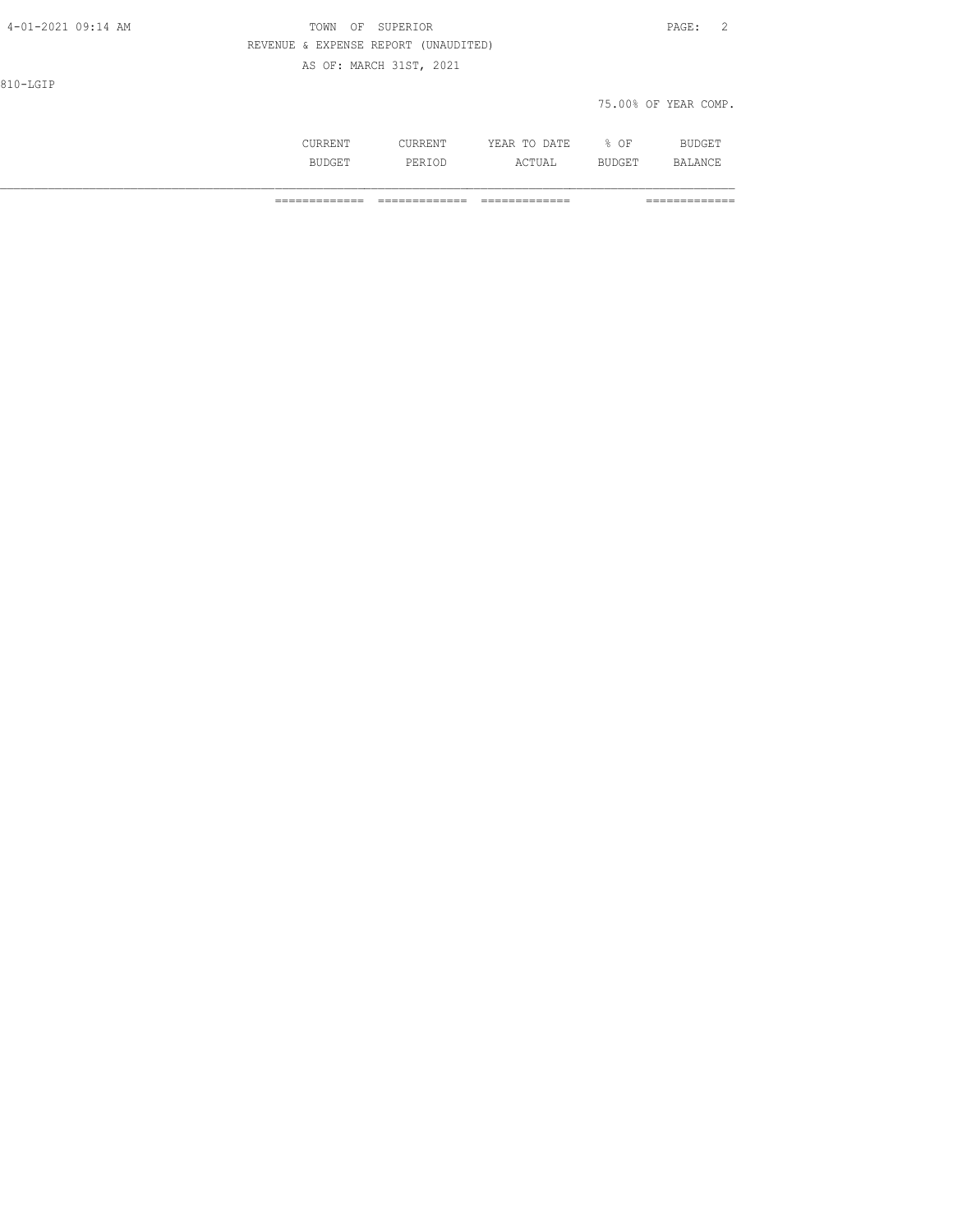| SUPPLIES           |                  |                                      |                          |          |                       |
|--------------------|------------------|--------------------------------------|--------------------------|----------|-----------------------|
| EXPENDITURES       |                  |                                      |                          |          |                       |
|                    | -------------    | -------------                        |                          | -------- |                       |
| MISCELLANEOUS      |                  |                                      |                          |          |                       |
| REVENUES           |                  |                                      |                          |          |                       |
|                    |                  |                                      |                          |          |                       |
|                    | BUDGET           | PERIOD                               | ACTUAL BUDGET BALANCE    |          |                       |
|                    | CURRENT          | CURRENT                              | YEAR TO DATE % OF BUDGET |          |                       |
| NON-DEPARTMENTAL   |                  |                                      |                          |          | 75.00% OF YEAR COMP.  |
| 820-EXPLORERS      |                  |                                      |                          |          |                       |
|                    |                  | AS OF: MARCH 31ST, 2021              |                          |          |                       |
|                    |                  | REVENUE & EXPENSE REPORT (UNAUDITED) |                          |          |                       |
| 4-01-2021 09:14 AM | TOWN OF SUPERIOR |                                      |                          |          | PAGE:<br>$\mathbf{1}$ |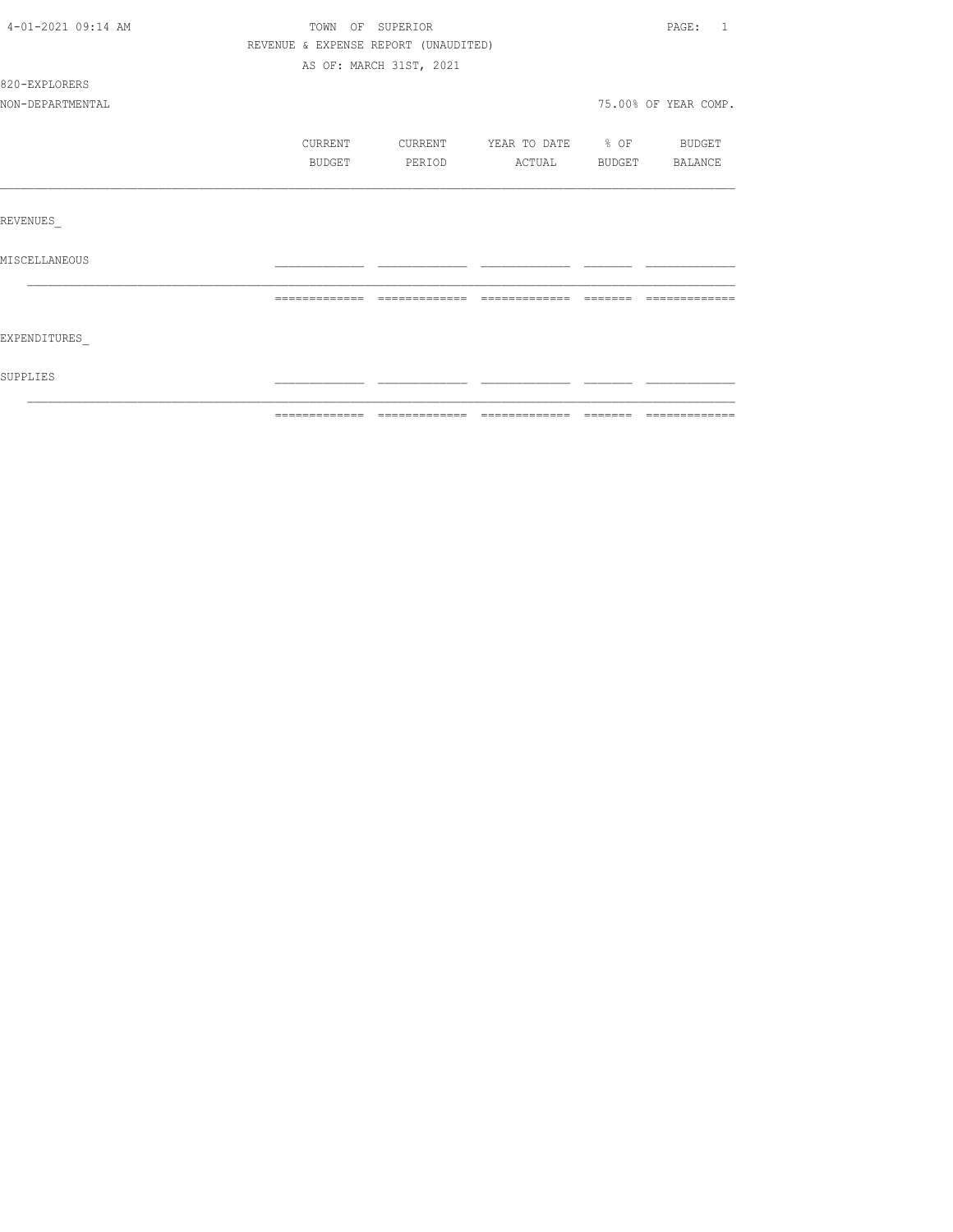| OF SUPERIOR<br>TOWN                  | PAGE: 2              |
|--------------------------------------|----------------------|
| REVENUE & EXPENSE REPORT (UNAUDITED) |                      |
| AS OF: MARCH 31ST, 2021              |                      |
|                                      |                      |
|                                      | 75.00% OF YEAR COMP. |
|                                      |                      |

| RRENT           | . .<br>◡◡▴៶ュ∖⊥⊥\⊥ | <b>DATF</b><br>. .<br>$\cdot$ $\wedge$ $\vee$<br>------<br>----- | OF<br>u.   | .<br>nar t                          |
|-----------------|-------------------|------------------------------------------------------------------|------------|-------------------------------------|
| . S T T "<br>mп | DF R<br>PERIOD    | $\sim$ $\sim$ $\sim$ $\sim$<br>un taun                           | .<br>UUGLI | $\mathbb{R}$ $\Delta$<br>$\wedge$ N |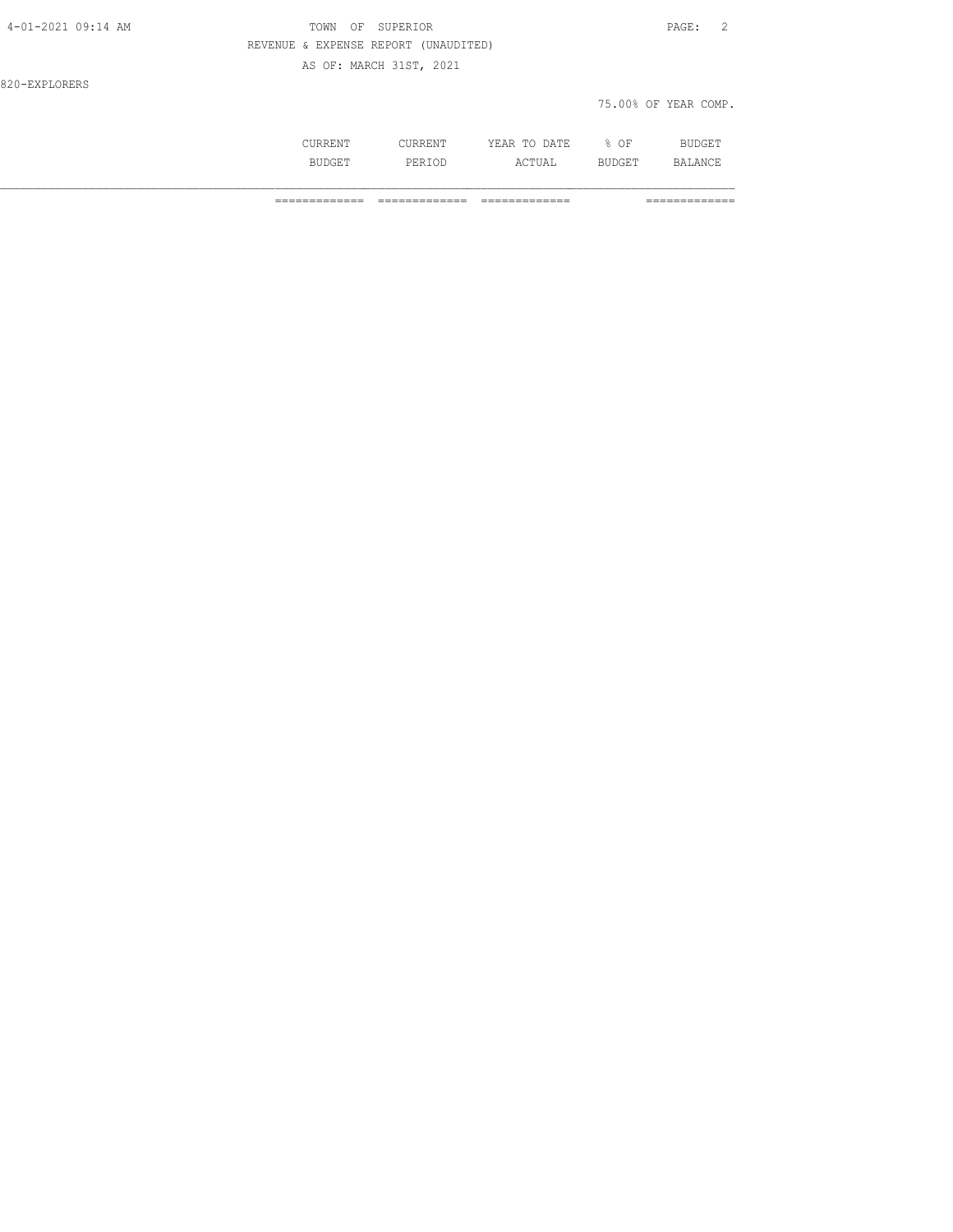## TOWN OF SUPERIOR **PAGE:** 1 REVENUE & EXPENSE REPORT (UNAUDITED) AS OF: MARCH 31ST, 2021

830-TOYS FOR TOTS

|                                    | CURRENT<br><b>BUDGET</b> | CURRENT<br>PERIOD | YEAR TO DATE % OF<br>ACTUAL                               | BUDGET            | <b>BUDGET</b><br>BALANCE |
|------------------------------------|--------------------------|-------------------|-----------------------------------------------------------|-------------------|--------------------------|
| REVENUES                           |                          |                   |                                                           |                   |                          |
| GRANTS                             |                          |                   |                                                           |                   |                          |
| 830-00-4600 OTHER REVENUE          | 0.00                     |                   | $0.00$ 5,556.00 0.00 ( 5,556.00)                          |                   |                          |
| SUBTOTAL GRANTS                    | 0.00                     | 0.00              |                                                           | $5,556.00$ 0.00 ( | 5,556.00)                |
| TOTAL REVENUES                     | 0.00<br>--------------   | =============     | $0.00$ 5,556.00 0.00 ( 5,556.00)                          |                   |                          |
| EXPENDITURES                       |                          |                   |                                                           |                   |                          |
| SUPPLIES                           |                          |                   |                                                           |                   |                          |
| 830-00-5299 OPERATING SUPPLIES     | 0.00                     |                   | $0.00$ $3,171.86$ $0.00$ ( $3,171.86$ )                   |                   |                          |
| SUBTOTAL SUPPLIES                  | 0.00                     | 0.00              |                                                           | 3,171.86 0.00 (   | 3, 171.86)               |
| TOTAL EXPENDITURES                 | 0.00<br>=============    | --------------    | $0.00$ $3,171.86$ $0.00$ ( $3,171.86$ )<br>-------------- | --------          | --------------           |
| REVENUES OVER/(UNDER) EXPENDITURES | 0.00                     |                   | $0.00$ 2,384.14 (2,384.14)                                |                   |                          |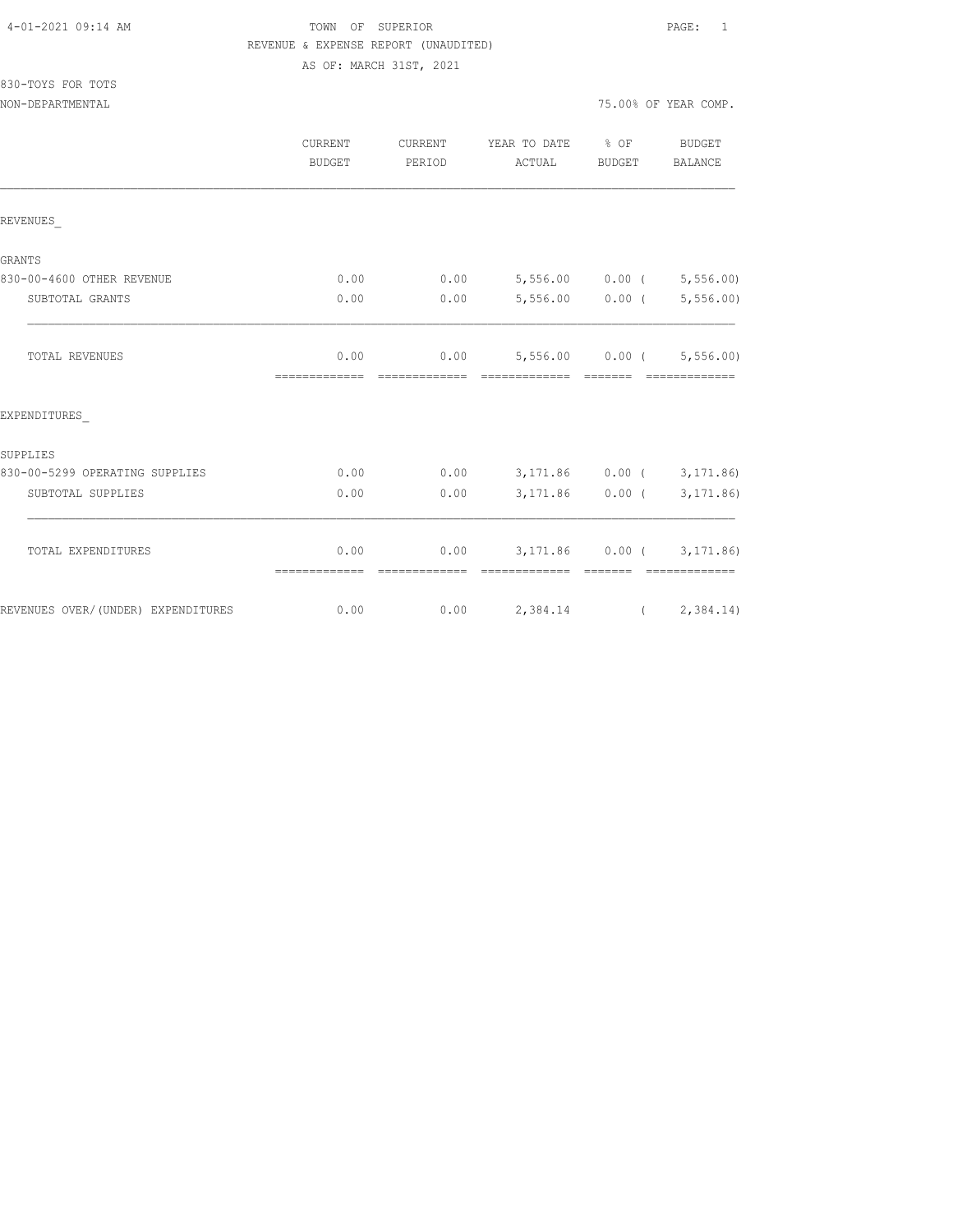#### 4-01-2021 09:14 AM TOWN OF SUPERIOR PAGE: 2 REVENUE & EXPENSE REPORT (UNAUDITED) AS OF: MARCH 31ST, 2021

830-TOYS FOR TOTS

|                                    | CURRENT<br><b>BUDGET</b> | CURRENT<br>PERTOD | YEAR TO DATE<br>ACTUAL | % OF<br><b>BUDGET</b> | BUDGET<br><b>BALANCE</b> |
|------------------------------------|--------------------------|-------------------|------------------------|-----------------------|--------------------------|
|                                    |                          |                   |                        |                       |                          |
| FUND TOTAL REVENUES                | 0.00                     | 0.00              | 5,556.00               | $0.00$ (              | 5, 556.00                |
| FUND TOTAL EXPENDITURES            | 0.00                     | 0.00              | 3,171.86               | 0.00                  | 3, 171, 86               |
| REVENUES OVER/(UNDER) EXPENDITURES | 0.00                     | 0.00              | 2,384.14               |                       | 2,384.14)                |
|                                    |                          |                   |                        |                       |                          |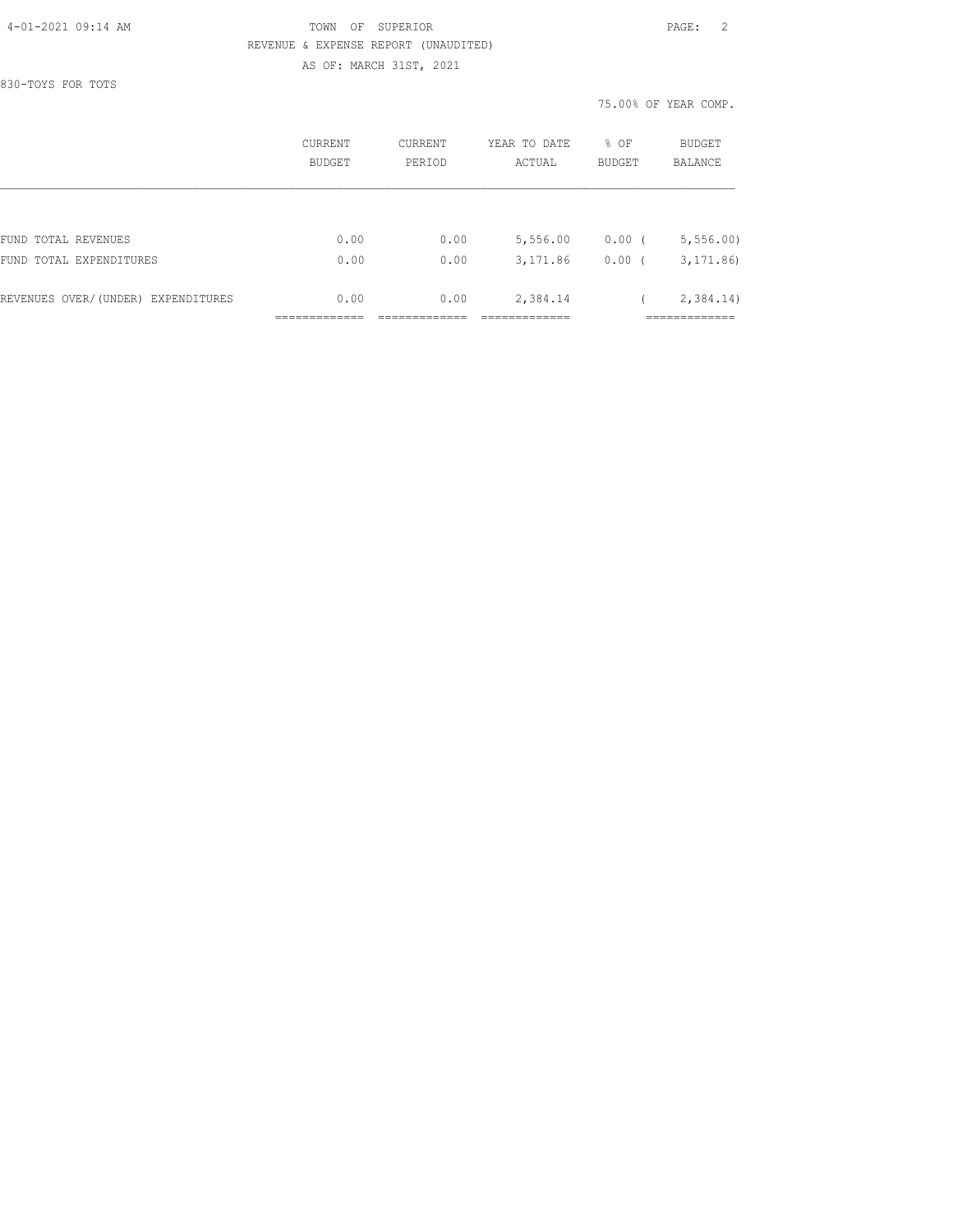|                          | =============                        | =============           | =============     | $\begin{array}{cccccccccc} \multicolumn{2}{c}{} & \multicolumn{2}{c}{} & \multicolumn{2}{c}{} & \multicolumn{2}{c}{} & \multicolumn{2}{c}{} & \multicolumn{2}{c}{} & \multicolumn{2}{c}{} & \multicolumn{2}{c}{} & \multicolumn{2}{c}{} & \multicolumn{2}{c}{} & \multicolumn{2}{c}{} & \multicolumn{2}{c}{} & \multicolumn{2}{c}{} & \multicolumn{2}{c}{} & \multicolumn{2}{c}{} & \multicolumn{2}{c}{} & \multicolumn{2}{c}{} & \multicolumn{2}{c}{} & \multicolumn{2}{c}{} & \mult$ | =============        |
|--------------------------|--------------------------------------|-------------------------|-------------------|----------------------------------------------------------------------------------------------------------------------------------------------------------------------------------------------------------------------------------------------------------------------------------------------------------------------------------------------------------------------------------------------------------------------------------------------------------------------------------------|----------------------|
| NON-OPERATING            |                                      |                         |                   |                                                                                                                                                                                                                                                                                                                                                                                                                                                                                        |                      |
| SUPPLIES                 |                                      |                         |                   |                                                                                                                                                                                                                                                                                                                                                                                                                                                                                        |                      |
| EXPENDITURES             |                                      |                         |                   |                                                                                                                                                                                                                                                                                                                                                                                                                                                                                        |                      |
|                          |                                      |                         |                   |                                                                                                                                                                                                                                                                                                                                                                                                                                                                                        |                      |
|                          | BUDGET                               | PERIOD                  | ACTUAL BUDGET     |                                                                                                                                                                                                                                                                                                                                                                                                                                                                                        | BALANCE              |
|                          | CURRENT                              | CURRENT                 | YEAR TO DATE % OF |                                                                                                                                                                                                                                                                                                                                                                                                                                                                                        | <b>BUDGET</b>        |
| NON-DEPARTMENTAL         |                                      |                         |                   |                                                                                                                                                                                                                                                                                                                                                                                                                                                                                        | 75.00% OF YEAR COMP. |
| 840-GENERAL FIXED ASSETS |                                      |                         |                   |                                                                                                                                                                                                                                                                                                                                                                                                                                                                                        |                      |
|                          |                                      | AS OF: MARCH 31ST, 2021 |                   |                                                                                                                                                                                                                                                                                                                                                                                                                                                                                        |                      |
|                          | REVENUE & EXPENSE REPORT (UNAUDITED) |                         |                   |                                                                                                                                                                                                                                                                                                                                                                                                                                                                                        |                      |
| 4-01-2021 09:14 AM       | TOWN OF SUPERIOR                     |                         |                   |                                                                                                                                                                                                                                                                                                                                                                                                                                                                                        | PAGE: 1              |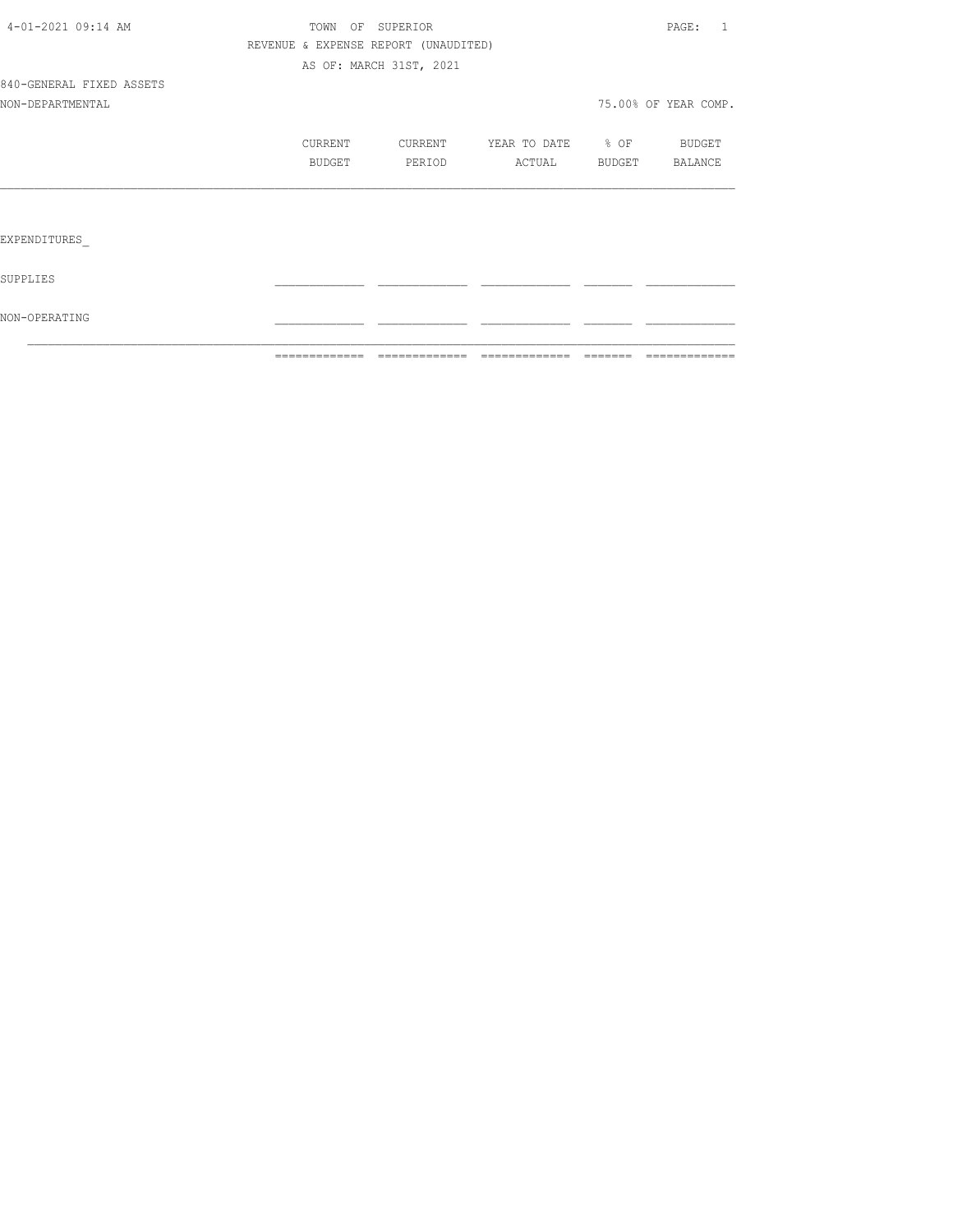| 4-01-2021 09:14 AM       | TOWN OF SUPERIOR                     | PAGE: 2              |
|--------------------------|--------------------------------------|----------------------|
|                          | REVENUE & EXPENSE REPORT (UNAUDITED) |                      |
|                          | AS OF: MARCH 31ST, 2021              |                      |
| 840-GENERAL FIXED ASSETS |                                      |                      |
|                          |                                      | 75.00% OF YEAR COMP. |
|                          |                                      |                      |

| .   | $\sqrt{2}$ mm $\sqrt{2}$<br>m.<br>$\cdots$<br>----<br>----- | . .<br>Οŀ | RТ<br>. |
|-----|-------------------------------------------------------------|-----------|---------|
| ⊤ت⊏ | ---                                                         |           | .<br>.  |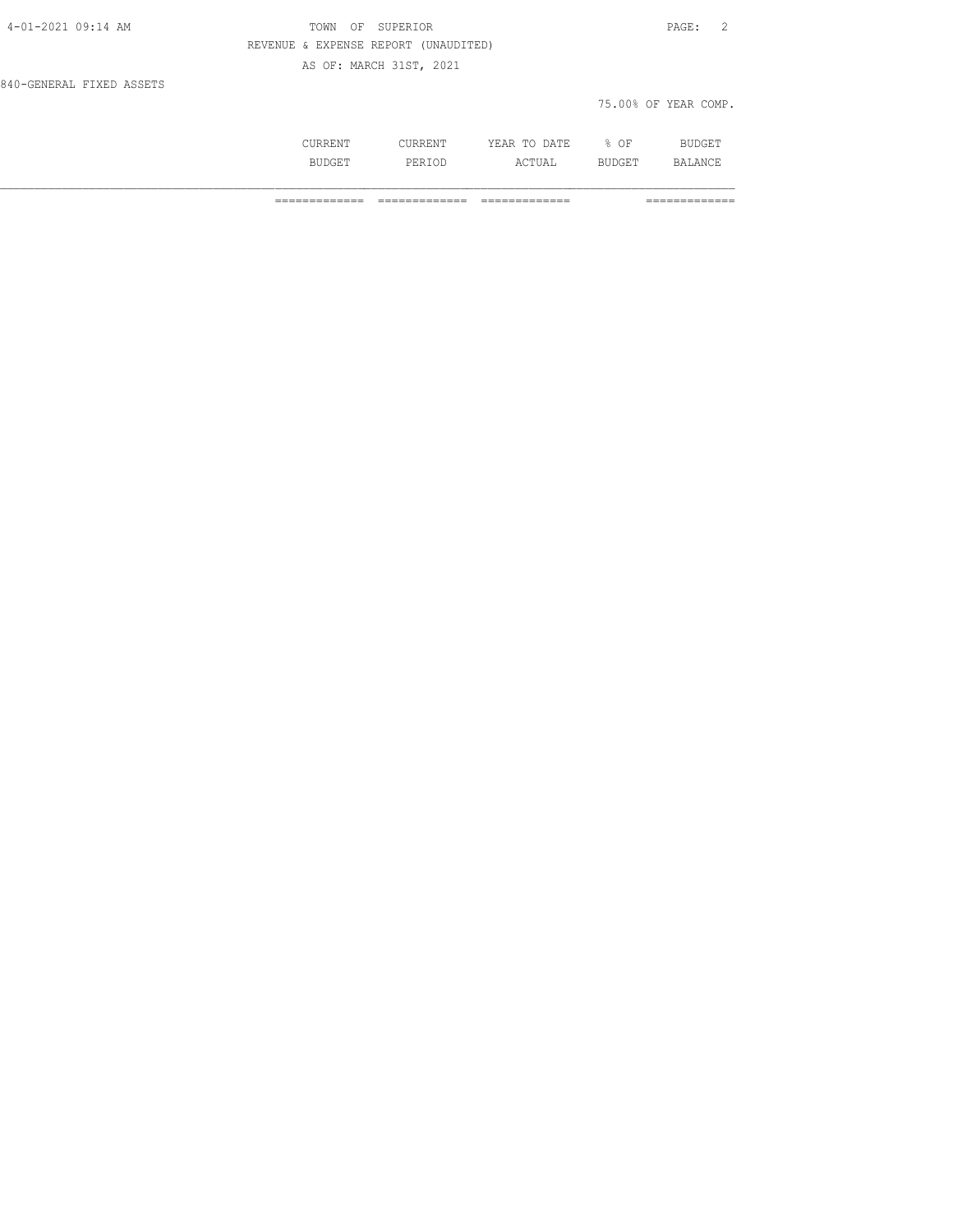| 4-01-2021 09:14 AM   | SUPERIOR<br>TOWN<br>OF |                                      |              |        | PAGE:                |  |
|----------------------|------------------------|--------------------------------------|--------------|--------|----------------------|--|
|                      |                        | REVENUE & EXPENSE REPORT (UNAUDITED) |              |        |                      |  |
|                      |                        | AS OF: MARCH 31ST, 2021              |              |        |                      |  |
| 850-GENERAL L/T DEBT |                        |                                      |              |        |                      |  |
| NON-DEPARTMENTAL     |                        |                                      |              |        | 75.00% OF YEAR COMP. |  |
|                      | CURRENT                | CURRENT                              | YEAR TO DATE | $8$ OF | BUDGET               |  |
|                      | BUDGET                 | PERIOD                               | ACTUAL       | BUDGET | BALANCE              |  |
|                      |                        |                                      |              |        |                      |  |
|                      |                        |                                      |              |        |                      |  |
| EXPENDITURES         |                        |                                      |              |        |                      |  |

 ${\tt SUPPLIES}$